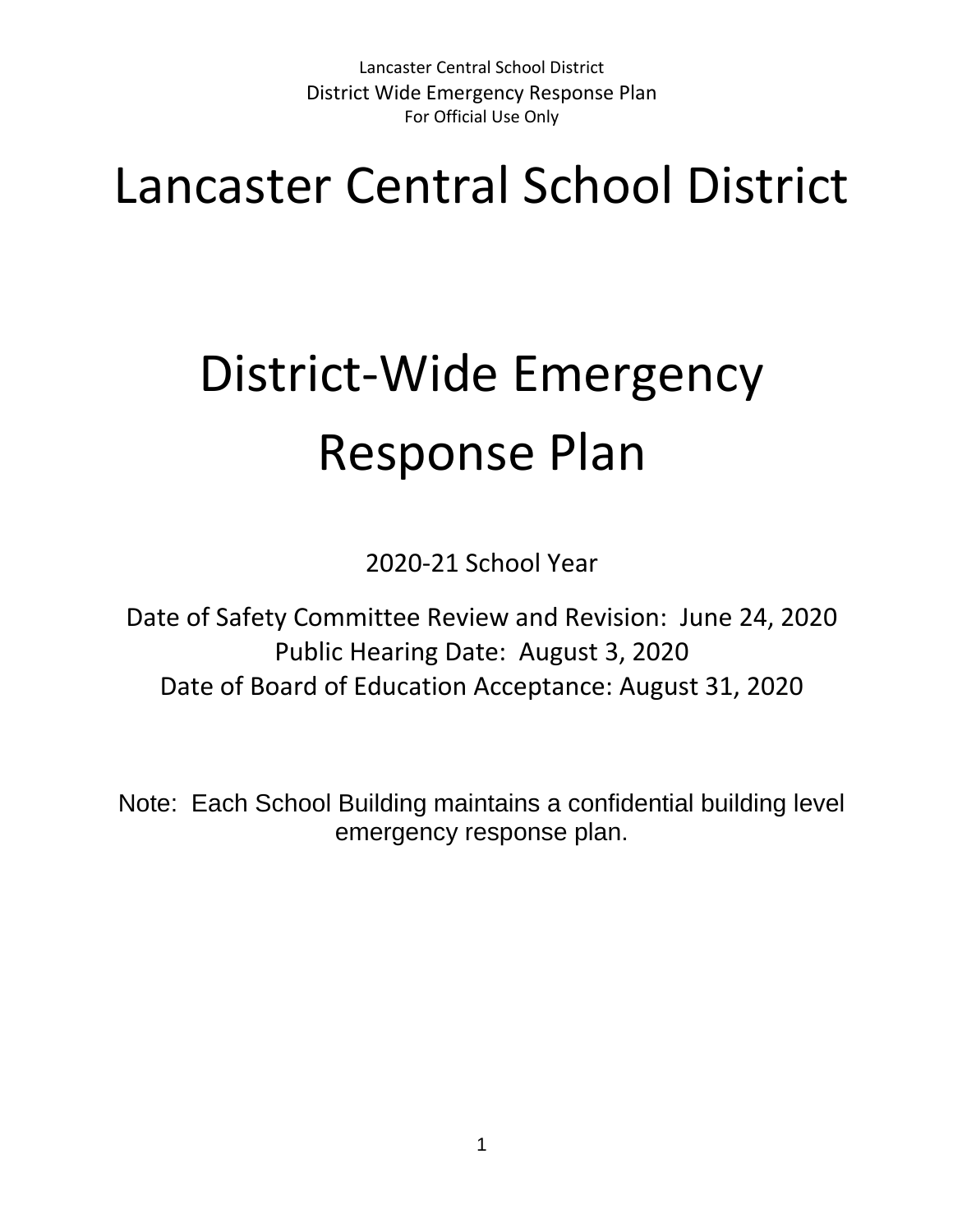#### Table of Contents

| Introduction  |                                        |                                                                                                                                                                                                                                                                                                                                        |                                                |  |
|---------------|----------------------------------------|----------------------------------------------------------------------------------------------------------------------------------------------------------------------------------------------------------------------------------------------------------------------------------------------------------------------------------------|------------------------------------------------|--|
|               | Section 1 0 0 0:                       | <b>General Considerations</b>                                                                                                                                                                                                                                                                                                          |                                                |  |
|               | A. Purpose<br>C. Concept of Operations | B. District-Wide Safety Team Members<br>D. Plan Review and Public Comment                                                                                                                                                                                                                                                              | 1100<br>1200<br>1300<br>1400                   |  |
| Section 2000: |                                        | <b>General Emergency Response Planning</b>                                                                                                                                                                                                                                                                                             |                                                |  |
|               |                                        | A. Identification of Sites of Potential Emergencies<br>B. Plans for Taking the Following Actions in Response to an Emergency Where Appropriate                                                                                                                                                                                         | $2100 - 2102$<br>$2200 - 2235$                 |  |
| D.<br>F.      | Emergencies<br>the Plan                | C. District Resources Available for Use During an Emergency<br>Descriptions of Procedures to Coordinate School District Resources and Manpower During<br>E. Procedures for Annual Multi-Hazard School Training for Staff and Students<br>Procedures for the Review and Conduct of Drills and Other Exercises to Test the Components of | $2300 - 2325$<br>$2400 - 2410$<br>2500<br>2600 |  |
|               | Section 3 0 0 0:                       | Responding to Threats and Acts of Violence                                                                                                                                                                                                                                                                                             |                                                |  |
|               | Teachers, Visitors and Others          | A. Policies and Procedures for Responding to Implied or Direct Threats of Violence by Students,<br>B. Standard Operating Procedures for Emergencies<br>C. Policies and Procedures to Contact Parents, Guardians or Persons in Parental Relation in the<br>Event of a Violent Incident or an Early Dismissal                            | $3101 - 3151$<br>$3200 - 3210$                 |  |
|               | Section 4 0 0 0:                       | <b>Communication with Others</b>                                                                                                                                                                                                                                                                                                       |                                                |  |

A. Description of the Arrangements for Obtaining Assistance from Emergency Responders and Local Government Agencies 4 1 0 0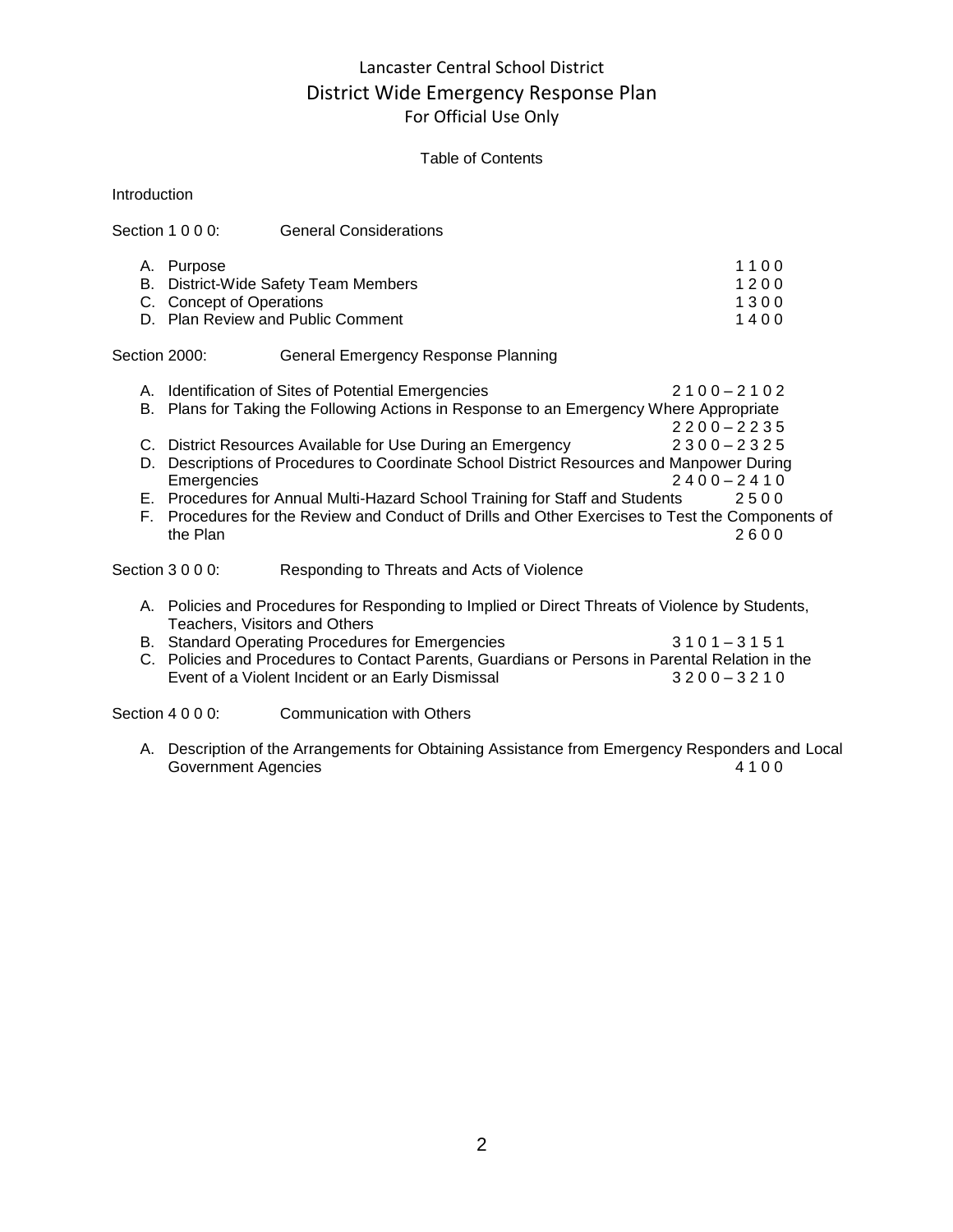#### Table of Contents – Continued

#### Section 5 0 0 0: Prevention and Intervention Strategies

| A.             |                                                                                            |
|----------------|--------------------------------------------------------------------------------------------|
| <b>B.</b>      | Policies and Procedures for the Dissemination of Informative Materials Regarding the Early |
|                |                                                                                            |
| C <sub>1</sub> |                                                                                            |
| D.             | Strategies for Improving Communication Between Students and Staff and Reporting            |
|                |                                                                                            |
| $E_{\rm{r}}$   | Description of Duties and Required Training of School Resource Officers, Hall Monitors     |
|                |                                                                                            |
|                |                                                                                            |

#### Appendices

| Appendix A | Buildings Covered by the District-Wide Plan |
|------------|---------------------------------------------|
| Appendix B | <b>Threat Assessment Inquiry</b>            |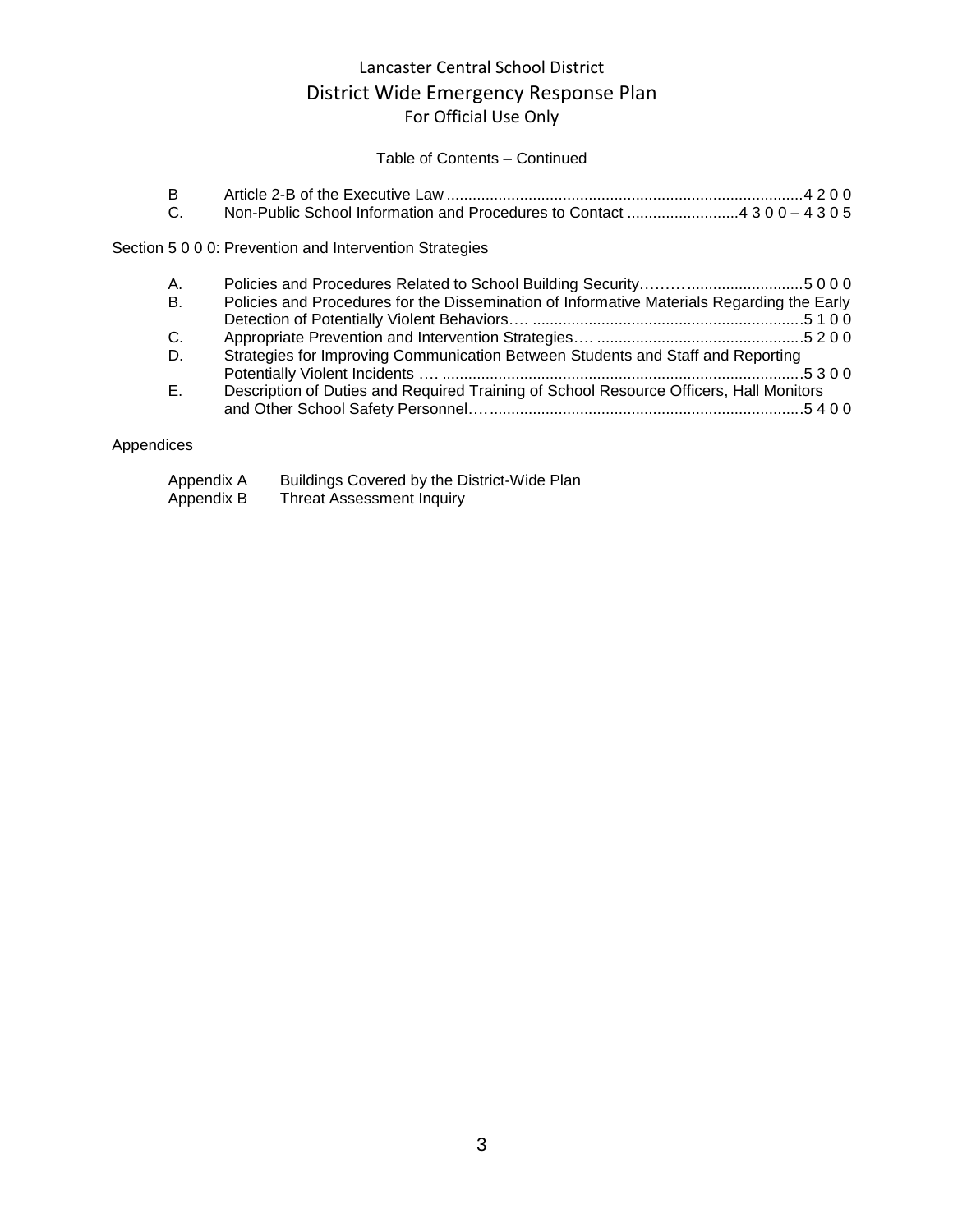Section 1 0 0 0: General Considerations and Planning Guidelines

## Introduction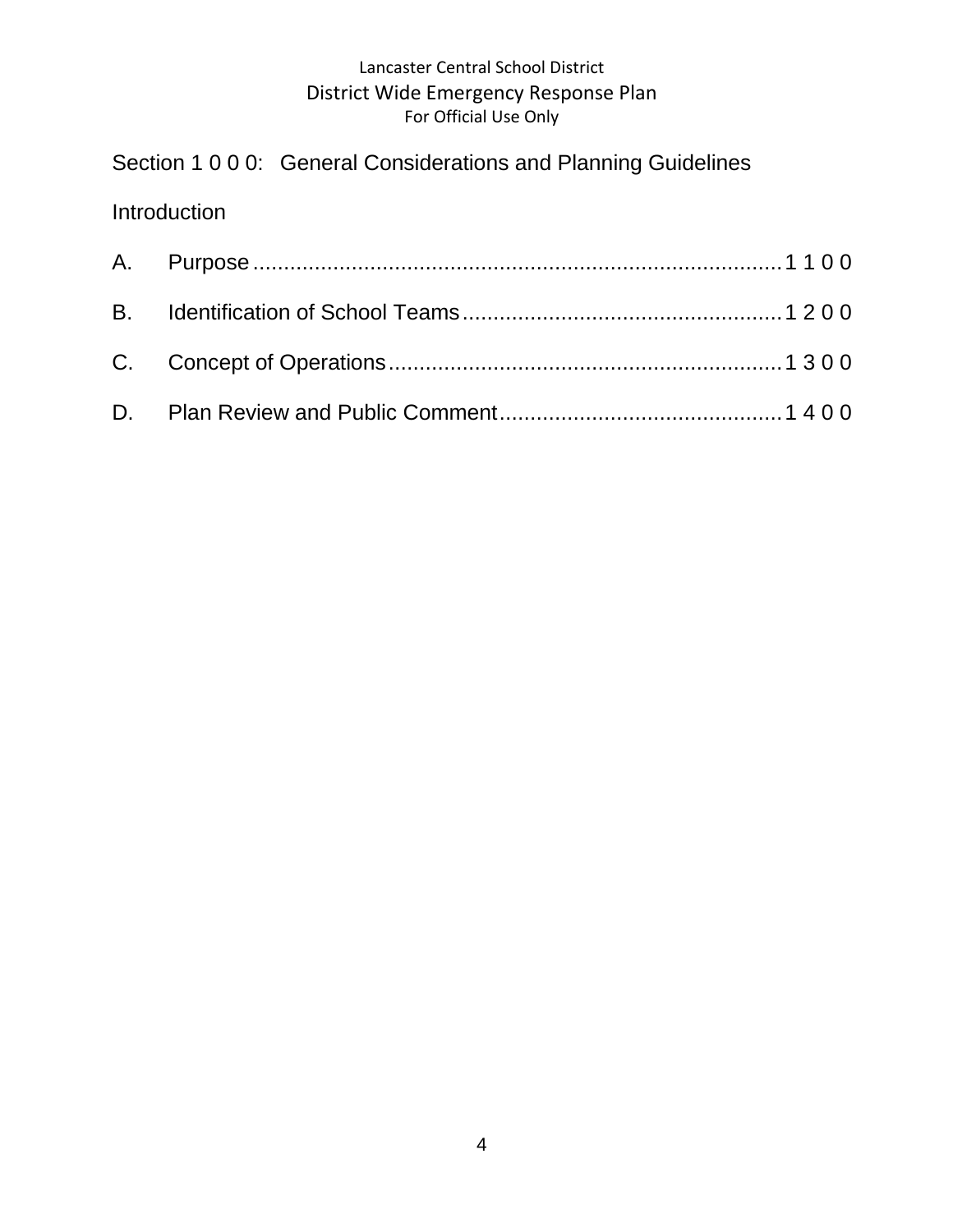## **Introduction**

The Safe Schools Against Violence in Education Act (S A V E) was passed by the New York State Legislature and signed into law by Governor Pataki on July 24, 2000. Project Safe Schools Against Violence in Education culminates the work of the Task Force on School Violence chaired by Lieutenant Governor Donohue. The Task Force consisted of a broad range of qualified people from all parts of the state including students, parents, teachers, school administrators, law enforcement experts, business leaders, mental health professionals and local elected officials. From its inception in January 1999, the Task Force sought information concerning the best school violence prevention and intervention practices in the state and the nation. Ten public hearings were held throughout the state, providing a rich array of recommendations from local communities about ways to ensure the safety of New York's students. The Task Force's final report, Safer Schools for the 21<sup>st</sup> Century, contained a series of recommendations intended to reduce incidents of violence in schools and strengthen schools' capacities for responding to emergencies that could affect the health and safety of children.

The New York State Board of Regents approved amendments to the Regulations of the Commissioner of Education as emergency measures in November 2000 to ensure compliance with the new legislation. The revised regulations in Section 1 5 5 .1 7 of the Commissioner's Regulations contain the requirements for schools concerning school safety plans. A major component of Safe Schools Against Violence in Education is the development of school safety plans at the district and at the school building levels. At the district level, the new District-Wide School Safety Plan replaces the current school emergency management plan that is required for all districts. At the school building level, a newly required School Building Emergency Response Plan must be prepared for each school building in the state. Together, these plans are intended to provide the means for each school district and all the buildings in the district to respond to acts of violence and other disasters through prevention, intervention, emergency response, and management.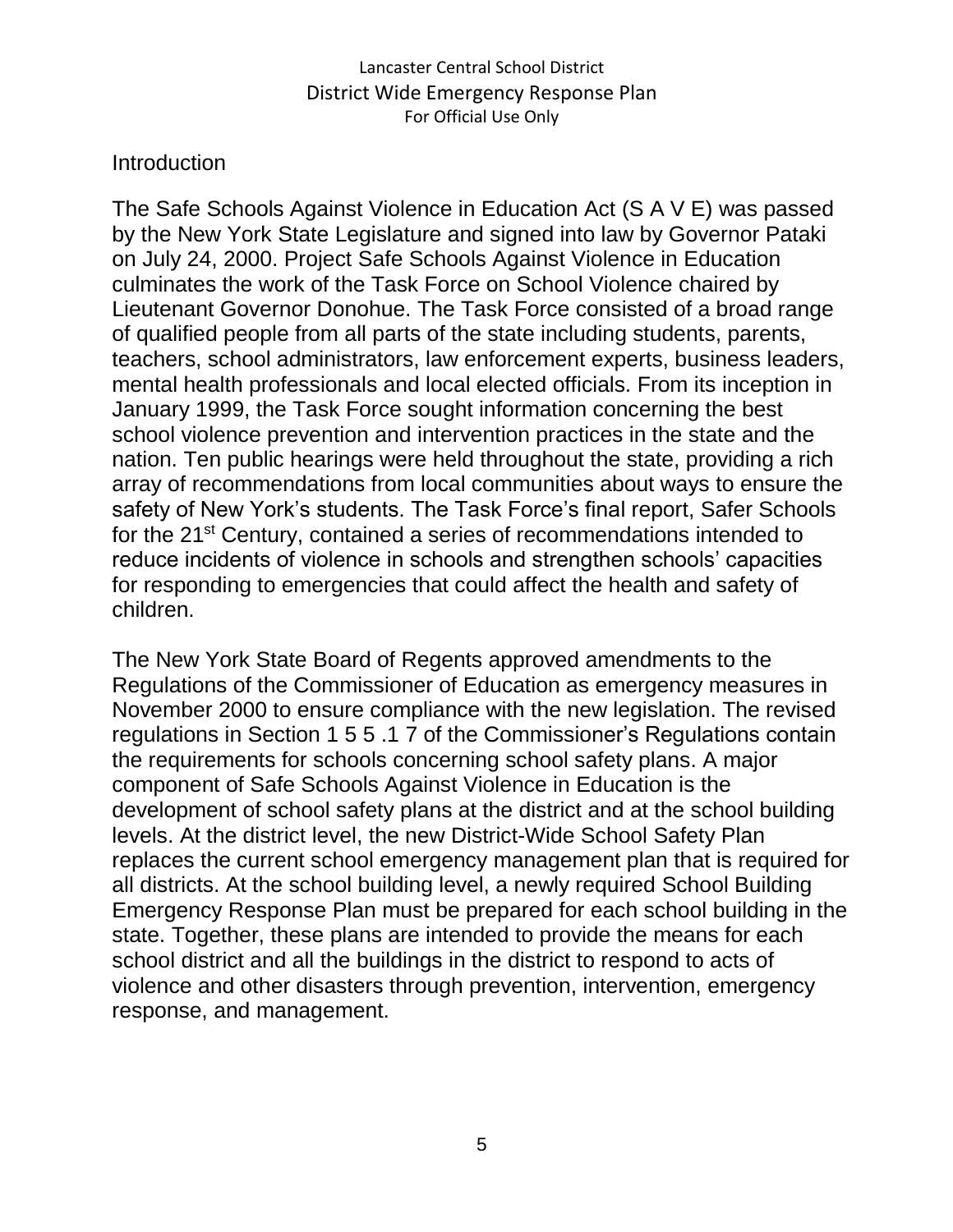#### 1 1 0 0

## A. Purpose

The District-Wide School Safety Plan was developed pursuant to Commissioner's Regulation 1 5 5 .1 7. The Lancaster Central School District Board of Education annually appoints the Chief Emergency Officer and the District-Wide School Safety Team and charged it with the development and maintenance of the District-Wide School Safety Plan.

The Chief Emergency Officer is Jamie Phillips, Assistant Superintendent for Business and Support Services. The Chief Emergency Officer's duties include:

Coordination of the communication between school staff, law enforcement and other first responders;

Lead the efforts of the district-wide school safety team in the completion and yearly update of the district-wide school safety plan and the coordination of the district-wide plan with the building-level emergency response plans; Ensure staff understanding of the district–wide school safety plan; Ensure the completion and yearly update of building-level emergency response plans for each school building;

Assist in the selection of security-related technology and development of procedures for the use of such technology;

Coordinate appropriate safety, security and emergency training for district and school staff, including required training in the emergency response plan; Ensure the conduct of required evacuation and lock-down drills in all district buildings as required by Education Law section 8 0 7; and

Ensure the completion and yearly update of building-level emergency response plans by the dates designated by the commissioner.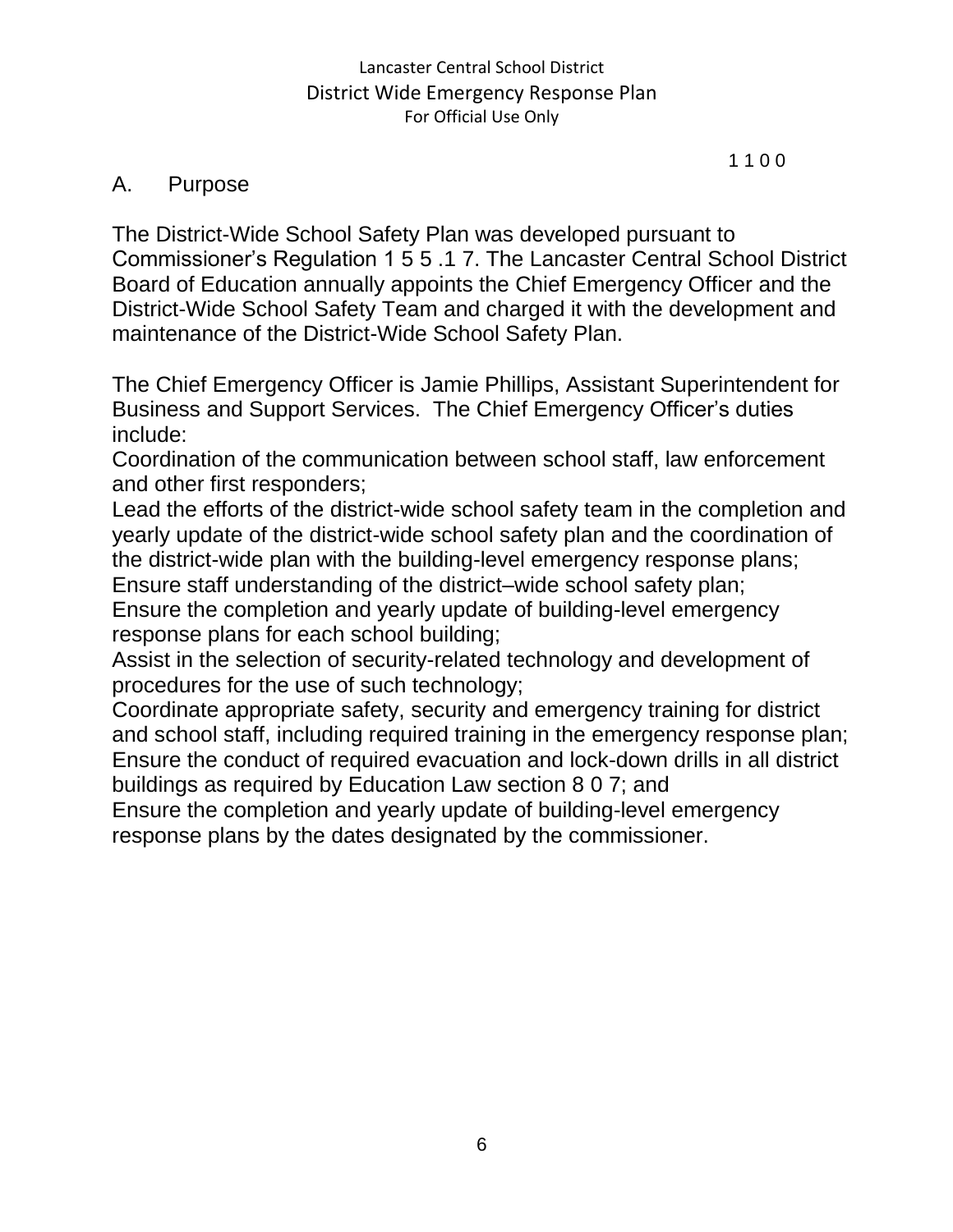1 2 0 0

## B District-Wide Safety Team Members

The Lancaster Central School District has created a District-Wide School Safety Team consisting of, but not limited to, representatives of the School Board, teacher organizations, administrator organizations, parent organizations, school safety personnel and other school personnel. The team is annually appointed by the Board of Education.

The District-Wide School Safety Team for the 2020-21 school year, as designated by the Board of Education on 7/13/20, is:

Tami Augugliaro Director of Nutrition Services

Michael Bryniarski Superintendent for Buildings and Grounds

Robert Burey New York State Insurance Fund

Patricia Burgio Community Relations

Ami Cole Teacher, William Street School

Sharon Deacon Parent Representative

Kathy Dwan School Nurse, Como Park Elementary

Jill Fecher Board of Education Trustee

Judy Feldmeyer Transportation Supervisor

Kristyn Fuqua Teacher, Hillview Elementary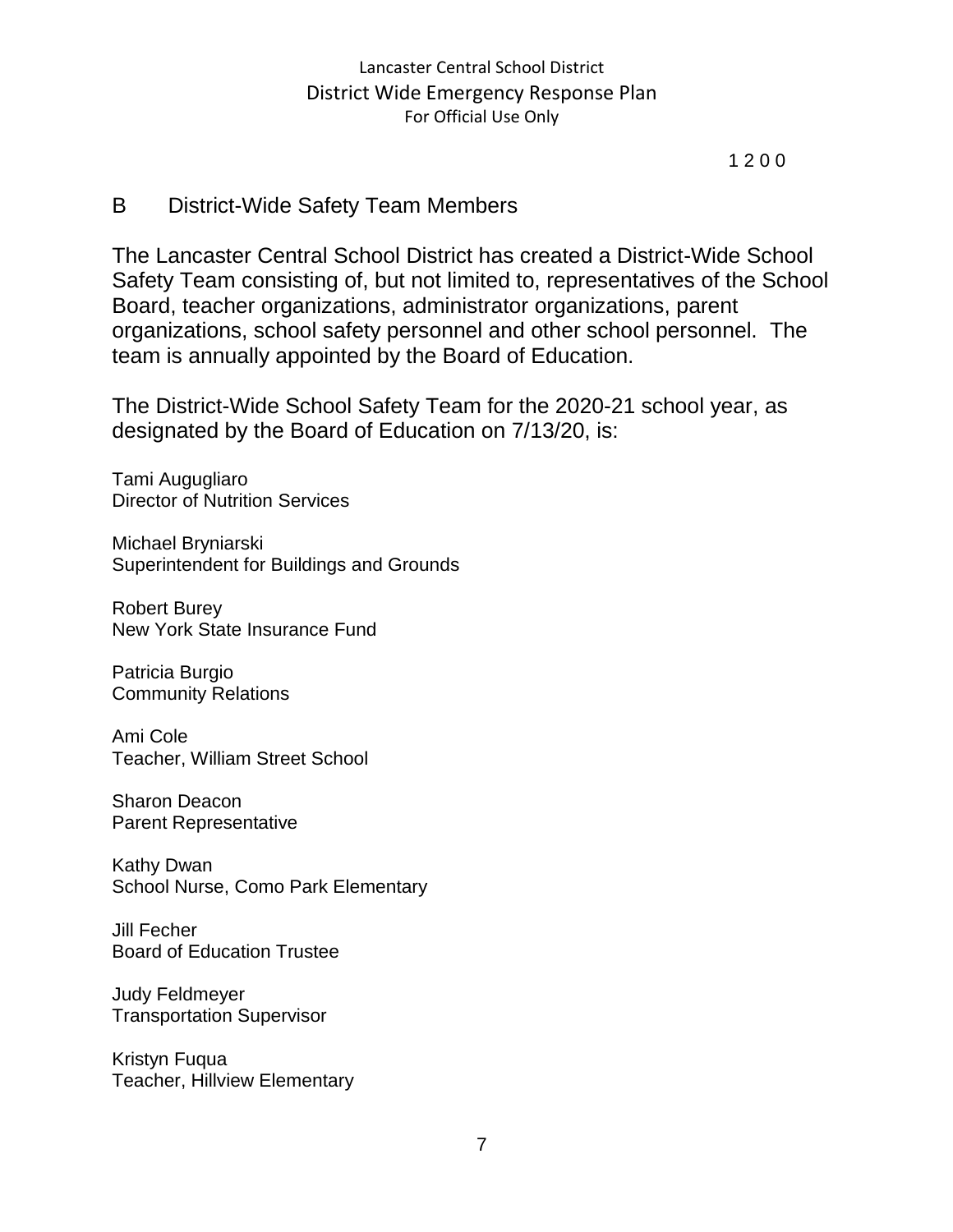Mary Gerasimowicz Bus Attendant

Carrie Greene Principal John A. Sciole Elementary

Gregory Heer Assistant Principal, William Street School

Antionette Kaminski Parent Representative

Adam Kneis Senior Safety Analyst, Erie 1 Boces

Bill Loewer School Resource Officer

Marlena Marrano Teacher, John A. Sciole Elementary

Stacy Maute School Resource Officer

Josh Merewether The Evans Agency

Diana Misso Teacher, Como Park Elementary

Jessica Mokan Teacher, Court Street Elementary

Greg Offhaus Buildings and Grounds

Jamie Pernick Assistant Principal Lancaster High School

Kate Perusich Social Worker, Lancaster Middle School

Jamie Phillips Assistant Superintendent for Business and Support Services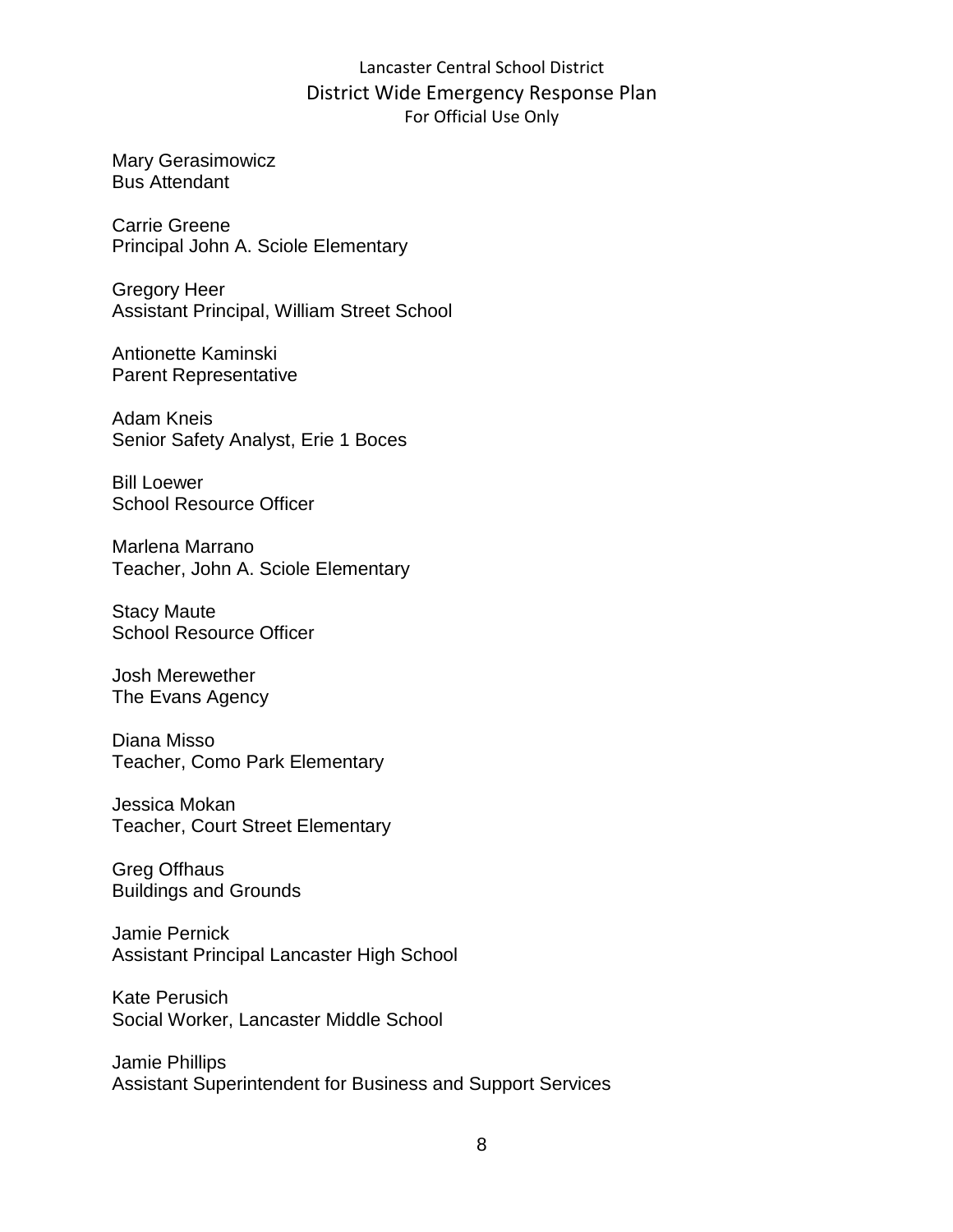Luann Romanelli Utica National Insurance

John Talarico (Alternate) Board of Education Trustee

Maureen Wing **Benefits** 

Judy Wolanin School Nurse, Court Street Elementary

John Zimmerman School Resource Officer

Judy Zitzka Teacher, Lancaster Middle School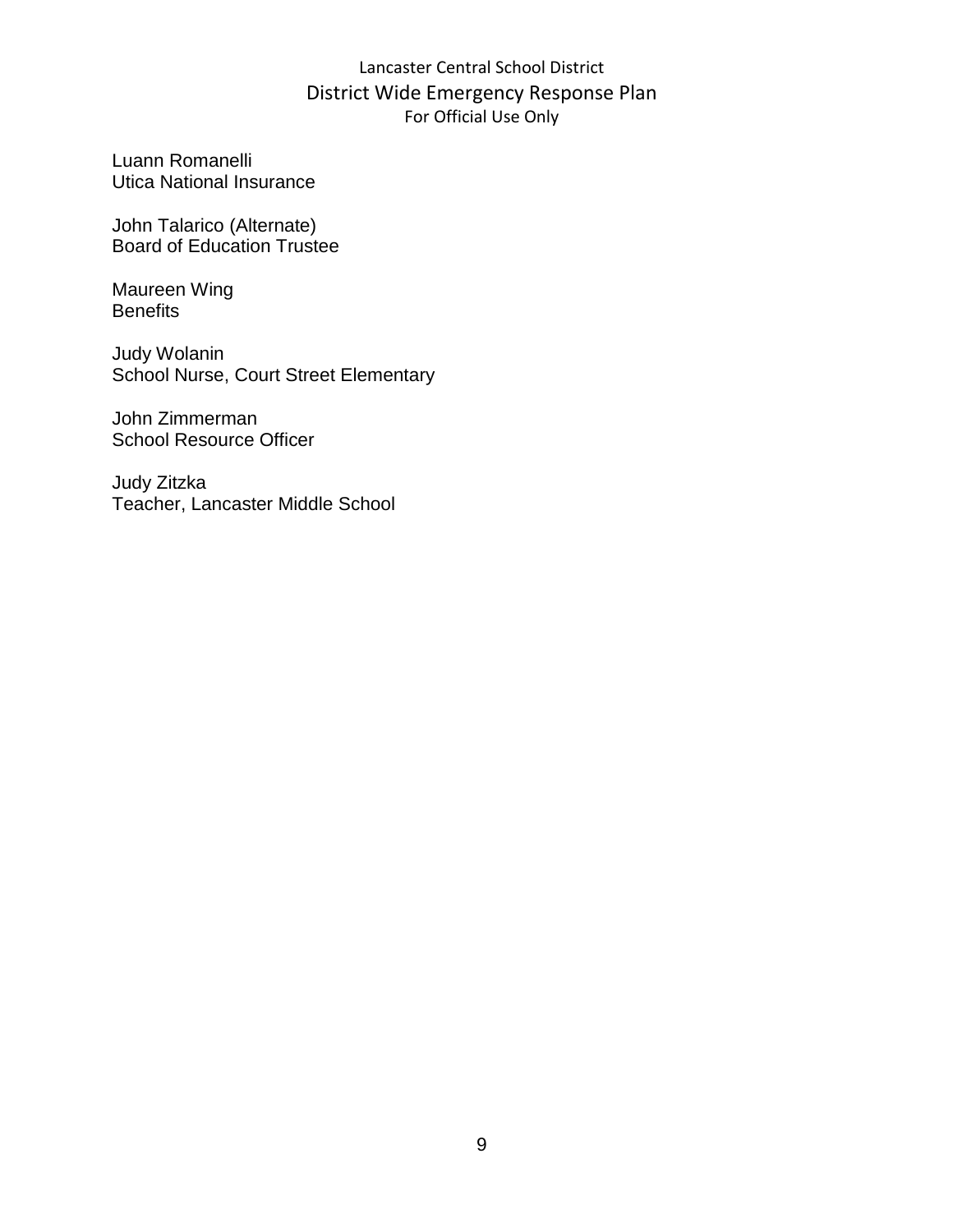#### 1 3 0 0

#### C. Concept of Operations

The District-Wide School Safety Plan shall be directly linked to the individual Building-Level Emergency Response Plans for each school building. Protocols reflected in the District-Wide School Safety Plan will guide the development and implementation of individual Building-Level Emergency Response Plans.

In the event of an emergency or violent incident, the initial response to all emergencies at an individual school will be by the Building-Level Emergency Response Team.

Upon the activation of the Building-Level Emergency Response Team, the Superintendent of Schools or his/her designee will be notified and, where appropriate, local emergency officials will also be notified. Resources will be coordinated based

Efforts may be supplemented by county and state resources through existing protocols.

Local emergency officials play an important role in managing response actions in emergency situations. Assistance from these officials is obtained by:

Asking for their input in the planning process. When possible, include them as a member of the district-wide and building teams.

Include them in the training of staff and students.

Use their expertise and experience in the conduct of all drills, including tabletop exercises.

Discussing all resources available if Article 2-B is invoked.

Lancaster Central School District Board of Education Policies to refer to and that govern a multitude of safety and security protocols include:

#3 4 1 0-Code of Conduct on School Property

#3 4 1 2-Threats of Violence in School

#5 6 8 0-School Safety

#5 6 8 1-School Safety Plans

#5 6 8 3-Fire and Emergency Drills, Bomb Threats, and Bus Emergency Drills

#5 6 8 4-Emergency Management Plan

#7 3 3 0-Searches and Interrogations of Students and the District's Code of Conduct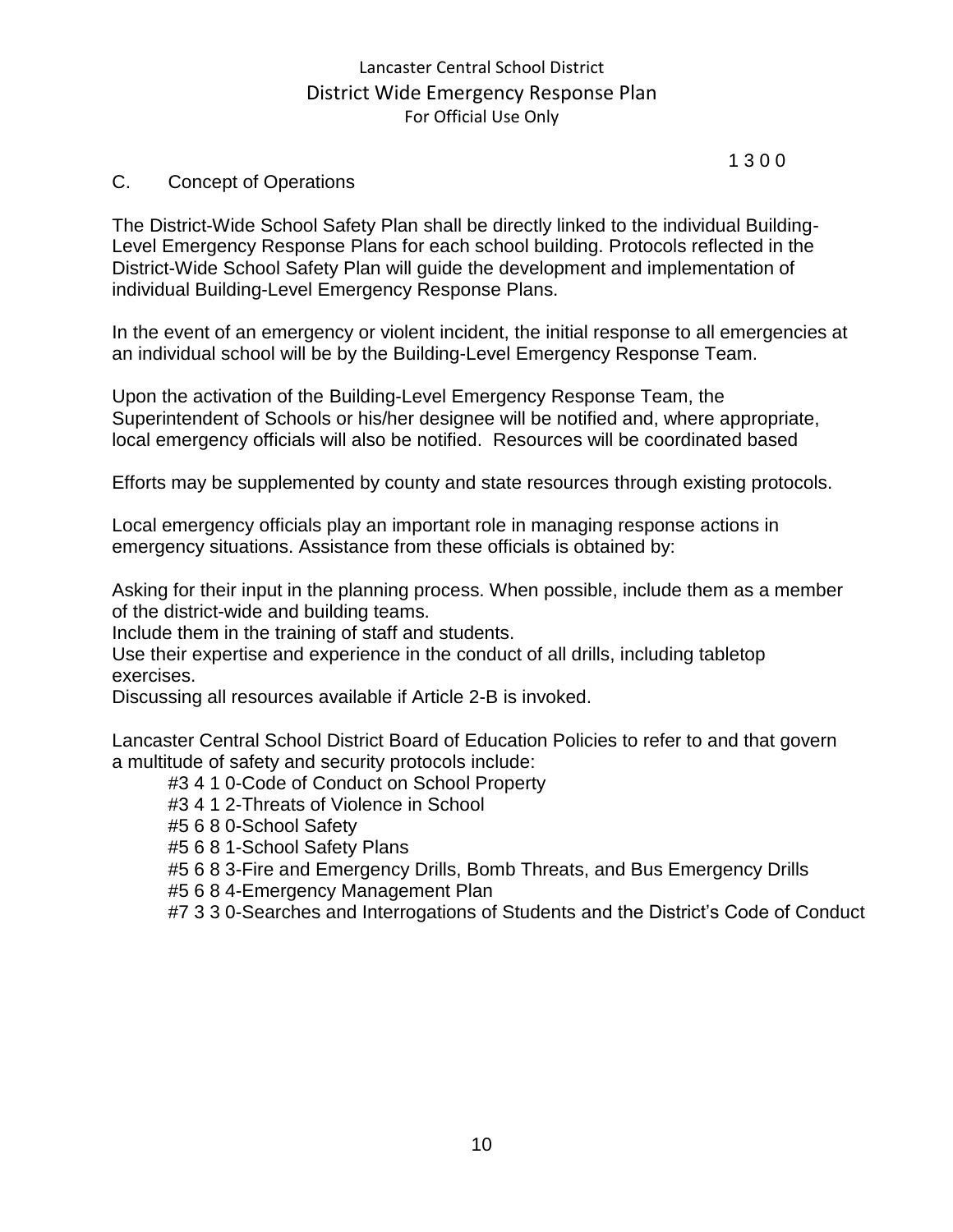1 4 0 0

## D. Plan Review and Public Comment

This plan shall be reviewed and maintained by the District-Wide School Safety Team and reviewed on an annual basis on or before September 1 of each year.

Pursuant to Commissioner's Regulation 1 5 5 .1 7 (e) (3), this plan will be made available for public comment 30 days prior to its adoption. The districtwide plan may be adopted by the School Board only after at least one public hearing that provides for the participation of school personnel, parents, students and any other interested parties. The plan and each Building-Level plan must be formally adopted by the Board of Education.

While linked to the District-Wide School Safety Plan, Building-Level Emergency Response Plans shall be confidential and shall not be subject to disclosure under Article 6 of the Public Officers Law or any other provision of law, in accordance with Education Law Section 2 8 0 1 - a.

Full copies of the District-Wide School Safety Plan and any amendments and each Building-Level Emergency Response Plans will be submitted to the New York State Education Department within 30 days of adoption and supplied to both local and State Police within 30 days of adoption. Plans will also be available on a secure area of the district's website for district administration access and through the Lancaster Office of Emergency Management in the case of an emergency.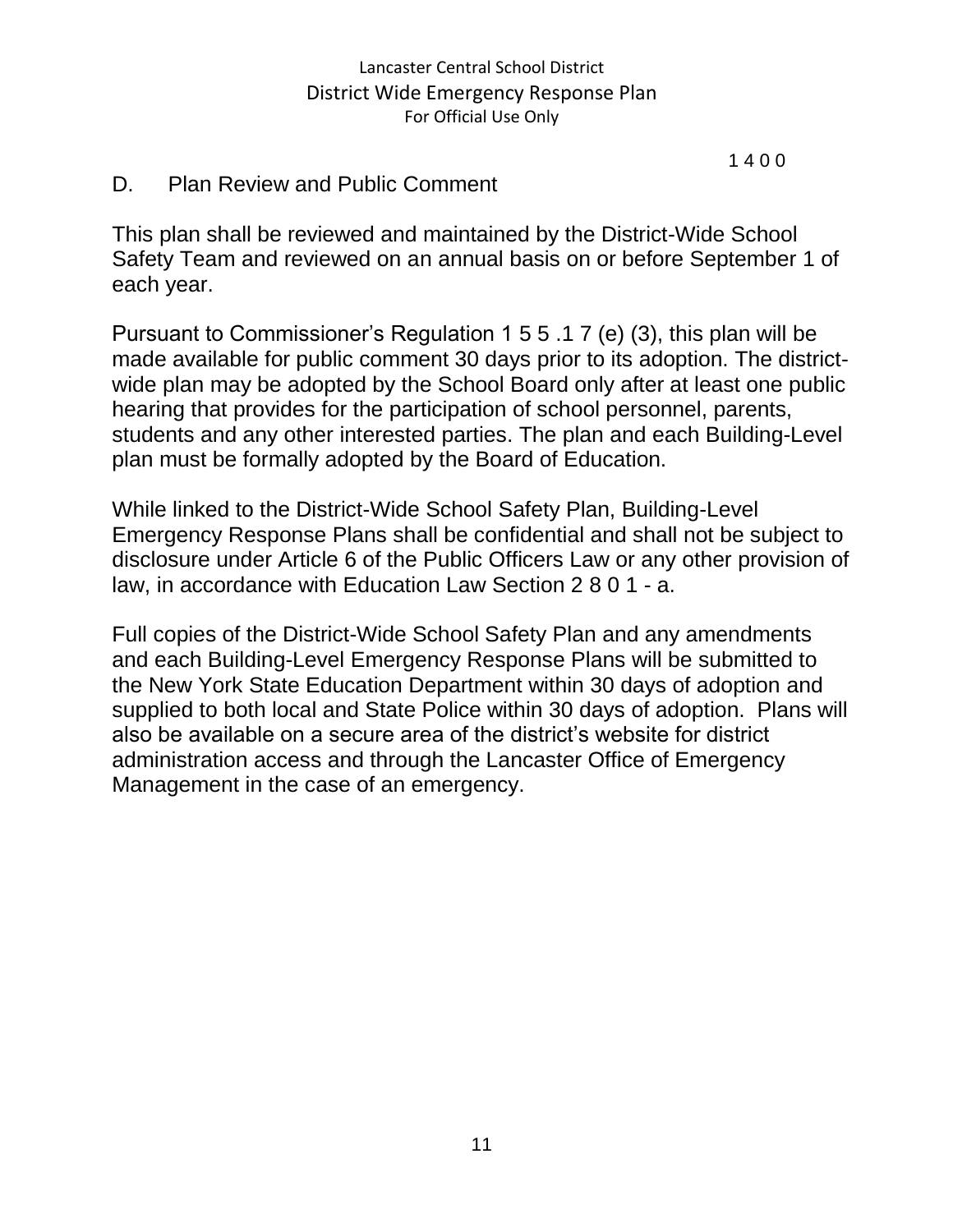## Section 2 0 0 0: General Emergency Response Planning

A. Identification of sites of potential emergency, including:

| (School Safety Audit Checklist) |  |
|---------------------------------|--|

- Identification of Sites of Potential Emergencies Guideline......2 1 0 1
- The location of potential sites.................................................2 1 0 2

## B. Plans for taking the following actions in response to an emergency where appropriate, including but not limited to:

| hours, including security during evacuation and evacuation<br>routes) |
|-----------------------------------------------------------------------|
|                                                                       |
|                                                                       |
|                                                                       |
|                                                                       |
|                                                                       |

C. The identification of district resources which may be available for use during an emergency, including the identification of personnel and other resources:

D. Description of procedures to coordinate the use of school district resources and manpower during emergencies, including: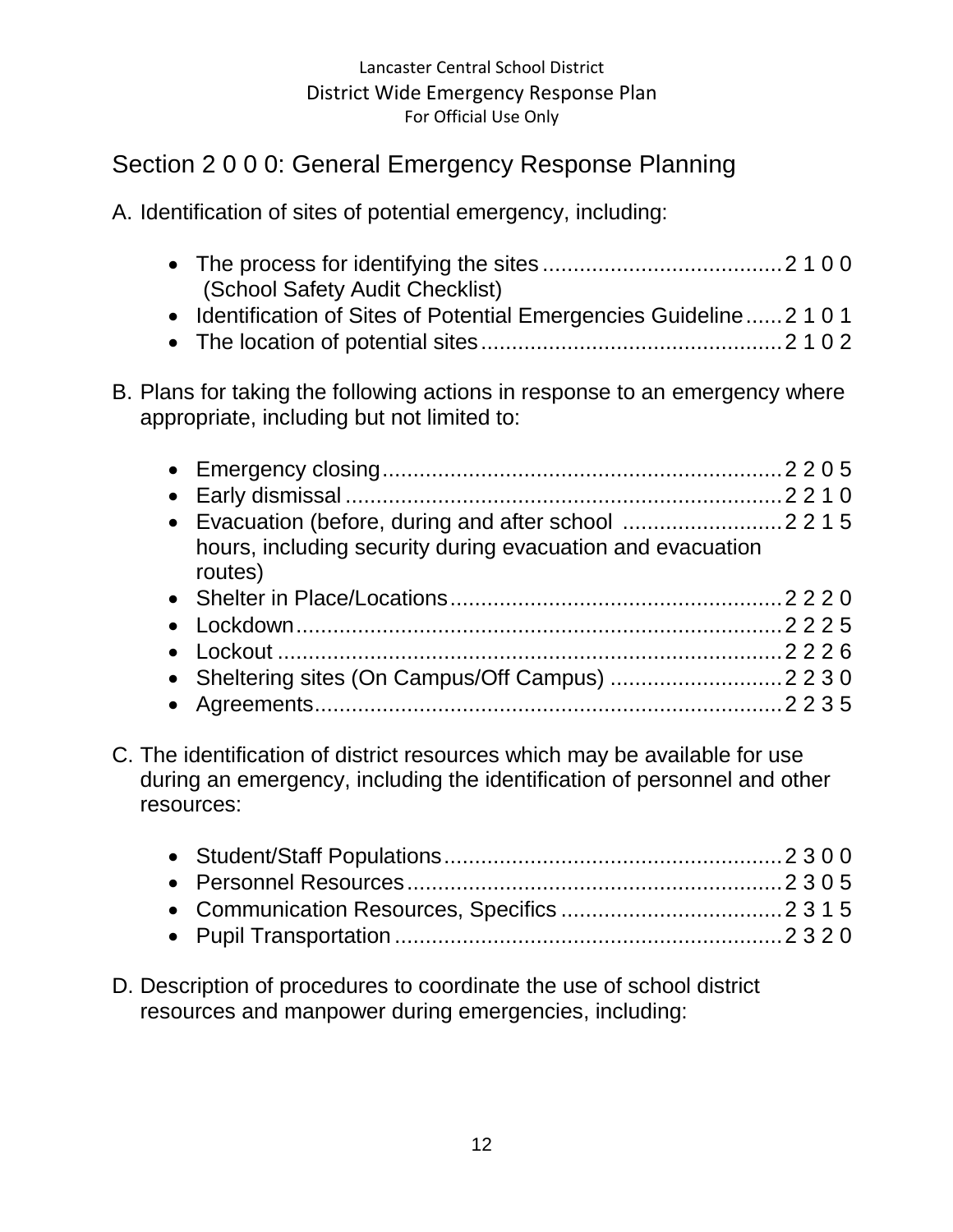## Section 2 0 0 0: General Emergency Response Planning - Continued

| • Identification of the officials authorized to make decisions (Chain of |
|--------------------------------------------------------------------------|
| • Coordination of Resources, Variations of Emergencies, and Chain        |
|                                                                          |
|                                                                          |
| • Identification of the staff members assigned to provide assistance     |
| during emergencies, district, building level  2 4 0 3 – 2 4 0 6          |
|                                                                          |

E. Procedures for annual multi-hazard school training for staff and students, including the strategies for implementing training related to multi-hazards 2 5 0 0

F. Procedures for the review and conduct of drills and other exercises to test components of the emergency response plan, including the use of tabletop exercises, in coordination with local and county emergency responders and preparedness officials 2600

Tabletop Exercises ..............................................................................2 6 0 1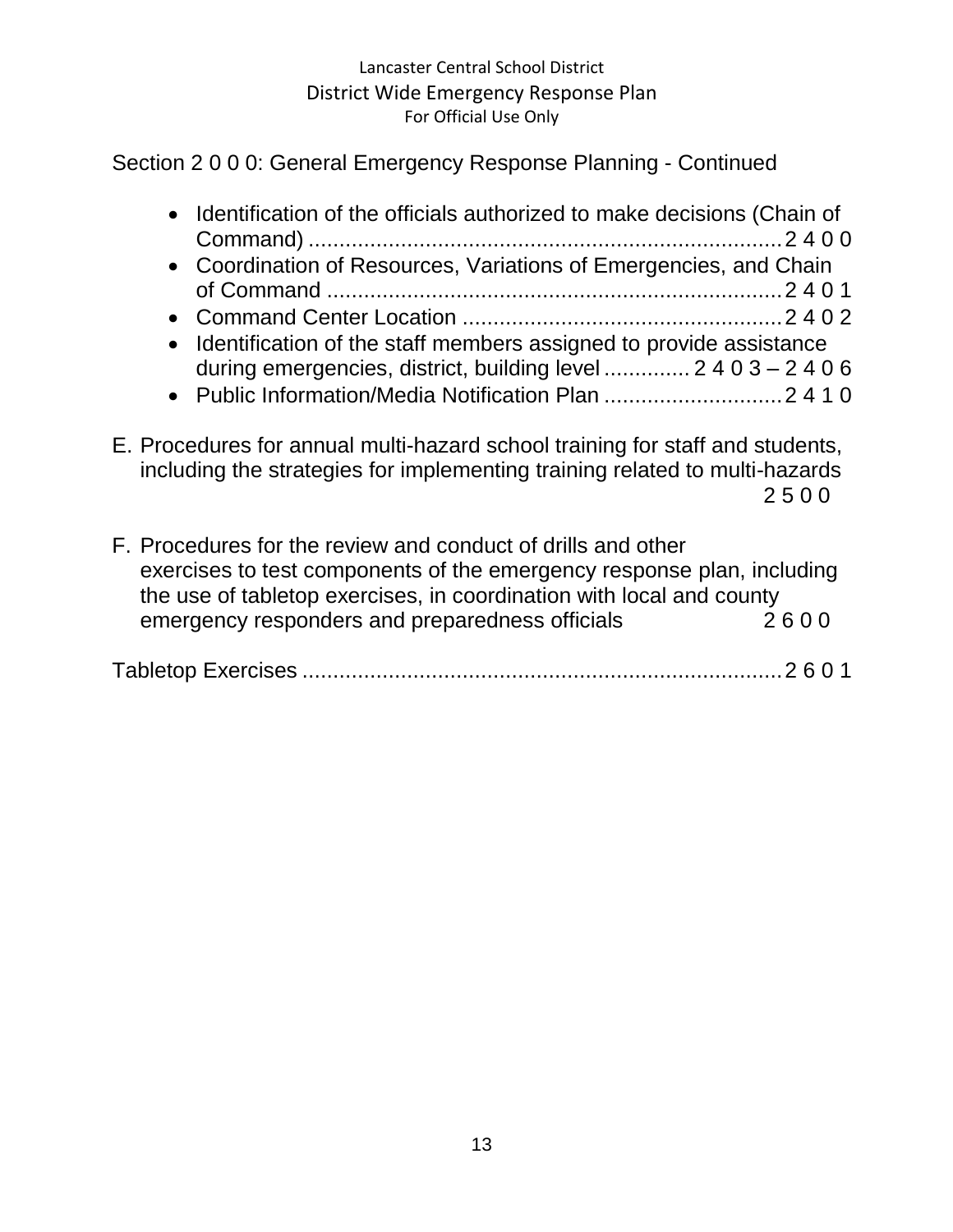2 1 0 0

## A. Identification of Sites of Potential Emergencies

• The process for identifying potential problems on sites:

School safety Assessment – a strategic evaluation and facilities audit to identify emerging and potential school safety problems consisting of:

• A building safety audit conducted by building administration when warranted, with law enforcement when possible (Safety Audit Checklist)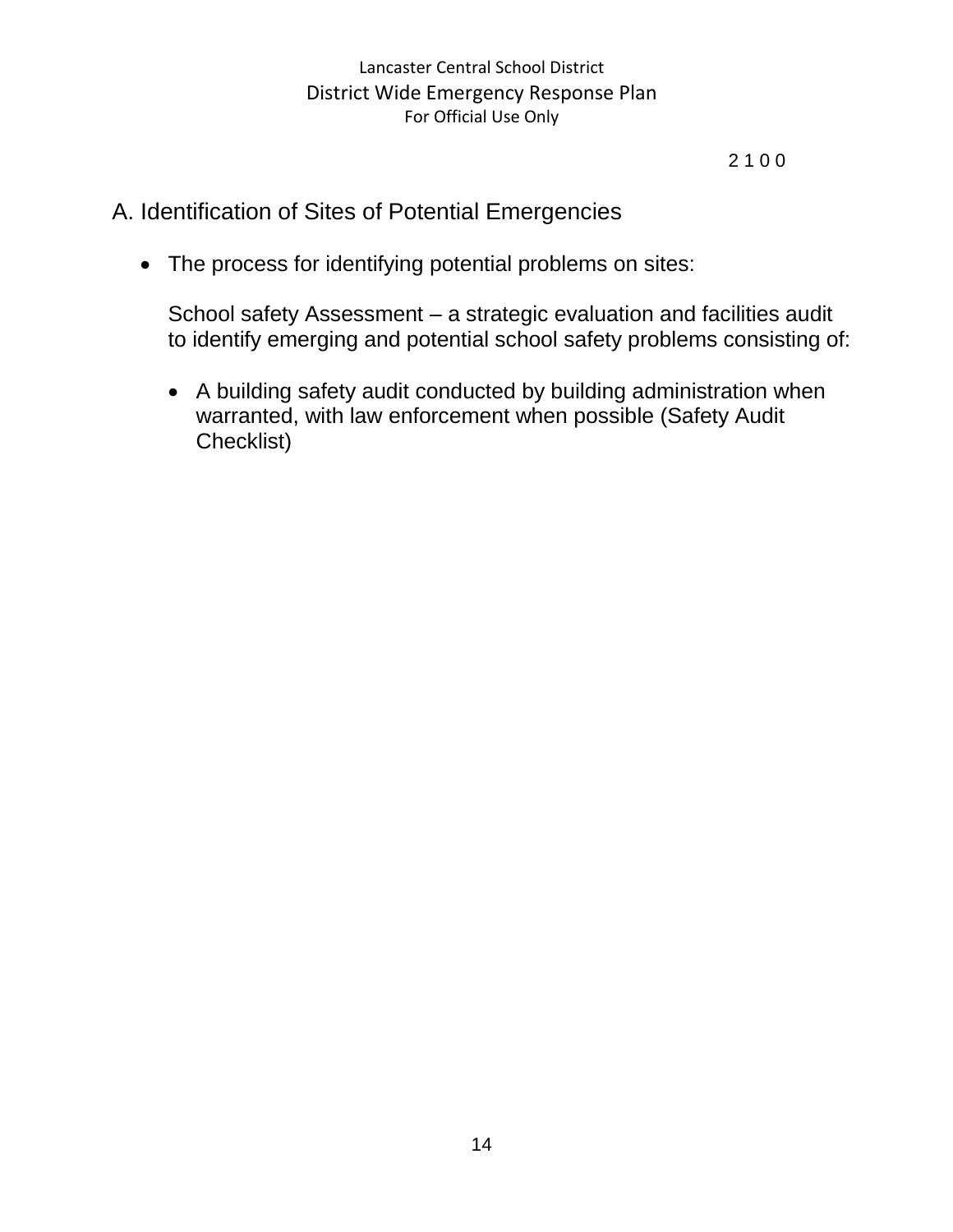#### SAFETY AUDIT CHECK LIST

Building: \_\_\_\_\_\_\_\_\_\_\_\_\_\_\_\_\_\_ Date: \_\_\_\_\_\_\_\_\_\_\_\_\_\_\_\_\_\_

Directions: Use the following checklist to assess the school's strengths and weaknesses in the Safety and Security of buildings and Grounds. An element may be in place (circle Yes) but at a minimal level (circle improve). If the element is missing, circle No if the school plans to implement this missing criteria or function, circle implement.

| Yes | Improve | No | Improvement | School Exterior and Play Areas                                                           |
|-----|---------|----|-------------|------------------------------------------------------------------------------------------|
| Yes | Improve | No | Improvement | School grounds are fenced. If yes, approximate height _                                  |
| Yes | Improve | No | Improvement | Gates are secured by good padlock and chains after hours.                                |
|     |         |    |             | Signage:                                                                                 |
| Yes | Improve | No | Improvement | Drug-free zone signs are posted.                                                         |
| Yes | Improve | No | Improvement | Bus loading and drop-off zones are clearly defined.                                      |
| Yes | Improve | No | Improvement | Parent drop-off and pick-up area is clearly defined.                                     |
| Yes | Improve | No | Improvement | There is only one clearly marked and designated entrance for visitors.                   |
| Yes | Improve | No | Improvement | Signs are posted for visitors to report to main office through a<br>designated entrance. |
| Yes | Improve | No | Improvement | "Restricted" areas are properly identified.                                              |
|     |         |    |             | Landscaping                                                                              |
| Yes | Improve | No | Improvement | Shrubs and foliage are trimmed to allow for good line of sight (3'-8' rule.)             |
| Yes | Improve | No | Improvement | All poisonous shrubs, trees and foliage have been removed.                               |
| Yes | Improve | No | Improvement | Boundary edges are free from trees and telephone poles.                                  |
|     |         |    |             | School Bus Zone:                                                                         |
| Yes | Improve | No | Improvement | Access to bus loading area is restricted to other vehicles during loading/<br>unloading. |
| Yes | Improve | No | Improvement | Staff is assigned to bus loading drop off areas.                                         |
|     |         |    |             | Lighting                                                                                 |
| Yes | Improve | No | Improvement | There is adequate lighting around the building.                                          |
| Yes | Improve | No | Improvement | Lighting is provided at entrances and other points of possible intrusion.                |
| Yes | Improve | No | Improvement | Accessible lenses are protected by some unbreakable material.                            |
| Yes | Improve | No | Improvement | Directional lights are aimed at the building                                             |
| Yes | Improve | No | Improvement | Exterior light fixtures are securely mounted.                                            |
|     |         |    |             |                                                                                          |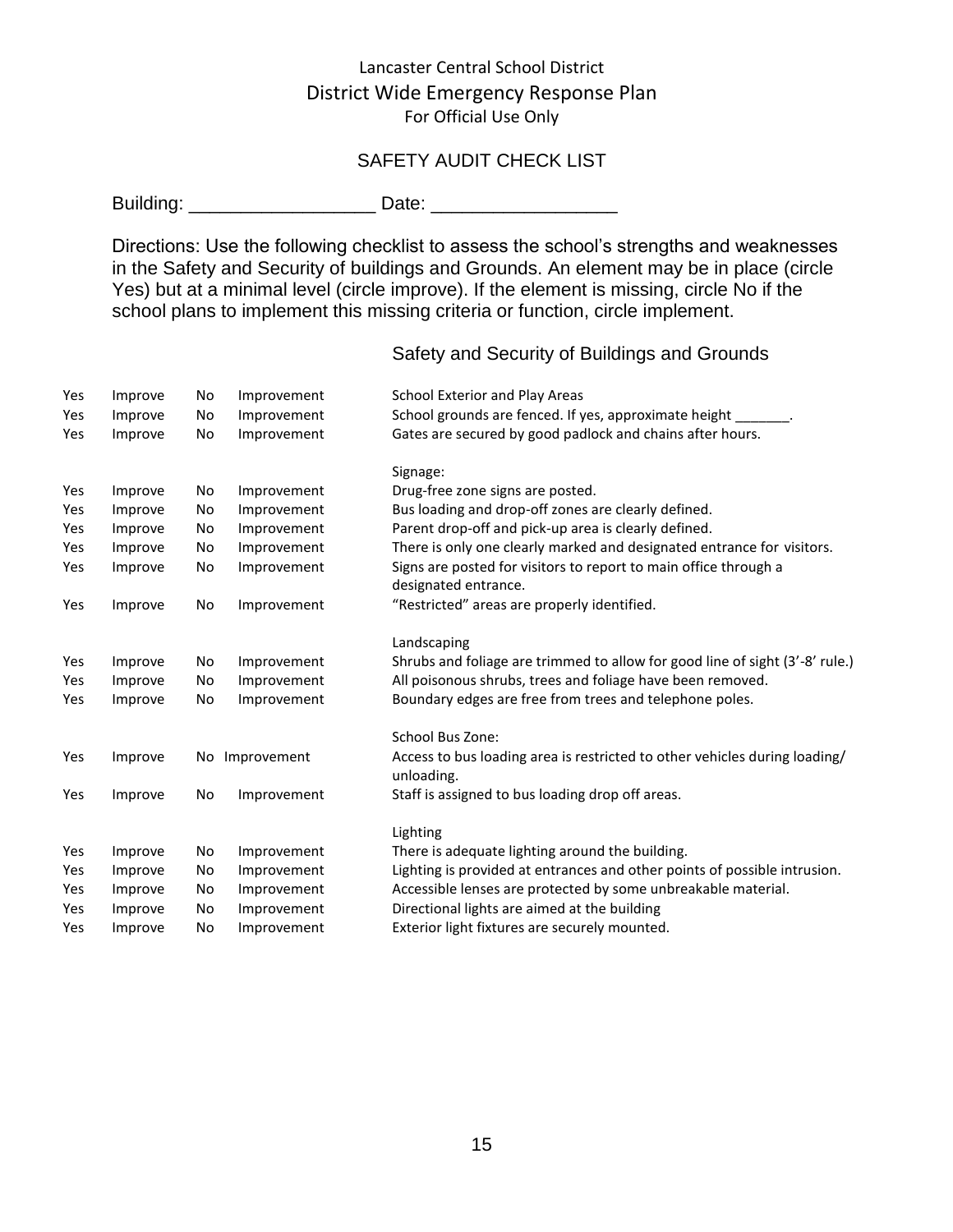2 of 5

## SAFETY AUDIT CHECK LIST

| Yes | Improve | No | Improvement | School Exterior and Play Areas<br><b>Windows and Doors</b>                                                                                  |
|-----|---------|----|-------------|---------------------------------------------------------------------------------------------------------------------------------------------|
| Yes | Improve | No | Improvement | Entrances to school property can be observed from the school and<br>are adequately secured after hours.                                     |
| Yes | Improve | No | Improvement | If campus style, doors are locked when classrooms are vacant                                                                                |
| Yes | Improve | No | Improvement | Ground floor windows: no broken panes and locking hardware in<br>working order.                                                             |
| Yes | Improve | No | Improvement | Basement windows are protected with grill or well cover.                                                                                    |
| Yes | Improve | No | Improvement | Outside Hardware has been removed from all doors except at<br>point of entry.                                                               |
|     |         |    |             | Play Areas:                                                                                                                                 |
| Yes | Improve | No | Improvement | Play Areas are fenced.                                                                                                                      |
| Yes | Improve | No | Improvement | Good visual surveillance of play equipment is possible.                                                                                     |
| Yes | Improve | No | Improvement | Vehicular access to play areas is restricted                                                                                                |
|     |         |    |             | Vehicular and Bicycle Parking                                                                                                               |
| Yes | Improve | No | Improvement | Visual surveillance of bicycle racks is possible.                                                                                           |
| Yes | Improve | No | Improvement | Visual surveillance of parking lots from main office is possible.                                                                           |
| Yes | Improve | No | Improvement | Driver education vehicles are secure                                                                                                        |
| Yes | Improve | No | Improvement | Students are issued parking stickers for assigned parking areas                                                                             |
| Yes | Improve | No | Improvement | Student access to parking area is restricted to arrival and<br>dismissal times                                                              |
| Yes | Improve | No | Improvement | Parking area has been designated for students who must leave<br>school during regular hours to begin work                                   |
|     |         |    |             | Security:                                                                                                                                   |
| Yes | Improve | No | Improvement | All areas of school buildings and grounds are accessible to patrolling<br>security vehicles                                                 |
| Yes | Improve | No | Improvement | There is a central alarm system in the school. If yes, describe:<br>doors/corridors monitored.                                              |
| Yes | Improve | No | Improvement | High risk areas (office, cafeteria, computer room, music room,<br>shops, labs) are protected by high security locks and an alarm<br>system. |
| Yes | Improve | No | Improvement | Unused areas of the school can be closed off during after school<br>activities.                                                             |
|     |         |    |             |                                                                                                                                             |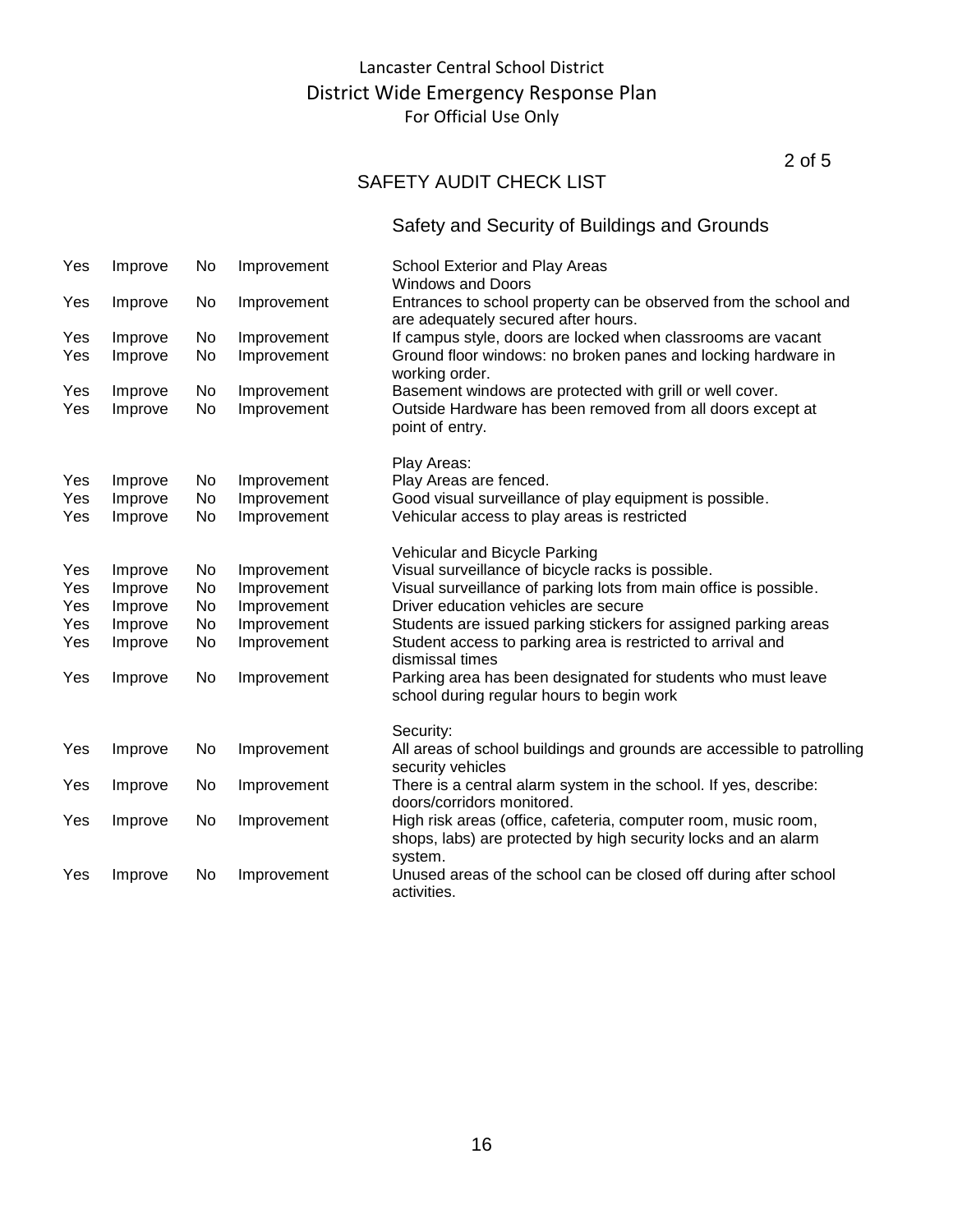3 of 5

#### Lancaster Central School District District Wide Emergency Response Plan For Official Use Only

| Yes | Improve | No. | Improvement | School Exterior and Play Areas<br>Security                                                                      |
|-----|---------|-----|-------------|-----------------------------------------------------------------------------------------------------------------|
|     |         |     |             | All areas of school buildings & grounds are accessible to patrolling<br>security vehicles.                      |
| Yes | Improve | No. | Improvement | There is a central alarm systems in the school. If yes, describe:                                               |
| Yes | Improve | No  | Improvement | High-risk areas (office, cafeteria, computer room, music room,<br>shops,                                        |
|     |         |     |             | labs are protected by high security locks and an alarm system.                                                  |
| Yes | Improve | No  | Improvement | Unused areas of the school can be closed off during after school<br>activities.                                 |
| Yes | Improve | No  | Improvement | There is a two-way communication between:                                                                       |
|     |         |     |             | Classroom and main office                                                                                       |
|     |         |     |             | Duty stations and main office                                                                                   |
|     |         |     |             | Re-locatable classrooms and main office                                                                         |
| Yes | Improve | No  | Improvement | Students are restricted from loitering in corridors, hallways,<br>stairwells                                    |
|     |         |     |             | restrooms.                                                                                                      |
| Yes | Improve | No  | Improvement | Students are issued identification badges.                                                                      |
| Yes | Improve | No  | Improvement | There are written regulations restricting student access to school<br>grounds<br>and buildings.                 |
| Yes | Improve | No  | Improvement | There is a schedule for maintenance for checking lights<br>locks/hardware, storage, sheds, portable classrooms. |
| Yes | Improve | No. | Improvement | The school ground is free from graffiti, trash and/or debris                                                    |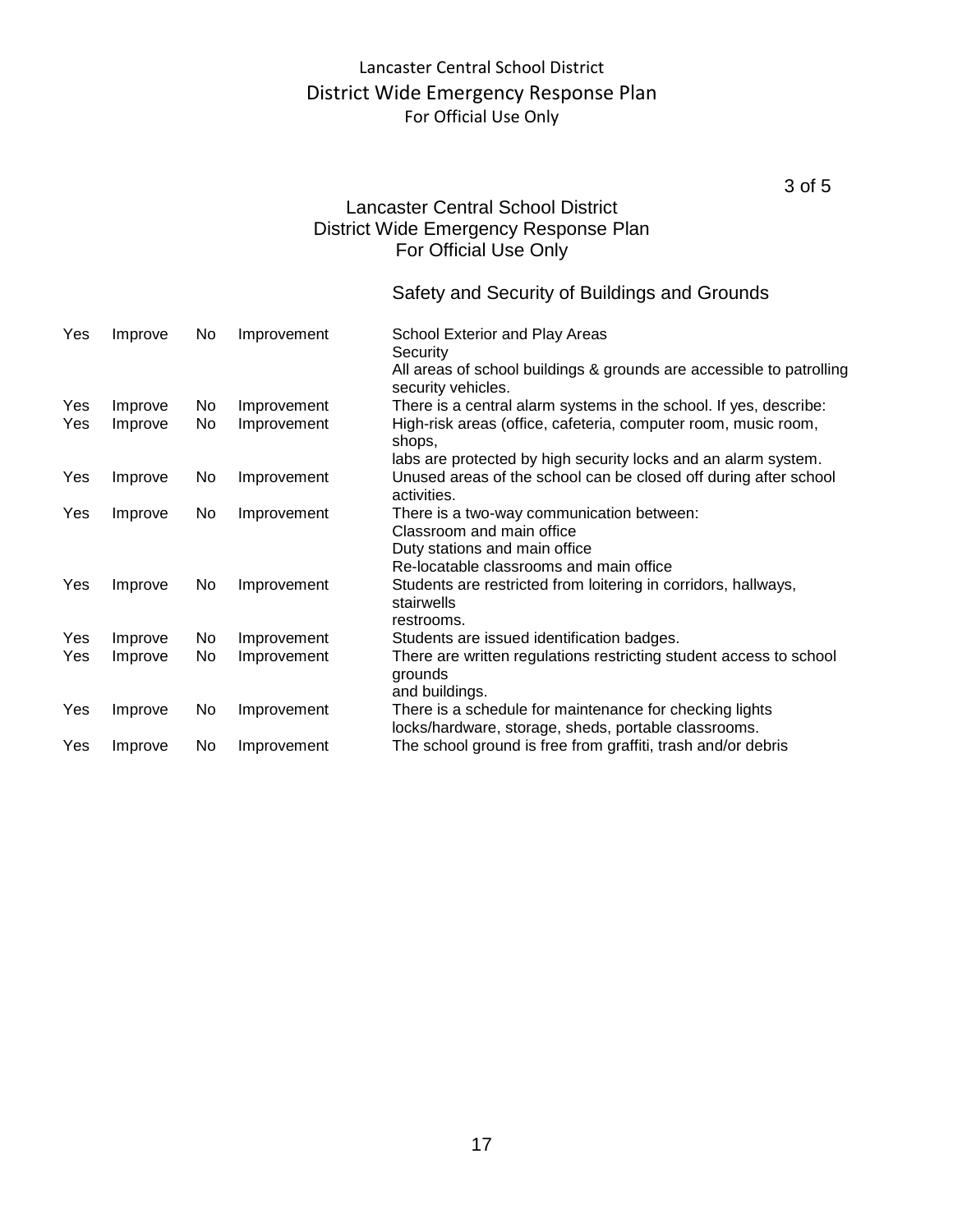4 of 5

## SAFETY AUDIT CHECK LIST

|     |         |    |             | School Interior                                                                                                              |
|-----|---------|----|-------------|------------------------------------------------------------------------------------------------------------------------------|
| Yes | Improve | No | Improvement | The entrance lobby is visible from the main office                                                                           |
| Yes | Improve | No | Improvement | Visitors are required to sign in                                                                                             |
| Yes | Improve | No | Improvement | Proper identification is required of vendors, repairmen                                                                      |
| Yes | Improve | No | Improvement | Visitors are issued Identification cards or badges                                                                           |
| Yes | Improve | No | Improvement | Full and part-time staff, including bus drivers are issued<br>Identification cards or other identification                   |
| Yes | Improve | No | Improvement | friends, relatives or non-custodial parents are required to have<br>Written permission to pick up a student from school      |
| Yes | Improve | No | Improvement | Students are required to have written permission to leave school<br>during school hours.                                     |
|     |         |    |             | Lighting:                                                                                                                    |
| Yes | Improve | No | Improvement | The hallways are properly lighted.                                                                                           |
| Yes | Improve | No | Improvement | Bathrooms are properly lighted.                                                                                              |
| Yes | Improve | No | Improvement | Bathrooms are supervised by staff.                                                                                           |
| Yes | Improve | No | Improvement | Stairwells are properly lit.                                                                                                 |
| Yes | Improve | No | Improvement | Switches and controls are properly located and protected                                                                     |
| Yes | Improve | No | Improvement | Access to electrical panels is restricted                                                                                    |
| Yes | Improve | No | Improvement | The possibility of lower energy consumption and high lighting<br>levels with more efficient light sources has been explored. |
|     |         |    |             | Doors                                                                                                                        |
| Yes | Improve | No | Improvement | Faculty members are required to lock classrooms upon leaving                                                                 |
| Yes | Improve | No | Improvement | Multiple entries to the building are controlled and supervised.                                                              |
| Yes | Improve | No | Improvement | Doors accessing internal courtyards are securely locked                                                                      |
| Yes | Improve | No | Improvement | Mechanical rooms and other hazardous storage areas are kept<br>locked                                                        |
| Yes | Improve | No | Improvement | The school maintains a record of all maintenance on doors,<br>windows, lockers or other areas of the school                  |
|     |         |    |             | Signage:                                                                                                                     |
|     |         |    |             |                                                                                                                              |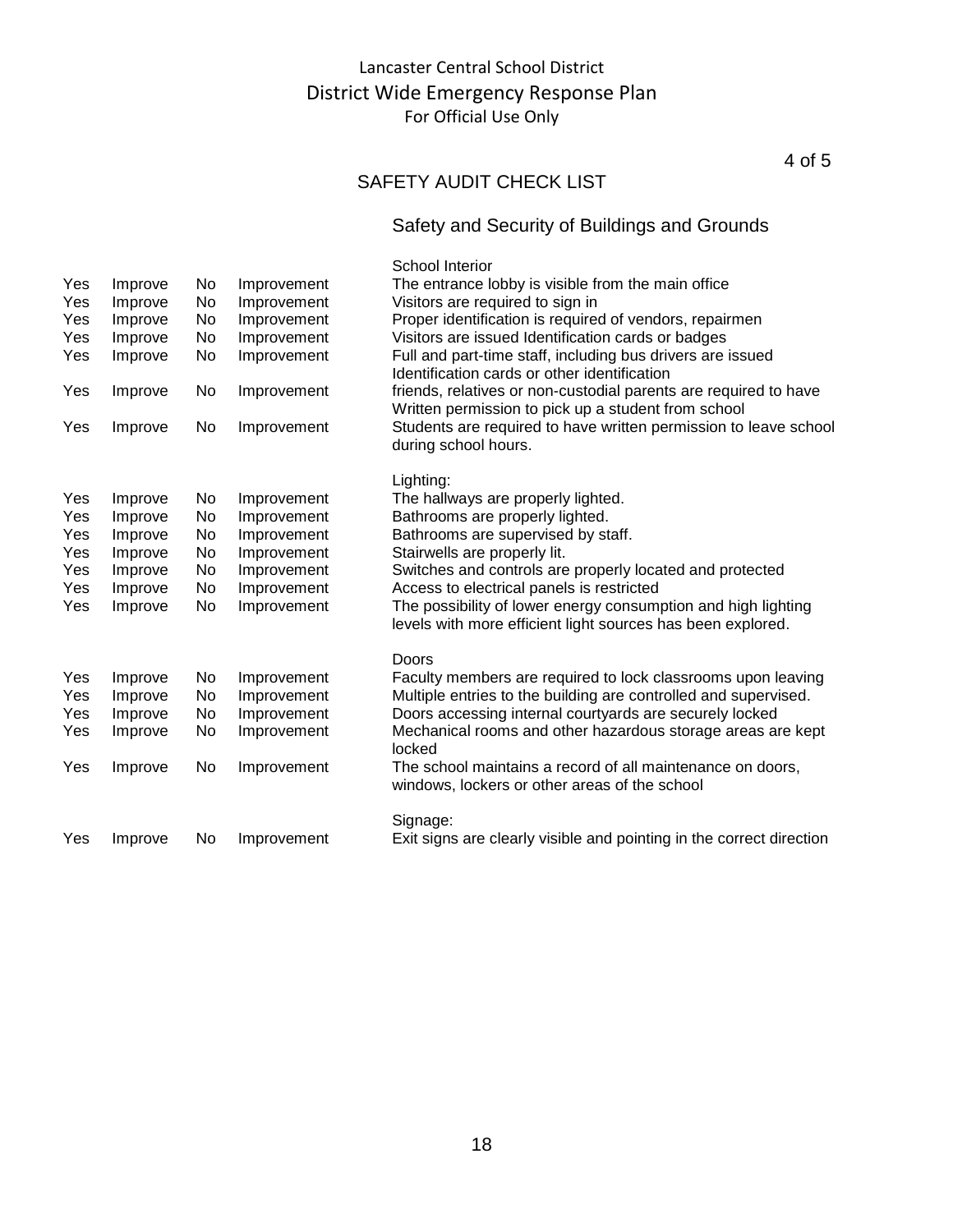5 of 5

## SAFETY AUDIT CHECK LIST

|     |         |                |             | Miscellaneous                                                                                                                                                             |
|-----|---------|----------------|-------------|---------------------------------------------------------------------------------------------------------------------------------------------------------------------------|
| Yes | Improve | No.            | Improvement | Does vandalism take place? If yes, circle all areas that apply:<br>Classrooms<br>Hallways<br><b>Bathrooms</b><br>Locker rooms<br>Play areas<br>Other                      |
| Yes | Improve | No.            | Improvement | Vandalism takes place during (circle all that apply)<br><b>Before School</b><br>After School<br>During School<br>Weekends<br>Other                                        |
| Yes | Improve | No.            | Improvement | Do assault and battery incidents take place? If yes, circle all areas<br>that apply<br>Classrooms.<br>Locker rooms<br>Hallways<br><b>Bathrooms</b><br>Play areas<br>Other |
| Yes | Improve | No Improvement |             | During what periods of the day do assault and battery incidents happen?<br>Before school<br>After school<br>Change of class<br>Lunch period<br>Other                      |
|     |         |                |             |                                                                                                                                                                           |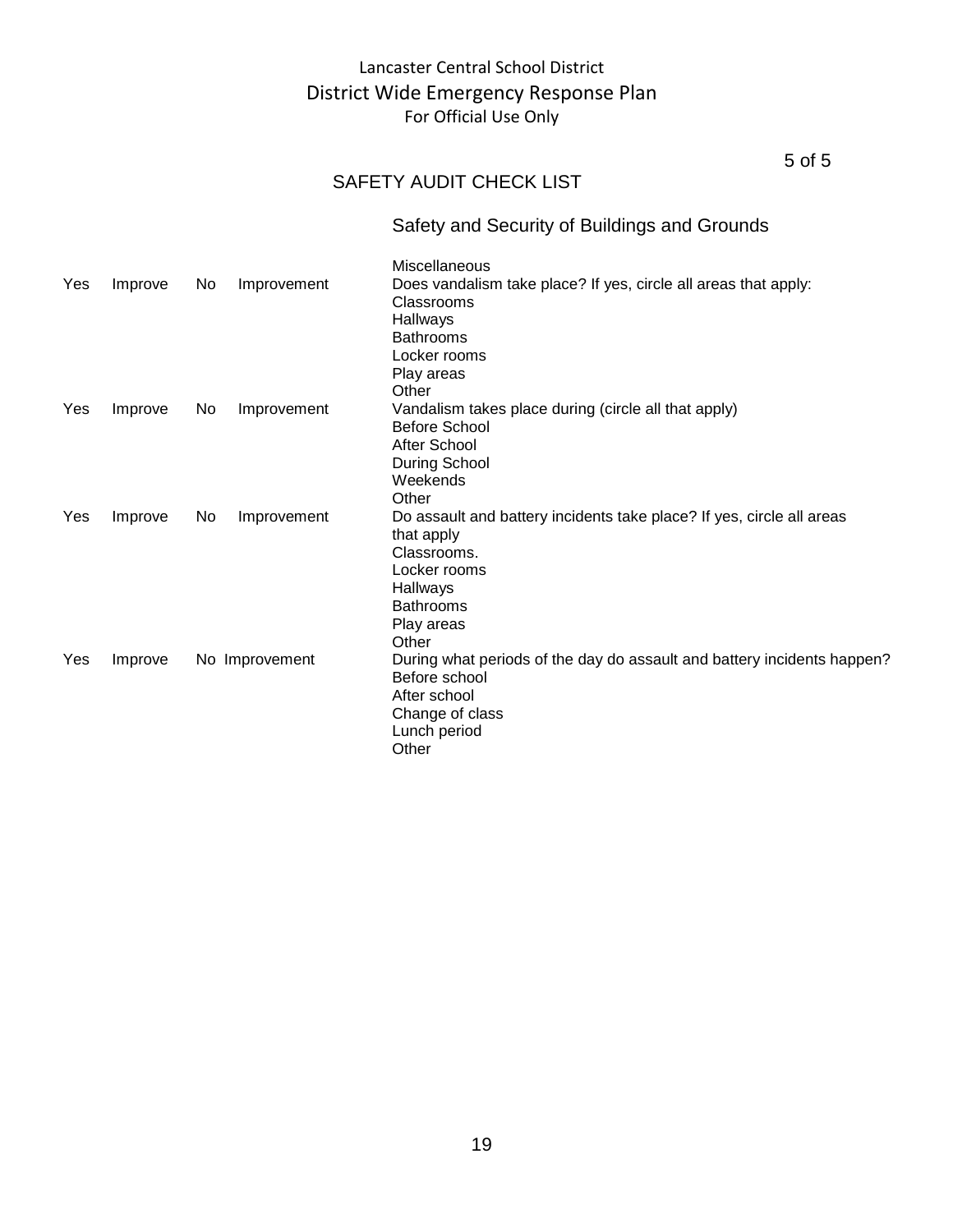#### 2 1 0 1

## • Locations of Potential Emergencies

When developing a specific list of potential sites for emergencies, at the building level, there are many variables that could serve as a catalyst or provide the environment for an emergency to take place at that site. Sites that have these variables or environment have been considered in the following list:

## On-Site

- various chemical storage areas
- welding/hot work area
- indoor vehicle transportation areas
- compressed gas storage areas
- paint spray booths
- areas of student congregation
- student/teacher/administrator conference area
- swimming pool filter area
- athletic fields
- playground areas

#### Off-Site

- major highways (chemical transport)
- airport (flight path)
- railroad
- certain industrial sites (refineries, and so forth)
- creeks

This list can be used as a guideline to help assist in the development of the building level site of potential emergencies. It may not be all-inclusive.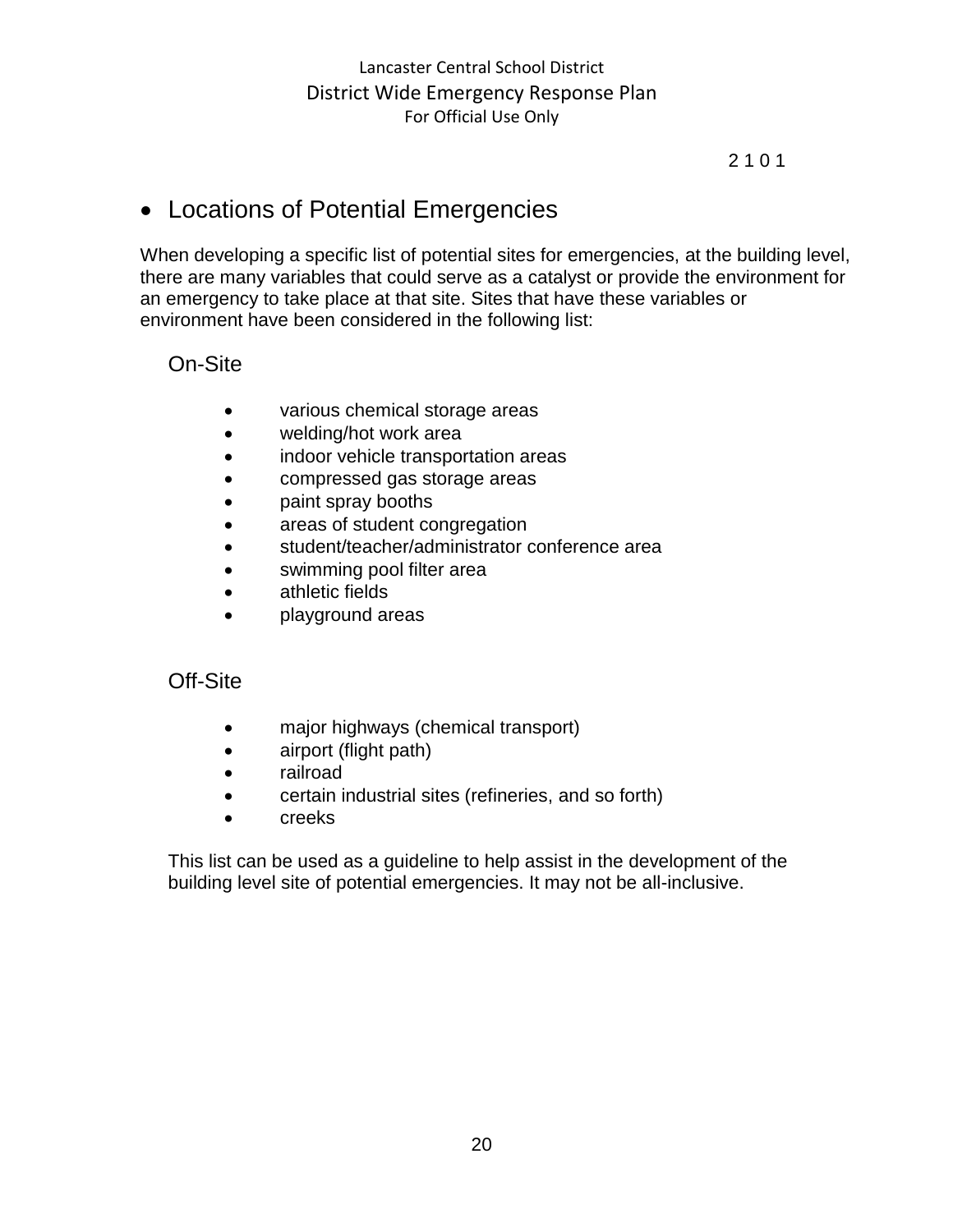## Locations of Potential Emergencies

2 1 0 2

## Off-Site

- Building Airport Site All School Buildings Material Located in Flight path
- Building Railroad Yards Site Conrail
- Material Hazardous Material
- Building Various Industrial Parks
- Site Various Locations Material Hazardous Material
- 

## On-Site

|             | Building High School, William Street School |
|-------------|---------------------------------------------|
| <b>Site</b> | Swimming Pool and Filter Room               |
|             | Material Chemicals                          |

- Building All Buildings Site Chemical Storage Material Chemicals
- Building Athletic Fields, Play Areas Site All Buildings
- Material Potential for Injuries

Building Bus Garage Site Fuel Tanks Material Fuel, Waste Oil

Sites of potential hazards are also included in individual Building Emergency Response Plans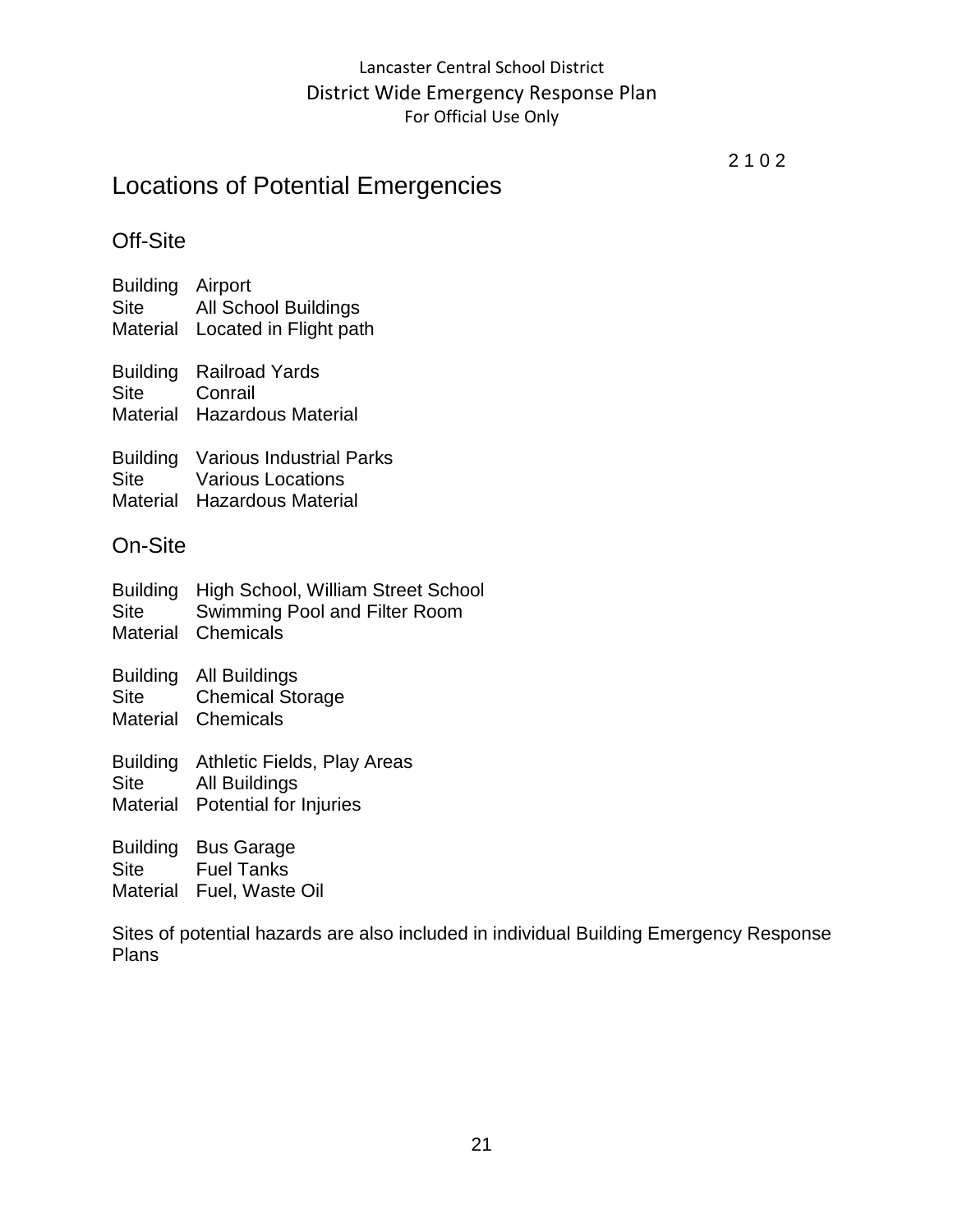#### 2 2 0 5

## B. Plans for Taking the Following Actions in Response to an Emergency Where Appropriate

## • Emergency Closings

In the event it is necessary to close school for the day due to inclement weather or other emergency reasons, announcement thereof shall be made through the district's all-call system, on the district's website and social media, and on local television and radio stations.

When the district or a particular school is closed, all related activities scheduled at the closed locations, including athletic events and student extracurricular activities, will ordinarily be suspended for that day and evening unless express permission has been granted by the Superintendent or his/her designee.

The attendance of personnel shall be governed by their respective contracts and/or upon designation as essential by the Superintendent.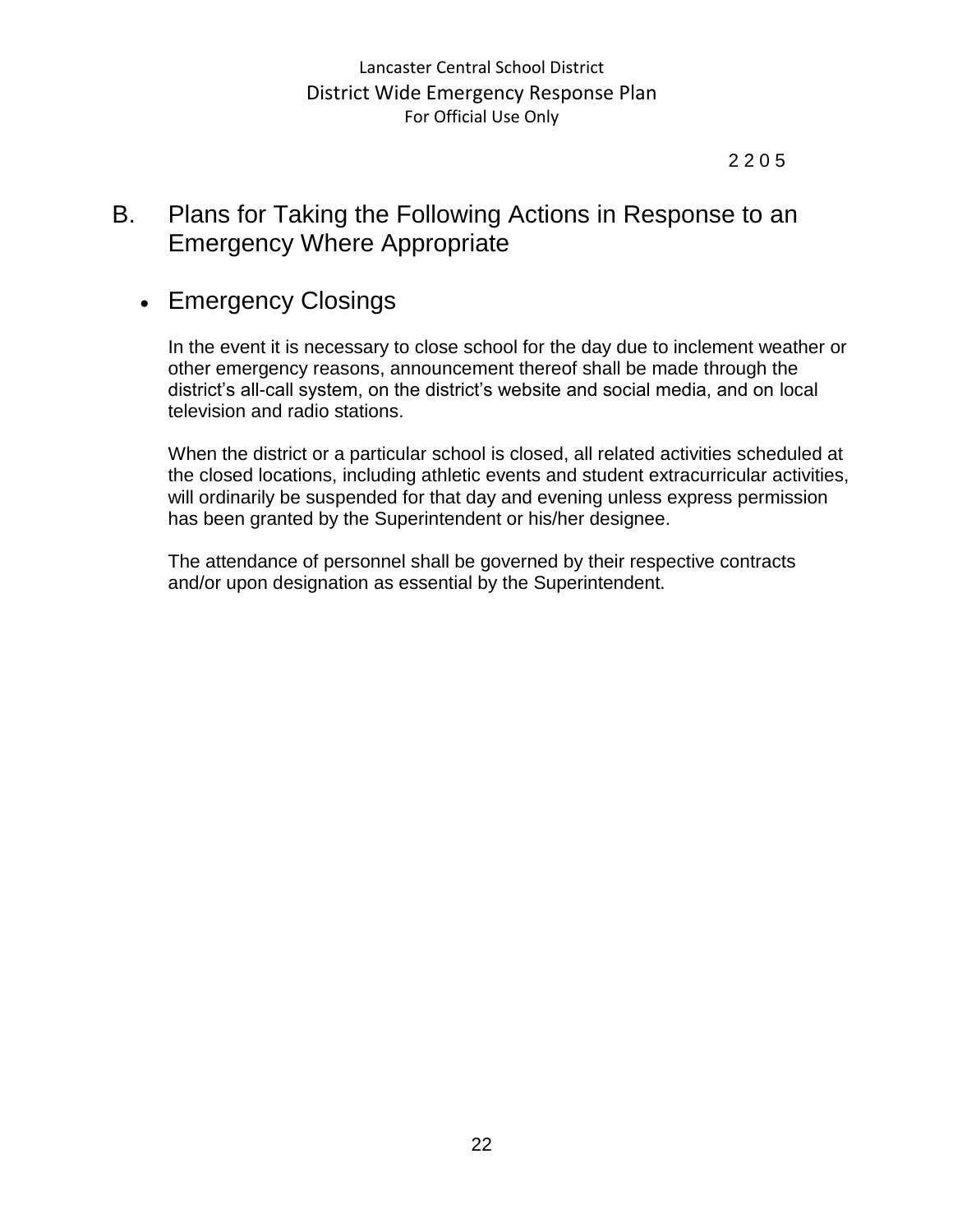2 2 1 0

## • Early Dismissal Recommendations

In the event of an imminent emergency that requires specific early dismissal procedures, they are as follows:

The early dismissal procedure will be implemented when a situation such as heavy snow warning, and so forth is imminent. This would occur at any time of the day after the children are on their way to school, or while school is in session. The district order would be given by the Superintendent or his/her designee.

- 1. Contact District transportation department to notify bus drivers.
- 2. Inform Building-level administration
- 3. Building-level administration, close to the time of planned dismissal, shall:
	- a. Inform teachers and students return to homeroom.
	- b. Attendance of all students should be taken by teachers.
	- c. Names of students not accounted for should be referred to office.
	- d. Teachers and students should remain in place until directions for dismissal are given.
	- e. Good conduct and discipline standards are to be enforced.
	- f. Special considerations should be given to:
		- 1. Students with Special Needs contact transporting agency
		- 2. Student drivers dismissed to go home if situation permits
		- 3. Day care children notify parents to pick up children
- 4. Information for reason of early dismissal may be shared with teachers and students as deemed necessary.
- 5. Communicate with parents to inform them of planned dismissal details through the district's all-call system, on the district's website and social media.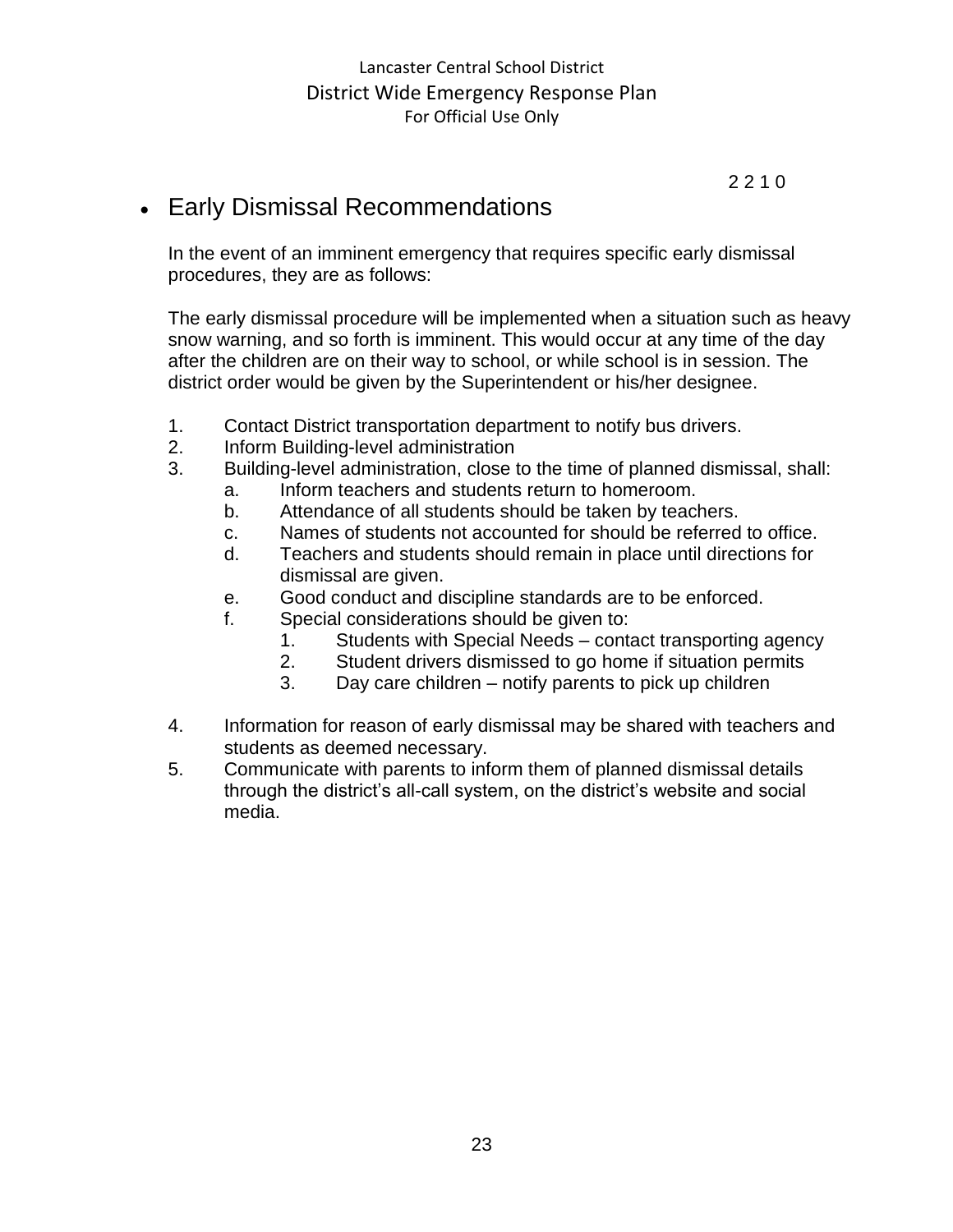#### 2 2 1 5

## • Evacuation

In the event of an imminent emergency that requires specific evacuation procedures, they are as follows:

- 1. The central office, emergency coordinator or building administrator, upon realization or notification from a public official (fire chief, police officer, local or county disaster official), of a natural or man-made disaster will notify one another of the impending emergency and inform each other of the current situation.
- 2. Contact with local fire or police will be made by the building administrator.
- 3. The building administrator will inform his/her staff of the decision to evacuate and where the building population will be evacuated to. Buildings will evacuate to designated outdoor evacuation site or off-site location.

Items to consider for evacuation:

- a. Total accountability of students and staff
- b. Students/Staff with Special Needs
- c. Whether transportation is readily available
- d. Time of travel and length of stay
- e. Notification of parents/guardians
- f. If short term sheltering is necessary off-site, notify the site(s) the occupants will be taken to.

Note: Standard fire evacuation procedures should be used in evacuations.

- 4. Building office staff should secure pertinent resource information such as student information and emergency contact information, and so forth. Teachers should carry safety plans, class lists, and gotta-go bags (if available).
- 5. Transportation needs are specified in building-level plans.
- 6. Students should prepare for evacuation if time permits:
	- a. Go to lockers to collect personal belongings
	- b. Consideration to walkers and students with cars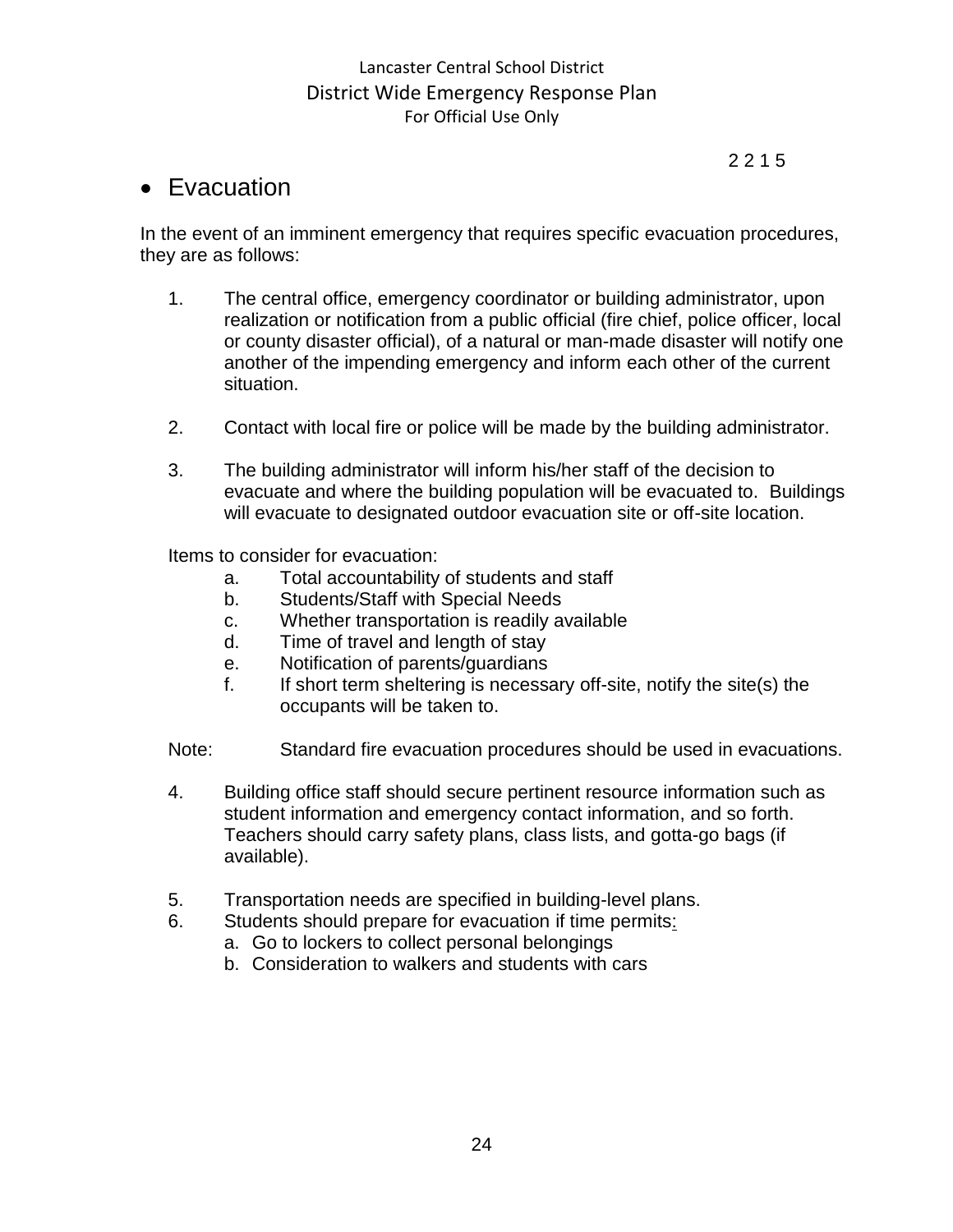2 2 2 0

#### • Hold/Shelter in Place/Locations

#### Shelter in Place

There are times when it is necessary to move the school population to a single or multiple location/locations in the school building. This is called a "Shelter in Place". In most cases, a shelter in place is done when there is an external threat of or actual weather-related incident, a bomb threat, or a medical incident within the building.

Shelter in Place Objectives

- To minimize injury.
- To locate and contain any device or weather damage.
- To facilitate medical emergency responses.
- To establish safe routes and designated areas.
- 1. The Hold/Shelter procedure may be implemented in two ways:
	- a. Hold/Shelter in place:
	- Teachers and students remain in assigned rooms.
	- All students should be accounted for roll-call by teachers.
	- Names of students not accounted for should be referred to attendance officer.
	- Teachers and students should remain in place until either given further directions or released by building administrator.
	- Good conduct and discipline standards are to be enforced.
	- b. Shelter in location/locations:
	- Teachers and students will be given directions as to where to assemble.
	- Movement of students to locations should be done in a quiet, orderly fashion.
	- Students should be accounted for by roll-call by teachers.
	- Names of students not accounted for should be referred to attendance officer.

Note: Use central locations during non-weather emergencies or when occupants are not in danger of structural failure.

- 2. The building shall notify the Superintendent of when a shelter in place has been called.
- 3. Information about the situation shall be shared with teachers, students, and parents as deemed fit.
- 4. Further pertinent information, as deemed necessary, will be provided:
	- a. Spoken in a calm, controlled manner.
	- b. Explain the situation.
	- c. What is being done.
	- d. Anticipation of the length of time.
- 5. Communications with parents will be provided if deemed necessary.
- 6. Dismissal or evacuation procedures will be followed if the threat warrants.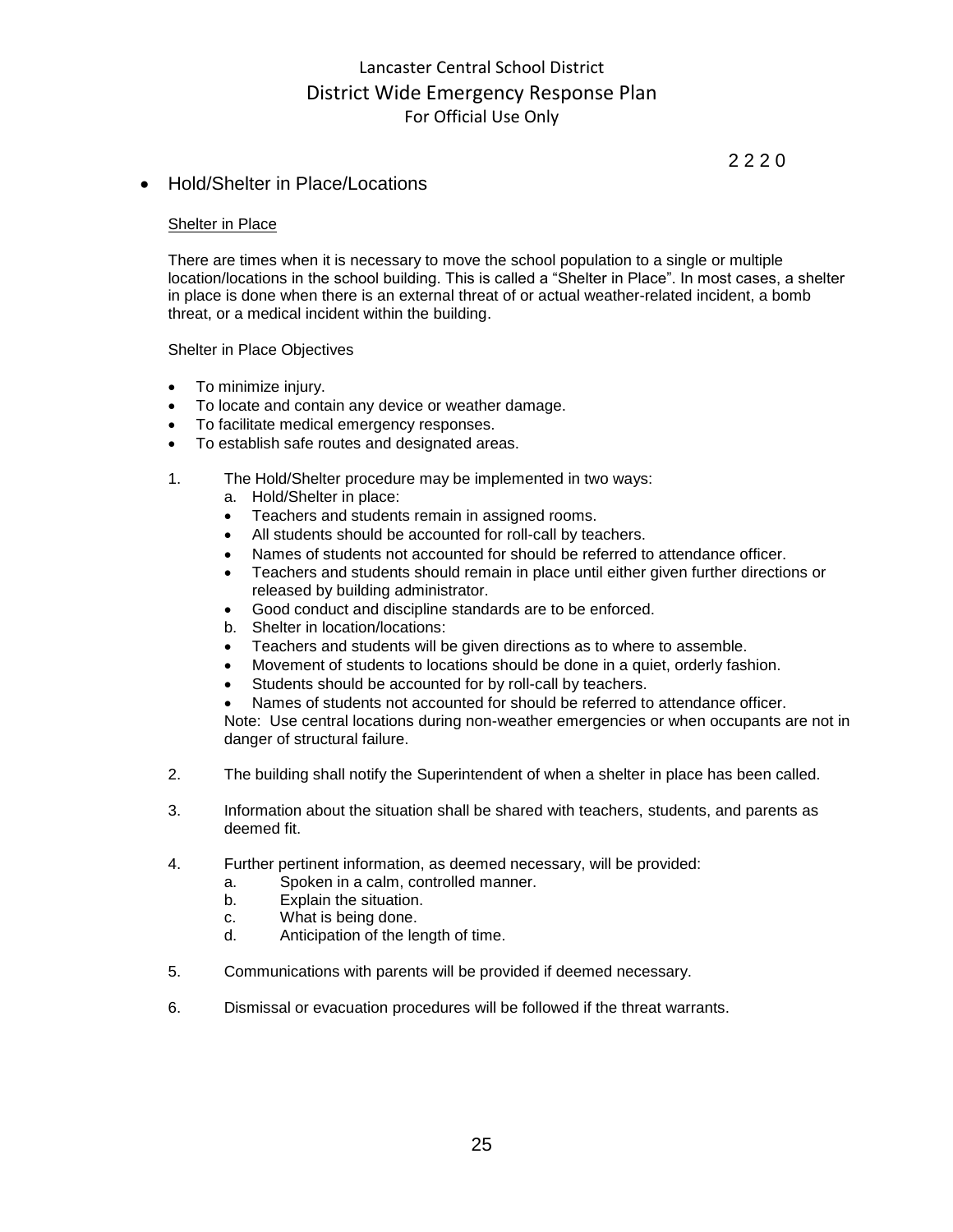2 2 2 5

## • Lockdown

In the event of an imminent emergency posing an immediate threat of violence in or around the school that requires specific lockdown procedures, they are as follows:

The lockdown procedures will be implemented when the building administrator or any other building faculty or staff has become aware of a situation in which students and staff should be kept in locked rooms within the school building. In events where an immediate threat to life safety is recognized (such as a person armed with a gun in the hallway) any faculty or staff shall raise the alarm and initiate a lockdown These procedures may be implemented as a result of an intruder in the building, hostage situation or a biological threat. Lockdown may be activated at any time of the day and will affect the entire building. The telephone system in each room of the building are able to be used as a Public Address system to call the lockdown.

## Lockdown-Procedures:

A Lockdown is the initial physical response to provide a time barrier during an active shooter/intruder event

- Lockdown will be announced by intercom, public address system, or otherwise. Do not use codes, colors, or cards. Call 9 1 1 and report your situation. Consider a lockout for adjacent school buildings as well.
- Executing a Lockdown should involve locking the door, hiding from view, remaining silent and readying a plan of evacuation as a last resort.
- If Safe, immediately gather students from hallways and areas near your room into classroom or office. This includes common areas and restrooms immediately adjacent to your classroom.
- Lock your door/doors and have students/staff move to the designated safe area of the room, \*\*Remain Silent\*\*
- Leave lights on and blinds as they are. Cover the door window.
- Do not allow anyone, under any circumstance, to leave your secured area.
- Do not answer or communicate through your door or classroom phone.
- Silence cell phones and limit use to only relay pertinent information to 9 1 1, (example, description/location of active shooter/victim injuries).
- Do not respond to fire alarm unless actual signs of fire are observed. Doing so could compromise the safety of those already secured.
- Document and attend to any injuries to the best of your ability.
- Take attendance and include additions and missing students' last known location.
- Do not respond to Public Address system or other announcements.
- If an intruder enters the classroom, use whatever means necessary to protect yourself and the students. You must be prepared to fight for your life and use physical forces or possibly deadly force to stop the intruder.
- Potential tactics include: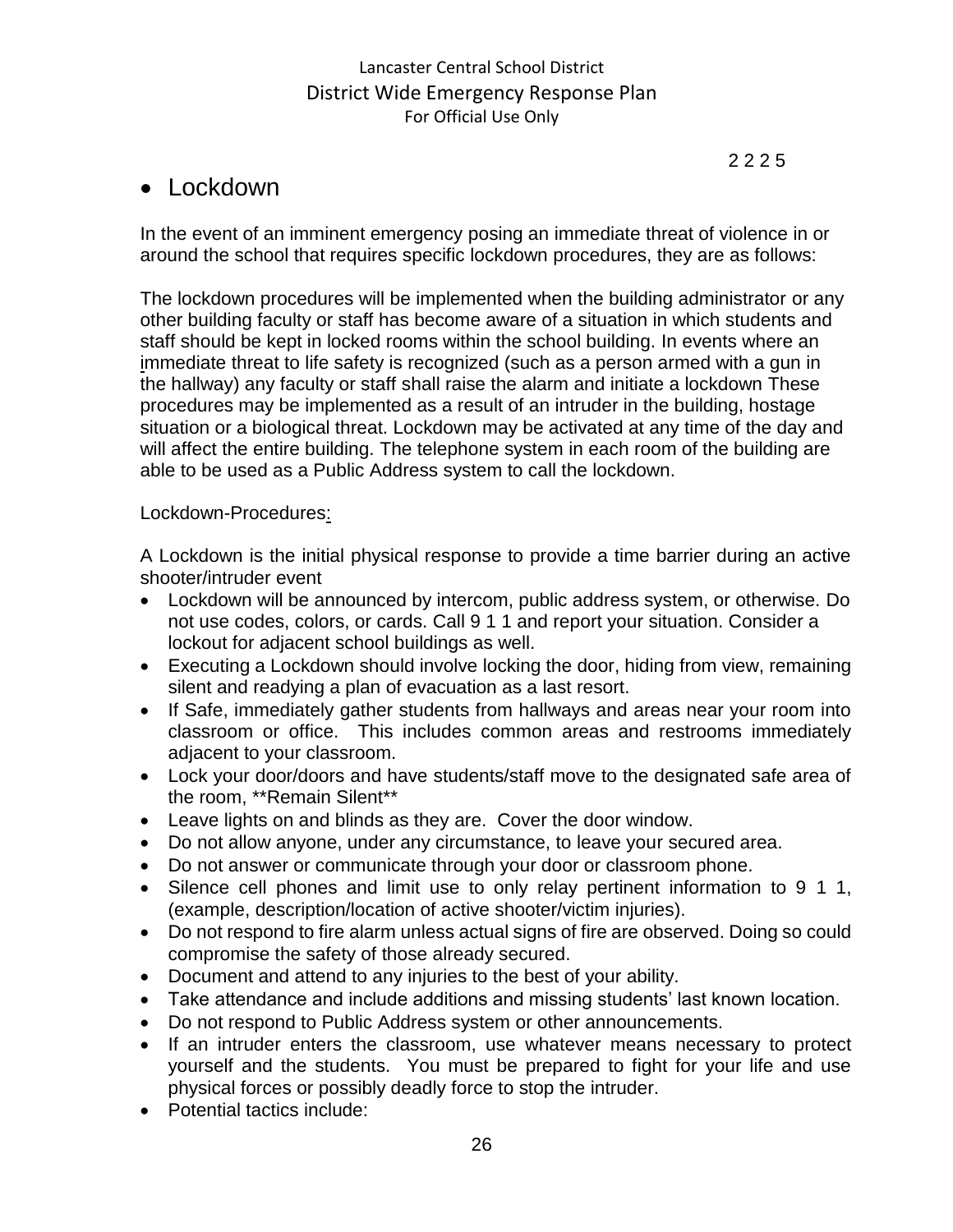- Moving about the room to lessen accuracy.
- Throwing items (books, computers, phones, and so forth) to create confusion.
- **EXE** Assaulting the shooter/intruder use whatever objects you have in the classroom as a weapon such as blunt force objects (fire extinguishers, chairs, and so forth) to incapacitate the intruder – Fight!
- Tell students to get out anyway possible Run!

Staff/students participating in any outdoor activity upon the initiation of a lockdown should seek a safe location away from the building. Call 9 1 1 and report your situation including location and number of students.

■ Procedures should be in place to re-direct buses in the event of a lockdown.

Lockdown will only end when you are physically released from your room or secured area by law enforcement.

2 2 2 6

## • Lockout

In the event of an imminent emergency that requires specific lockout procedures, they are as follows:

The lockout procedures will be implemented when the building administrator has become aware of a situation in which the school building and grounds need to be secured from an outside/external concern, where students and staff should be kept within the school building secured in the building away from the outside danger. These procedures may be implemented as a result of an external event such as a crime occurring nearby in which the subject has not been located or a suspicious or erratic person. Lockout may be activated at any time of the day and will affect the entire building.

#### Lockout-Procedures:

- Lockout will be announced by intercom, public address system, or otherwise. Do not use codes. Call 9 1 1 and report your situation. Consider a lockout for adjacent school buildings as well.
- Immediately cease all outdoor activities and move them indoors (example, gym classes, playground, and so forth).
- Shut and Lock all exterior doors as soon as all students and staff are in the building.
- Shut and Lock all exterior windows.
- Close exterior window blinds
- Normal activity will continue within the building (unless directed otherwise).
- It is not necessary to turn lights off (unless directed).
- Do not use cell phone.
- Do not open any exterior doors for anyone to gain access.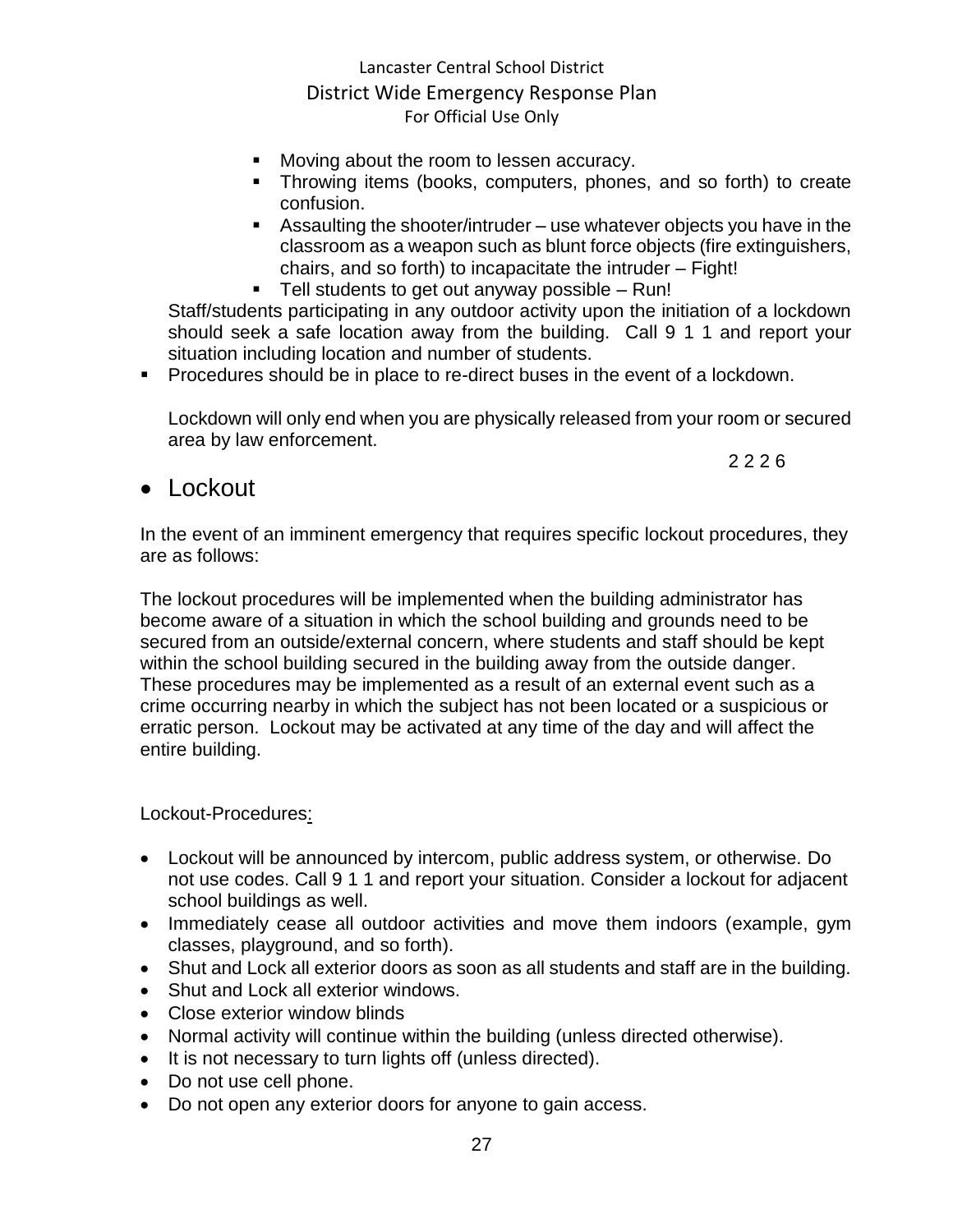- Report any suspicious activity observed outdoors to the main office.
- A lockout will be lifted when notification is made by administration (may be made by Public Address System). Activate Annex/Annexes appropriate to respond to the situation.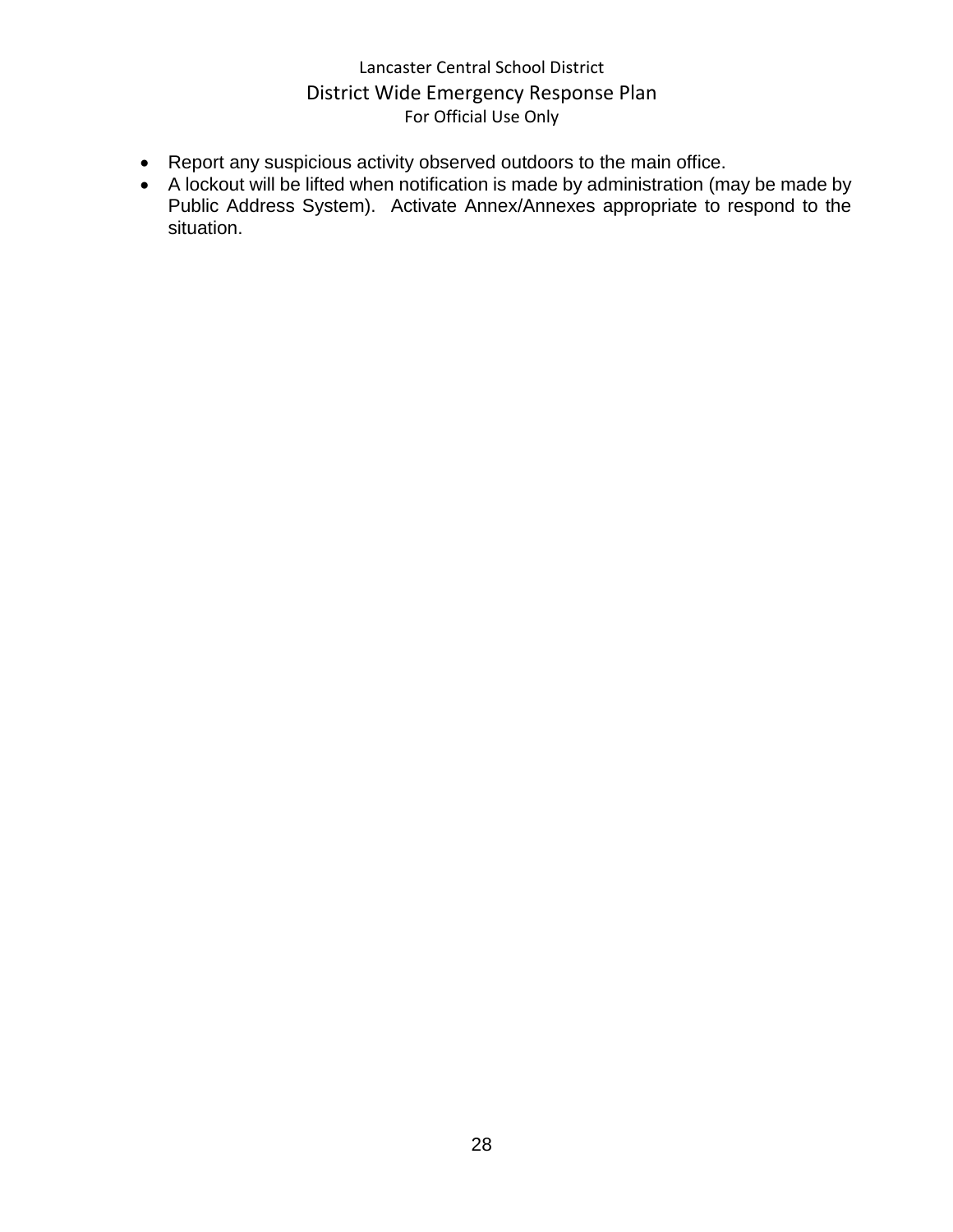#### 2 2 3 0

## • Sheltering Sites

In The Event That Evacuation Is Necessary, The Following Sites Will Be Used

Note: specific information is contained in each building level safety plan

Off-Campus

Evacuating Site Como Park Number of Staff/Students All Receiving Site Lancaster Middle or Youth Bureau at 200 Oxford Avenue Number that can be sheltered All

Evacuation Site Court Street Number of Staff/Students All Receiving Site Lancaster High School or Saint John Lutheran Church at 55 Pleasant Avenue

Evacuating Site Hillview Number of Staff/Students All Receiving Site Salvatore's Italian Garden Restaurant or other school buildings Number that can be sheltered All

Evacuation Site High School Number of Staff/Students All Receiving Site Other district school buildings Number that can be sheltered All

Evacuating Site John A. Sciole Elementary Number of Staff/Students All Receiving Site Our Lady of the Blessed Sacrament School at 20 French Road Number that can be sheltered All

Evacuation Site Middle School Number of Staff/Students All Receiving Site Como Park Elementary of High School Number that can be sheltered All

Evacuation Site William Streel School Number of Staff/Students All Receiving Site Twin Village Fire Hall at 4999 William Street or other school buildings Number that can be sheltered All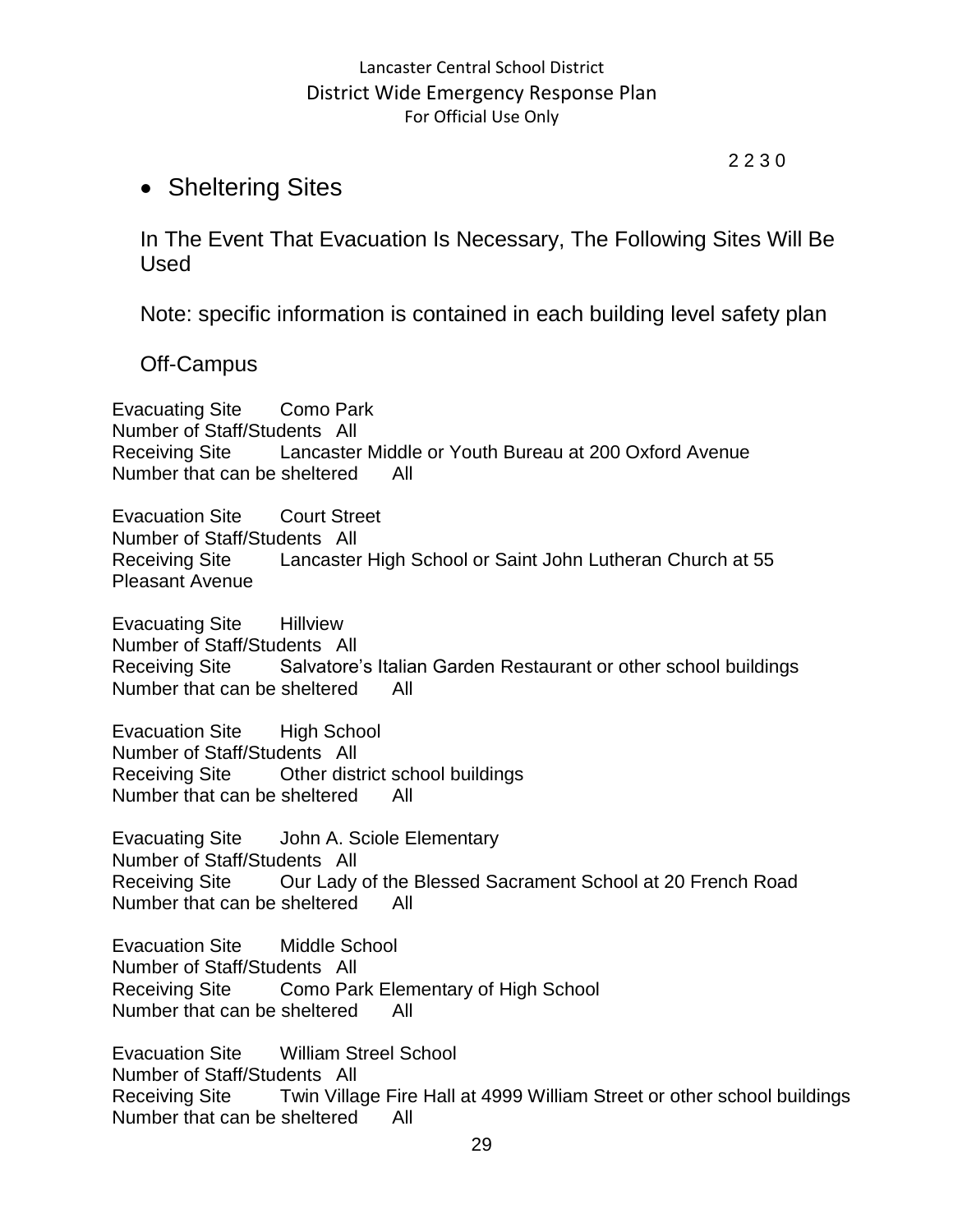Evacuation Site Central Avenue Number Students/Staff All Receiving Site District Office or Court Street Elementary Number that can be sheltered All

Evacuation Site District Office Number Staff All Receiving Site Central Avenue or Court Street Elementary Number that can be sheltered All

Evacuating Site Transportation Number of Staff All<br>Receiving Site High School Receiving Site Number that can be sheltered All

In The Event That Sheltering On-Campus Is Necessary, The Following Sites Will Be Used:

Evacuating Site All Buildings Receiving Site Fire Evacuation Sites; Exterior Playfields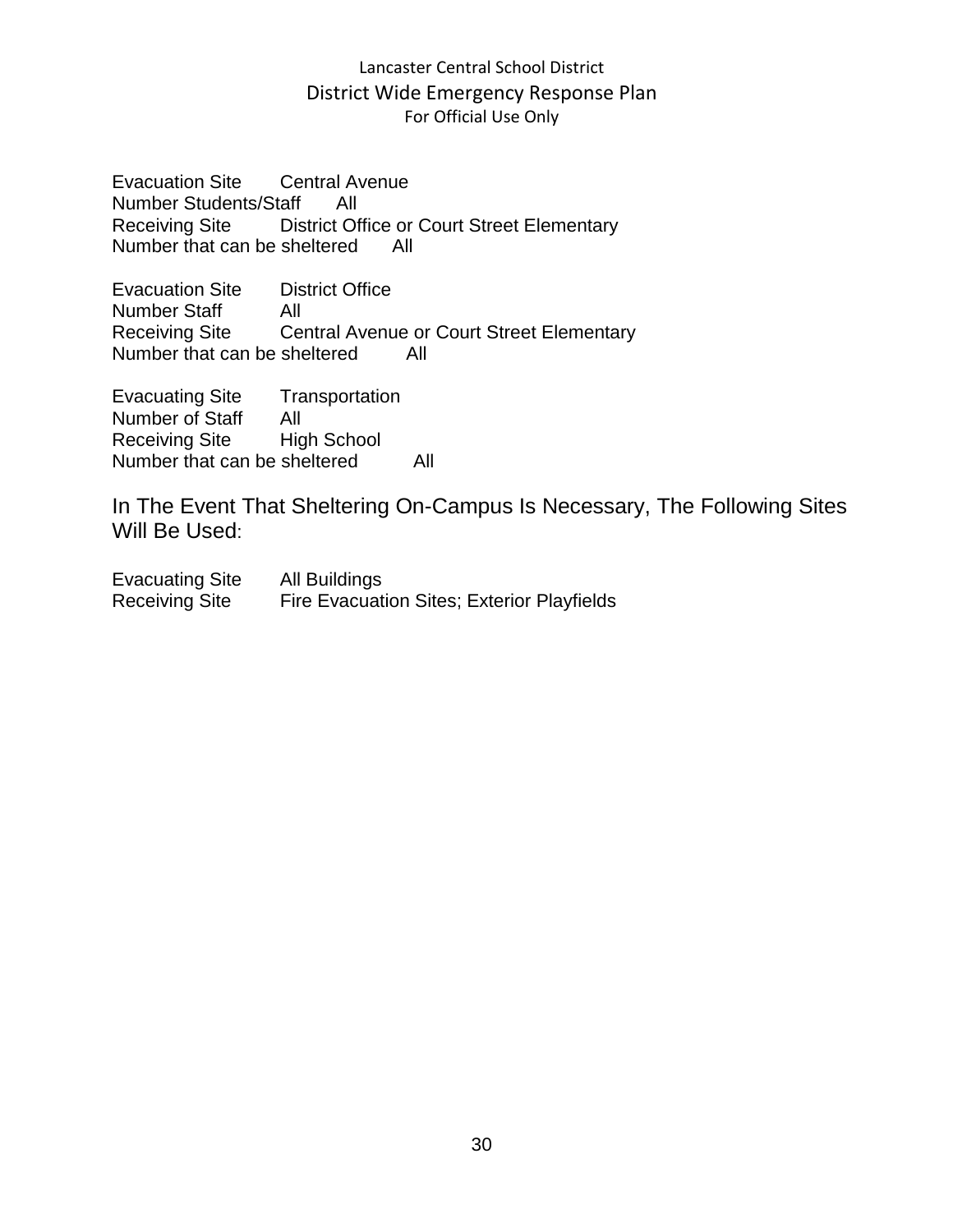2 2 3 5

## Facilities Agreements

## **Statement**

Lancaster Central School District has adopted agreements with state, county, and other agencies as appropriate for the use of school district building facilities and vehicles during a period of natural or man-made disaster, Facility Agreements with local public and private agencies for use of their facilities on a short-term basis to house staff and students have been arranged.

Arrangements for school building facilities to be used as disaster shelters are coordinated through the Greater Buffalo Chapter, American Red Cross, Department of Emergency Services. These shelter agreements authorize their use of the building facilities for any natural or man-made disaster. The use of the building facilities is not restricted to only school district staff and students, but for any group as the need and location arises.

Notification of facility use will be made by:

- 1. School requesting the Red Cross to provide sheltering facilities as dictated by the emergency.
- 2. Local, county or state agency requested the Red Cross to provide sheltering facilities as dictated by the emergency.

The Red Cross will staff the shelter and will supply materials and food as needed. If school district supplies are drawn upon during the time of the disaster, or if the building becomes damaged as a result of use or misuse, then the Red Cross will reimburse the school district.

2 3 0 0

## C. District Resources

## School District Enrollment/Staff

High School Grades 9-12 1,827 Students 4 Administrators 164 Teachers 86 Staff 6 Custodians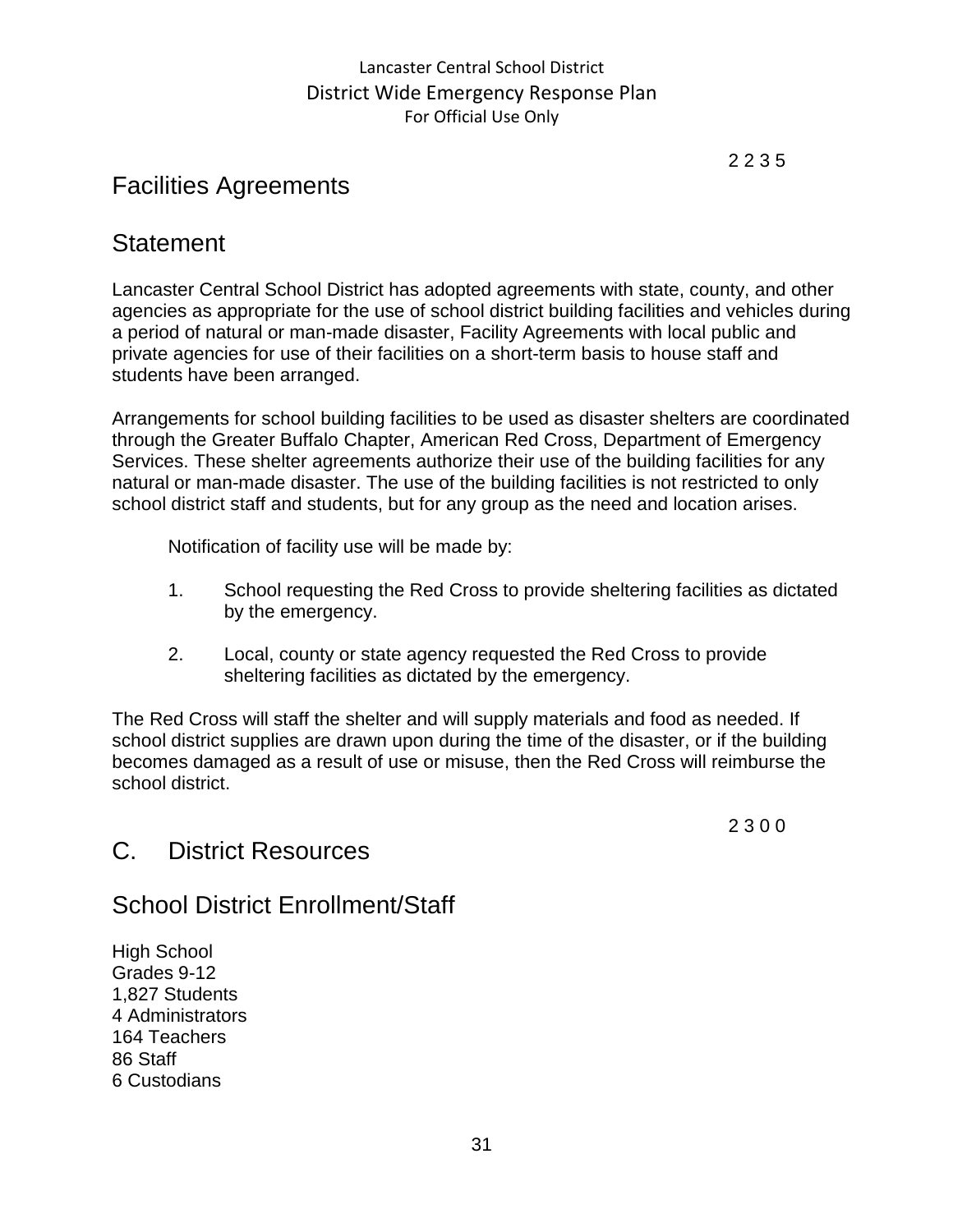Lancaster Middle Grades 7-8 853 Students 2 Administrator 78 Teachers 45 Staff 4 Custodians

Como Park Elementary Grades Kindergarten through 3 374 Students 1 Administrator 37 Teachers 17 Staff 3 Custodians

Court Street Elementary Grades Kindergarten through 3 379 Students 1 Administrator 31 Teachers 25 Staff 2 Custodians

Hillview Elementary Grades Kindergarten through 3 539 Students 1 Administrator 43 Teachers 17 Staff 2 Custodians

John A. Sciole Elementary Grades Kindergarten through 3 399 Students 1 Administrator 34 Teachers 24 Staff 2 Custodians

William Street School Grades 4-6 1,261 Students 3 Administrators 100 Teachers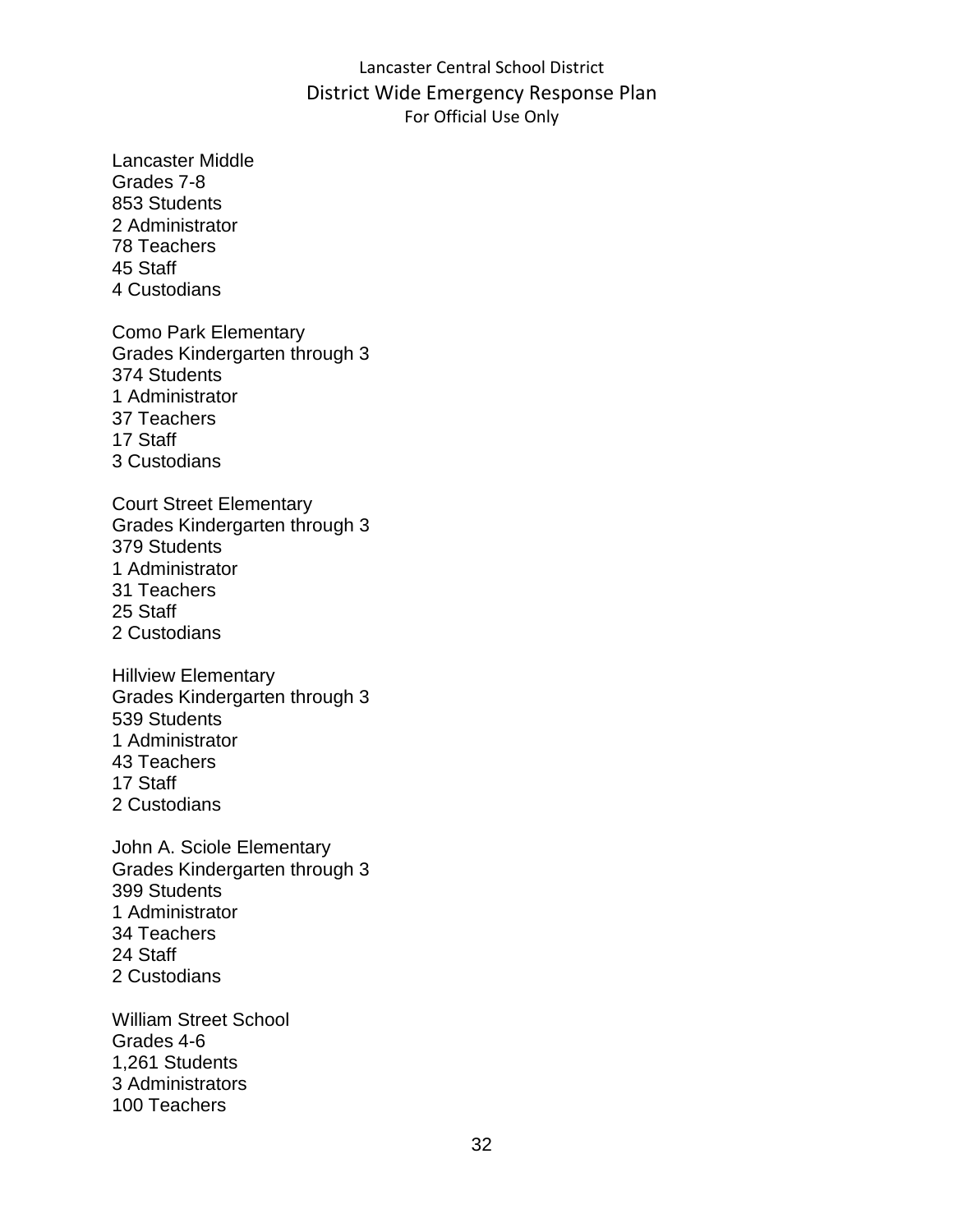62 Staff 4 Custodians

Central Avenue Pre-K, Middle School/High School 144+ Students 0 Administrators 5 Teachers 8 Staff 1 Custodian

**Transportation** 1 Administrator 0 Teachers 108 Staff 1 Custodian

Operations and Maintenance/Food Service 2 Administrators 0 Teachers 20 Staff 1 Custodian

District Office 8 Administrators 0 Teachers 24 Staff 0 Custodian

As of 6/16/20. Will be updated after September 1.

Staff counts are reflective of staff on hand during school day (does not include other shifts).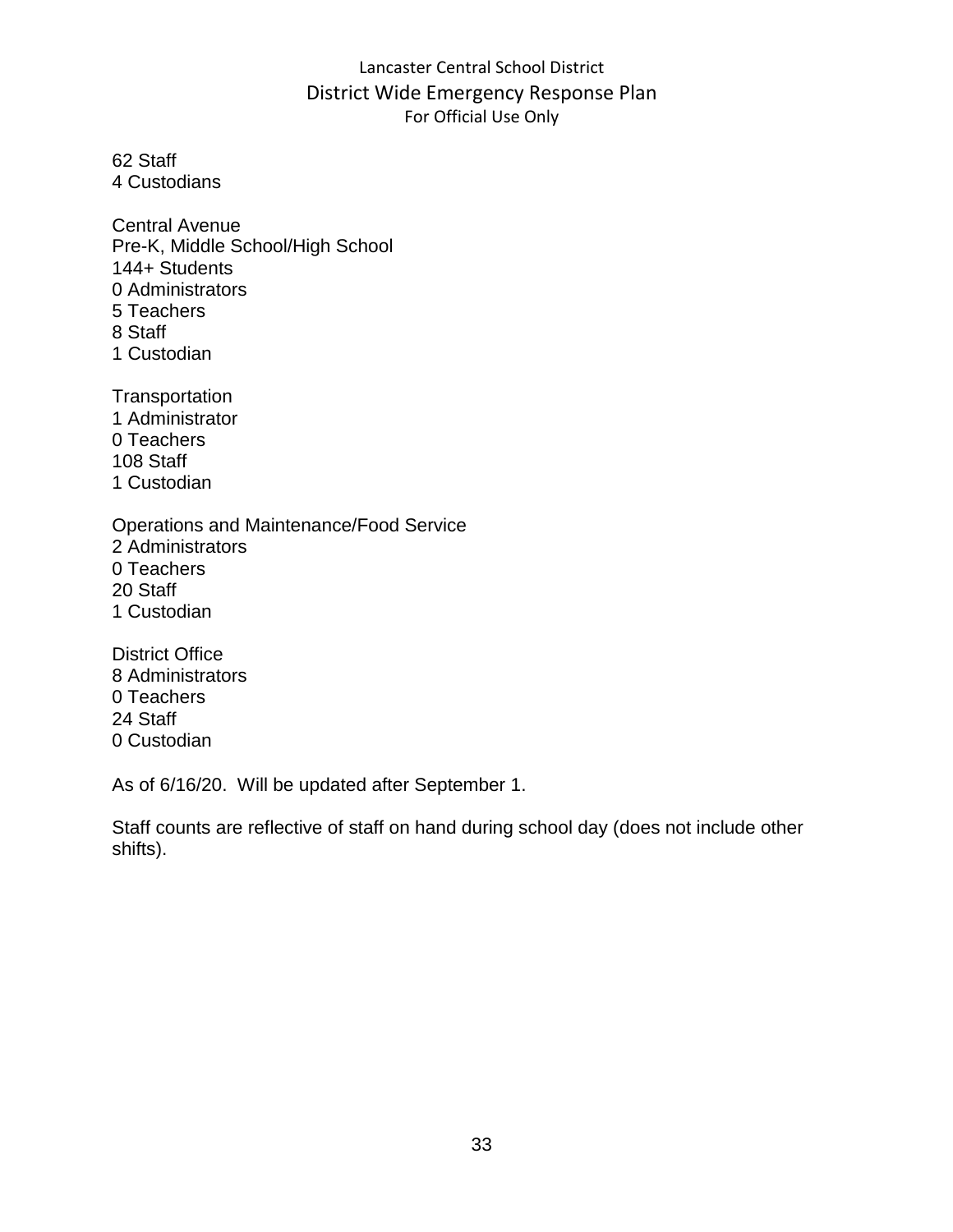2 3 0 5

## School District Personnel

**Superintendent** Michael J. Vallely 686-3201 Assistant Superintendent of Curriculum, Instruction and Pupil Personnel Services Andrew Kufel 686-3206 Assistant Superintendent of Business and Support Services Jamie Phillips 686-3212 Director of Elementary Curriculum and Instruction Karen Marchioli 686-3389 Director of Secondary Curriculum and Instruction Andrew Krazmien 686-3872 Director of Instruction Technology and Accountability Michele Ziegler 686-3844 Director of Facilities Michael Bryniarski 686-3209 Pupil Personnel Services Director John Armstrong 686-3215 Pupil Personnel Services Assistant Director Sandra Cammarata 686-3875 Federal Asbestos Hazard Emergency Response Act Designee Michael Bryniarski 686-3209 Lancaster Middle School Principal Stephanie Lackie 686-3319 Como Park Elementary Principal Mary Marcinelli 686-3239 Court Street Elementary Principal Jacqueline Clinard 686-3244 Hillview Elementary Principal Amy Moeller 686-3281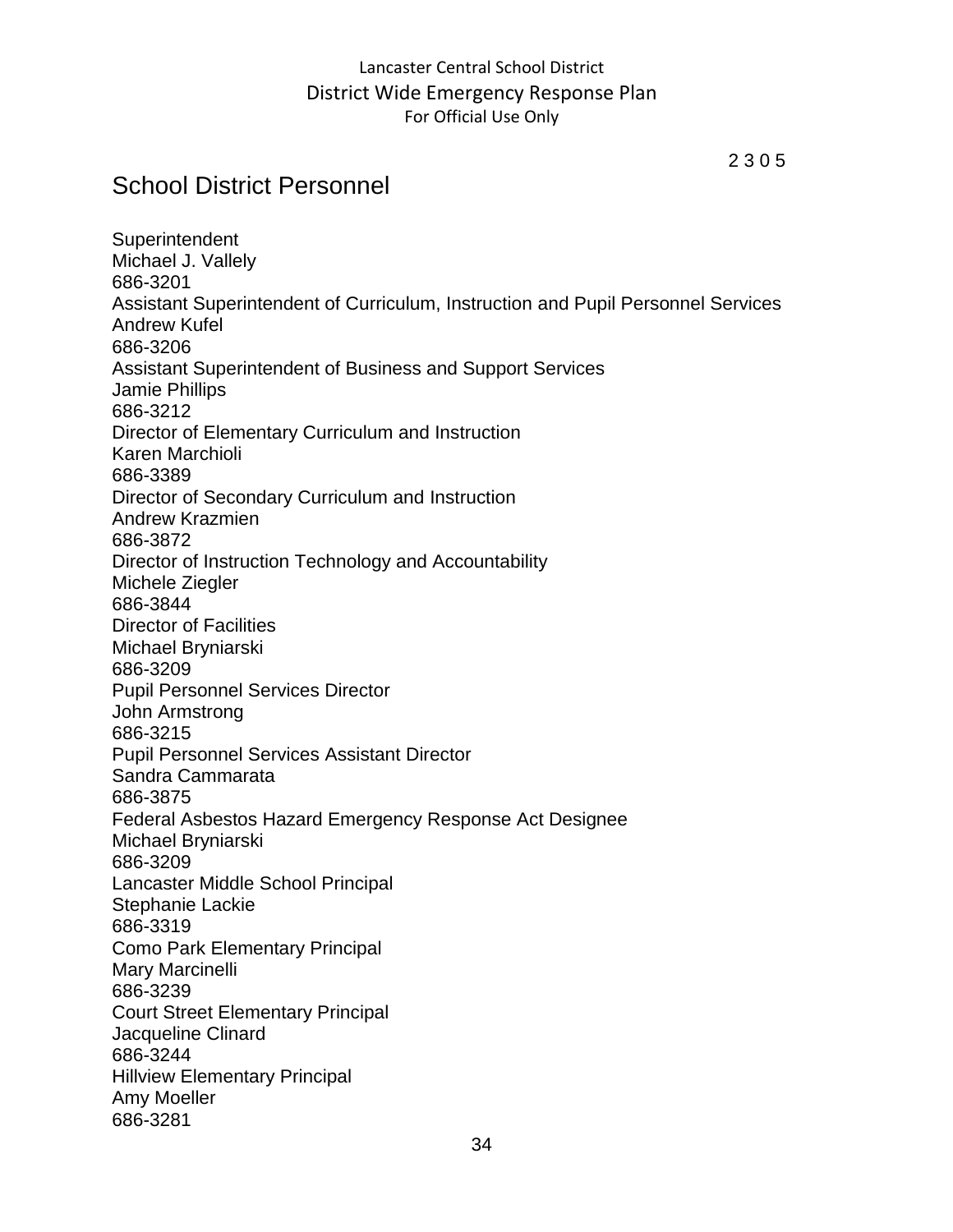John A. Sciole Elementary Principal Carrie Greene 686-3376 High School Principal Cesar Marchioli 686-3250 William Street School Principal Jacqueline Bull 686-3804 High School Senior/Head Custodian Greg Offhaus 686-3255 extension 9 0 1 2 Lancaster Middle Senior/Head Custodian Jim Schifla 686-3220 extension 7 3 2 7 Central Avenue Senior/Head Custodian To be determined 686-3230 extension 3 3 1 3 Como Park Senior/Head Custodian Dusty Elser 686-3235 extension 2 1 2 0 Court Street Senior/Head Custodian Donald Wutz 686-3240 extension 1 6 7 2 Hillview Elementary Senior/Head Custodian Mark Shives 686-3280 extension 4 4 3 3 John A. Sciole Elementary Senior/Head Custodian Conrad Young 686-3285 extension 5 0 5 2 William Street School Senior/Head Custodian Bill Delzer 686-3800 extension 6 1 5 0 Transportation Supervisor Judy Feldmeyer 686-3299 Lancaster Middle School Nurse Jenny Davis 686-3840 Como Park Elementary Nurse Kathy Dwan 686-3238 Court Street Elementary Nurse Judy Wolanin 686-3243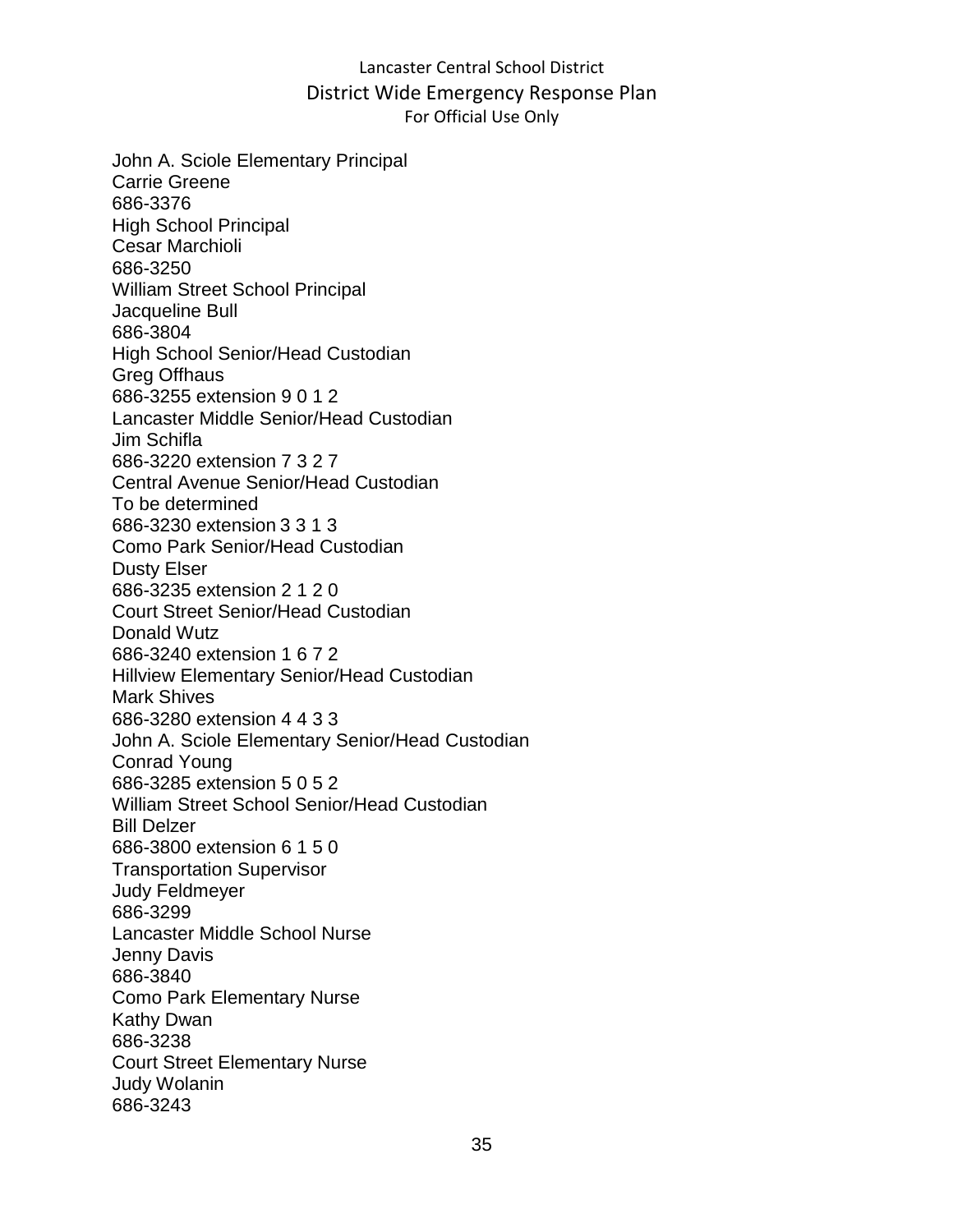Hillview Elementary Nurse Michelle Bacher 686-3283 John A. Sciole Elementary Nurse Katherine Tallman 686-3288 William Street Nurse Kelly Santoro 686-3807 High School Nurse Liz Ceppaglia 686-3266

Qualified School Medical Personnel: Each building has individuals that are trained and certified in the areas of first aid, first responder, Cardiopulmonary Resuscitation and Automated External Defibrillator use.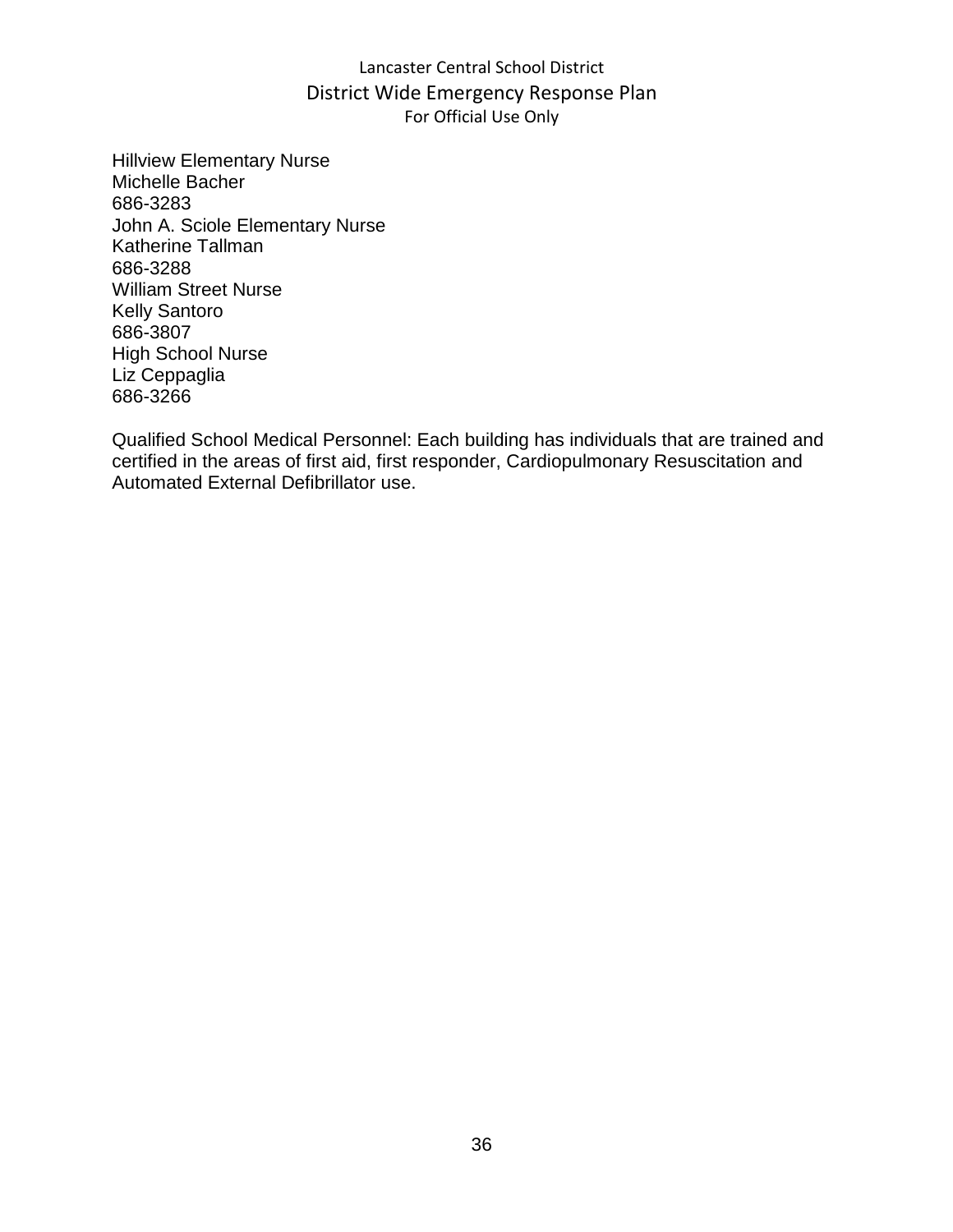# Communication Resources

# Within Buildings

- 1. Use of the public address system by an administrator or his/her delegate to provide information and/or direction to staff and students.
- 2. If unable to use electricity or public address system failure:
	- a. If there is no time problem, an administrator or designee may walk through the building and inform faculty, staff and students of information and directions.
	- b. Use of a personnel delegate to communicate messages from chief administrator in charge to each floor and wing of the building. There should be as few persons as possible responsible to carry messages by word-ofmouth, as the more people used, the greater the chance of students and staff receiving misinformation.
	- c. The use of strategically located portable 2-way radios/cellular phones may be used throughout the building to help speed communications and relay information using fewer persons.
	- d. Communications may be made easier if students were collected in a centralized location (auditorium, gymnasium, and so forth) rather than individual classrooms.

Note: In case of electrical system failure, office and classroom telephones may still be operational.

3. Faculty and Staff in each building have been instructed to use the Phone system to call a Lockdown if necessary. The phone system has a Public Address feature (with applicable code, which has been provided)

# Between Buildings

- 1. District Phone System– use a designated extension or private line may be kept clear for emergency information between building administrators or their delegates.
- 2. Portable 2-way radios may be used for communication if buildings are within range of each other. Cellular phones are another option.
- 3. Better 2-way radio communication may be made by use of a school bus or other school district vehicle operating on the same frequency.

Recommendations: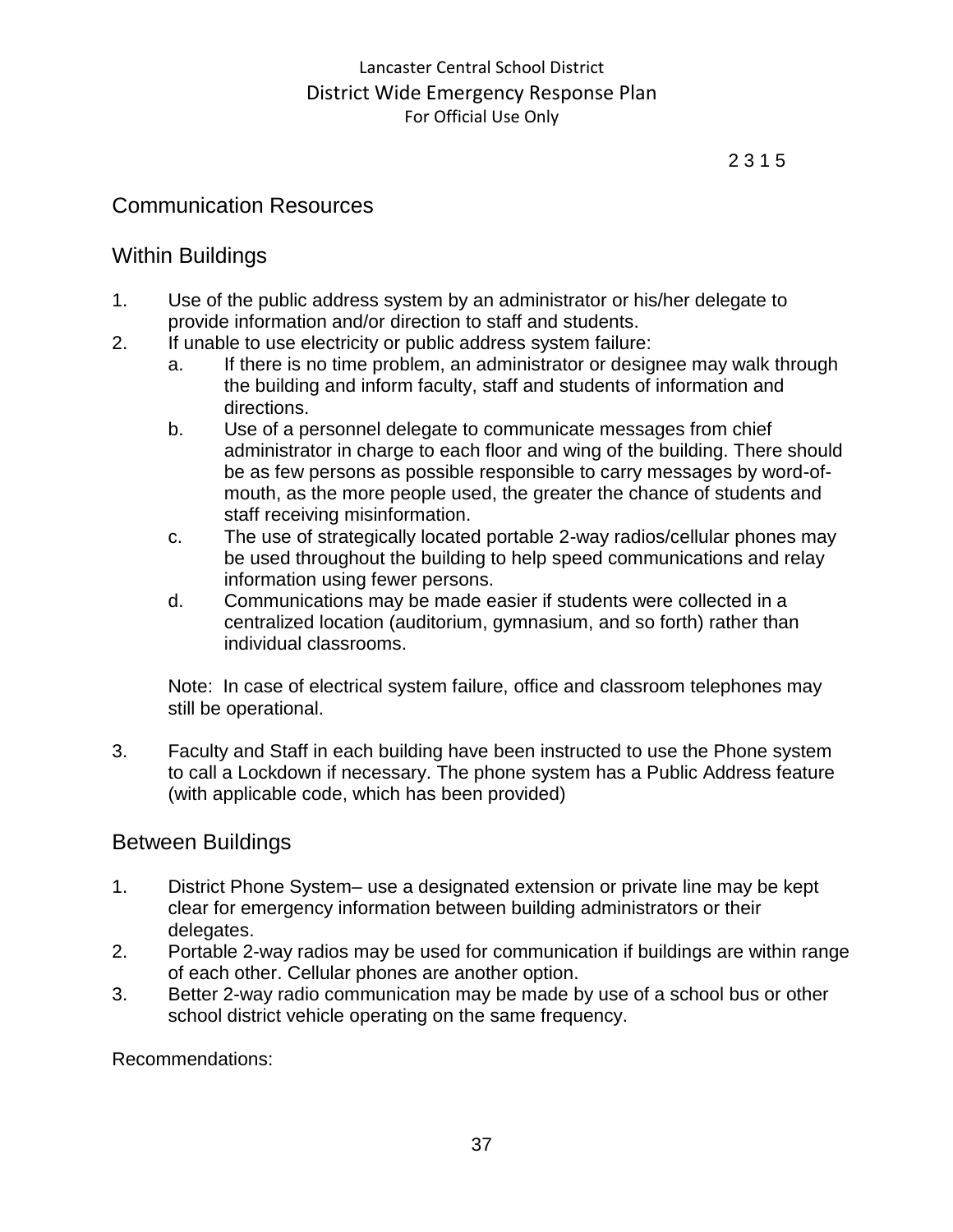- 1. Each school should have at least two dependable portable radios which have a battery back-up system with extra batteries that may be used in an emergency.
- 2. Each school district should have access to a minimum of two (2) cellular phones (building employee's personal cellular phones will be used).

2 3 2 0

# • Pupil Transportation

Student transportation details are maintained by the Transportation Department and not included in the plan.

The transportation department can be contacted at 716-686-3290.

The Transportation Supervisor is Judy Feldmeyer, 716-686-3299.

All students are assigned to a bus, whether they ride frequently or not. In an early dismissal or evacuation, students will ride their assigned bus unless given other instructions by the building administration.

The number of students needing transportation at each building should an early dismissal or evacuation occur is the same as the enrollment.

High School Grades 9-12 1,827 Students 260 Staff 2,087 Total Students and Staff Lancaster Middle Grades 7-8 853 Students 129 Staff 982 Total Students and Staff Como Park Kindergarten – 3 374 Students 55 Staff 429 Total Students and Staff Court Street Kindergarten – 3 379 Students 59 Staff 438 Total Students and Staff **Hillview** Kindergarten – 3 539 Students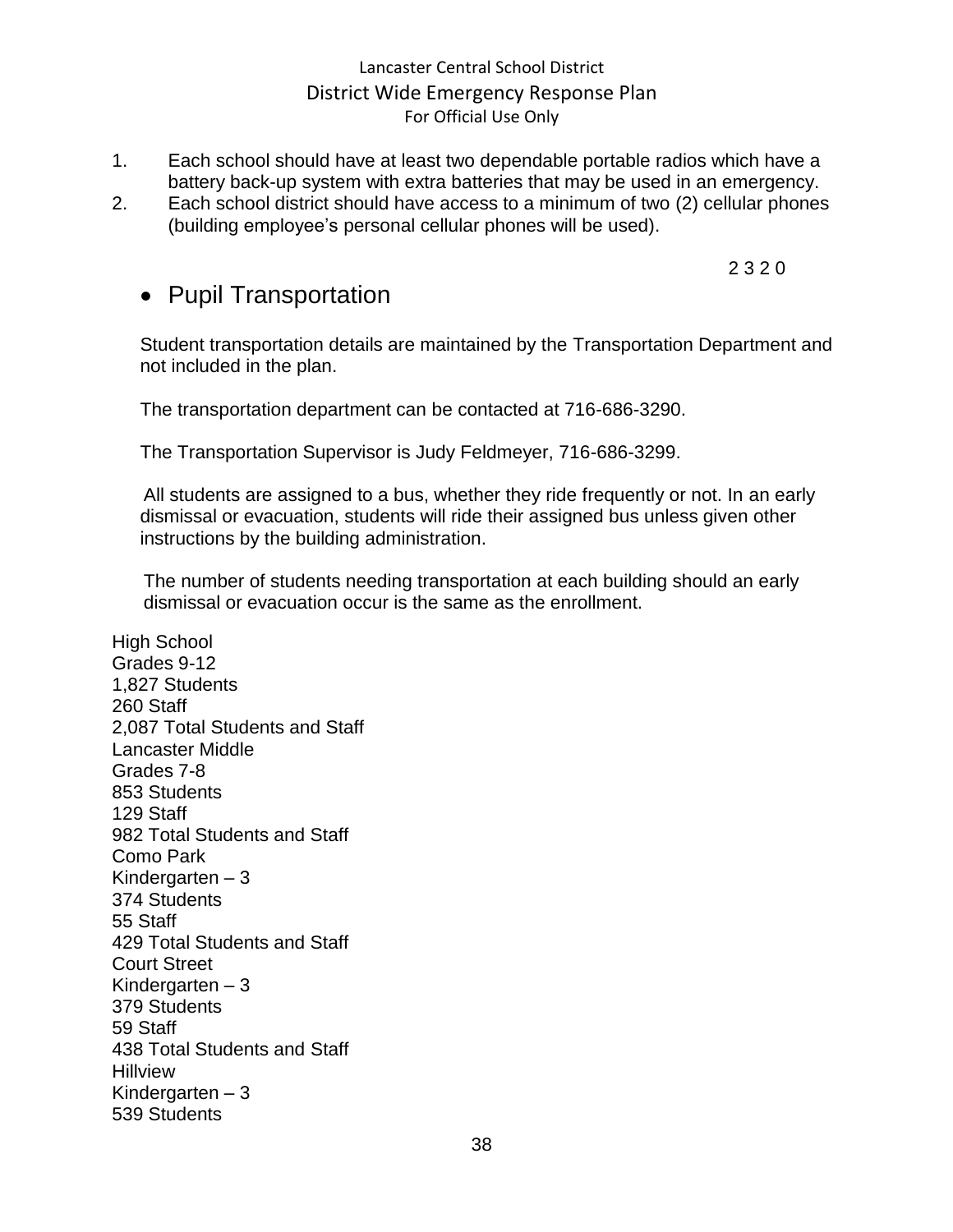63 Staff 602 Total Students and Staff John A. Sciole Kindergarten – 3 399 Students 61 Staff 460 Total Students and Staff William Street Grades 4 -6 1,261 Students 169 Staff 1,438 Total Students and Staff Central Avenue Pre-Kindergarten, Middle/High School 144+ Students 14+ Staff 168+ Total Students and Staff

As of 6/18/19. Will be updated after September 1.

Staff counts are reflective of staff on hand during school day (does not include other shifts).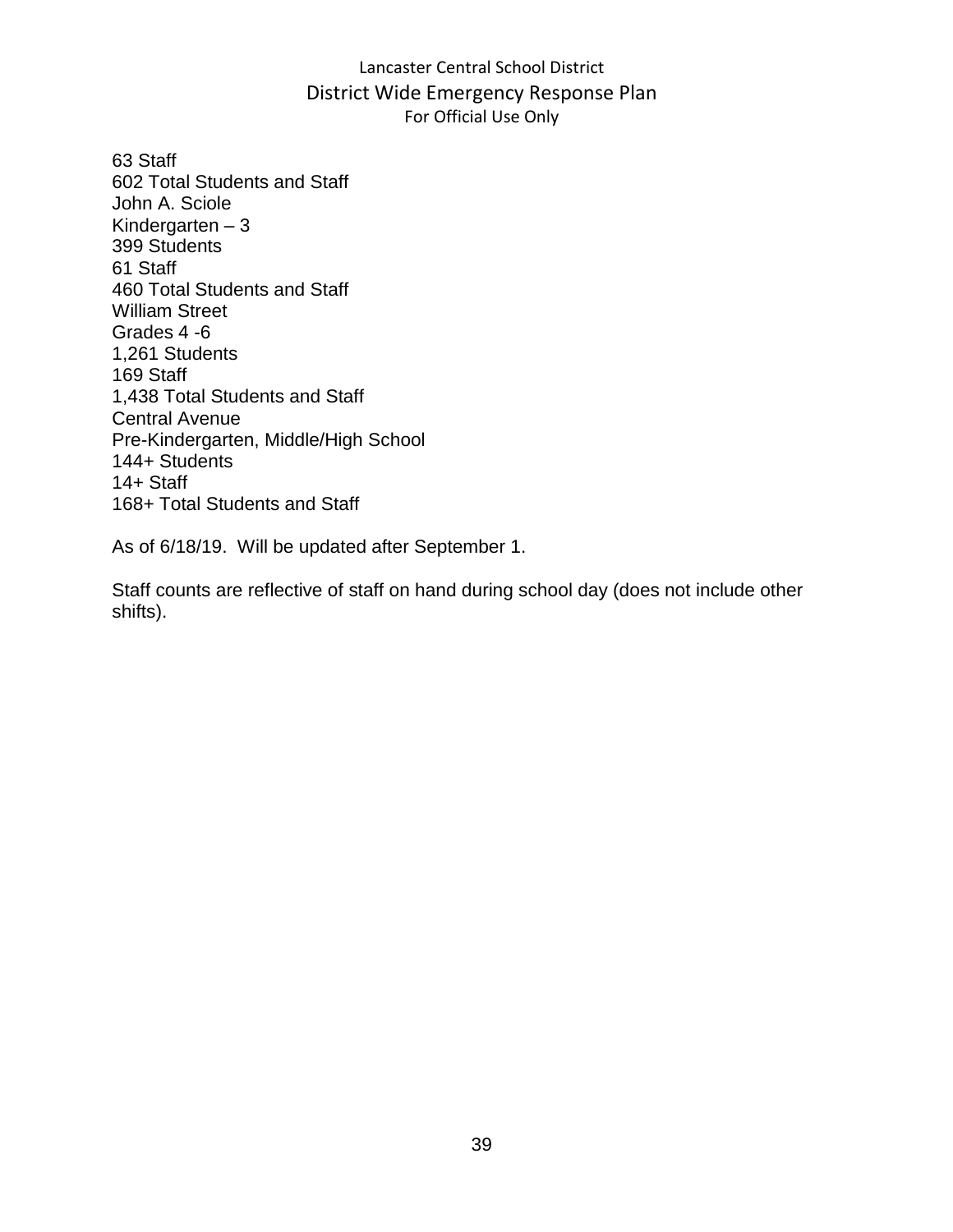# D. Chain of Command

# Lancaster Central School District Chain of Command

- 1) Superintendent Michael J. Vallely
	- a) Assistant Superintendent of Curriculum, Instruction and Pupil Personnel Services – Andrew Kufel
		- i) Director of Instructional Technology and Accountability Michele Ziegler
			- (1) Director of Elementary Curriculum and Instruction Karen Marchioli (a) Building Principals (Appendix A)
				- (i) Assistant Principal (Appendix A)
		- ii) Director of Secondary Curriculum and Instruction
			- (a) Building Principals (Appendix A)
				- (i) Assistant Principal (appendix A)
		- iii) Director of Pupil Personnel Services John Armstrong
			- (a) Assistant Director of Pupil Personnel Services Sandra Cammarata
				- (i) Building Principals (Appendix A)
					- 1. Assistant Principals (Appendix A)
	- b) Assistant Superintendent of Business and Support Services/Chief Emergency Officer – Jamie Phillips
		- i) Building Principals (Appendix A)
			- (1) Assistant Principals (Appendix A)

2 4 0 0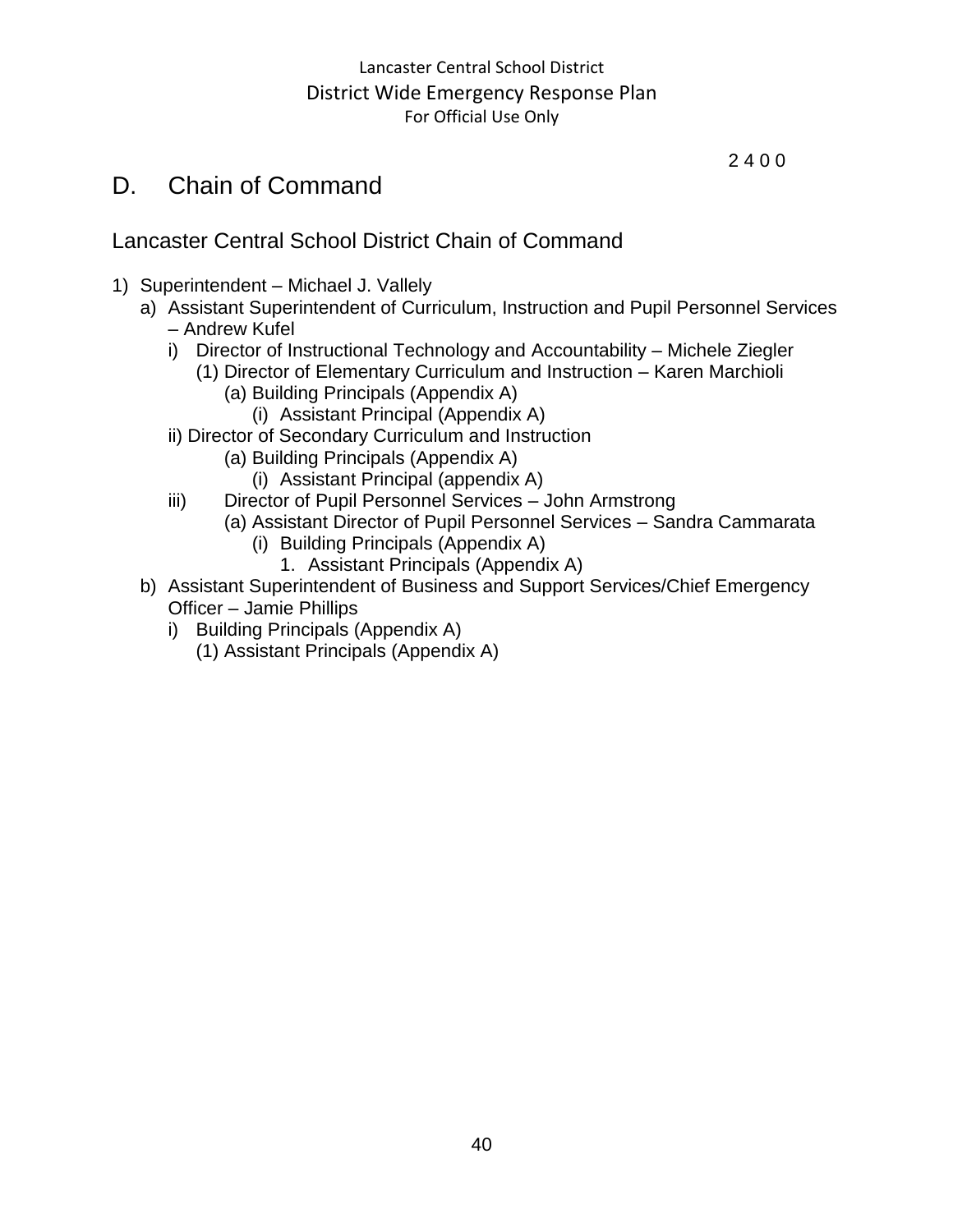# 2 4 0 1

# Coordination of Resources:

The coordination of resources and manpower in an emergency will be provided by the Chief Emergency Officer and the individuals named to the roles below, as set forth in the Building-Level Emergency Response Plans. These individuals are authorized to make decisions and provide and/or direct assistance during emergencies. The roles below indicate the assignments and responsibilities each person will play in an emergency.

Incident Commander

- In charge of the organization's on-scene response
- Maintain command until public agencies arrive and assume command or when relieved at start of next operational period
- Assess the situation
- Order warning of persons at risk or potentially at risk to take appropriate protective actions
- Notify or verify internal teams, departments, public agencies, regulators, contractors and suppliers have been notified
- Appoint others to incident command positions as needed
- Brief staff on current organization and activities; assign tasks; schedule planning meeting
- Determine the incident objectives and strategy; identify information needed or required by others; ensure planning/strategy meetings are held and attend as needed
- Coordinate activities with the Equal Opportunities Commission; identify priorities and activities; provide impact assessment for business continuity, crisis communications and management
- Review requests for resources; confirm who has authority to approve procurement; approve all requests for resources as required
- Provide information to and coordinate with crisis communications or media relations team
- Terminate the response and demobilize resources when the situation has been stabilized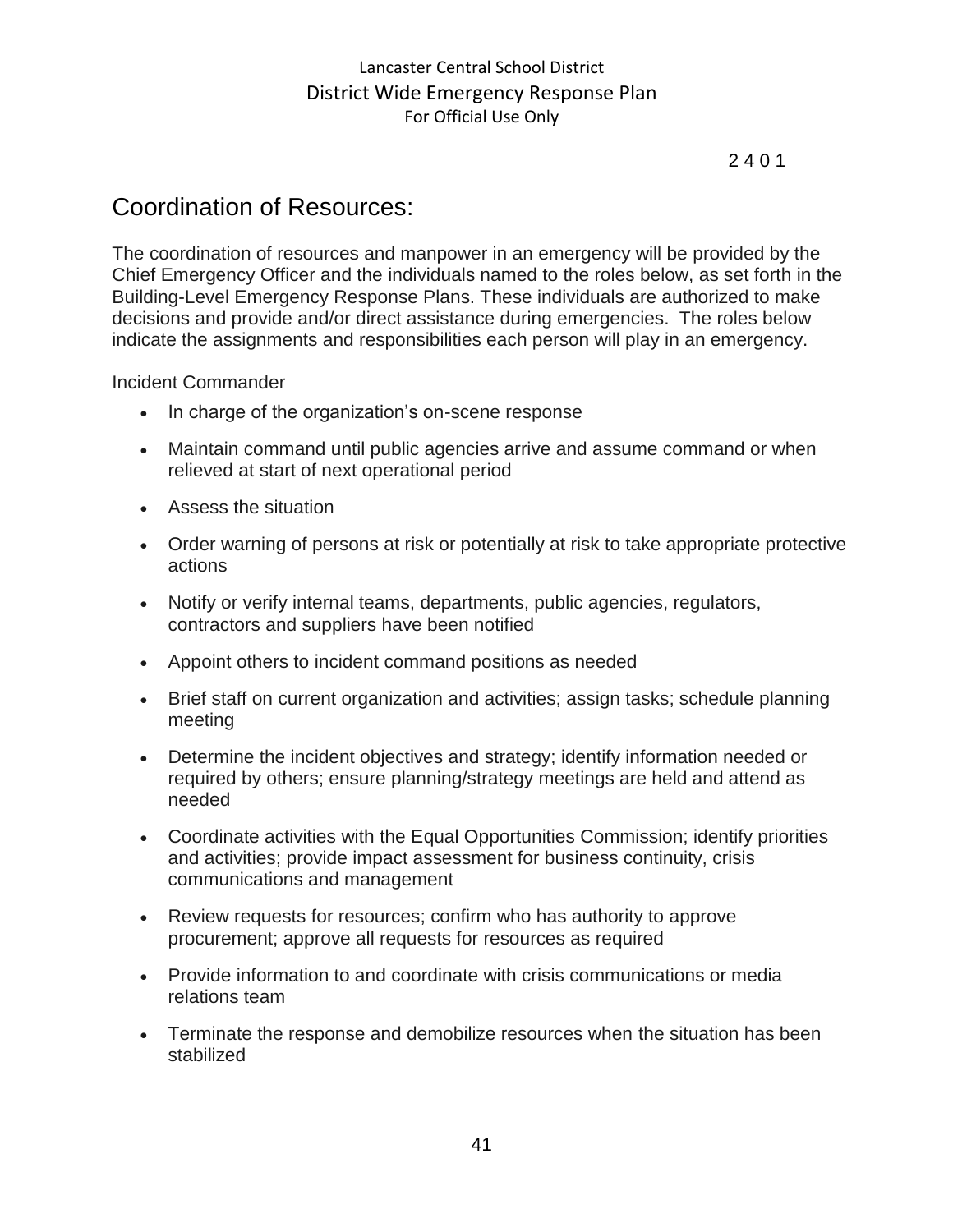# **Safety**

- Identify and assess hazardous situations; prevent accidents
- Prepare safety plan; ensure messages are communicated
- Stop unsafe acts; correct unsafe conditions

## Liaison

- Point of contact with outside agencies and companies
- Monitors operations to identify inter-organizational problems

# Public Information

- Notify spokespersons and Crisis Communications Team
- Develop information for use in media briefings
- Obtain Incident Commander's and management approval for all news releases
- Conduct periodic media briefings
- Arrange for tours, interviews and or briefings
- Monitor and forward useful information to the media

# **Operations**

- Manage all tactical operations during the incident
- Assist in the development of the operations portion of the Incident Action Plan
- Ensure safe tactical operations for all responders (in conjunction with any assigned Safety Officer)
- Request additional resources to support tactical operations
- Expedite appropriate changes in the operations portion of the Incident Action Plan
- Maintain close communication with the Incident Commander

# Planning

- Conduct and facilitate planning meetings
- Supervise preparation of the Incident Action Plan
- Determine need for technical experts from within the company or outside as well as specialized resources to support the incident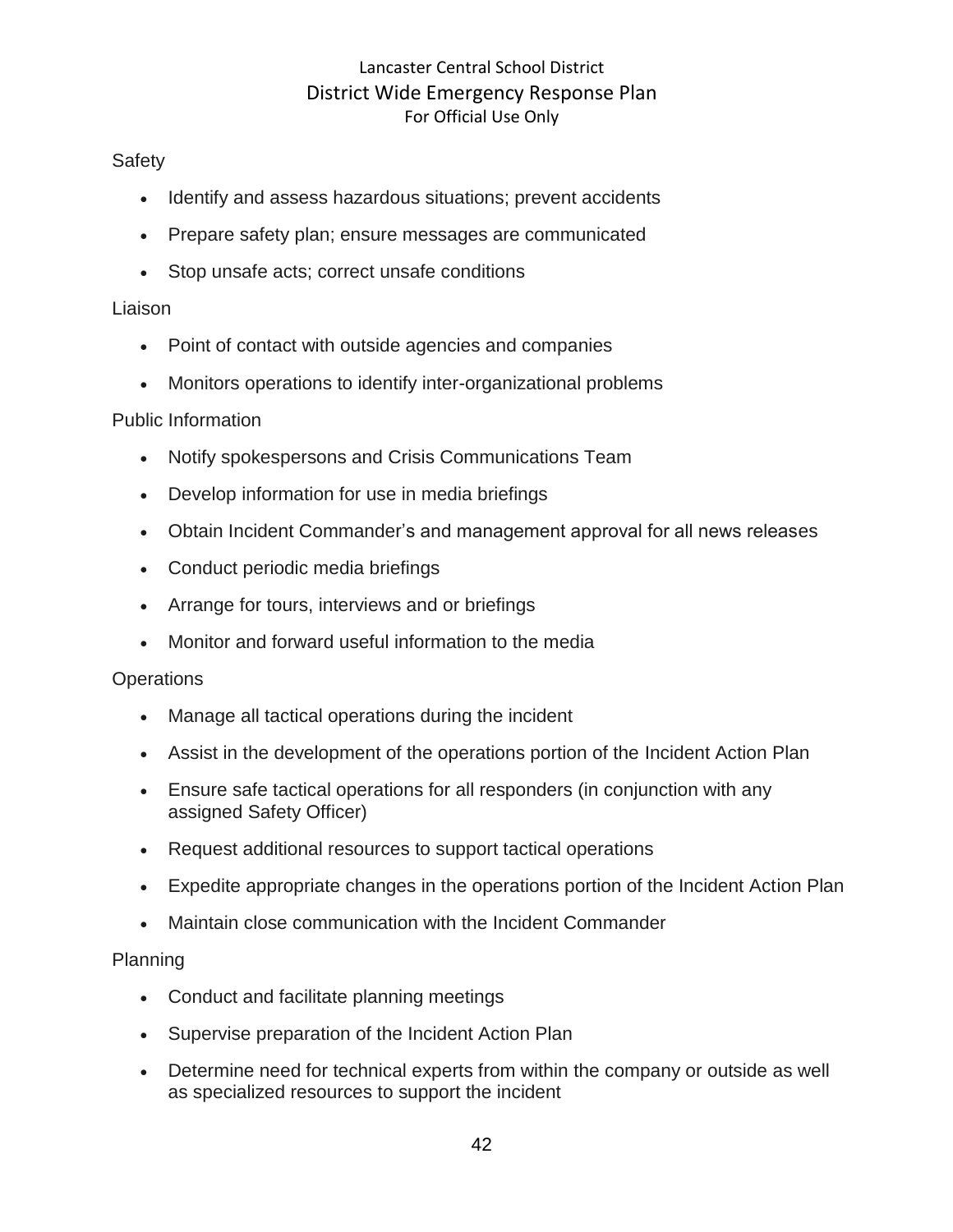- Coordinate with business continuity and senior management teams
- Assemble information on alternative strategies and plans
- Assess current and potential impacts on people, property, environment
- Compile and display incident status information

#### **Logistics**

- Provides resources to stabilize the incident and support personnel, systems and equipment:
	- o Workspace or facilities for incident management staff
	- o Media briefing center
	- o Transportation
	- o Communications equipment
	- o Food, water, shelter and medical care
- Ensures Incident Command Post and other facilities have been established as needed
- Assesses communications needs and facilitates communications between teams/personnel/agencies
- Attends planning meetings; provides input to Incident Action Plan
- Provides updates on resources (availability, response time, deployment)
- Estimates and procures resources for the next operational period

Finance/Administration:

- Manages all financial aspects of the incident
- Provides financial and cost analysis information as requested
- Create accounts for claims and costs; coordinates with Logistics
- Tracks worker time and costs for materials and supplies
- Documents claims for damage, liability and injuries
- Notifies risk management/insurance to initiate claims reporting
- Provides incurred and forecasted costs at planning meetings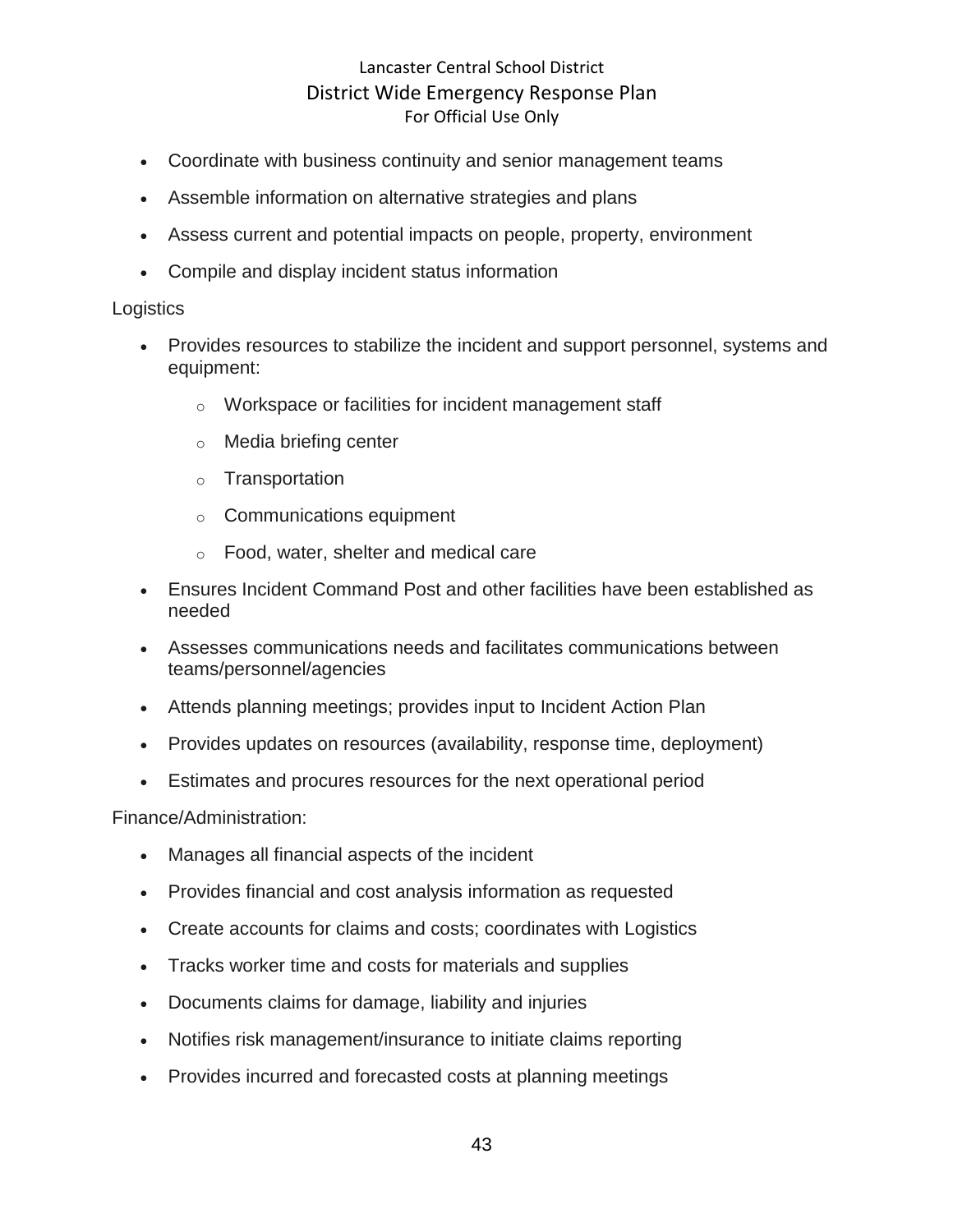• Provides oversight of financial expenditures, new leases, contracts and assistance agreements to comply with corporate governance

The Town of Lancaster Office of Emergency Management, Lancaster Police Department, and any other first responders at the scene may take control of the coordination at any point, based on the type and extent of the emergency.

The following district officials are also authorized to make decisions, coordinate, delegate, and provide assistance during emergencies.

**Superintendent** Michael J. Vallely Assistant Superintendent of Curriculum, Instruction and Pupil Personnel Services Andrew Kufel Assistant Superintendent of Business and Support Services/Chief Emergency Officer Jamie Phillips Director of Elementary Curriculum and Instruction Karen Marchioli Director of Secondary Curriculum and Instruction Andrew Krazmien Director of Instructional Technology and Accountability Michele Ziegler Director of Facilities Michael Bryniarski Pupil Personnel Director John Armstrong Pupil Personnel Assistant Director Sandra Cammarata Principal Middle School Stephanie Lackie Principal Como Park Elementary Mary Marcinelli Principal Court Street Elementary Jacqueline Clinard Principal Hillview Elementary Amy Moeller Principal John A. Sciole Elementary Carrie Greene Principal High School Cesar Marchioli Principal William Street School Jacqueline Bull Director of Transportation Judy Feldmeyer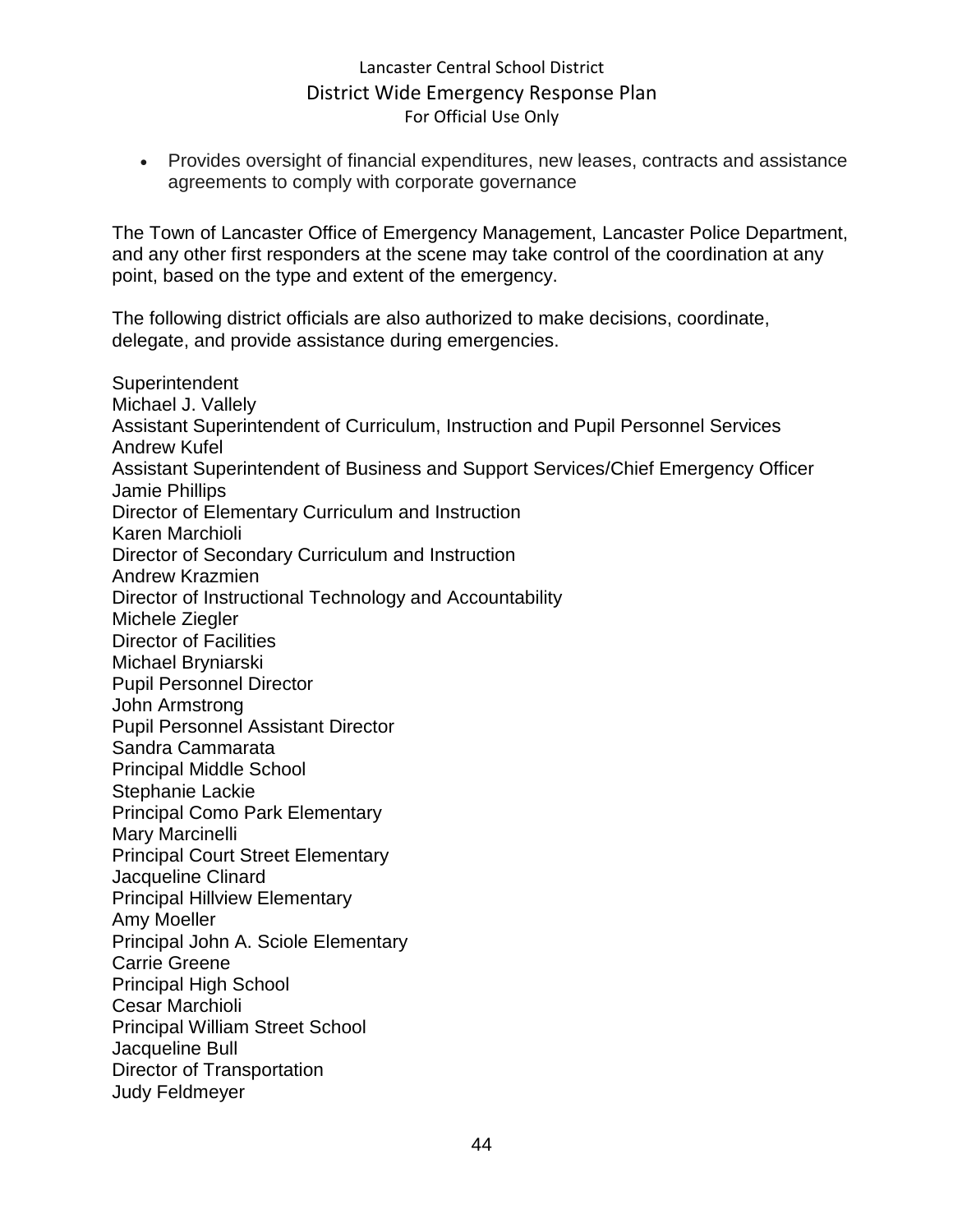# Variations of Emergencies and Chain of Command

There are three variations of emergencies which may present themselves to a school district:

1. Emergency situation within the school district is managed by the Superintendent, unless authority is shifted to the Chief Emergency Officer or another designee.

In this situation, the Superintendent or Chief Emergency Officer is in control, and makes their own decisions to remediate the situation.

2. Emergency incident within the school district which requires the assistance of an outside agency.

When the Fire Department is called by the school district, then the fire chief or ranking officer is in charge. The school district planning committee should then act as a resource and coordinating agency within the school district.

When a law enforcement agency is called by the school district, the building administrator remains in charge. However, the law enforcement agency's recommendations should be fully complied with.

3. Emergency incident at local, county, state or national level where notification of the school district of the emergency is done from outside sources.

In the event of a large-scale emergency, the outside coordinating agency (most likely the county) will be in charge and again the school district emergency coordinator and planning committee will act as a resource and coordinating agency within the school district.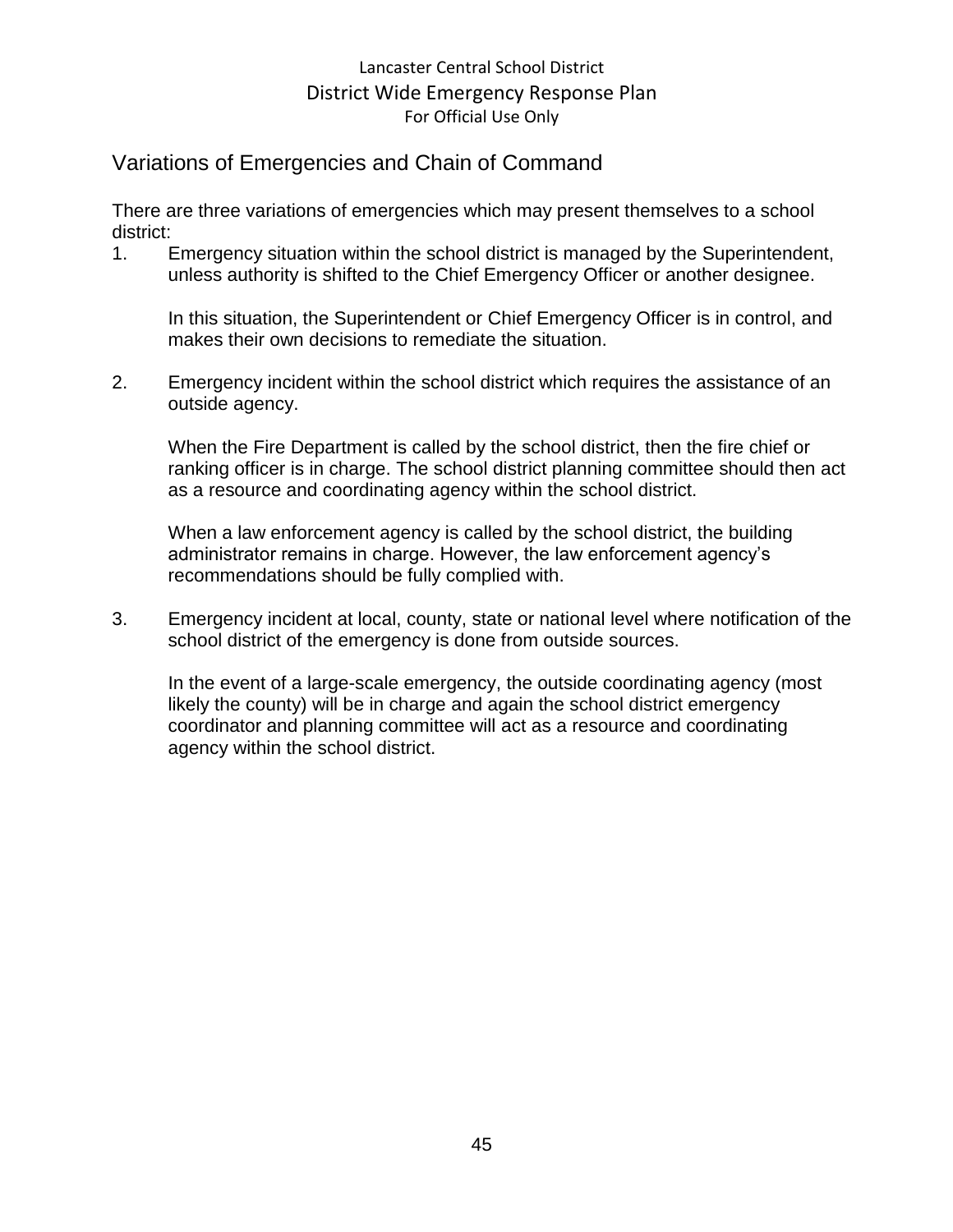# 2 4 0 2

# School District Emergency Command/Resource Center

| <b>Primary Location:</b>   | If possible based on the type of emergency, the location of the<br>emergency. Otherwise,<br><b>Lancaster CSD District Office</b><br>177 Central Avenue |
|----------------------------|--------------------------------------------------------------------------------------------------------------------------------------------------------|
|                            | Lancaster, NY 14086<br>686-3201                                                                                                                        |
| <b>Alternate Location:</b> | Lancaster Senior High School<br>1 Forton Drive<br>Lancaster, NY 14086<br>686-3251                                                                      |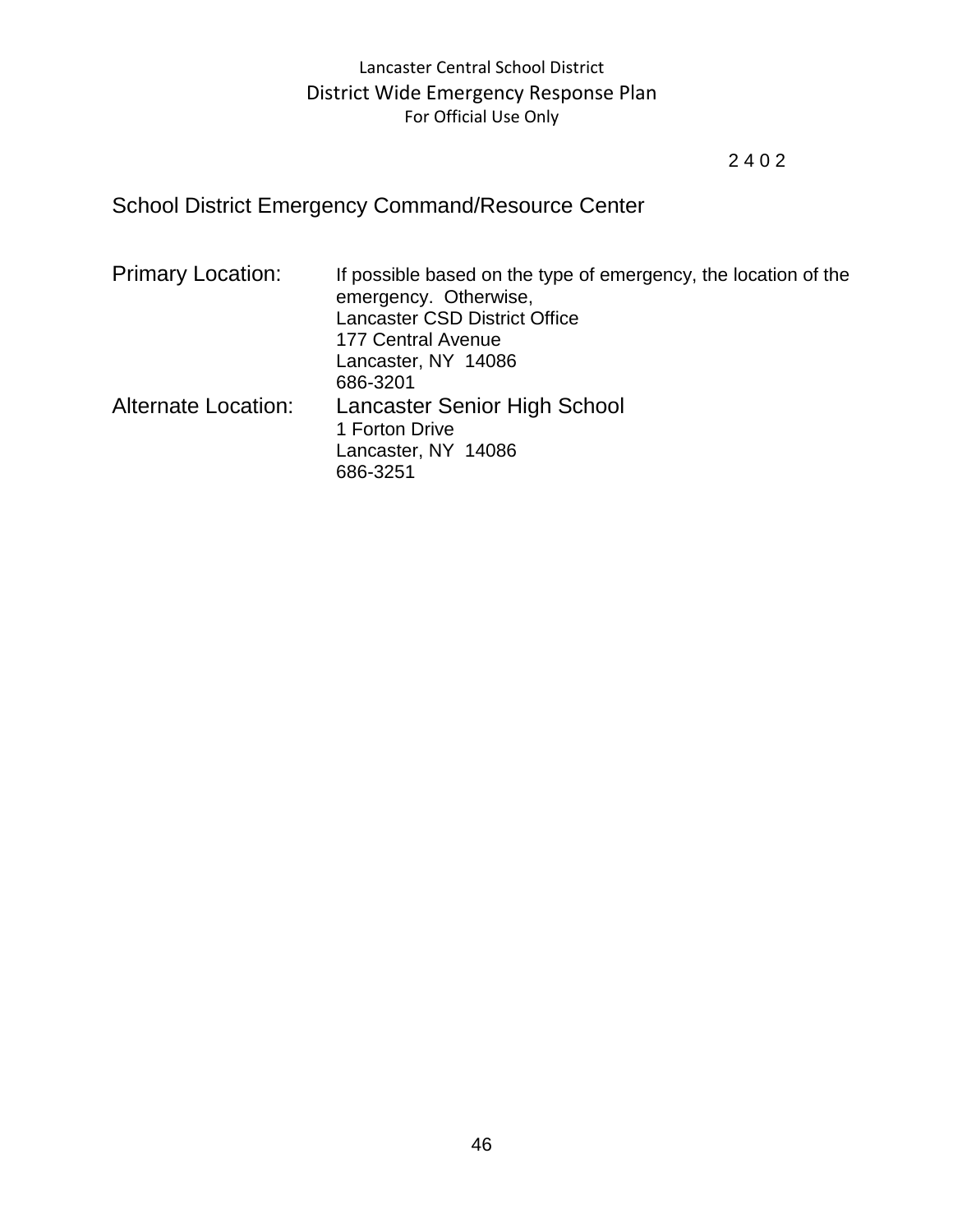# 2 4 0 3

# Duties of District-Wide Incident Command and Operations Staff

Incident Commander – (Superintendent) Chief Emergency Officer Develop Incident Action Plan. Has overall responsibility at the incident or event. Sets objectives and priorities based on agency direction.

Deputy Incident Commander (Superintendent Designee) Supports the Incident Commander in any capacity needed, For long term or large scale incidents, may act as Incident Commander during break periods/rest periods.

Public Information Officer (Superintendent/Designee) Is the primary point of contact during an incident. Will work in conjunction with law enforcement and emergency services and public information officer at press briefings. All media contact will be through this individual.

Liaison Officer (Director of Facilities, Building Principal) Will be agency representative with outside agencies responding to emergency event. Keeps Incident Commander informed of situation status.

Operations Officer (Building Principal, Director of Facilities) Develops tactical organization and directs all resources to carry out the Incident Action Plan.

Logistics Officer (Director of Facilities, Building Principal) Provides resources and all other services needed to support the incident.

Planning Officer

Develops the Incident Action Plan to accomplish the objectives. Collects and evaluates information, maintains status of assigned resources.

Finance/Administration (Business Official)

Monitors costs related to the incident/event. Provides accounting, procurement, time recording, cost analysis and overall fiscal guidance for the incident/event.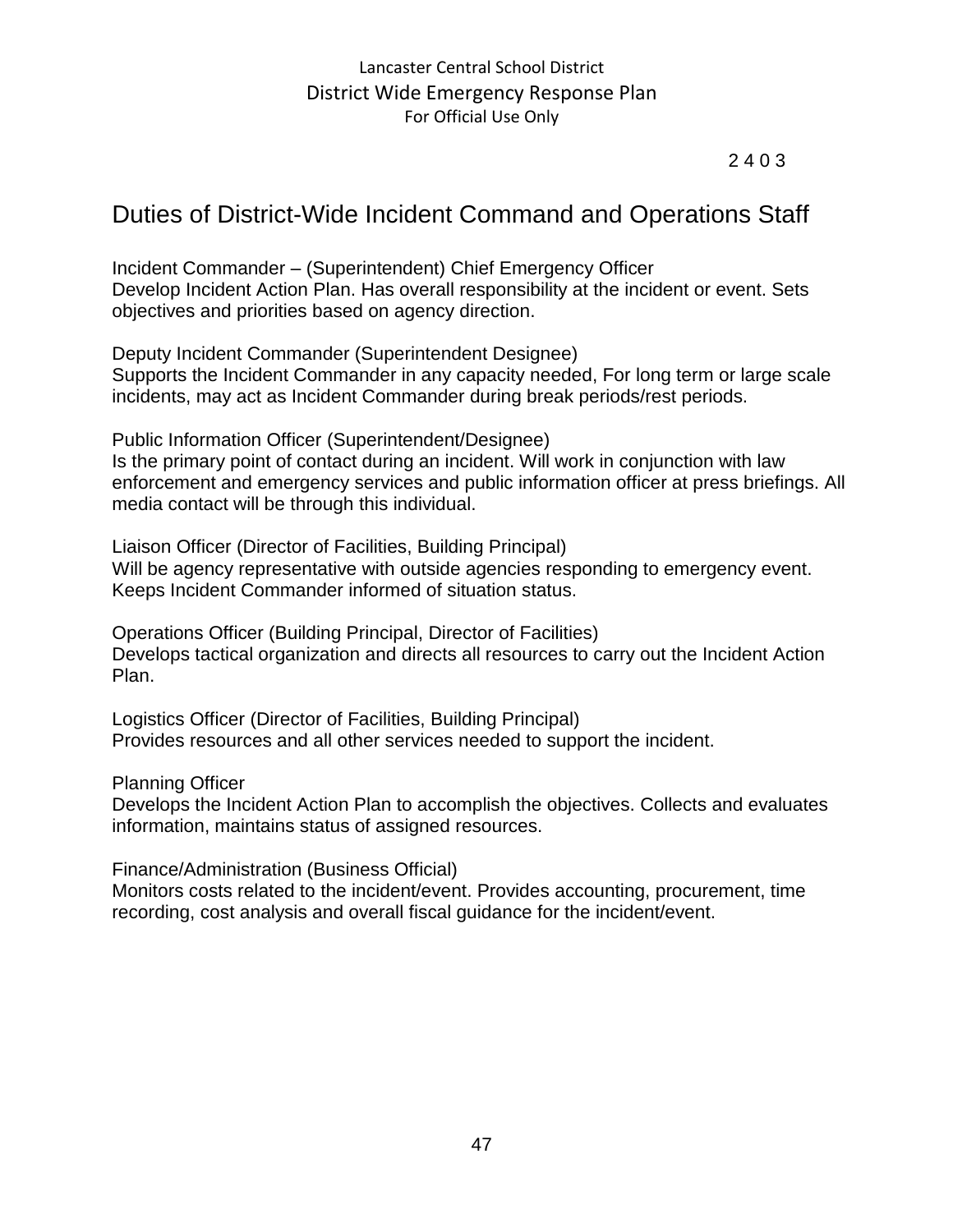2 4 0 6

# Building Level Response Team Roles Defined

Primary Operations Administrator Building Principal/Designee

#### Communications Liaison

Send and receive messages to and from outside personnel as needed by principal and other listed coordinators.

#### Emergency Services Liaison Meet and coordinate first aid and other medical services.

#### Evacuation Site Coordinator

Sending site coordinator who will prepare to release the students to the new location and oversee the operations on this site until the main site is closed down and the Primary Operations Administrator arrives at the alternate site location.

#### Parent/Guardian Liaison

Handles all communication with parents and oversee the release of students after all attendance procedures are completed at the alternate site.

### Site Management Attendance Coordinator

Assists in the attendance accounting for all students and adults at the alternate site before the release of any students. He/she will be assisted by the attendance personnel when they arrive from the primary site.

### Transpiration Coordinator

Will receive and direct the buses when they enter the primary site to remove the students to the alternate site. The bus numbers and designations will be communicated to the primary site office or its alternate location for announcement to the teachers for dismissal and loading.

#### Mechanical Services Liaison

Assists the emergency services personnel locate key information and gain access to all parts of the primary site. He/she will secure the site after all intended personnel are relocated off the primary site.

### Off-Site Emergency Coordinator

Arrive at the alternate site before the arrival of the students and prepare the site for their arrival. Identify key area which need to be opened and made ready. Make provisions for the key personnel who will assist in the accounting and communication duties required to care for and later release the students to the parents. They will remain in charge of the alternate site until the arrival of the Primary Operations Administrator or the Evacuation Site Coordinator at which time they will support these personnel in the duties.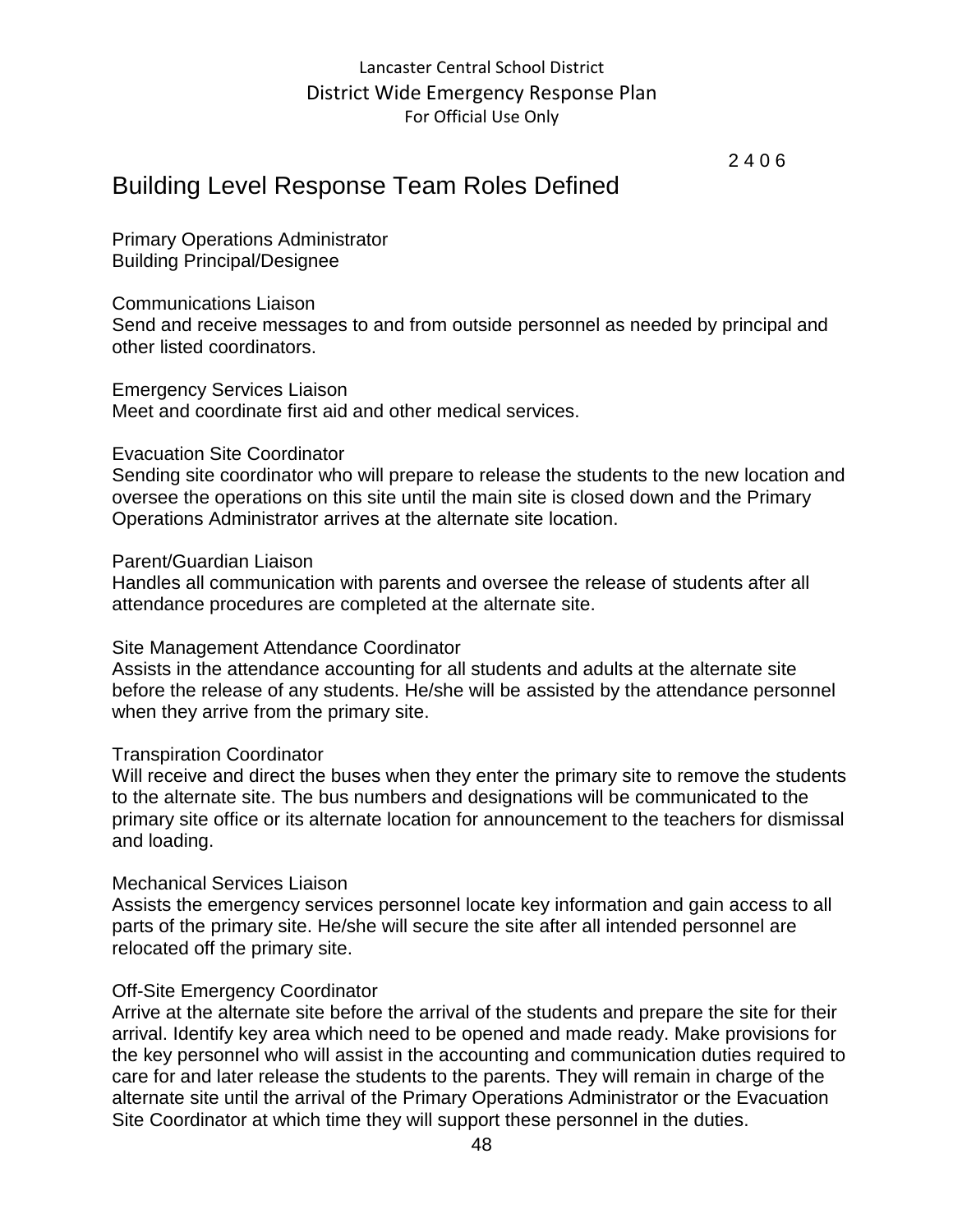## Other Personnel Will assist in the accounting process and maintenance of order.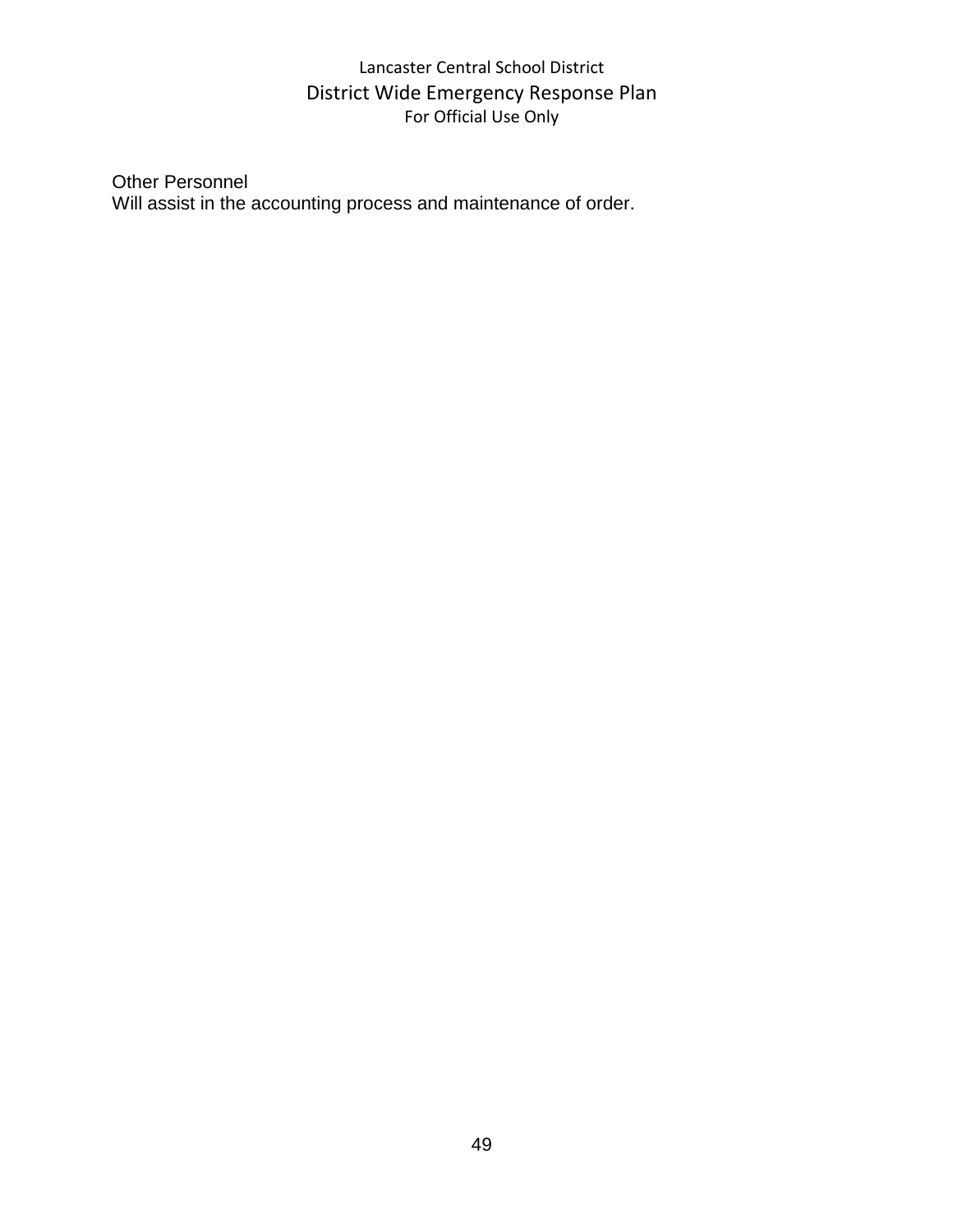2 4 1 0 1 of 3

# Public Information/Media Notification Plan

As media personnel arrive to cover a story, they should be directed to a media staging/reception area and should not be allowed to interview students without expressed permission.

### Media Site Selection

Several factors should be considered when selecting a site to which the media can go and from which information will be dispensed:

| <b>Physical Space:</b>       | Select a room or area that will accommodate a media<br>conference attended by several news agencies and school<br>support staff.               |
|------------------------------|------------------------------------------------------------------------------------------------------------------------------------------------|
| Containment:                 | Ensure the site does not permit access by the media to the<br>Command Post or student population.                                              |
| Necessary<br>Accommodations: | Choose a location that permits direct access to rest rooms<br>and telephones and has sufficient electrical outlets and space<br>for equipment. |

### Dissemination of Information

The Superintendent of Schools, or designee, will act as the Public Information Officer or Media Coordinator to work with the media during a crisis. The individual assigned this duty assumes responsibility for organizing the details.

During the crisis the Public Information Officer or Media Coordinator should greet reporters, direct them to the media staging area where they will be provided a news conference or press release.

### Recommended Policy

The School District Superintendent will assign the Public Information Officer or Media Coordinator for the district.

If there is a police or emergency service presence, release of information will be coordinated with the information officers from those agencies.

The Public Information Officer. for police, emergency services, and the school district will act as liaison to the media and coordinate press conferences and media deadlines. Confidentiality and privacy issues regarding the identity of juveniles, staff members, and their involvement in a particular situation must be monitored very closely to prevent unauthorized disclosure of information.

The school district, police, and emergency services have an obligation to keep the media aware of significant developments as long as the investigation, actions, and/or locations are not compromised or parents/spouses are not unnecessarily alarmed.

Announcing to the media that only one person will be releasing information usually will prevent attempts to obtain information by circumventing the authorized channels.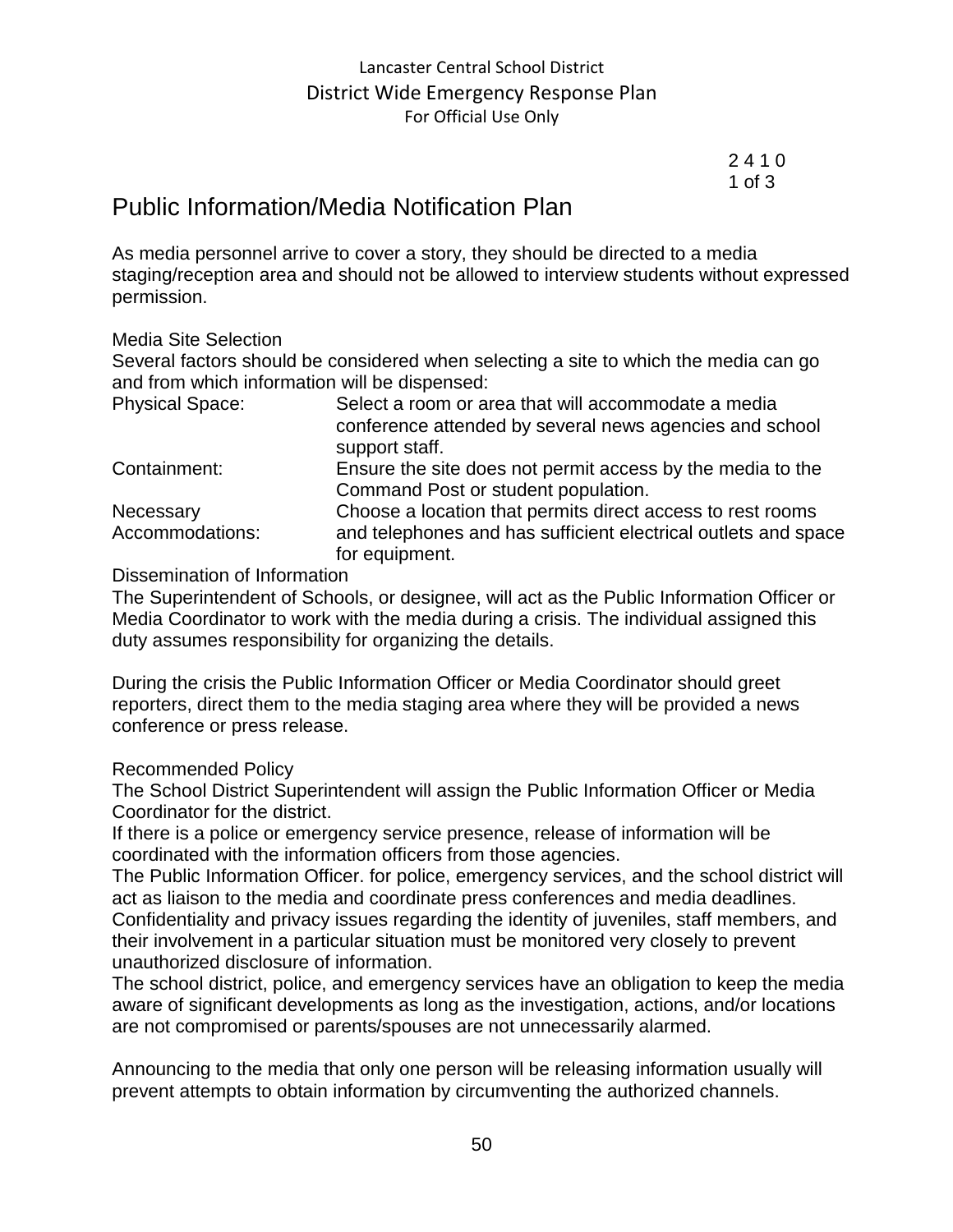If an arrest results from the situation, the police agency should coordinate this announcement through the school district spokesman and school superintendent so necessary steps can be taken by the school to prepare the faculty, students, and parents.

Tips for the Public Information Officer

Ensure all media inquiries are routed to one person or office.

Prepare an official statement about the crisis and action being taken. Include information to answer the basic who, what, when, where, why, and how questions.

Do not reveal names of students or employees involved in the incident, without prior approval from the responding police, emergency services, and the school's legal department.

When responding to the media, use the prepared official statement as your guide. Distribute the prepared statements to teachers, staff, and students, and ensure that they are given accurate and consistent information.

Public Information Officer Guidelines

Be brief.

Avoid providing superfluous information or using professional jargon.

Do not appear to be concerned mainly about the school's reputation.

Anticipate questions, especially on potentially controversial issues.

Keep calm. Show sensitivity to the seriousness of the matter, but do not overreact.

Answer one question at a time and answer only the question that is asked.

Do not treat anything as "off the record."

As official spokesperson, do not hesitate to say, "I don't know" or "I will have to get back to you."

Do not reply "no comment." This infers that information is being withheld.

Ignore abrasive comments made by reporters and maintain a professional attitude. Provide updates to the media as events unfold, even after the initial crisis is handled. Remember to follow up when information is available; bear in mind that the public has a right to know and understand what has happened.

2 5 0 0 E. Procedures for Annual Multi-Hazard School Training for Staff and **Students** 

The Lancaster Central School District will ensure that Annual Multi-Hazard Training is made available to staff and students. The annual submission to New York State Education Department of the school district's Professional Development Plan will include allocated training blocks for anti-violence and multi-hazard training. Students and staff members will receive written information at the beginning of the regular school year summarizing the schools basic hazard plans and the availability of additional information and participation for those who desire. The Lancaster Central School District will work cooperatively with emergency management and law enforcement officials to ensure training is effective and appropriate, as well as consistent with local municipal disaster plans.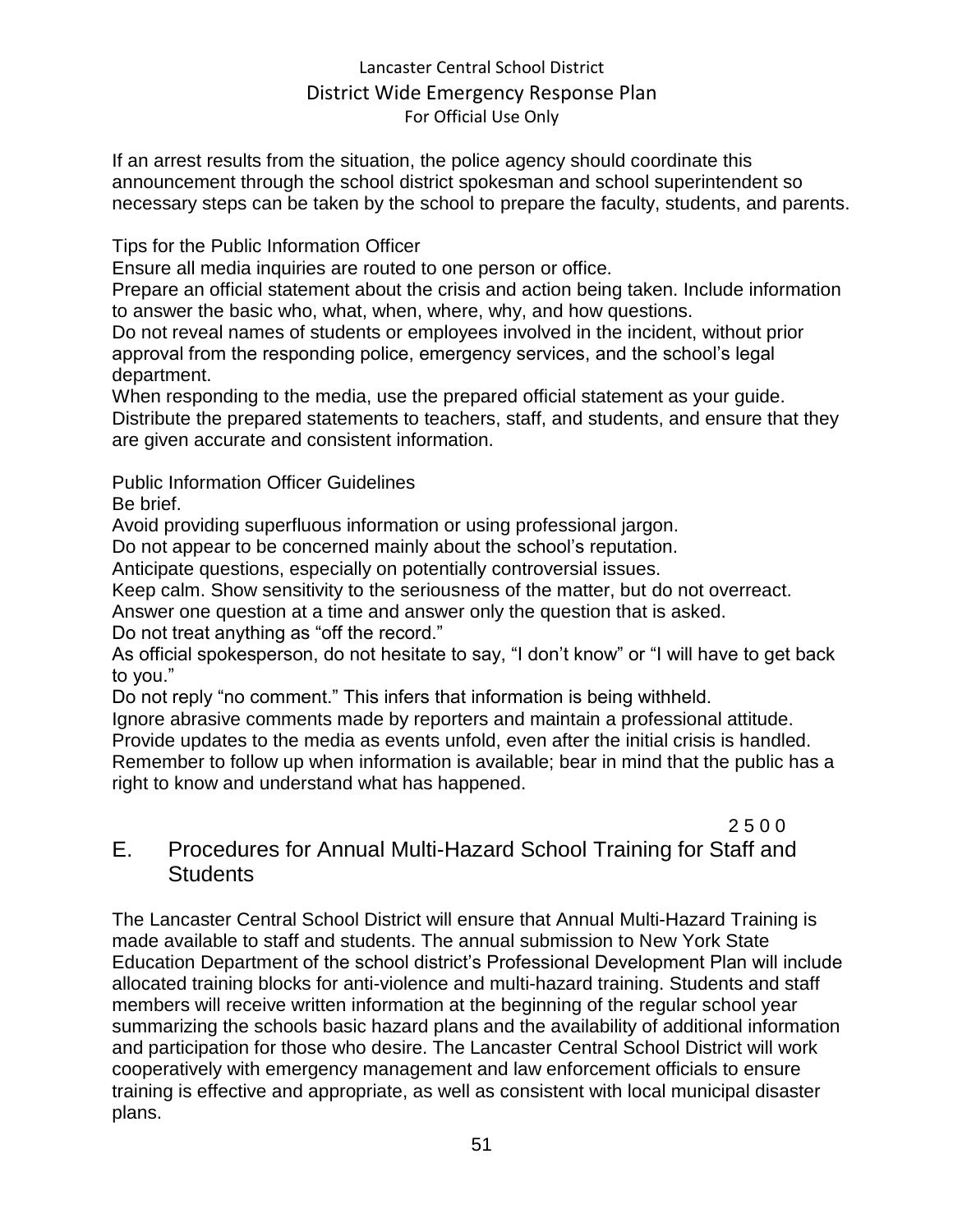Additional examples of training or awareness refreshers that may be performed include:

- Evacuation Procedures
- Sheltering Procedures
- Lockdown Procedures
- Lockout Procedures
- Medical/Automated External Defibrillator Emergencies/Mental Health Response
- Emergency Response Team Instruction or Rehearsal
- Communication Training & Validation
- Transportation Emergencies
- Public Information Scenarios
- Early Dismissals/Non-Scheduled Parental Release
- Reviewing the Roles & Responsibilities of the Emergency Chain of Command Implementation

All district employees will be required annually to complete multi-hazard, district emergency response plan, dignity for all students, and mental health training by September 15<sup>th</sup>, including all new employees hired throughout the year (within 30 days of hire). The training will be provided predominately by Global Compliance Network and in person when deemed necessary. The Chief Emergency Officer will annually certify to the commissioner that the training has been provided.

2 6 0 0

# F. Procedures for the Review and Conduct of Drills and Other Exercises to Test the Components of The Plan

The Lancaster Central School District, in coordination with local and county emergency responders, will conduct and review drills, such as tabletop drills, that are components of the Comprehensive District Wide Multi-Hazard Plan. The Lancaster Central School District will annually prioritize and schedule drills in conjunction with local and county officials. At the completion of any scheduled drill, the Lancaster Central School District and local and county emergency responders will conduct an after-action review of the sequence of events, and will update the Multi-Hazard Plan to reflect lessons learned.

After Action Reviews should include perspectives from representatives of all exercise participants, with emphasis on community responders and subject matter experts. A properly conducted After Action Review will seek to document three important aspects of the event/training. The three aspects should include:

- 1. What went well? Positive reflections of the good things that happened (things to reinforce).
- 2. What needs improvement? Reflections upon the things that will require additional improvement and practice.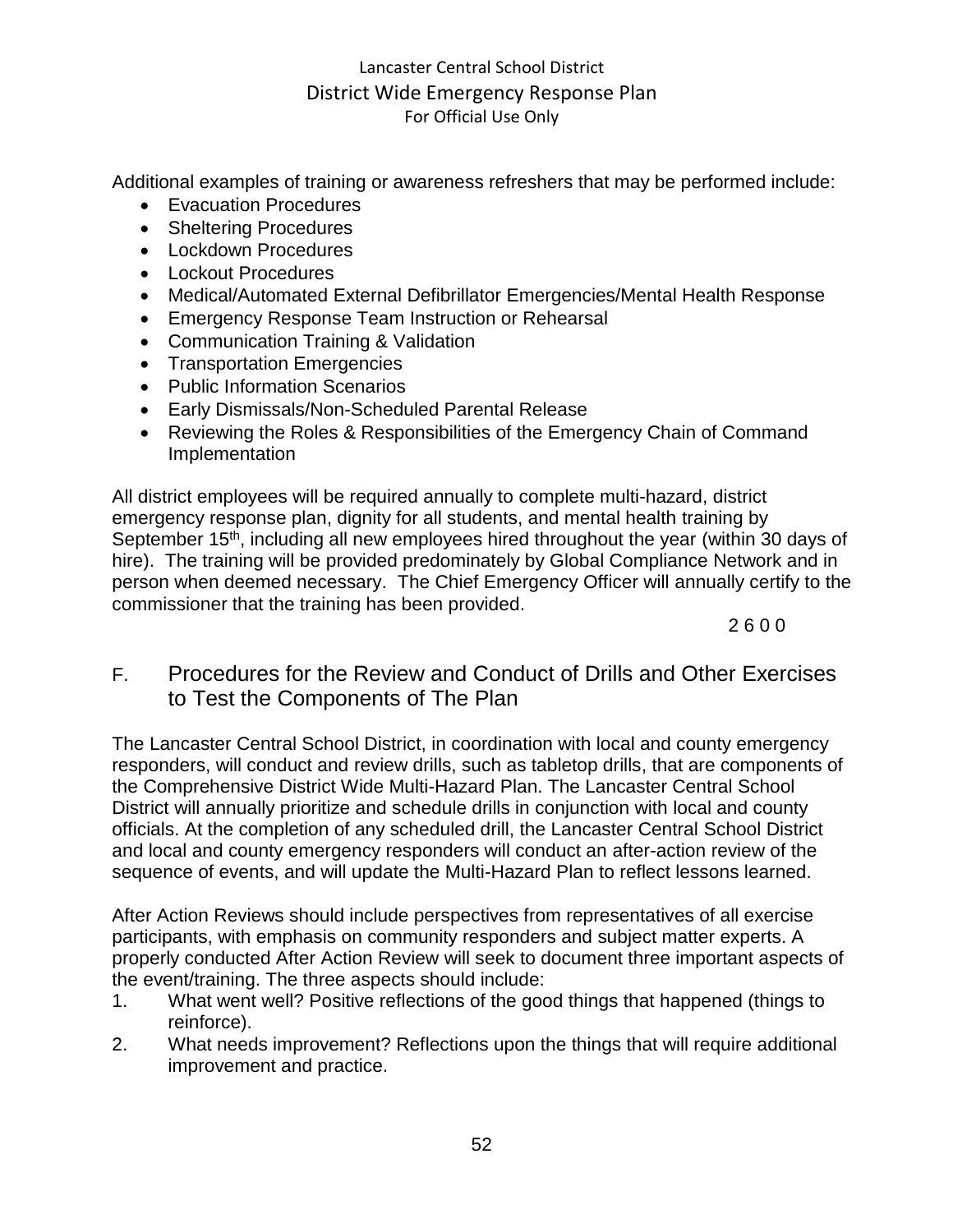3. Identify the important issues or key aspects of any given event or drill. Individuals should be encouraged to offer a potential course of action when identifying deficiencies.

Events that should be reviewed for lessons learned may include:

- Evacuation/Fire Drills
- Hold in Place/Shelter in Place/Locations Drills
- Lockdown Drills
- Medical/Automated External Defibrillator Emergencies Refreshers
- Emergency Response Team Instruction or Rehearsal
- Communication Checks/Validation
- Transportation Emergencies
- Public Information Releases (Actual or Notional)
- Early Dismissals/Non-scheduled Parental Releases
- Any event that requires the deployment of local emergency response personnel (example: Fire Alarm, Ambulance Call, Arrest on Campus).

Tabletop Exercises

2 6 0 1

What are they?

An activity in which key staff are presented with simulated emergency situations without time constraints. Key staff should include school personnel, local and county emergency officials.

The exercise should be:

- 1. informal
- 2. carried out in a conference room environment
- 3. designed to elicit constructive discussion by participants as they attempt to examine and then resolve problems based on existing plans
- 4. beneficial for participants to evaluate plans and procedures and to resolve questions of coordination and assignment of responsibilities in a non-threatening format with minimum stress.

The Process

The tabletop, in its simplest form, begins with a simulated event that is usually described in a narrative.

### The Purpose

To create for the players an "emergency" scene to which they will respond. Response is made to a set of problems related to the emergency scene.

### **Discussion**

Takes place among the participants to solve the problems presented using the resources available to them.

Deliberate Attempt

To examine basic emergency planning and resource allocation problems without concerns for: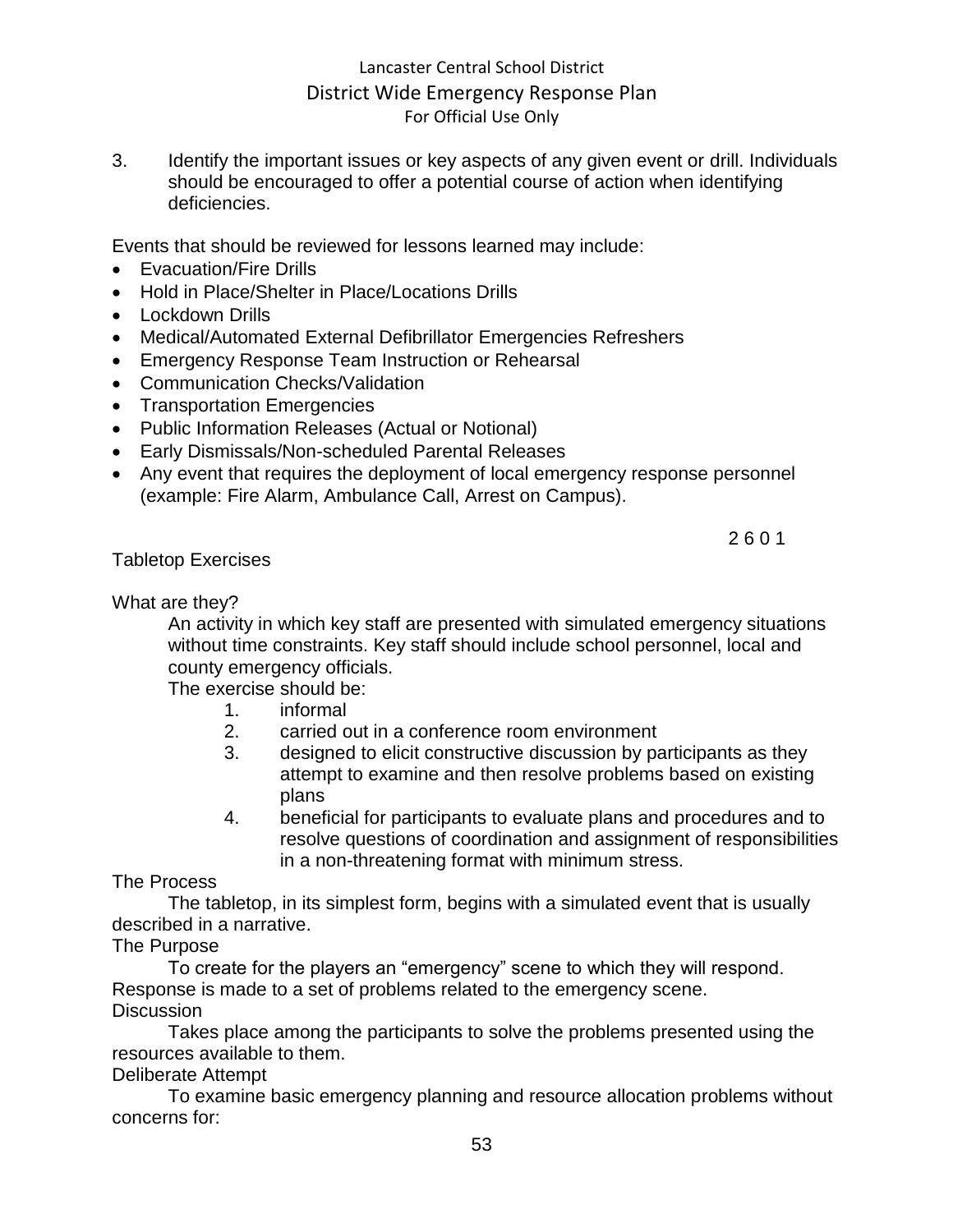- 1. time pressures<br>2. stress
- **stress**
- 3. actual simulation of specific events
- 4. the ability to discuss decisions in depth with an emphasis on slowpaced problem solving rather than rapid, spontaneous decision making.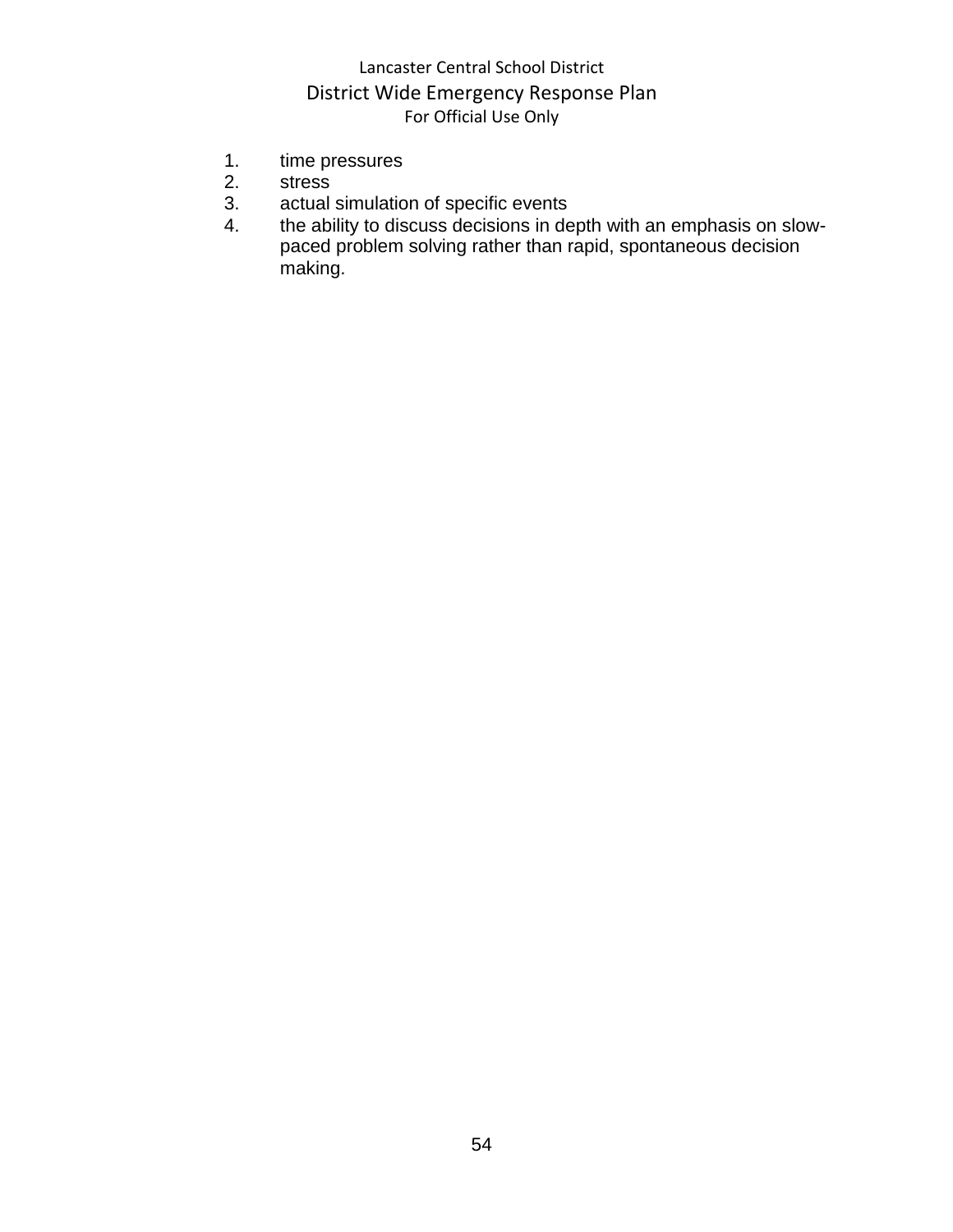# Section 3 0 0 0: Responding to Threats and Acts of Violence

|                                                                       | A. Policies and procedures for responding to implied or direct threats of violence by |      |
|-----------------------------------------------------------------------|---------------------------------------------------------------------------------------|------|
| students, teachers, other school personnel and visitors to the school |                                                                                       | 3100 |

| B. Identification of appropriate responses to emergencies, including protocols for |
|------------------------------------------------------------------------------------|
| responding to:                                                                     |

Building Related • Emergency Utility Shut-Offs 3 1 0 1 • Loss of Power 3 1 0 2 • Natural Gas Leak 3 1 0 3 • Heating System Failure 3 1 0 4 • Loss of Building 3 1 0 5 • Sewage System Failure 3 1 0 6 • Water System Failure 3 1 0 7 Natural Disasters • Storm-Snow/Ice 3 1 2 0 • Storm-Thunder/Lightning 3 1 2 1 • Tornado 3 1 2 2 • Take Cover Plan 3 1 2 2 • Earthquake 3 1 2 3 • Flood 3 1 2 4 **Environmental** • Airborne Gases 3 1 3 0 • Asbestos Fiber Release Episode 3 1 3 1 • Asbestos Response Team 3 1 3 1 • Explosion 3 1 3 2 • Oil/Gasoline/Hazardous Material 3 1 3 3 • Fire  $3 1 3 4$ • Carbon Monoxide Release… 3 1 3 5 • Pandemic/Outbreak 3 1 3 6 Civil Disturbances • Bomb Threat 3 1 4 0 • Biological Release Threat (telephone) 3 1 4 1 • Telephone Threat Form 3 1 4 2 • Biological Release Threat (Letter/Package) 3 1 4 3 • Hostage/Kidnapping 3 1 4 4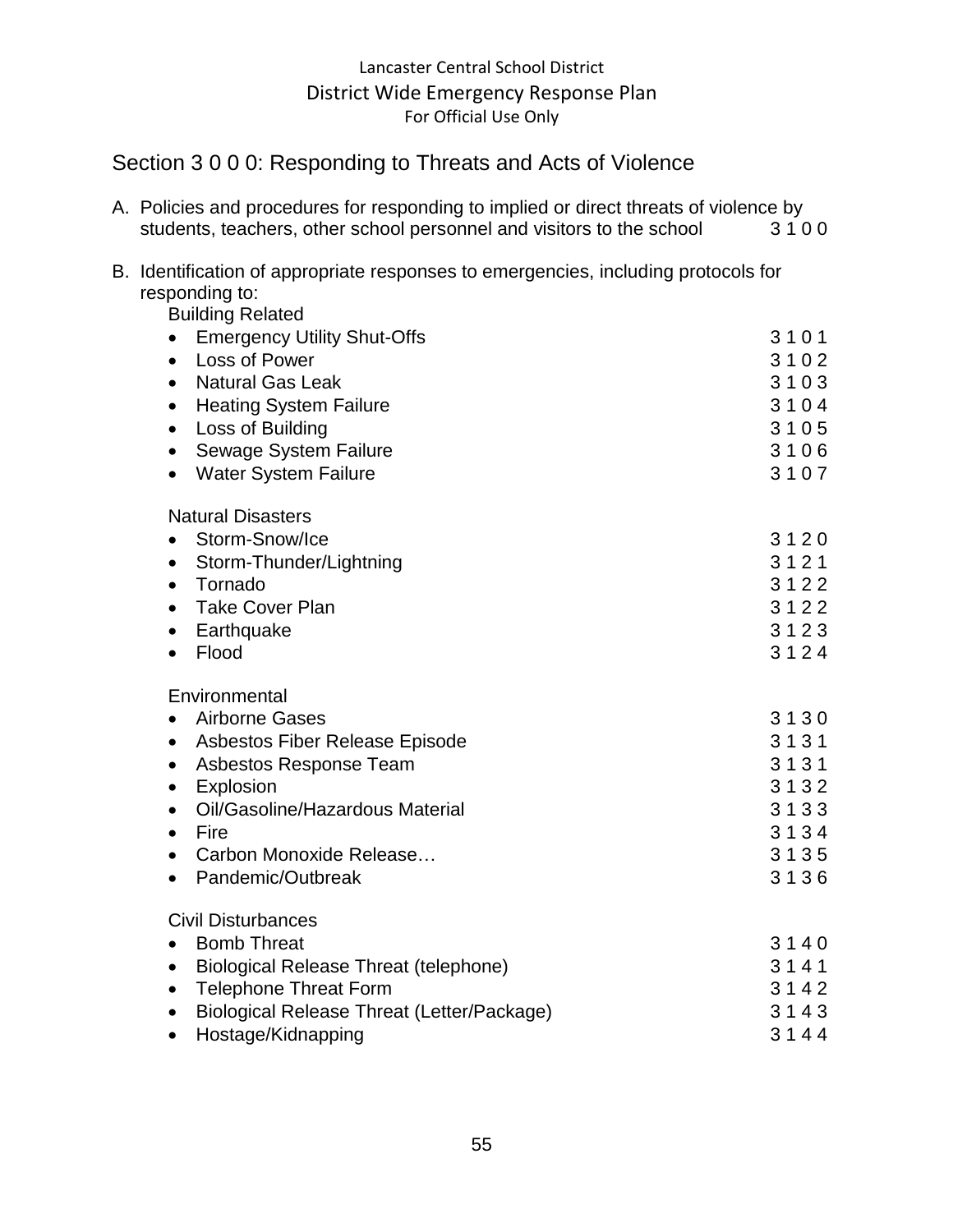# Section 3 0 0 0: Responding to Threats and Acts of Violence - **Continued**

| Medical Emergencies/Mental Health Emergencies                       |  |  |
|---------------------------------------------------------------------|--|--|
| • General Guidelines for Medical/Mental Health Emergencies  3 1 5 0 |  |  |
|                                                                     |  |  |

C. Policies and procedures to contact parents, guardians or persons in parental relation to the students in the event of a violent incident or an early dismissal

| • Parent(s)/Spouse(s) Notification and Reception Center Plan 3200          |  |
|----------------------------------------------------------------------------|--|
| • Threats of Violence: Notification Memo to Parent(s)/Guardian(s)  3 2 0 5 |  |
|                                                                            |  |
|                                                                            |  |
|                                                                            |  |
|                                                                            |  |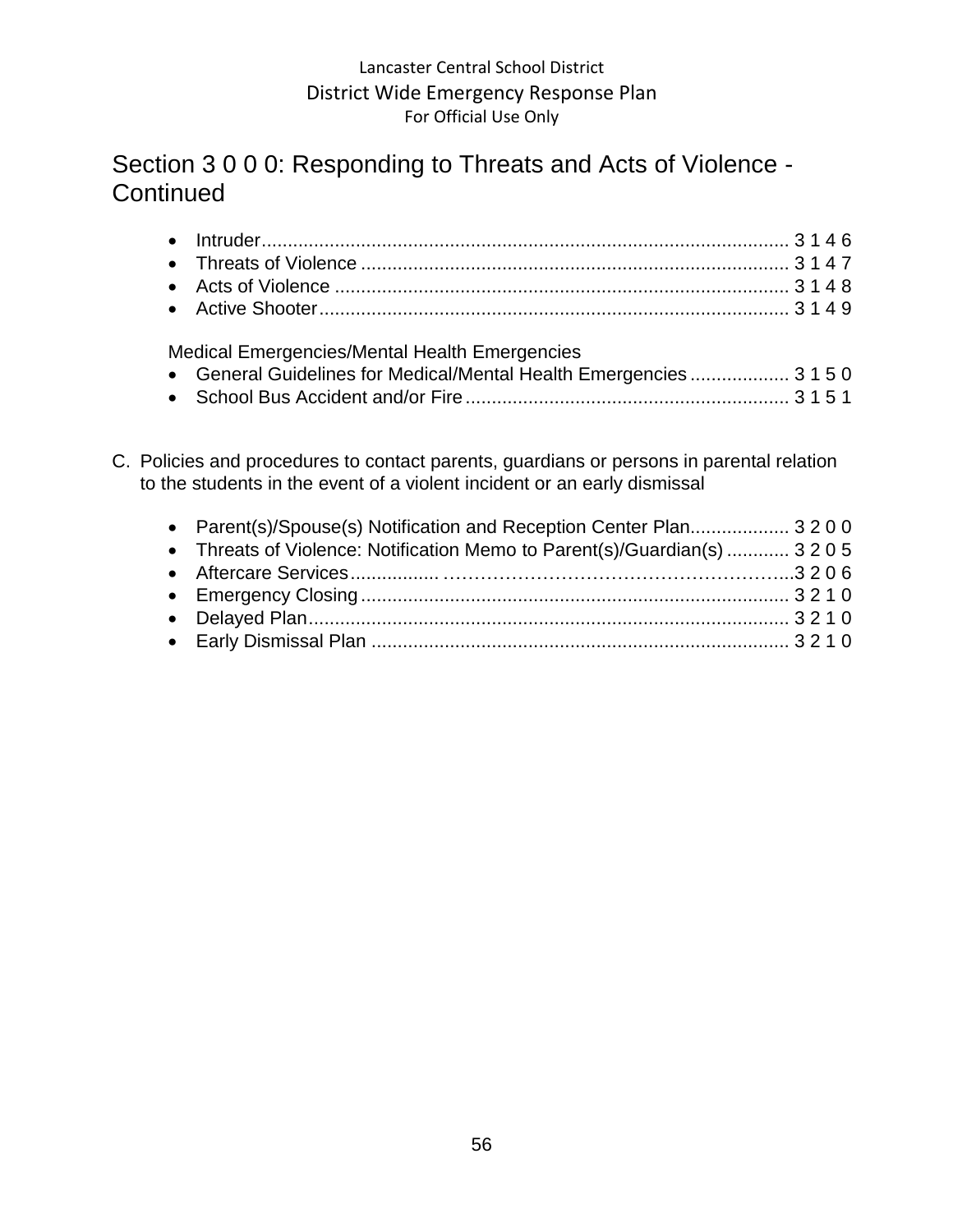### 3 1 0 0

# A. Responding to Implied or Direct Threats

The district has several policies and procedures in place with respect to responding to acts of violence by students, teachers, other school personnel and visitors to the school. Reference Board of Education Policy #3 4 1 0 Code of Conduct on School Property, Policy #3 4 1 2 Threats of Violence in School, Policy #7 3 1 3 Suspension of Students, Policy #7 5 8 0 Safe Public-School Choice, and the Lancaster Central School District Code of Conduct

Also refer to Appendix B, Threat Inquiry Process Form

Consideration of Zero-Tolerance: Per Board of Education Policy #3 4 1 2, the School District is committed to the prevention of violence against any individual or property in the schools, on school property or at school activities whether such acts and/or threats of violence are made by students, staff, or others. Threats of violence against students, school personnel and/or school property will not be tolerated whether or not such threats occur on school grounds or during the school day.

Any person who commits an act or threatens an act of violence, including bomb threats, whether made orally, in writing, or by email, shall be subject to appropriate discipline in accordance with applicable law, District policies and regulations, as well as the Code of Conduct on School Property and collective bargaining agreements, as may be necessary.

While acknowledging an individual's constitutional rights, including applicable due process rights, the District refuses to condone acts and/or threats of violence which threaten the safety and well-being of staff, students, visitors and/or the school environment. Employees, students, agents and invitees shall refrain from engaging in threats or physical actions which create a safety hazard for others.

All staff who are made aware of physical acts and/or threats of violence directed to students or staff are to report such incidents to the Building Principal/designee, who shall report such occurrences to the Superintendent. Additionally, the Building Principal/designee will also report occurrences of violence, whether involving an actual confrontation or threat of potential violence, to the school psychologist and/or Director of Special Education if applicable. Local law enforcement agencies may be called as necessary upon the determination of the Superintendent/designee.

Students are to report all acts and/or threats of violence, including threats of suicide, of which they are aware by reporting such incidents to the school hotline, a faculty member, or the Building Principal.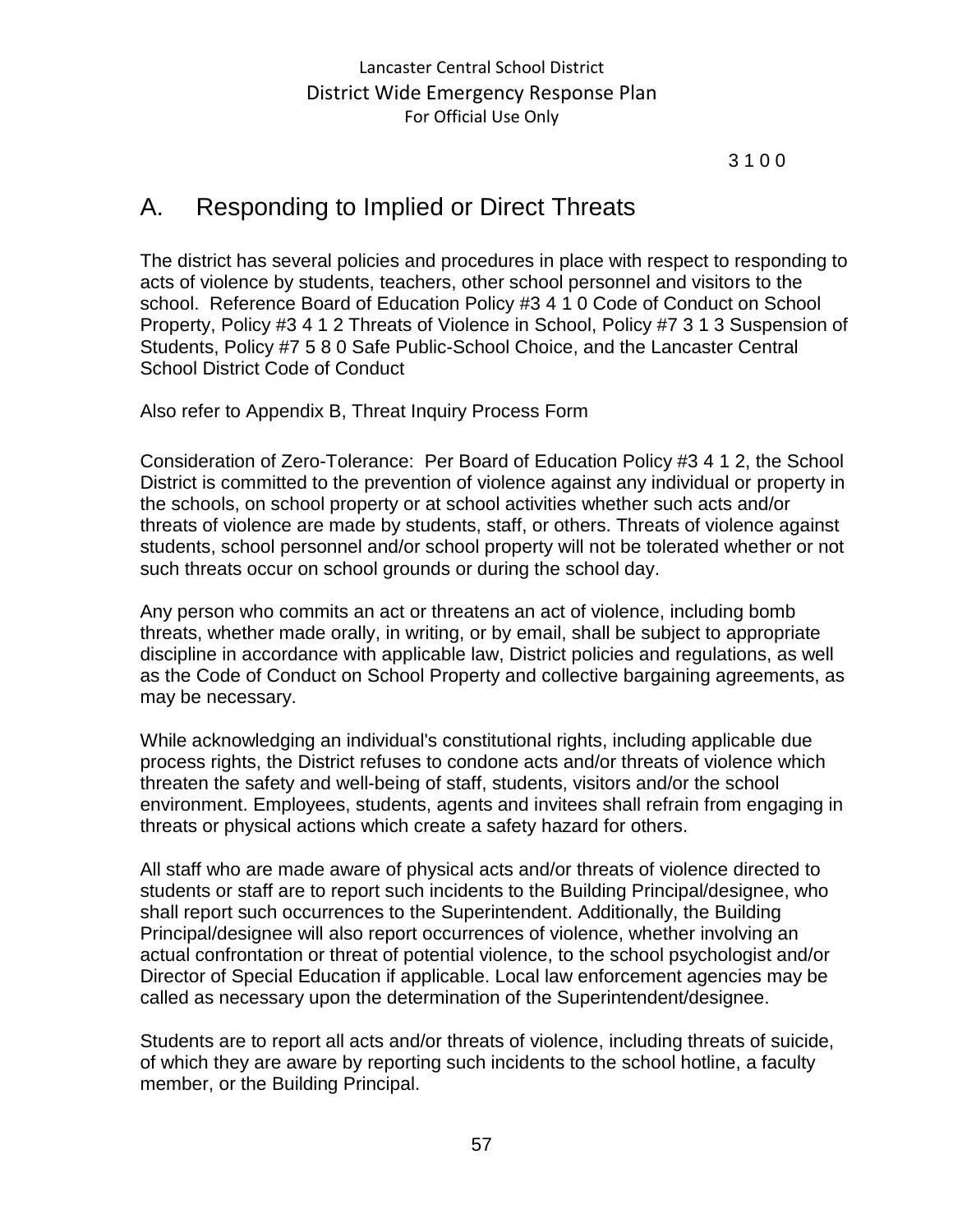The District reserves the right to seek restitution, in accordance with law, from the parent/guardian and/or student for any costs or damages which had been incurred by the District as a result of the threats or acts of violence in the schools.

This policy will be enforced in accordance with applicable laws and regulations, as well as collective bargaining agreements and the Code of Conduct as may be necessary. Additionally, this policy will be disseminated, as appropriate, to students, staff, and parents and will be available to the general public upon request.

Appropriate sanctions for violations of this policy by students will be addressed in the Code of Conduct

Law enforcement will be contacted about and involved in violent situations to the extent allowed by New York State Education law and regulations of the Commissioner. The role, responsibilities, and involvement of School Resource Officers and local law enforcement is set forth in the February 2019 Memorandum of Agreement in Section 5 1 0 0. Law enforcement will also be contacted when the district is notified of a threat, rumor of a threat, or has suspicious behavior reported to it.

In the case of an active violent incident, law enforcement will be contacted by district employees (panic button and/or 911 call), students, or other bystanders.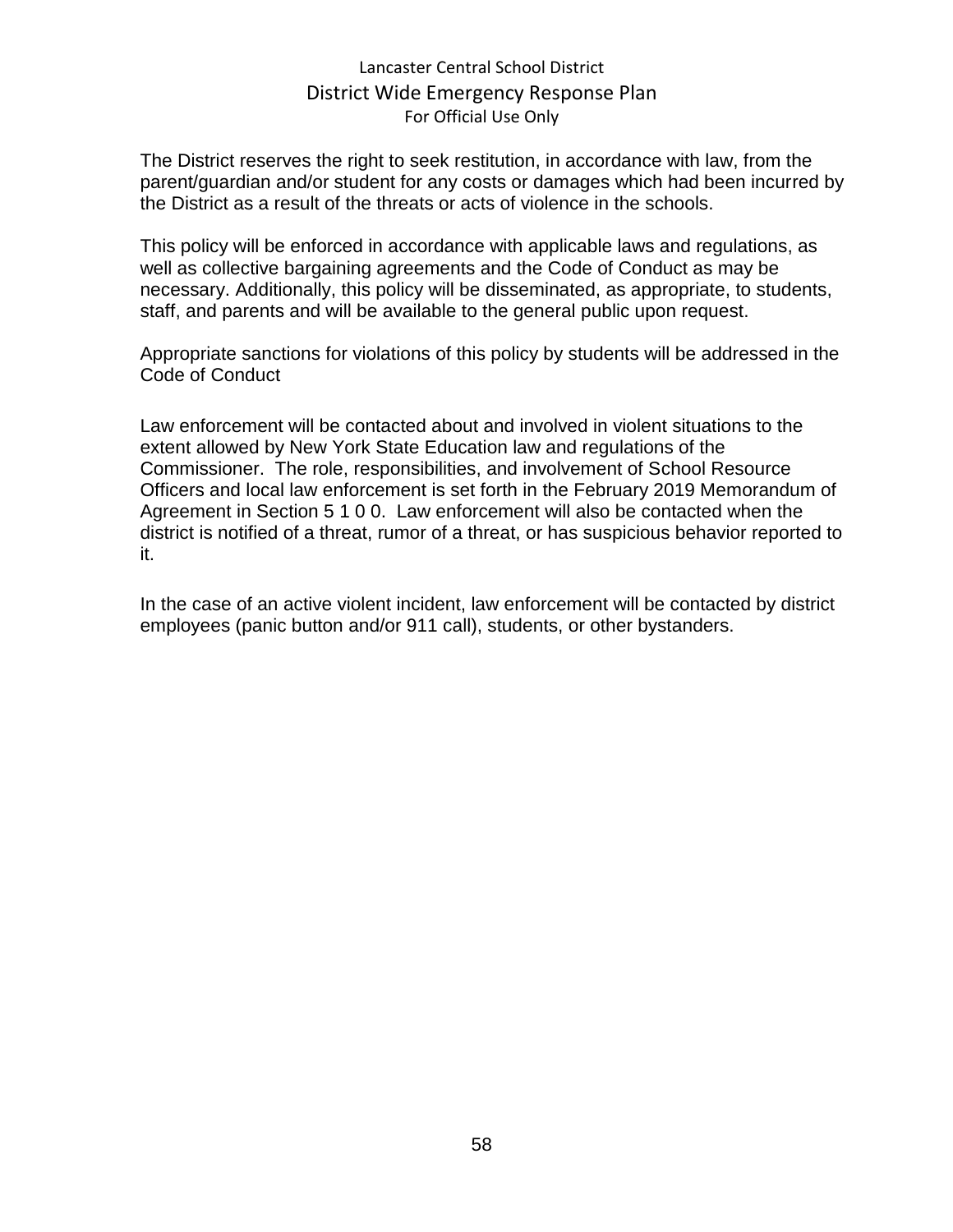3 1 0 1

# B. Building Related Emergencies

# Emergency Utility Shut-Offs

In the event of certain emergencies, there may be reason to shut off all or selected utilities. Administrators and certain other staff members should be familiar with locations and the manner of how to shut each utility off.

### Central Avenue

Natural Gas location of shut off is Exterior of building near Quonset hut. Electric location of shut off is at Main disconnect in boiler room. Water location of shut off is at main valve in the basement near the stairs. Air Handling Unit location of shut off is manual shut offs at each handling unit.

Como Park Elementary

Natural Gas location of shut off is exterior back of building. Electric location of shut off is main disconnect in boiler room. Water location of shut off is main valve in the basement.

Air Handling Unit location of shut off is on the building Controls Management System.

#### Court Street Elementary

Natural Gas location of shut off is exterior of building northeast parking lot. Electric location of shut off is main disconnect in the basement compressor room. Water location of shut off is main shut off valve in front hall near Main Office. Air Handling Unit location of shut off is on building Control Management System.

#### Lancaster Middle School

Natural Gas location of shut off is exterior of building near loading dock. Electric location of shut off is main disconnect in the basement "book room". Water location of shut off is main shut off valve in the basement "book room". Air Handling Unit location of shut off is on the building Control Management System.

#### Lancaster High School

Natural gas location of shut off is exterior of building near loading dock. Electric location of shut off is main disconnect in basement electric room. Air Handling Unit location of shut off is on the building Control Management System.

### John A. Sciole Elementary

Natural Gas location of shut off is at enclosure at northeast end of building. Electric location of shut off is main disconnect in boiler room. Water location of shut off is main shut off valve in boiler room. Air Handling Unit location of shut off is manual shutoffs at each handling unit.

Hillview Elementary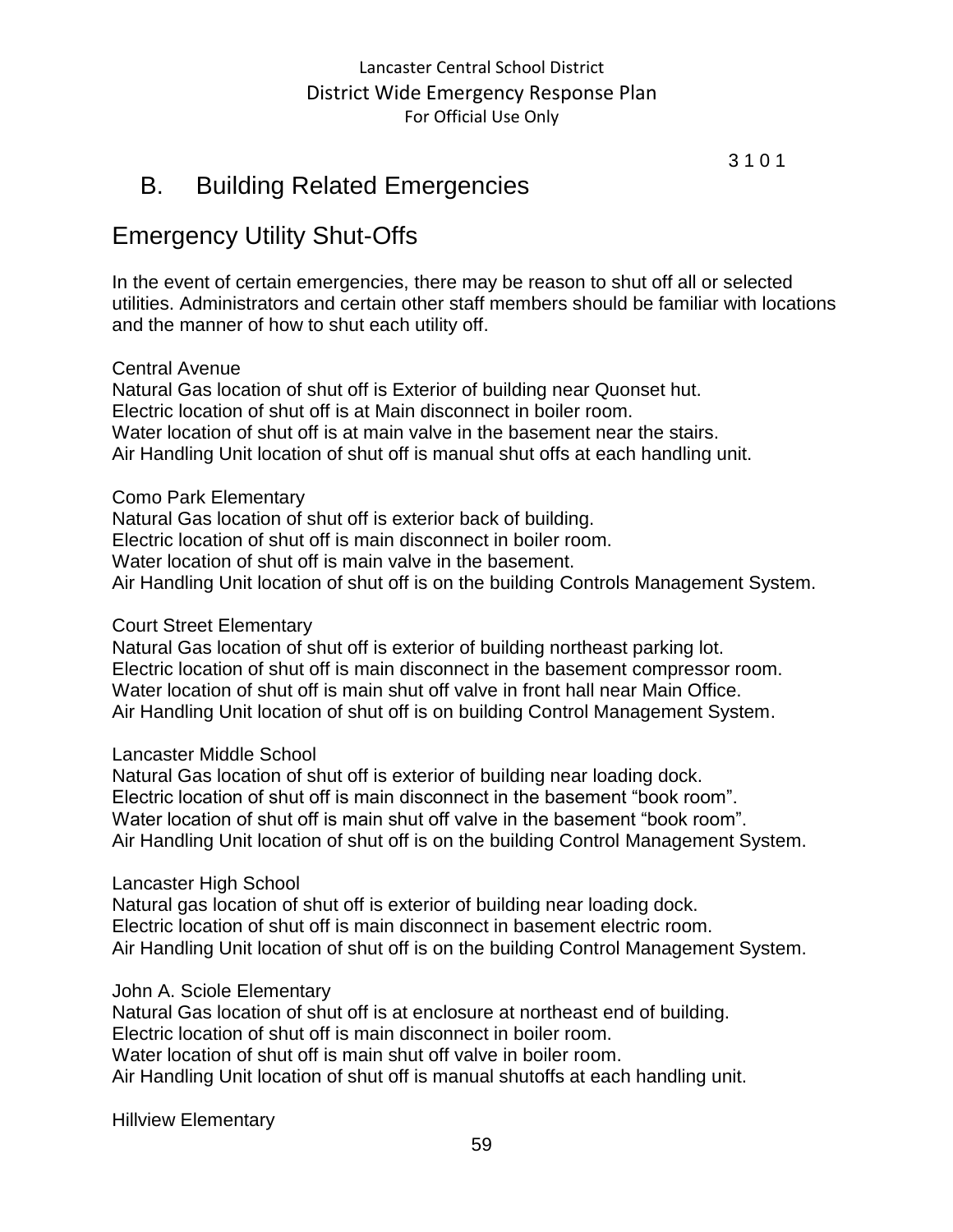Natural Gas location of shut off is exterior of building on Pleasantview Drive side of building.

Electric location of shut off is exterior of building on Pleasantview Drive side of building. Water location of shut off is main shutoff valve in tunnel under cafeteria and in third wing boiler room.

Air Handling Unit location of shut off is manual shutoffs at each handling unit.

William Street School

Natural Gas location of shut off is exterior of building near loading dock.

Electric location of shut off is main disconnect in area off the boiler room.

Water location of shut off is main shutoff valve in boiler room.

Air Handling Unit location of shut off is on building Control Management System.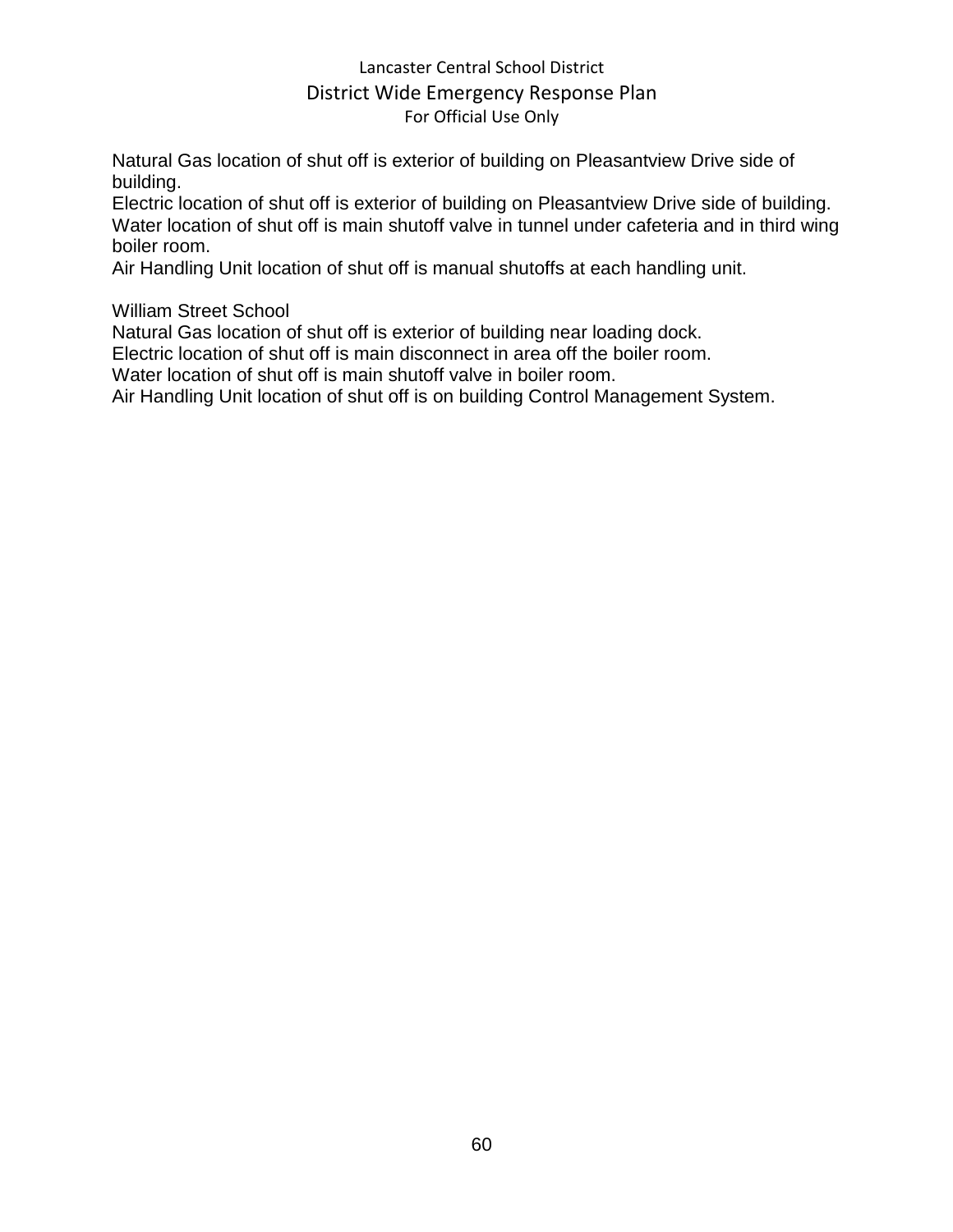#### Loss of Power 3 1 0 2

Response Action:

- 1. Upon discovery or detection of an electrical system failure:
	- a. Sound fire alarm if there is any question as to the safety of the building occupants
	- b. Notify head of Building Maintenance
	- c. Notify Director of Facilities

Person responsible is the first person on the scene

- 2. Notify Building Administrator Person responsible is the Head of Building Maintenance
- 3. Evaluate problem insofar as possible Person responsible is the Director of Facilities
- 4. Notify Superintendent Person responsible is the Building Administrator
- 5. Curtail or cease building operations, as appropriate:
	- a. Shelter at School
	- b. Early Dismissal
	- c. Evacuate
	- d. Resume Normal Activity
	- e. Make proper notifications

- 6. Evaluate problem and commence remedial action Person responsible is the Director of Facilities
- 7. Termination of Contingency: Notify staff, parents and students Person responsible is the Superintendent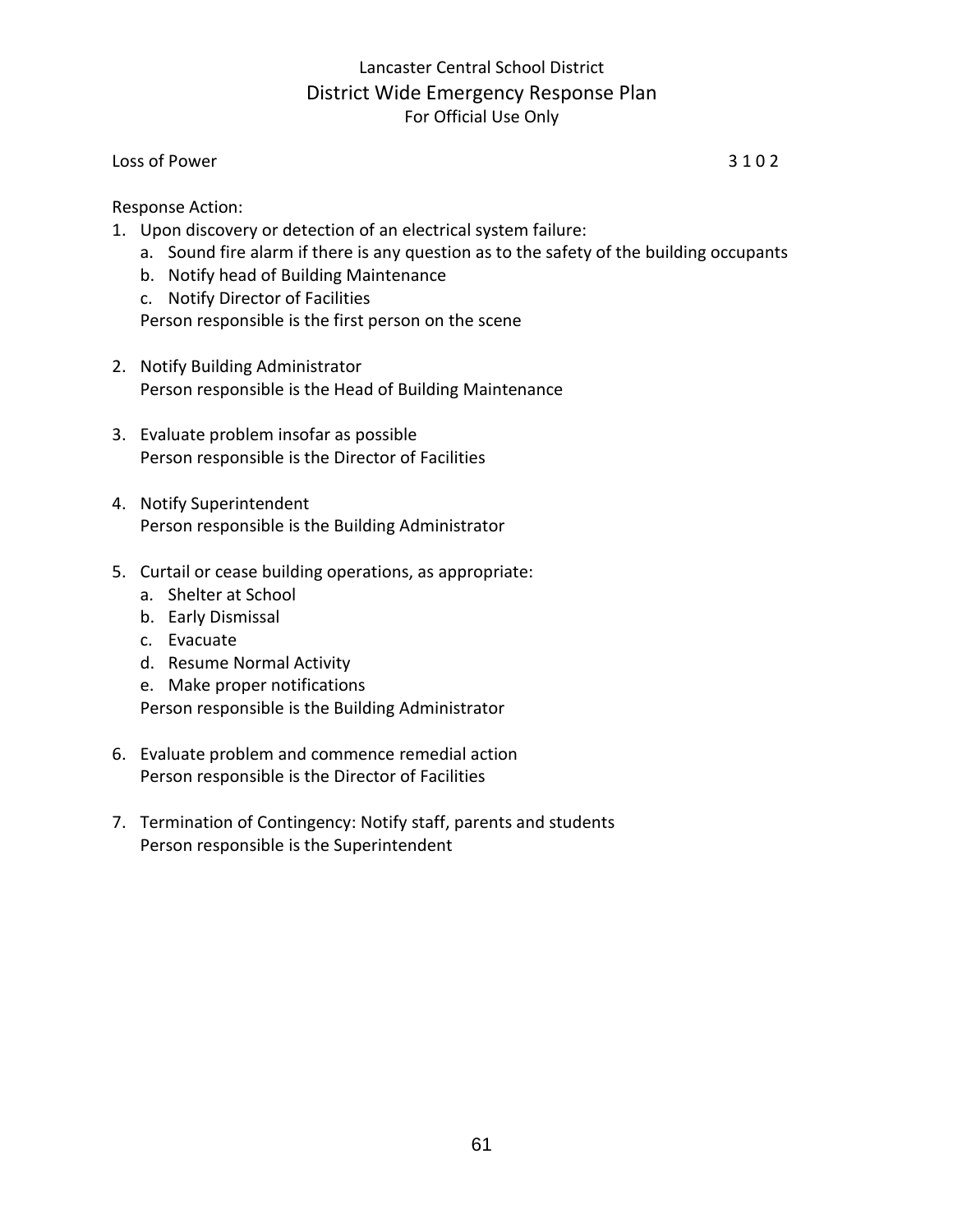#### Natural Gas Leak 3 1 0 3

Response Action:

- 1. Upon discovery or detection of a gas leak notify Head of Building Maintenance Person responsible is the first person on the scene
- 2. Evaluate the problem insofar as possible shut off gas supply if prudent and wise Person responsible is the Head of Building Maintenance
- 3. Notify Director of Facilities Person responsible is the Head of Building Maintenance
- 4. Notify Building Administrator Person responsible is the Director of Facilities
- 5. Notify Superintendent Person responsible is the Building Administrator
- 6. Curtail or cease building operations as appropriate:
	- a. Shelter at School
	- b. Early Dismissal
	- c. Evacuate
	- d. Resume Normal Activity
	- e. Make proper notifications

- 7. Evaluate problem and commence remedial action Person responsible is the Director of Facilities
- 8. Termination of Contingency: Notify staff, parents and students Person responsible is the Superintendent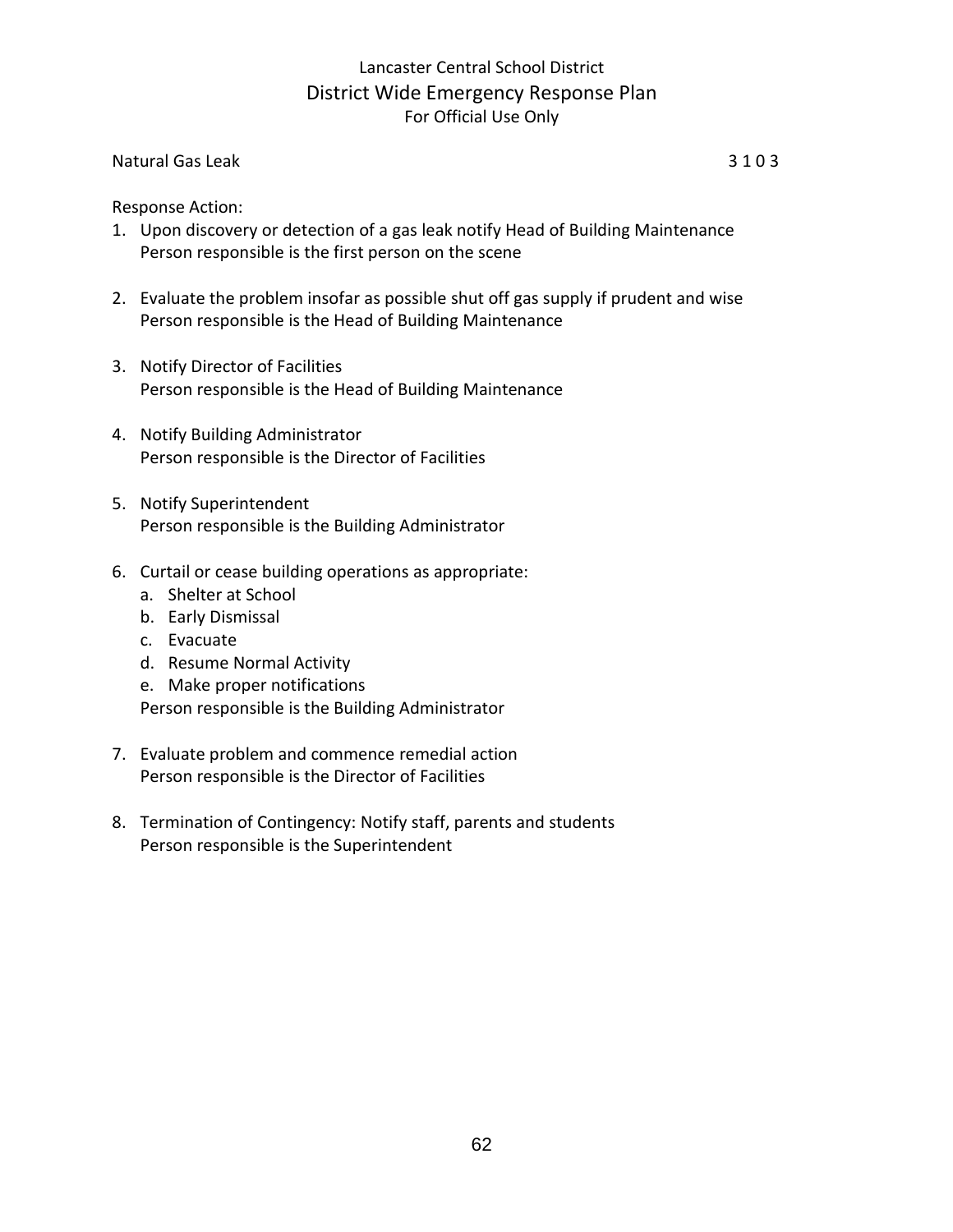# Heating System Failure 3 1 0 4

Response Action

- 1. Upon discovery or detection of heating system failure notify Head of Building Maintenance Person responsible is the first one on the scene
- 2. Notify Director of Facilities Person responsible is the Head of Building Maintenance
- 3. Notify Building Administrator Person responsible is the Director of Facilities
- 4. Evaluate problem Person responsible is the Director of Facilities or Building Administrator
- 5. Notify Superintendent Person responsible is the Building Administrator
- 6. Curtail or cease building operations as appropriate:
	- a. Shelter at School
	- b. Early Dismissal
	- c. Evacuate
	- d. Resume Normal Activity
	- e. Make proper notifications

- 7. Evaluate problem and commence appropriate remedial action Person responsible is the Director of Facilities
- 8. Termination of Contingency: Notify staff, parents and students Person responsible is the Superintendent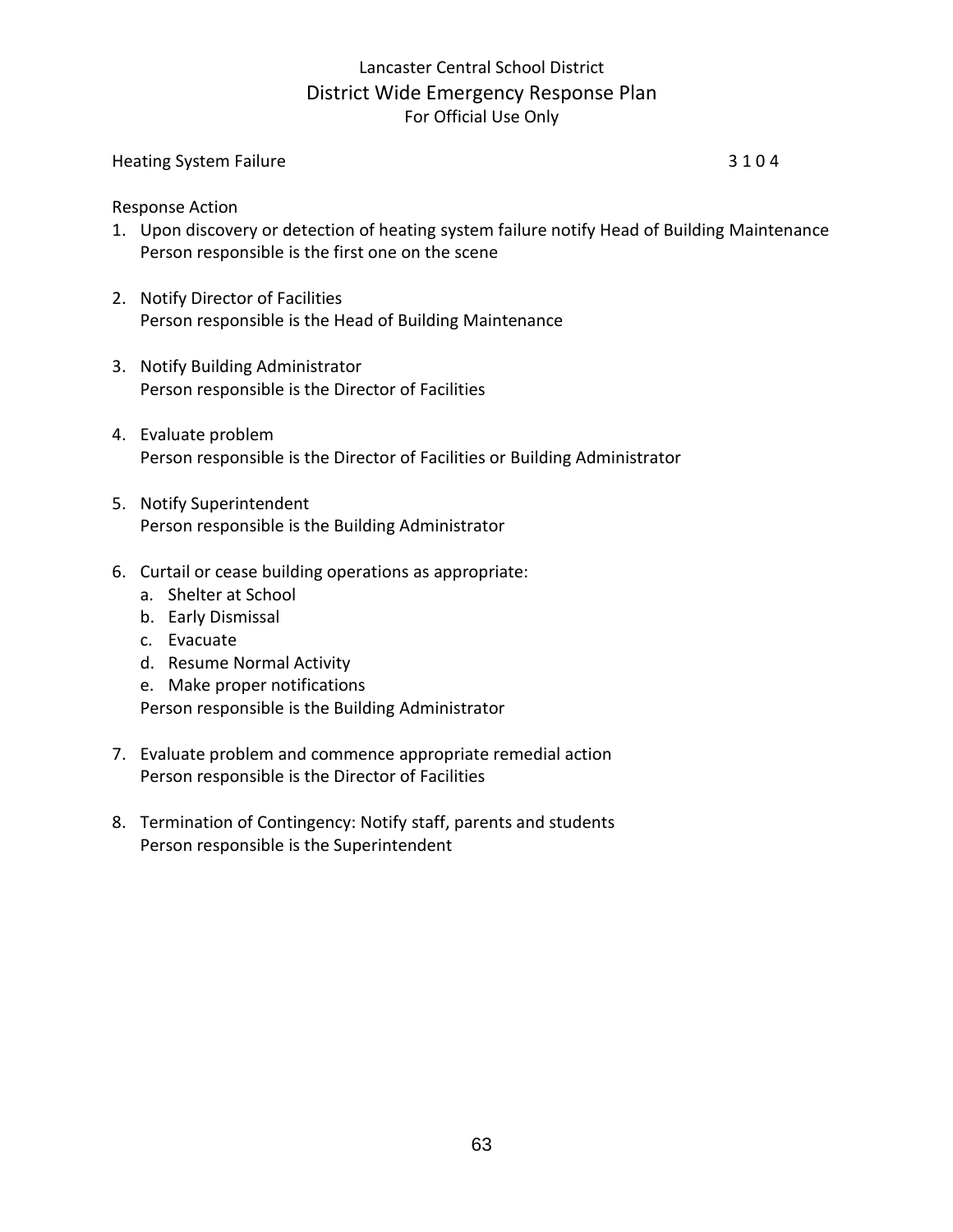#### Loss of Building 3 1 0 5

Response Action:

- 1. Relocate Education Program/Programs displaced by an emergency which renders all or parts of a building unusable for school Person responsible is the Building Administrator, Superintendent, Board of Education
- 2. Establish remedial response, as appropriate for the day incident occurred
	- a. Shelter at School
	- b. Early Dismissal
	- c. Evacuate
	- d. Resume normal activity

- 3. Revise pupil transportation system as necessary Person responsible is the Superintendent, Building Administrator, Transportation Supervisor
- 4. Notify school districts of any changes Person responsible is the Superintendent
- 5. Notify staff, parents, and students Person responsible is the Superintendent
- 6. Recovery
	- a. Assess damage, cause, effect, remediation
	- b. Cleanup; following insurance company concurrence
	- c. Ascertain insurance settlement, if any
	- d. Develop architectural/engineering solutions as needed
	- e. Develop instructions to contractors plans and specifications; bid procedures; if not a formally declared emergency
	- f. Progress with work in accordance with procedures for any public capital project Person responsible is the Board of Education, Superintendent, Director of Facilities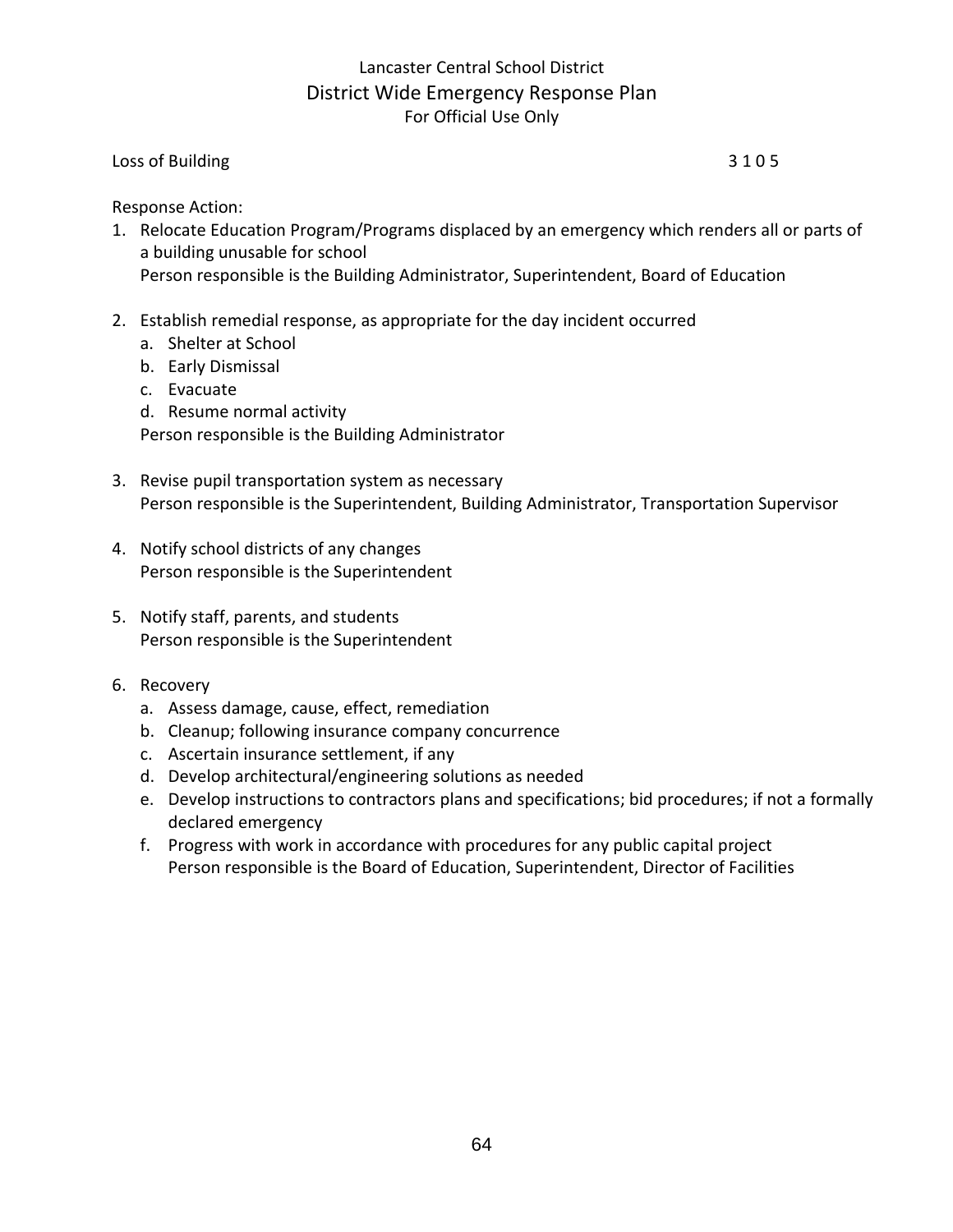#### Sewage System Failure 3 1 0 6

Response Action:

- 1. Upon discovery or detection of a sewer system failure, notify the Head of Building Maintenance Person responsible is the first one at the scene
- 2. Notify Director of Facilities Person responsible is the Head of Building Maintenance
- 3. Evaluate problem insofar as possible Person responsible is the Head of Building Maintenance, Director of Facilities
- 4. Notify Building Administrator Person responsible is the Director of Facilities
- 5. Notify Superintendent Person responsible is the Building Administrator
- 6. Curtail or cease building operations, as appropriate:
	- a. Shelter at School
	- b. Early Dismissal
	- c. Evacuate
	- d. Resume normal activity
	- e. Make proper notifications Person responsible is the Building Administrator
- 7. Evaluate problem and commence Appropriate action Person responsible is the Director of Facilities, Superintendent, Assistant Superintendent, Board of Education
- 8. Termination of Emergency
	- a. Notify staff, parents and students
	- b. Resume building operation

Person responsible is the Superintendent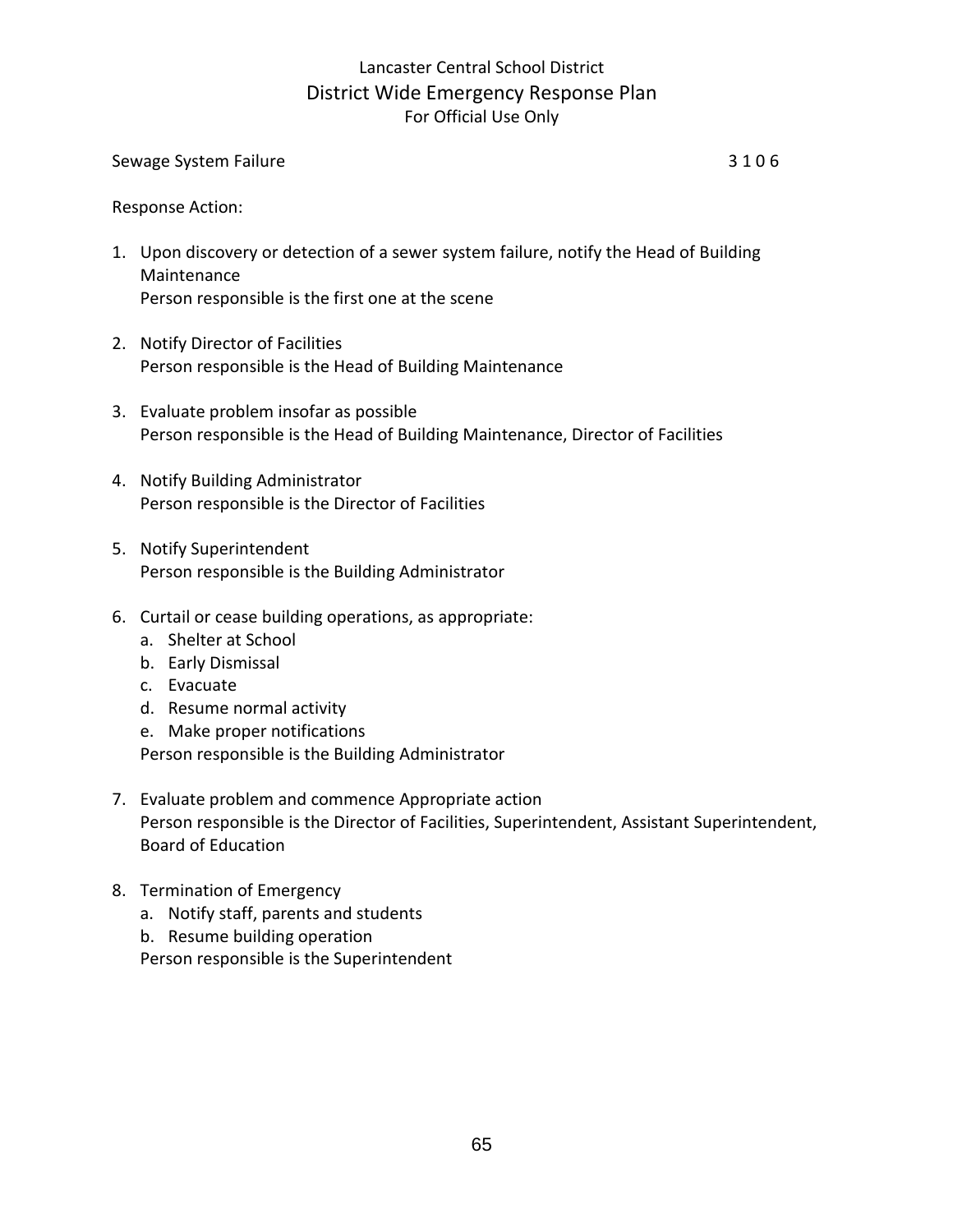#### Water System Failure 3 1 0 7

Response Action:

- 1. Upon discovery or detection of water failure notify Head of Building Maintenance Person responsible is the first on the scene
- 2. Notify Director of Facilities Person responsible is the Head of Building Maintenance
- 3. Evaluate problem insofar as possible. Commence established remedial response Person responsible is the Director of Facilities, Head of Building Maintenance
- 4. Notify Building Administrator Person responsible is the Director of Facilities
- 5. Notify Superintendent Person responsible is the Building Administrator
- 6. Curtail or cease building operations, as appropriate:
	- a. Shelter at School
	- b. Early Dismissal
	- c. Evacuate

d. Resume normal activity Person responsible is the Superintendent

- 7. Termination of Contingency
	- a. Notify staff, parents and students
	- b. Resume building operation

Person responsible is the Superintendent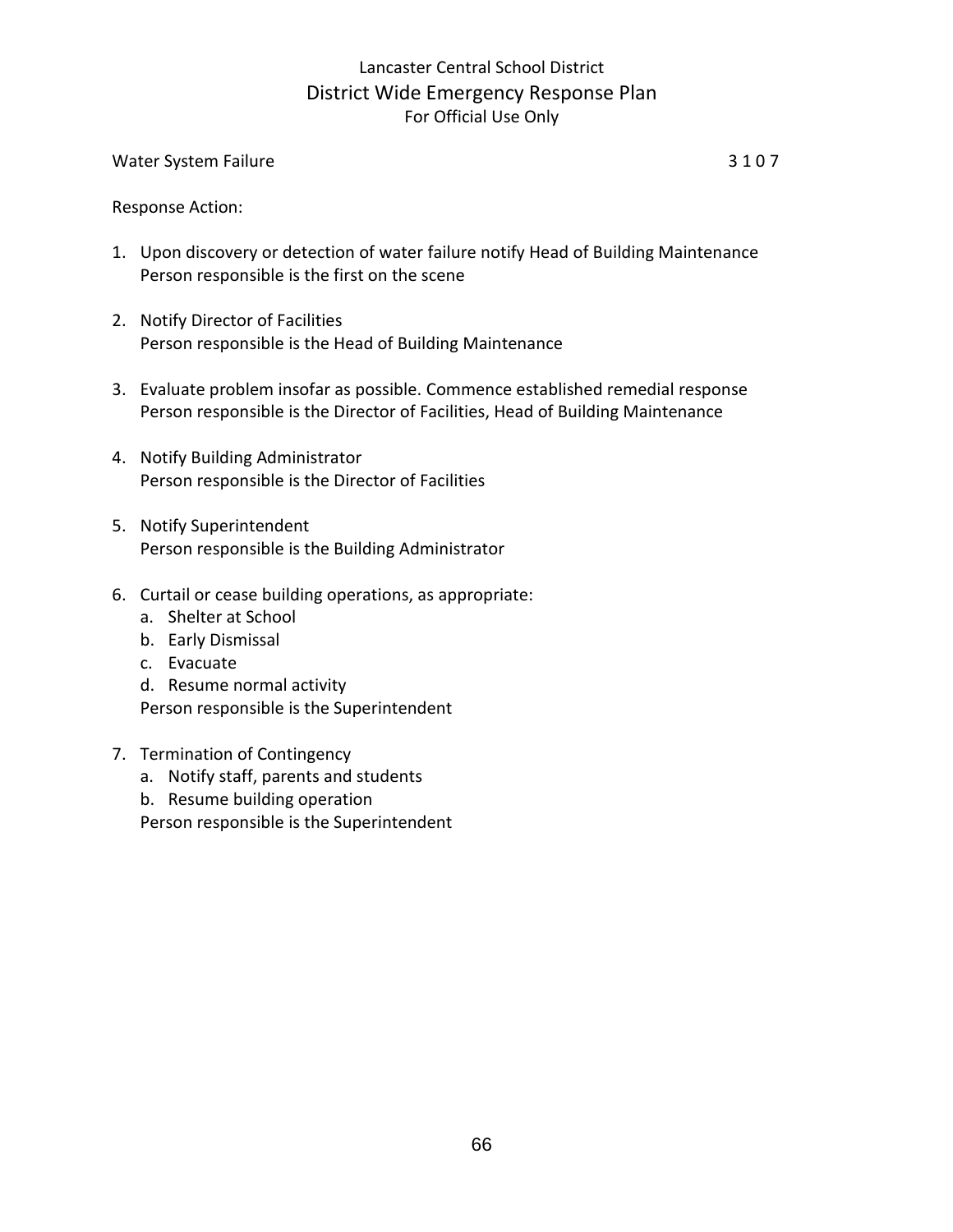Storm-Snow/Ice 3 1 2 0

Response Action:

- 1. Monitor weather and road conditions Person responsible is the Superintendent
- 2. Close schools if conditions deteriorate Person responsible is the Superintendent
- 3. Institute early dismissal plan Person responsible is the Superintendent
- 4. Notify parents via media and/or All Call notification system Person Responsible is the Superintendent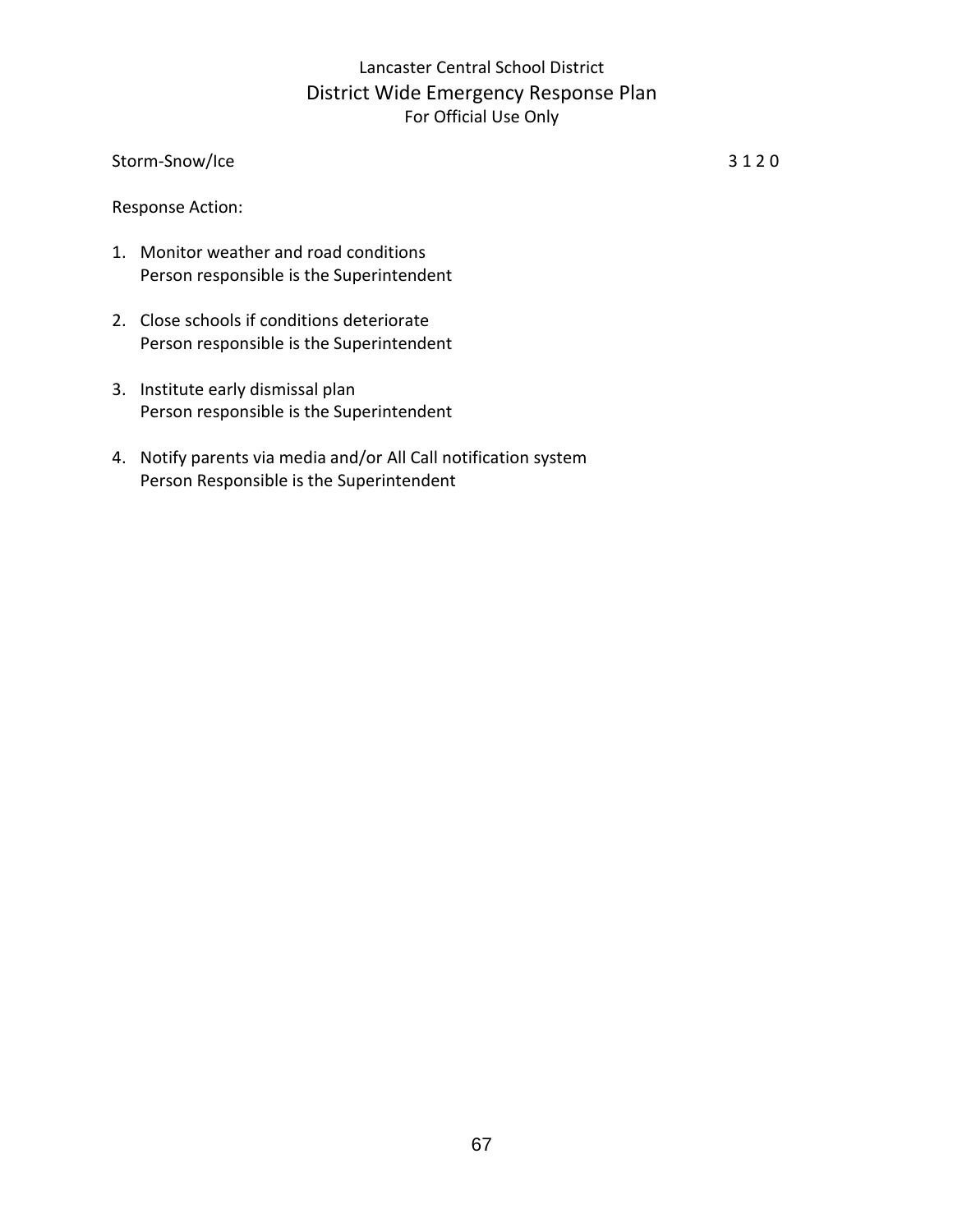### Storm-Thunder/Lightning 3 1 2 1

Response Action:

- 1. Monitor the closeness and intensity of the storm Person responsible is the Building Administrator
- 2. Curtail all outdoor activities if conditions warrant Person responsible is the Building Administrator
- 3. Summon all persons into building Person responsible is the Building Administrator, Teachers
- 4. Termination of contingency Person responsible is the Building Administrator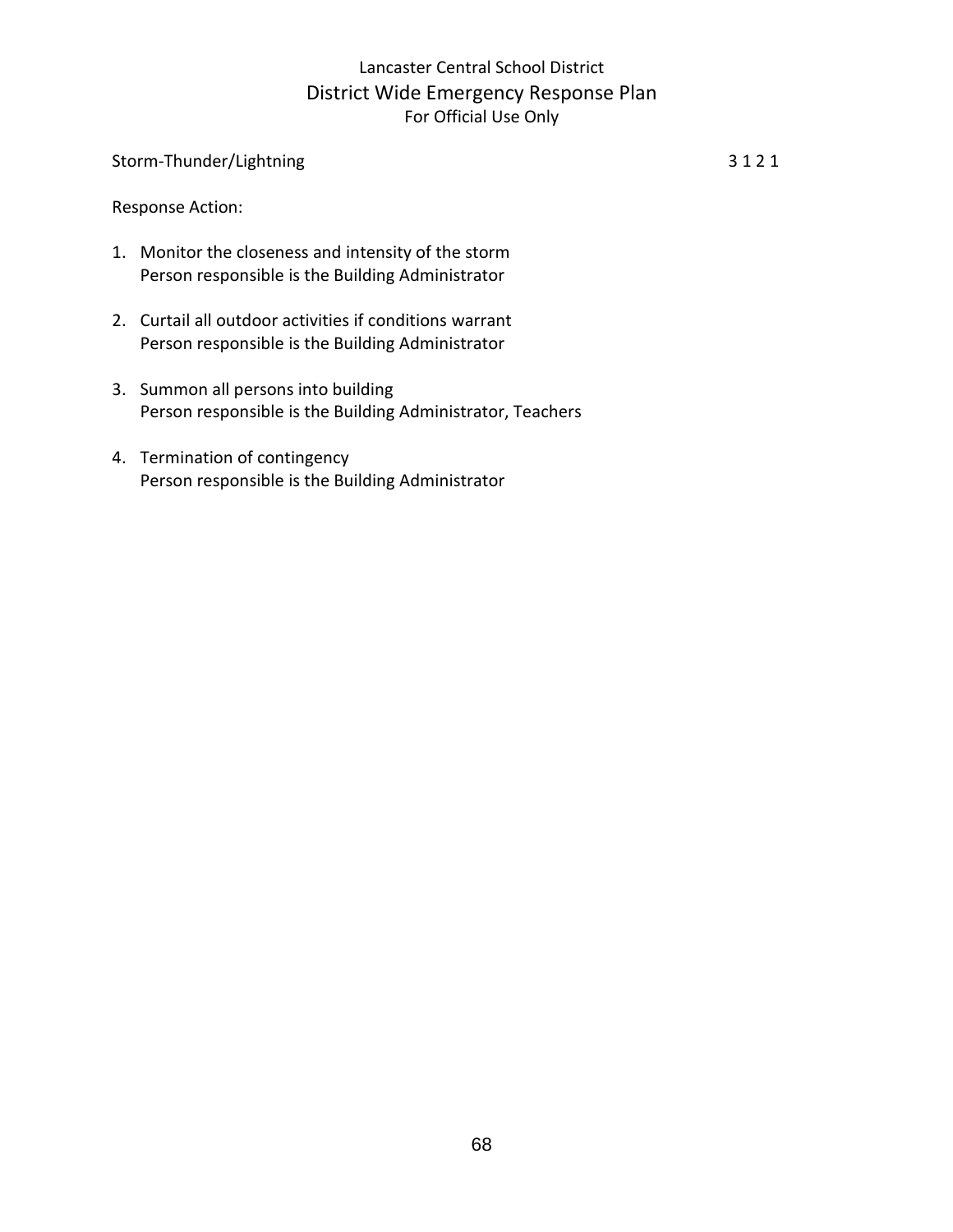#### Tornado 3 1 2 2 ,a

Response Action:

- 1. Monitor any weather bureau tornado watch/warning Person responsible is the Building Administrator, Superintendent
- 2. If tornado is imminent, curtail all outdoor activities Person responsible is the Building Administrator
- 3. Summon all persons into building Person responsible is the Building Administrators
- 4. If tornado is sighted in vicinity of school, institute "Take Cover" plan Person responsible is the Building Administrators
- 5. Termination of contingency Person responsible is the Building Administrator
- 6. Recovery: if building is damaged, refer to contingency plans for System Failures Person responsible is the Superintendent
- 7. Curtail or cease building operations as appropriate:
	- a. Shelter at School
	- b. Early Dismissal
	- c. Evacuate
	- d. Resume normal activity

Person responsible is the Superintendent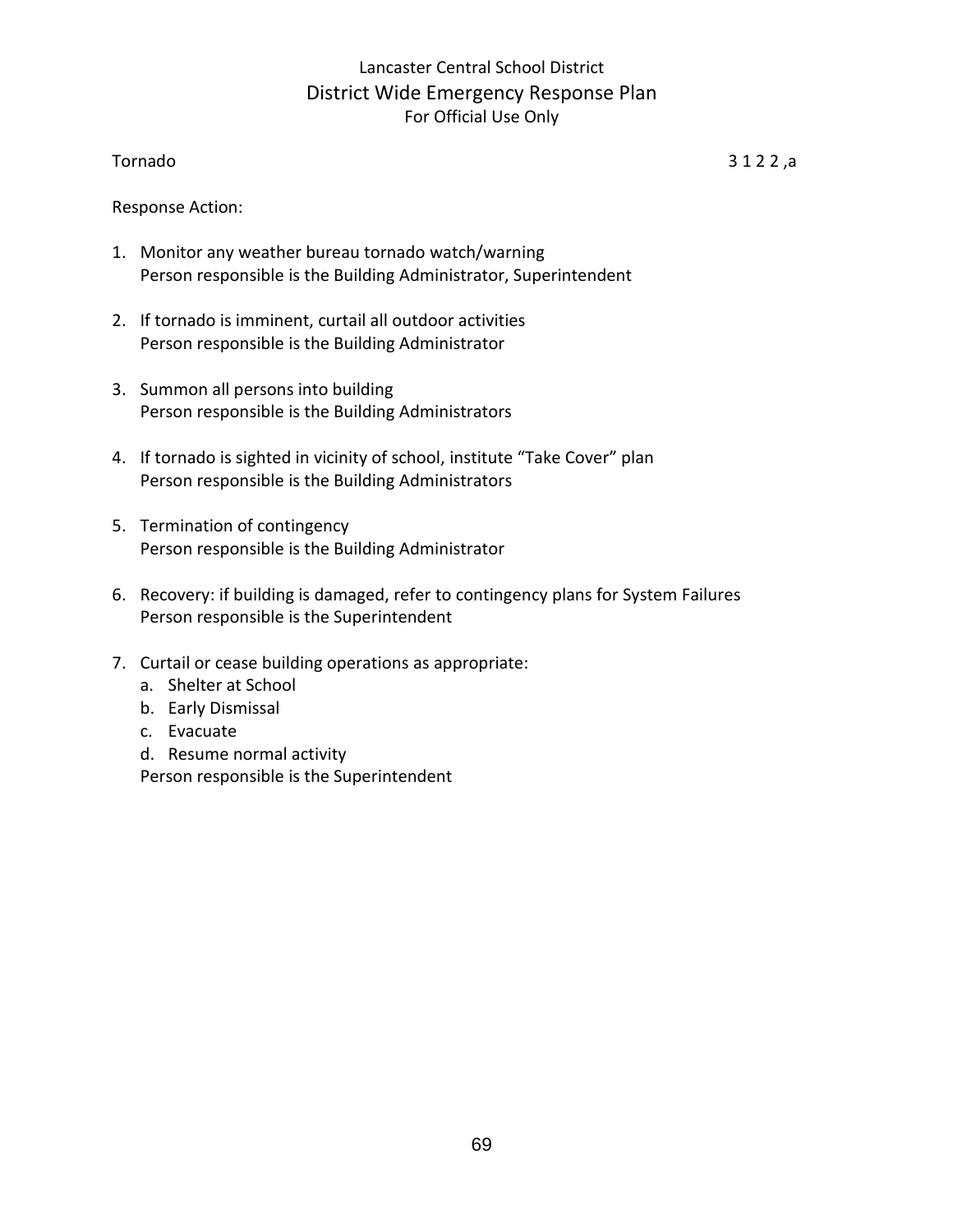#### Take Cover Plan 3 1 2 2, b

- 1. In the event of imminent danger due to a natural or man-made disaster, the facility will be notified by phone or PA System. Staff and students will be notified to take cover.
- 2. Staff and students should be directed to the designated shelter areas. These could include: basements and hallways on the ground floor that are not parallel to the tornado's path, which is usually from the southwest.
- 3. Never use gymnasium, auditorium, or other rooms with wide, free-span roofs.
- 4. Teachers and students will proceed to their designated shelter areas.
- 5. Children in school rooms of weak construction, such as portable or temporary classrooms, should be escorted to sturdier buildings or to predetermined ditches, culverts, or ravines.
- 6. When staff and students are assembled in school basements, interior hallways or ditches, culverts or ravines they should assume the proper position. This position is everybody down; crouch on elbows and knees; and hands over back of head.
- 7. School Bus Drivers will be instructed to use the procedures stated in #5 and #6. If their bus is caught in the open and a tornado is approaching. They should be far enough away so the bus does not topple on them.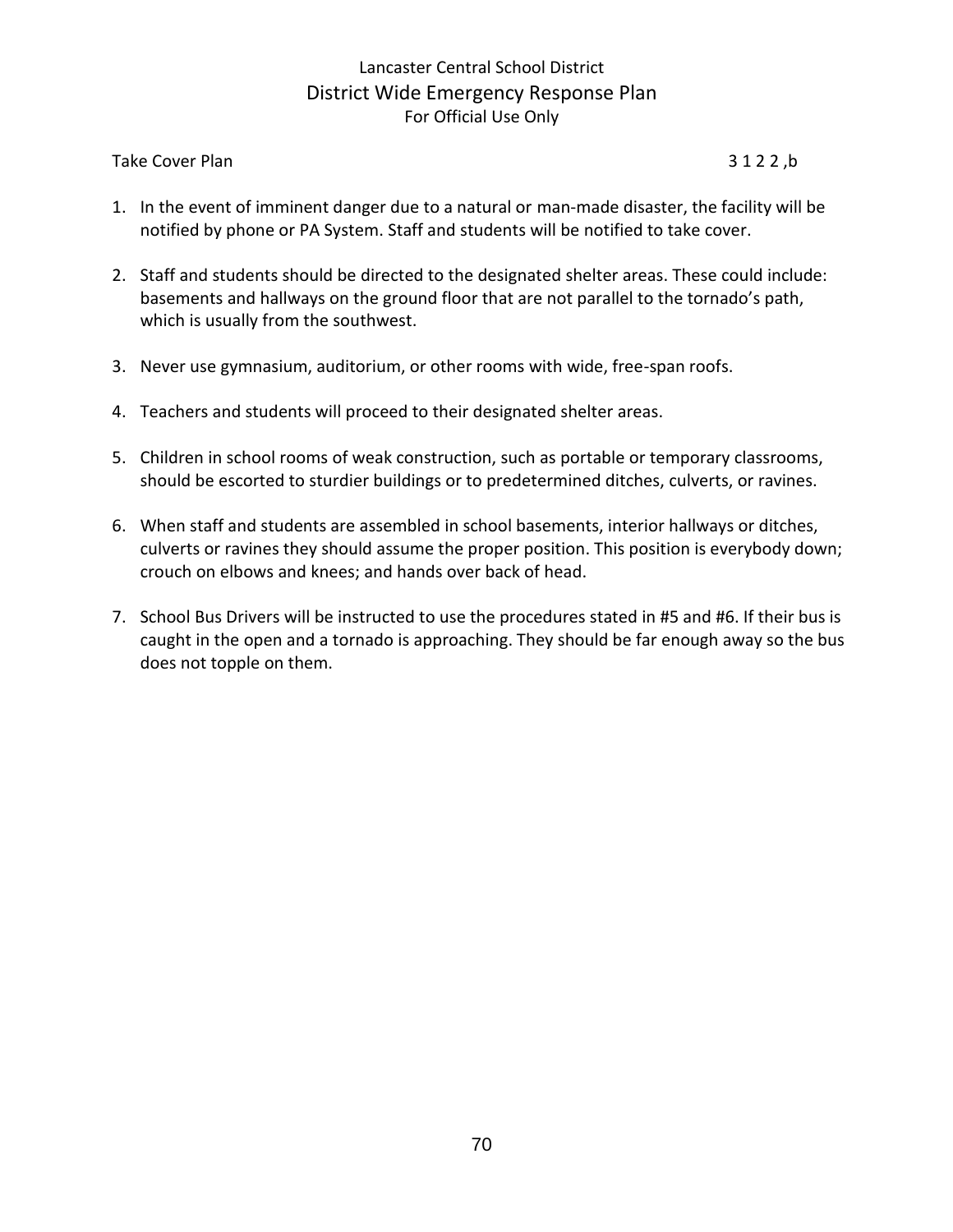### Earthquake 3 1 2 3

Response Action:

- 1. Follow directions of county emergency announcements made on local radio Person responsible is the Superintendent
- 2. Provide for the safety of staff and students. Activate shelter plan and recommendations for earthquake Person responsible is the Superintendent, Building Administrator
- 3. Notify other school districts of pending problems and actions to be taken Person responsible is the Director of Facilities
- 4. Notify parents via media and All Call Notification System Person responsible is the Superintendent

 $Flood$  3 1 2 4

Response Action:

- 1. Monitor weather and road conditions, contact local disaster coordinator Person responsible is the Superintendent
- 2. Curtail or cease building operations, as appropriate:
	- a. Early Dismissal
	- b. Shelter at School
	- c. Evacuate
	- d. Resume normal activity

Person responsible is the Superintendent

3. Notify parents via media and All Call Notification System Person responsible is the Superintendent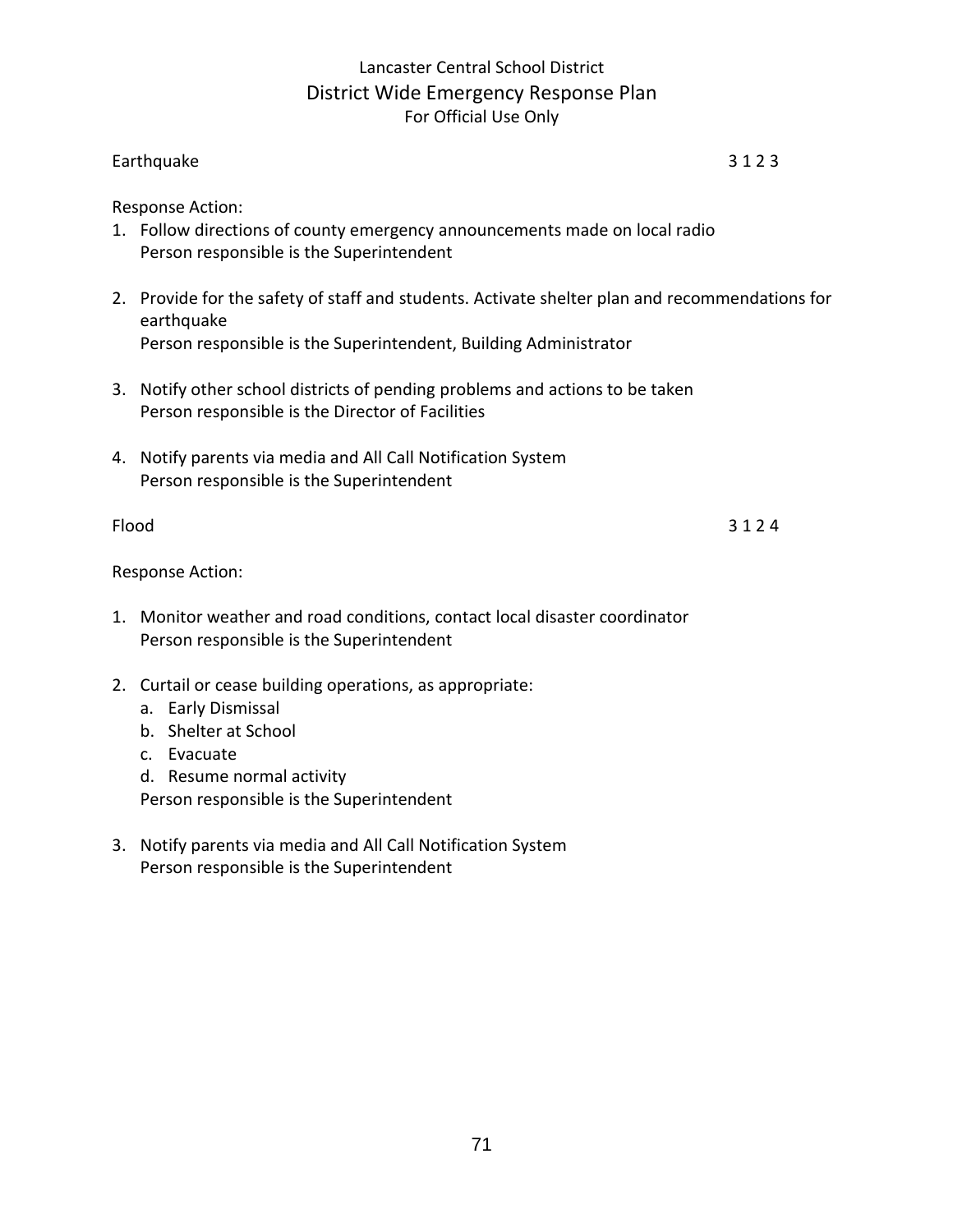#### Airborne Gases 3 1 3 0

Response Action:

- 1. Notify Building Administrator Person responsible is the first on the scene
- 2. Notify 911 (Local Fire Department) Person responsible is the Building Administrator
- 3. Implement Evacuation Plan. Direction of evacuation depending on wind direction Person responsible is the Building Administrator, Fire Department
- 4. Notify Superintendent Person responsible is the Building Administrator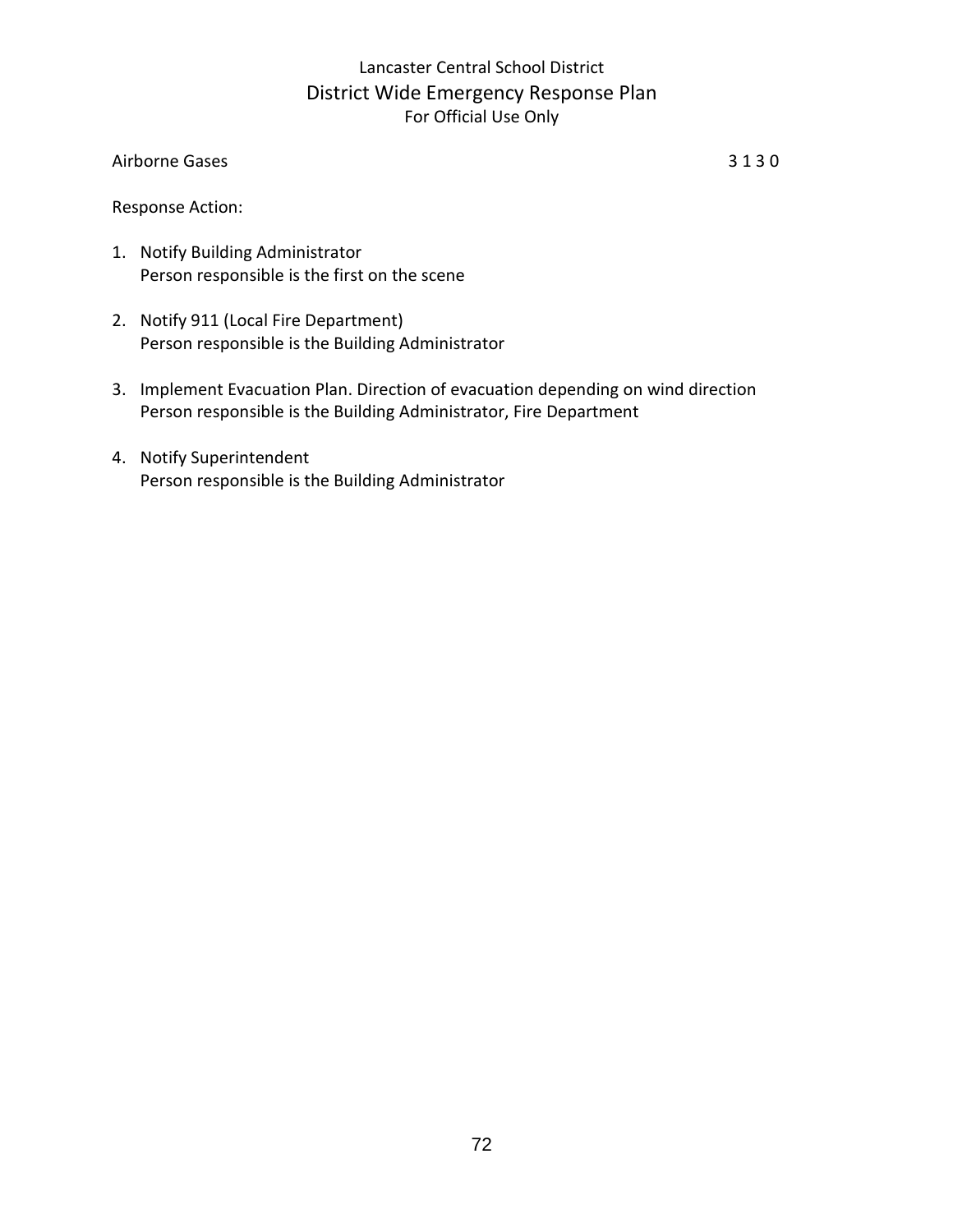#### Asbestos Fiber Release Episode 3 1 3 1

Response Action:

- 1. Remove occupants from room, area, wing immediately. Isolate the area as soon as possible Person responsible is the first person on the scene
- 2. Notify Building Administrator, Notify Head of Building Maintenance and Director of Facilities Person responsible is the first person on the scene
- 3. Notify school district Asbestos Hazard Emergency Response Act designee Person responsible is the Building Administrator
- 4. Shut down or modify air handling unit to restrict air movement Person responsible is the Building Maintenance
- 5. Contact Asbestos Response Team Person responsible is the Asbestos Hazard Emergency Response Act Designee
- 6. Lock and secure room in closed condition Person responsible is the Asbestos Hazard Emergency Response Act Designee
- 7. If possible, duct tape perimeter of door Person responsible is the Asbestos Hazard Emergency Response Act Designee
- 8. Post signs to prevent entry by unauthorized persons, if needed Person responsible is the Asbestos Hazard Emergency Response Act Designee
- 9. Curtail or cease building operations, as appropriate
	- a. Evacuate
	- b. Early Dismissal
	- Person responsible is the Building Administrator
- 10. Contact Erie 1 Boces Safety Risk Management for assistance in coordinating air sampling Person responsible is the Asbestos Hazard Emergency Response Act Designee
- 11. After receiving sampling results, determine if there was a fiber migration throughout the building. If air sampling shows a migration, plan strategy. If no fiber migration took place, resume normal activity for next day. Maintain security of the release area Person responsible is the Superintendent
- 12. Make proper notifications Person responsible is the Superintendent

Asbestos Hazard Emergency Response Act Designee Name: Michael Bryniarski Phone Number - Work: 686-3210

Accredited Handlers Christopher King Tim Andrews Jim Budzynski Equipment Location: Warehouse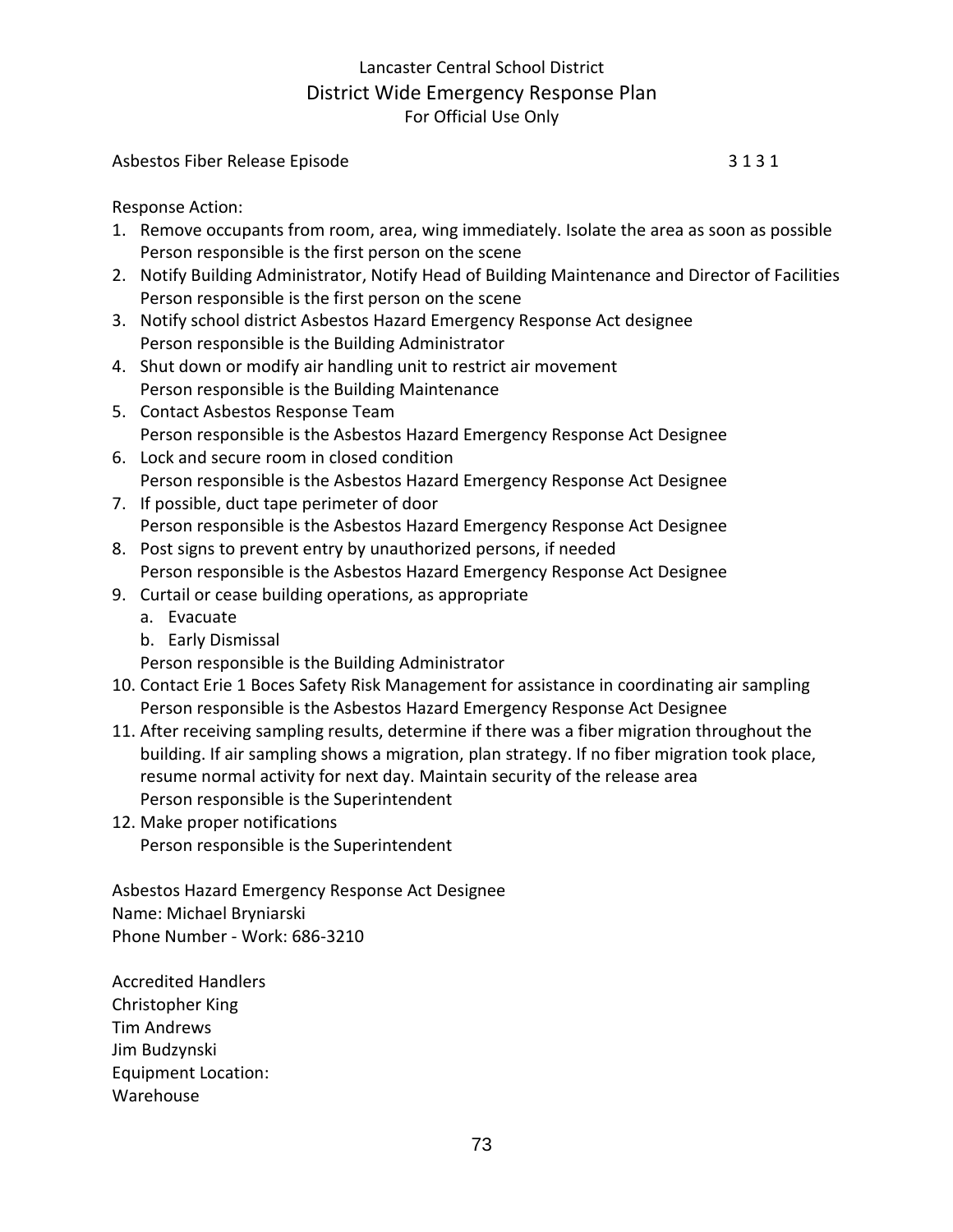#### Explosion 3 1 3 2

Response Action:

- 1. Upon occurrence of an explosion in a building:
	- a. Activate fire alarm
	- b. If fire alarm is inoperative notify Building Administrator by runner Person responsible is the first person on the scene
- 2. Curtail or cease building operations:
	- a. Evacuate
	- b. Sheltering

Person responsible is the Building Administrator

- 3. Summon fire department Person responsible is the Building Administrator
- 4. Notify Superintendent Person responsible is the Building Administrator
- 5. Upon their arrival, advise fire department of the situation and follow their instructions Person responsible is the Building Administrator
- 6. Termination of Emergency Person responsible is the Fire Department
- 7. Resume, curtail or cease building operation, as appropriate Person responsible is the Superintendent
- 8. Make proper notifications Person responsible is the Superintendent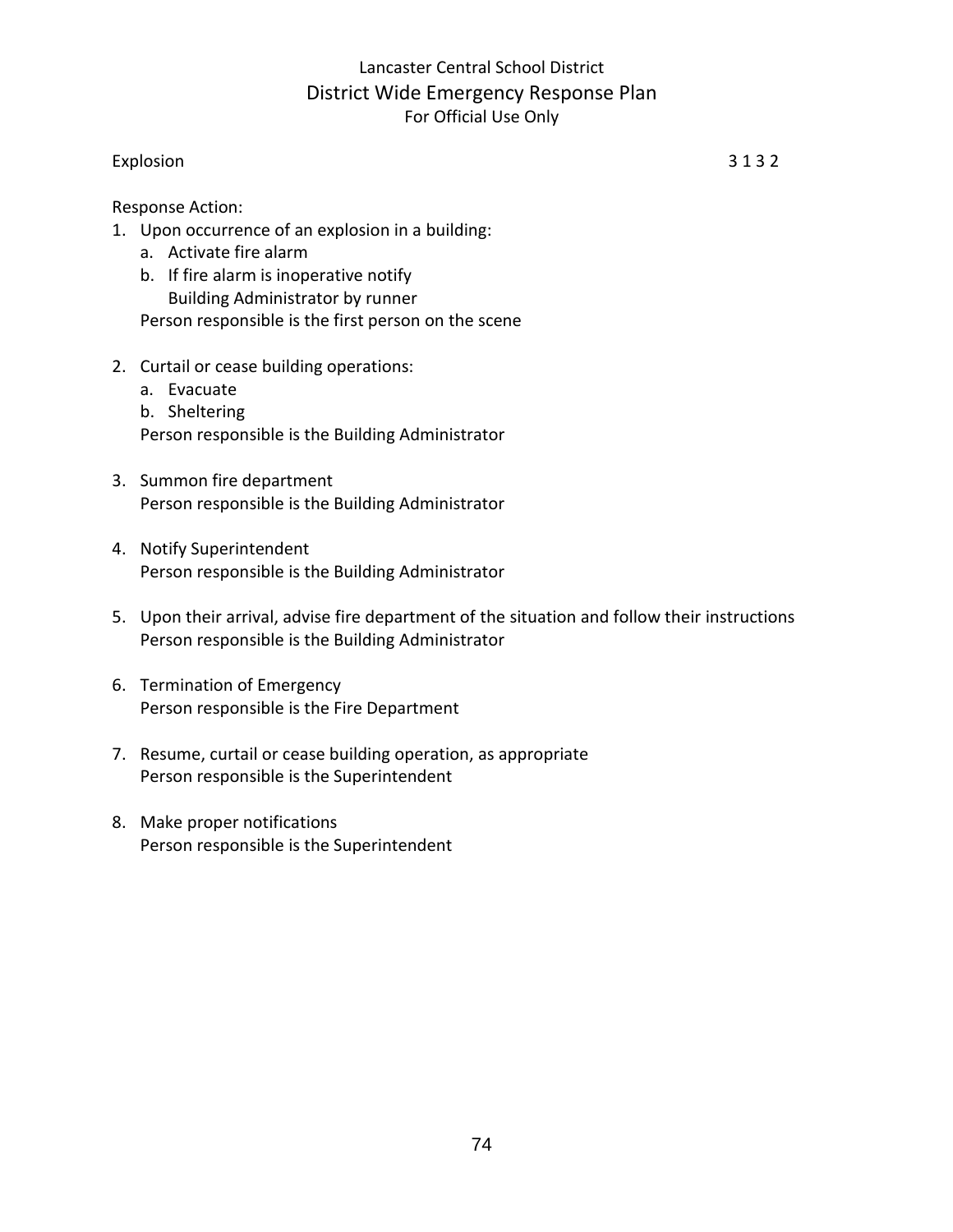#### Oil/Gasoline/Hazardous Material 3 1 3 3

Response Action:

- 1. Upon the discovery or detection of a oil/gasoline spill on school property:
	- a. Notify Director of Facilities
	- b. Notify Building Administrator
	- Person responsible is the first person on the scene
- 2. Evaluate the problem insofar as possible
	- a. Stop source of spill if possible
	- b. Commence established remedial response
	- Person responsible is the Director of Facilities
- 3. Notify the local fire department and follow their instructions Person responsible is the Director of Facilities
- 4. Within 2 hours of discovery of leak or spill the Department of Environmental Conservation must be contacted; Department of Environmental Conservation hotline is 1-800-457-7362 Person responsible is the Director of Facilities
- 5. Notify Superintendent Person responsible is the Building Administrator
- 6. Contact Erie 1 Boces, Safety Risk, if necessary Person responsible is the Superintendent
- 7. Curtail or cease building operation, as appropriate:
	- a. Early Dismissal
	- b. Evacuate
	- c. Resume normal activity

Person responsible is the Superintendent

8. Make proper notifications Person responsible is the Superintendent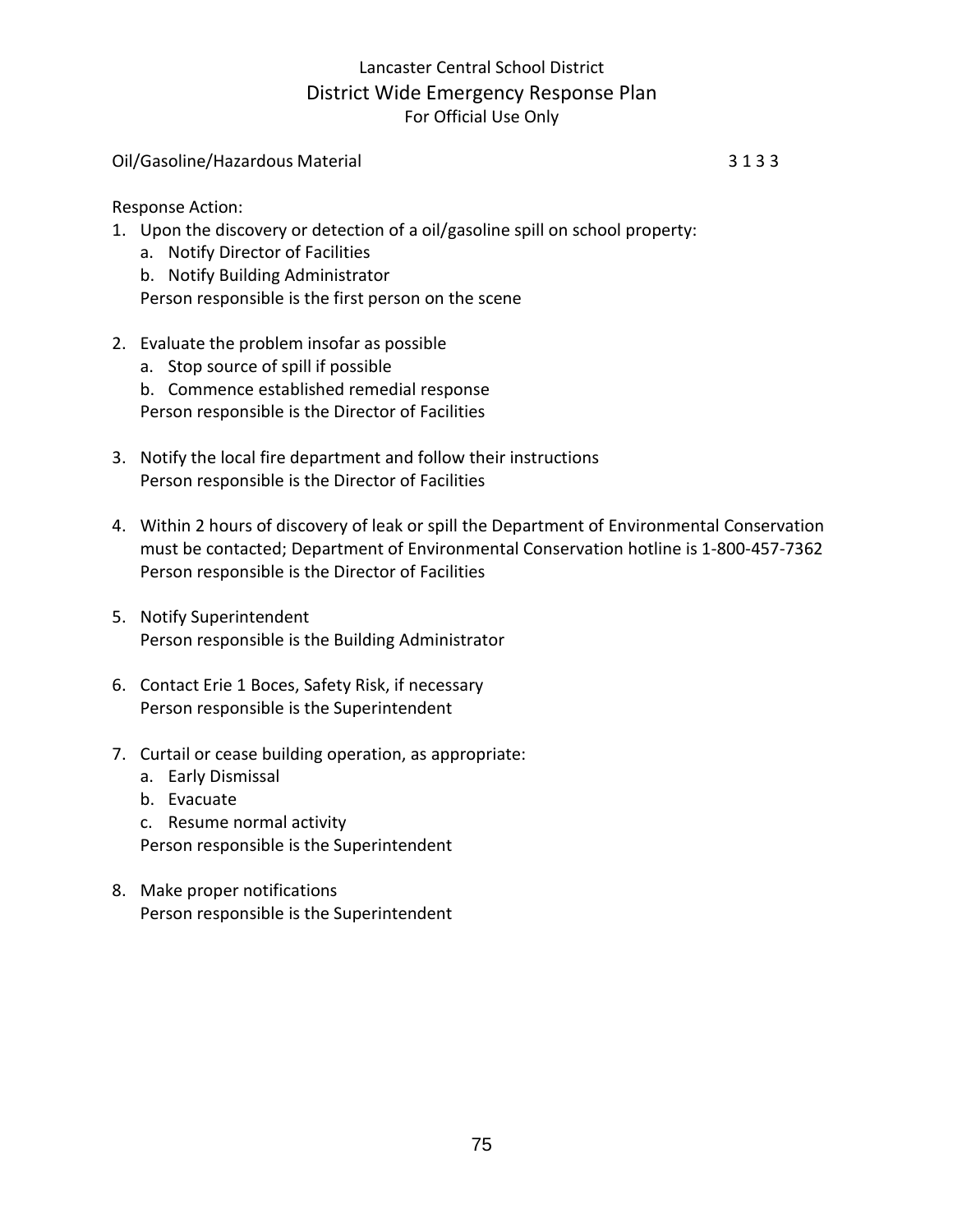Fire  $\begin{array}{ccc} 3 & 1 & 3 & 4 \end{array}$ 

Response Action:

- 1. Upon discovery or detection of smoke or fire or evidence thereof sound fire alarm immediately Person responsible is the first person on the scene
- 2. Evacuate the building Person responsible is the Building Administrator
- 3. Summon Fire Department Person responsible is the Building Administrator or designee
- 4. Upon arrival, advise Fire Department of the situation and follow their instructions Person responsible is the Building Administrator
- 5. Notify Superintendent Person responsible is the Building Administrator
- 6. Termination of emergency Person responsible is the Fire Department
- 7. Resume, curtail or cease building operation, as appropriate
	- a. Evacuate
	- b. Early Dismissal
	- c. Resume normal activity Person responsible is the Superintendent
- 8. Make proper notifications Person responsible is the Superintendent, Building Administrator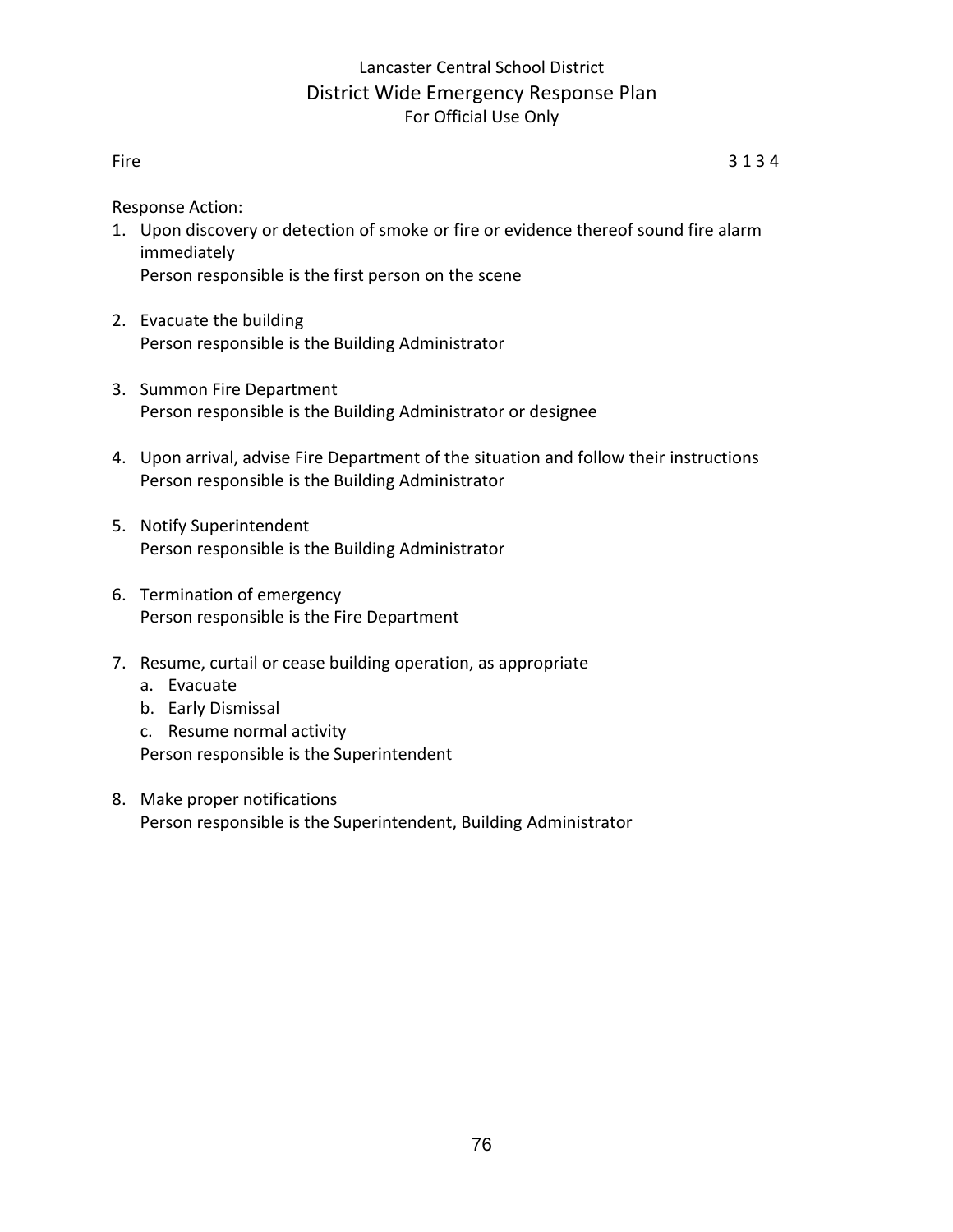Carbon Monoxide Detector Alarm 3 1 3 5

If a Carbon Monoxide alarm is sounded, staff in that location should take the following actions: Notify the building's main office

Evacuate the immediate room/area of students and staff

Move to fresh air immediately

Upon hearing the alarm sounding in the main panel receiving and/or upon notification that a Carbon Monoxide alarm has been sounded, the Main Office and Building Administration shall:

Check the main panel for location of the alarm

Notify the building's custodian

Notify the Director of Facilities (extension 3 2 1 0)

Call 9 1 1 and inform them that a Carbon Monoxide detector has been activated, the immediate area has been evacuated, the custodian is testing the Carbon Monoxide level, consult with building custodian and fire department to see if further evacuation is necessary. Use Public Address system to provide any necessary instructions; do not use fire alarm system.

Upon receiving notification that a Carbon Monoxide alarm has been sounded, the building custodian shall: immediately retrieve Carbon Monoxide detector meter, located in each building's main office. Go to location of alarm and use monitor to determine the alarm level. Begin ventilating area. Determine source of Carbon Monoxide leak and make repairs. Continue to test Carbon Monoxide level as room is ventilated and repairs are made until level reaches 0.

If level is not dropping or source is not found or fixed, in consultation with the fire department and building administration, consider whether additional areas need to be relocated or evacuated.

Room may be occupied again once Carbon Monoxide meter level is 0.

For a Mid-Level alarm, the carbon monoxide level will be 70 or higher parts per million For a High-Level alarm, the carbon monoxide level will be 100 – 150 parts per million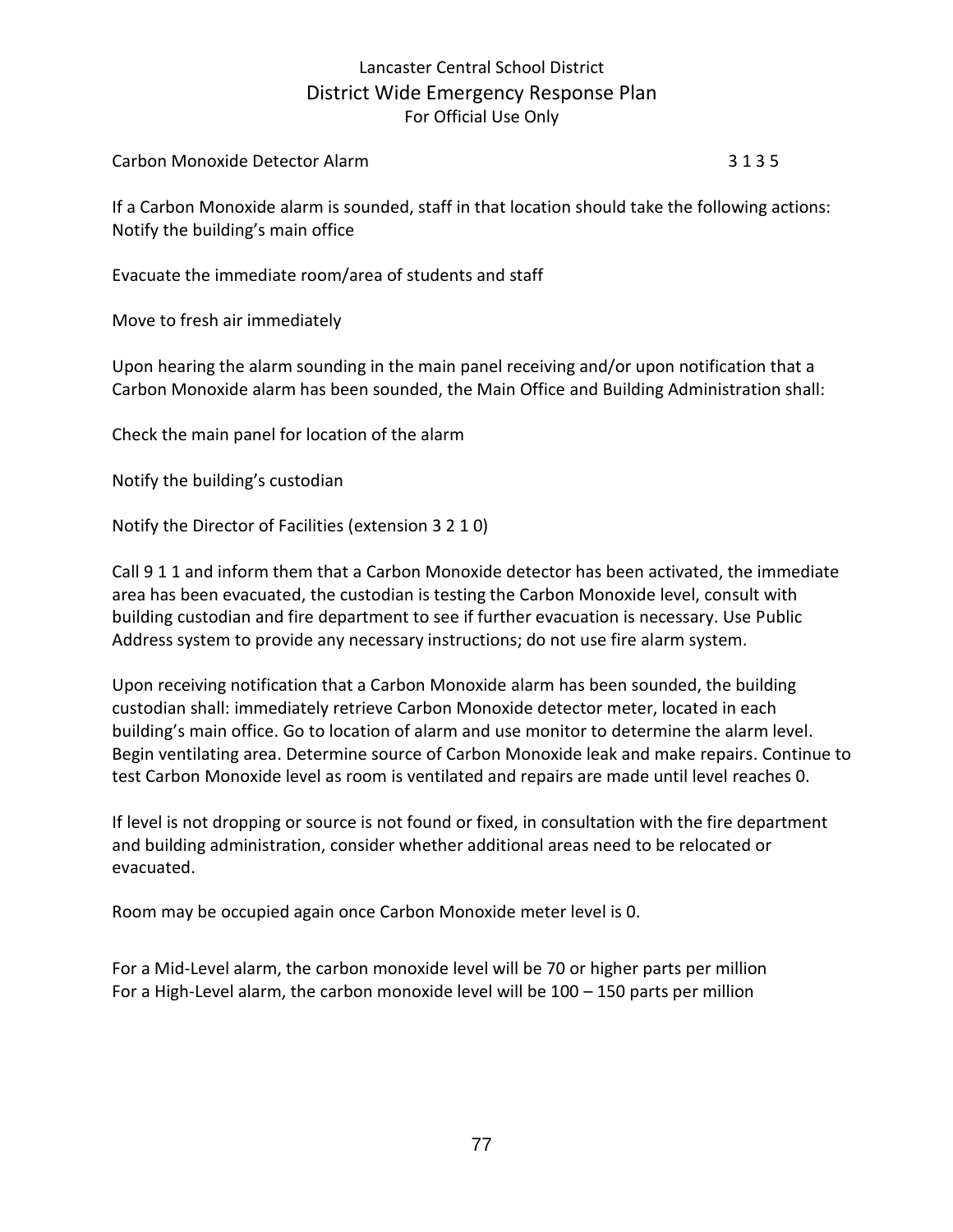#### Pandemic/Virus Outbreak 3 1 3 6

Response Action:

- 1. Isolate sick students/staff, send home Person responsible is the Nurse, Building Administrator
- 2 Consult with Erie County Department of Health Person responsible is the Building Administrator in conjunction with the Superintendent
- 3. Collaborate with Erie County Department of Health on next steps Person responsible is the Building Administrator in conjunction with the Superintendent
- 4. Determine length of school closure, which schools are closed Person responsible is the Superintendent
- 5. Communicate school closure and make proper notifications (potential exposures) Person responsible is the Building Administrator
- 6. Sanitize and disinfect in accordance with district protocol, Center for Disease Control recommendations, and Occupational Safety and Health Administration recommendations Person responsible is the Director of Facilities
- 7. Enact Continuity of Operations Plan for continuance of instruction if closure is extended Person responsible is the Building Administrator in conjunction with Curriculum Department
- 8. Monitor the situation, infection rates Person responsible is the Superintendent
- 9. Resume activity and regular attendance in accordance with Center for Disease Control and Department of Health guidelines, after consultation with Erie County Department of Health

78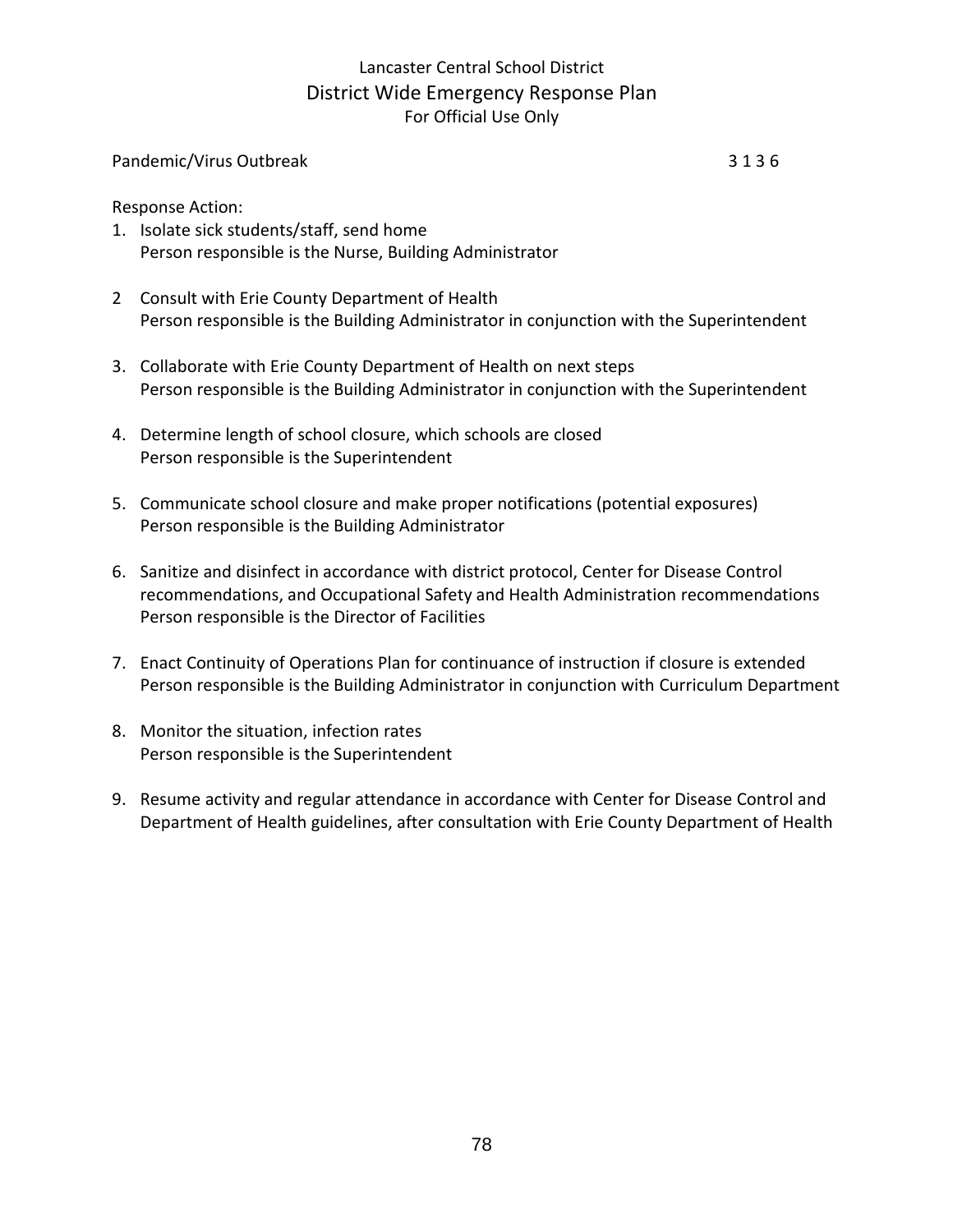#### Bomb Threat 3 1 4 0

A bomb threat, even if later determined to be a hoax, is a criminal action. No bomb threat should be treated as a hoax when it is first received. The decision whether or not to evacuate is dependent upon information received in the threat, and how credible that information is.

In the event of a bomb threat, schools will contact law enforcement agencies for their assistance. Practiced procedures will be put in to action to alert and protect students and staff.

Precautionary measures are outlined below to keep school personnel and students from undue exposure to danger. Efforts should be made to remain calm to keep students and staff safe.

Functional Annexes That May Be Activated

Functional Annexes that may be activated in the event of a bomb threat on campus may include the following:

- Shelter-in-Place
- Evacuation
- Lockdown
- Accounting for All Persons
- Reunification
- **Communications**

#### Receiving Bomb Threats

#### Written Threats

- Contact Police (9 1 1)
- Anyone receiving a written bomb threat must immediately notify the school building administrator.
- Handling of written bomb threat should be kept to an absolute minimum, since it may be used as evidence in a criminal investigation.
- Fingerprints may be taken from the note to help determine its source.
- A threat written on a bathroom wall, mirror, or stall should not be removed until it is viewed or documented (photographed) by law enforcement.

Telephone or Other Verbal Threats

- Contact Police (9 1 1)
- Anyone receiving a written bomb threat must immediately notify the school building administrator.
- The New York State Police Bomb Threat Instruction Card (included below) should be placed next to telephones that are most likely to receive such calls.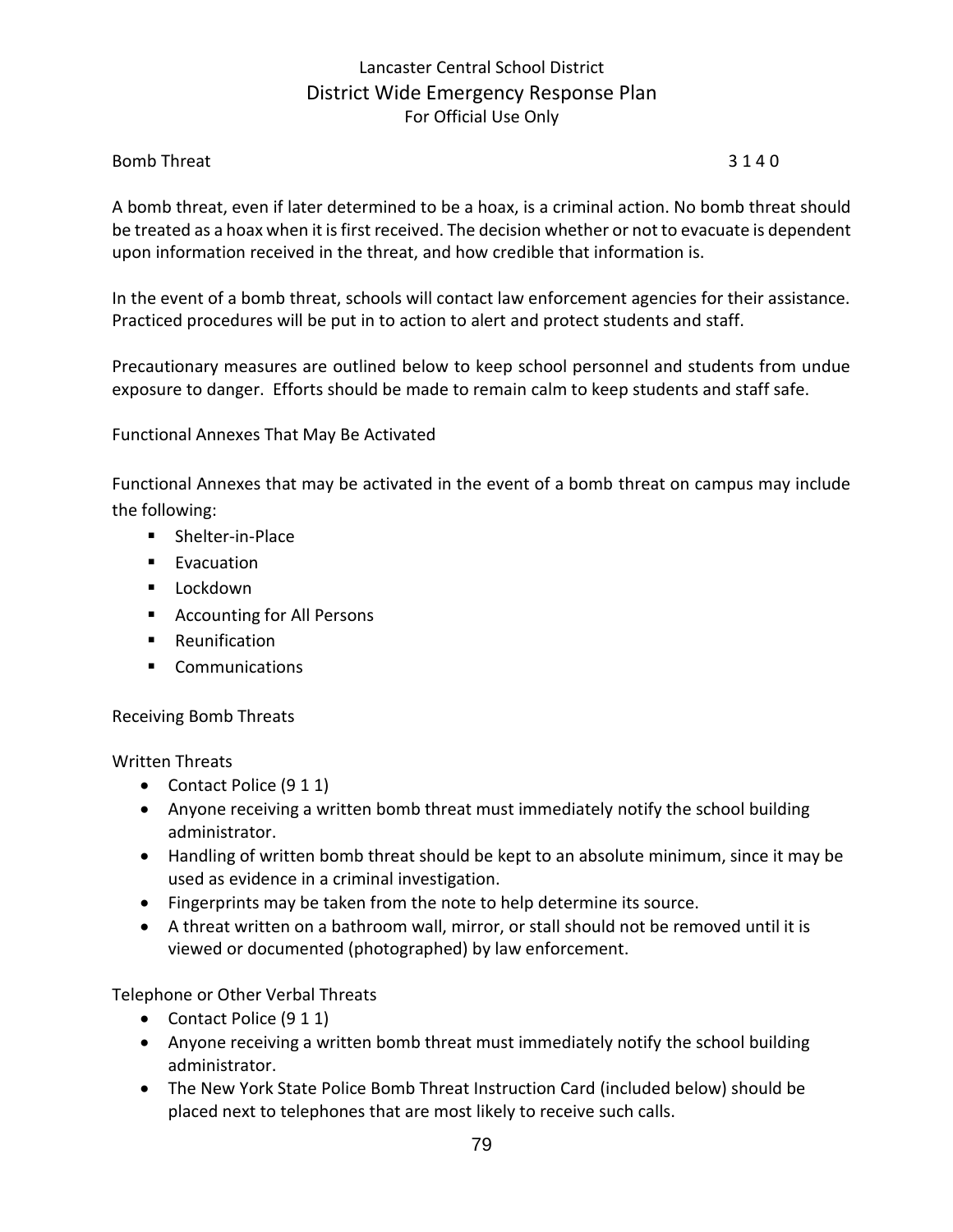- The bomb threat caller is the best source of information about a possible bomb.
- It is desirable that more than one person listens in on the call.
- Persons likely to receive a threatening call should receive special training and have a list of emergency agency telephone numbers available, as well as the telephone numbers of school officials to be immediately contacted.
- If possible, the telephone threat should be taped.
- Caller identification or other types of tracing devices should be considered.

Information to be asked of the caller includes:

- O Where is the bomb located?
- O When will the bomb go off?
- O What does the bomb look like?
- O What kind of explosive is involved?
- O Why was the bomb placed?
- O What is your name? (The caller may be caught off guard and give you his or her name).
- Also note: time of call; language used by caller; gender; approximate age; speech characteristic (slow, fast, soft, disguised, intoxicated); noticeable background noise (music, motors running, street traffic).

Suspicious Packages

- Contact Police (9 1 1).
- Anyone receiving a suspicious package must immediately notify the school building administrator.
- Mail bombs can be contained in letters, books, and parcels of varying sizes, shapes, and colors.
- Letter bombs may feel rigid, appear uneven or lopsided, or are bulkier than normal.
- The container is irregularly shaped, asymmetrical, and has soft spots and bulges.
- There may be oil stains on the wrapper. The wrapper may emit a peculiar odor.
- The package may be unprofessionally wrapped and be endorsed with phrases such as "Fragile – Handle with Care," "Rush – Do Not Delay, ""To Be Opened in the Privacy of \_\_\_," "Prize Enclosed," or "Your Lucky Day is Here."
- There may be cut and paste lettering on the address label.
- The package may have not postage or non-cancelled postage.
- The package may exhibit protruding wires, foil, string, or tape.
- The package may emit a buzzing or ticking noise.
- A suspect letter or package may arrive immediately before or after a telephone call from an unknown person asking if the item was received.
	- O Do not open or squeeze the envelope or package.
	- O Do not pull or release any wire, string, or hook.
	- O Do not turn or shake the letter or package.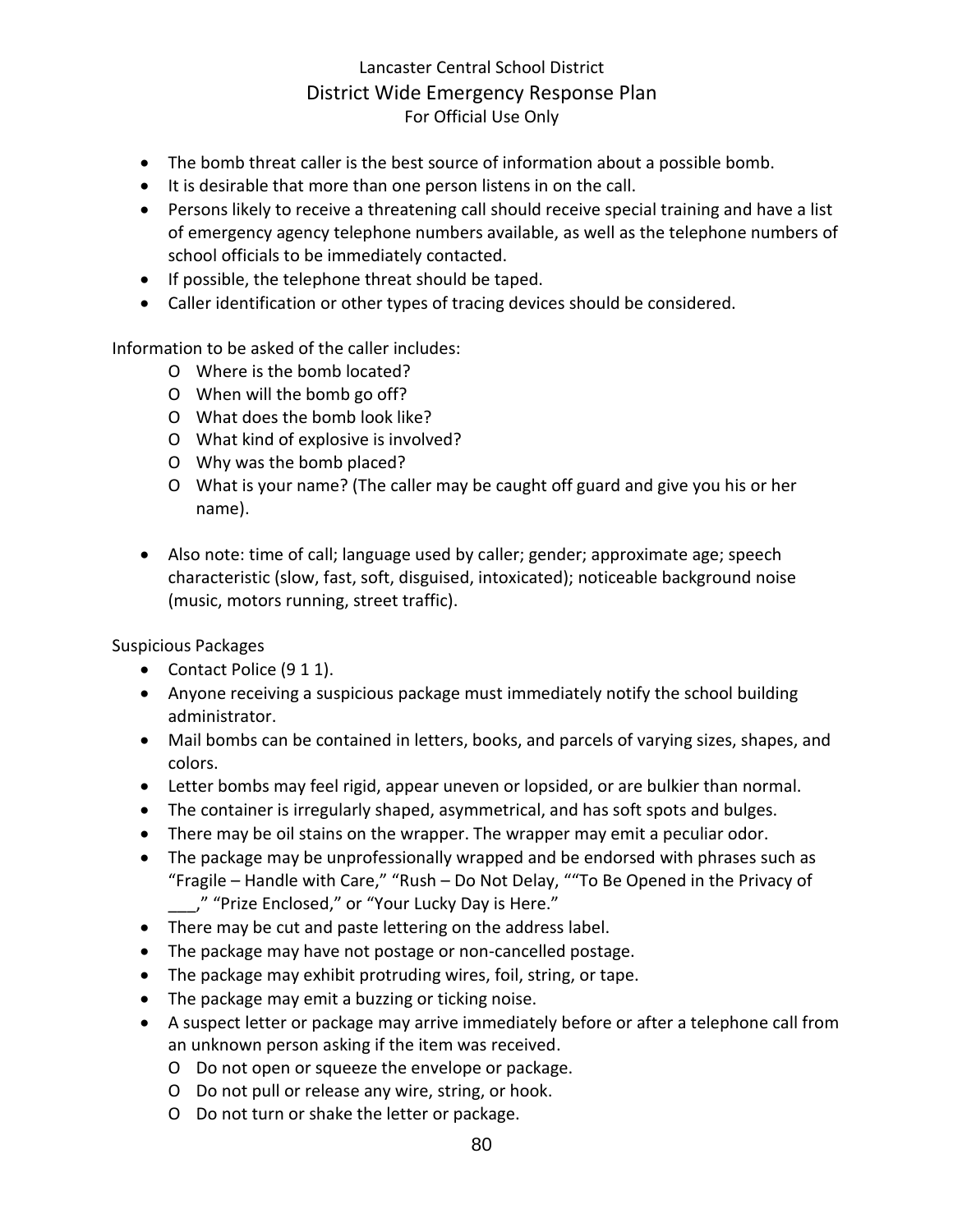- O Do not put the letter or package in water or near heat.
- O Do not touch the letter or package, thereby compromising fingerprint evidence.
- O Do move people away from the suspected envelope or package.
- O Do notify the state and/or local police (9 1 1).
- O Do activate your emergency plan for dealing with bombs.

#### Investigating Bomb Threats

- Appropriate law enforcement agencies must be notified.
- Be aware of availability and limitations of specialized emergency services-including bomb squads, hazardous materials management, county, and state emergency management agencies.
	- O Be aware that law enforcement agencies generally do not initially send out bomb sniffing dogs.
	- O Bomb sniffing dogs have a limited time of efficiency so that their use is carefully considered.
- The school district administrator makes the decision regarding evacuation, continuation, or dismissal of school – first responders can assist and consult with them to make their decision (joint decision making – unified command).
- Police may enlist the assistance of the school faculty/staff who are familiar with the building and can recognize objects that do not belong or are out of place.
- Scanning does not involve touching or handling a suspect object.
- Once the incident has been resolved and no longer poses a danger, a full threat assessment inquiry should be conducted on the person making the threat if one is identified.

Pre-Clearance and Security Screening In Lieu Of Evacuation (During Testing)

- It is strongly recommended that school officials carefully coordinate this option in cooperation with local law enforcement officials.
- This option may only be implemented prior to the receipt of an actual bomb threat, and
- Only after building and grounds have been "cleared" at the start of the day and continually monitored throughout the day
- This option may be appropriate when a school reasonably anticipates the receipt of a bomb threat or if there is a particular concern over the possibility of a bomb threat. (During the administration of Regents examinations or during other school-wide events).

#### School Employee Involvement

• Schools may form teams of volunteers from administration, faculty, and staff to assist in sweeping a building or grounds for anything that looks out of place.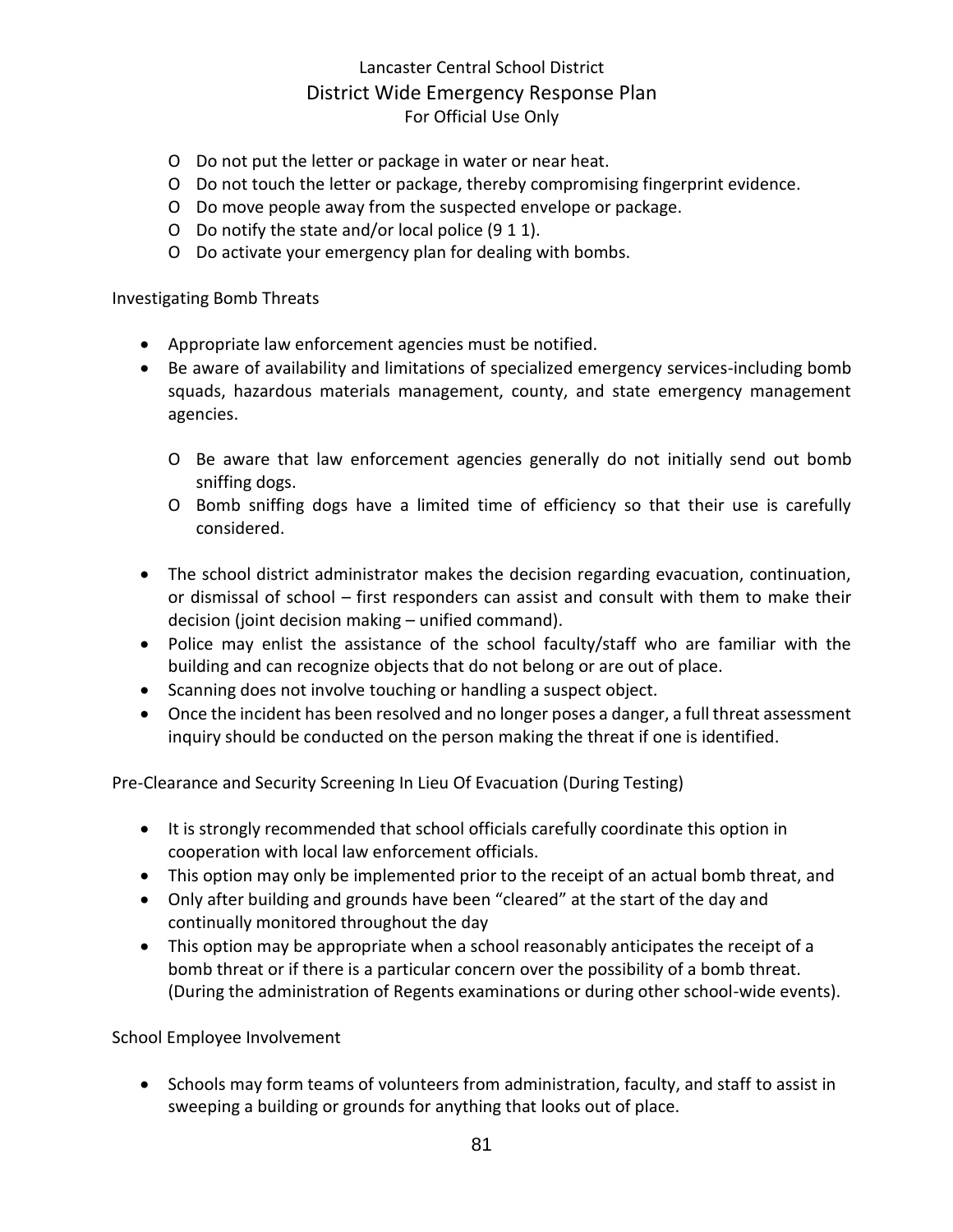- Prior to an incident, school officials should make certain that people who volunteer in the their responsibilities.
- School employees who volunteer or by job duty are assigned to assist, should have access to building keys, floor plans, and information about shut-off valves for heat, electricity, water, and ventilation.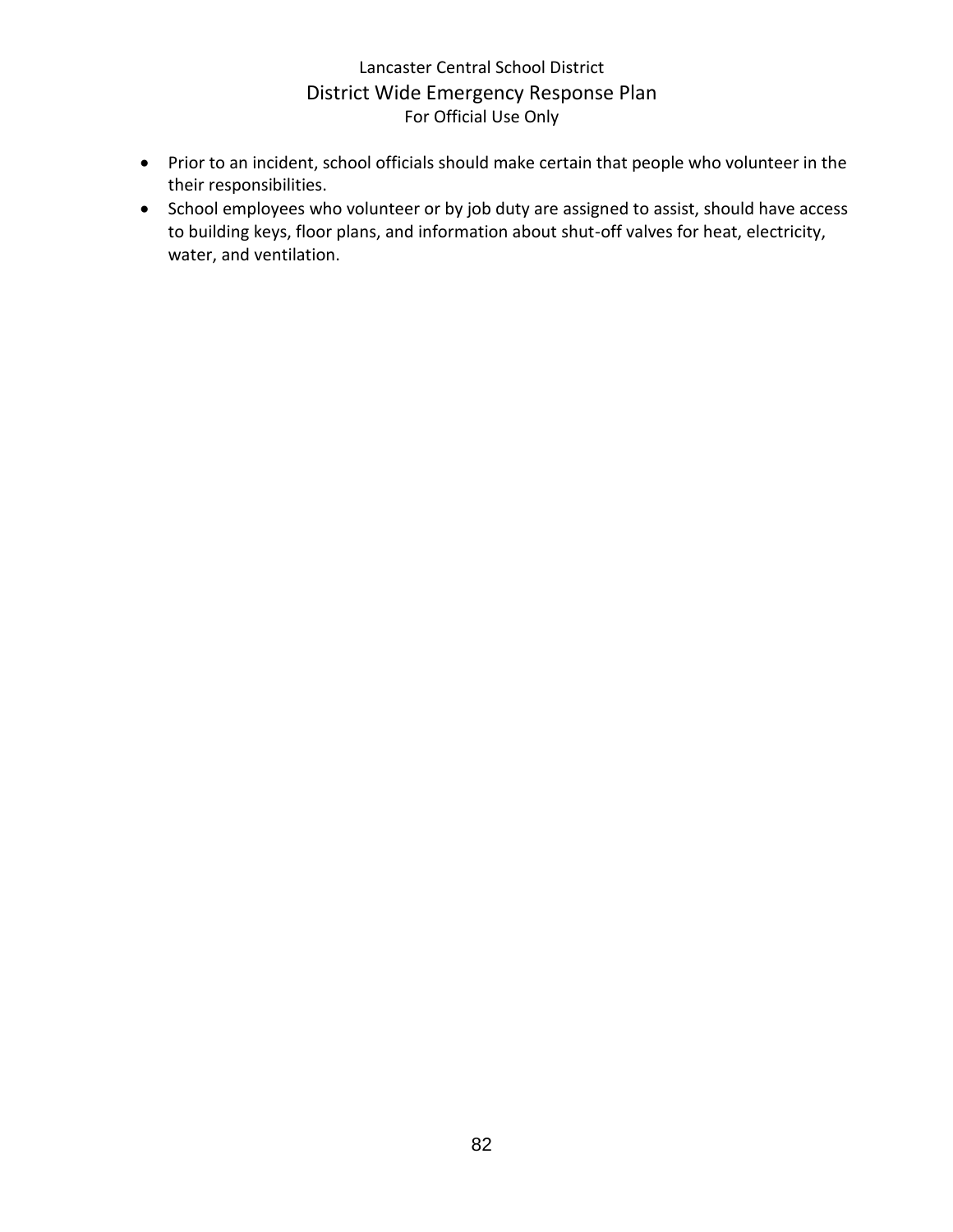Place This Card Under Your Telephone

Questions to ask:

- 1) When is the bomb going to explode?
- 2) Where is it right now?
- 3) What does it look like?
- 4) What kind of bomb is it?
- 5) What will cause it to explode?
- 6) Did you place the bomb?
- 7) Why?
- 8) What is the address?
- 9) What is your name?

Exact Wording of the Threat:

Sex of caller: Race: Age: Length of call

Additional Information on Reverse

Bomb Threat Instructions

Number at which call is received: Time: Date: Caller's Voice (Circle all that apply) Loud Soft High Deep Intoxicated Disguised Calm Angry Fast Slow Stutter Nasal Distinct Accent (type) Slurred

Other Characteristics:

If voice is familiar, who did it sound like?

Background Sounds: (Circle all that apply) Voices Airplanes Quiet Trains Animals Music Street Traffic Factory Machinery Office Machinery Other

Threat Language (Circle all that apply) Well Spoken Incoherent Foul Taped Irrational Message read by threat maker

Remarks: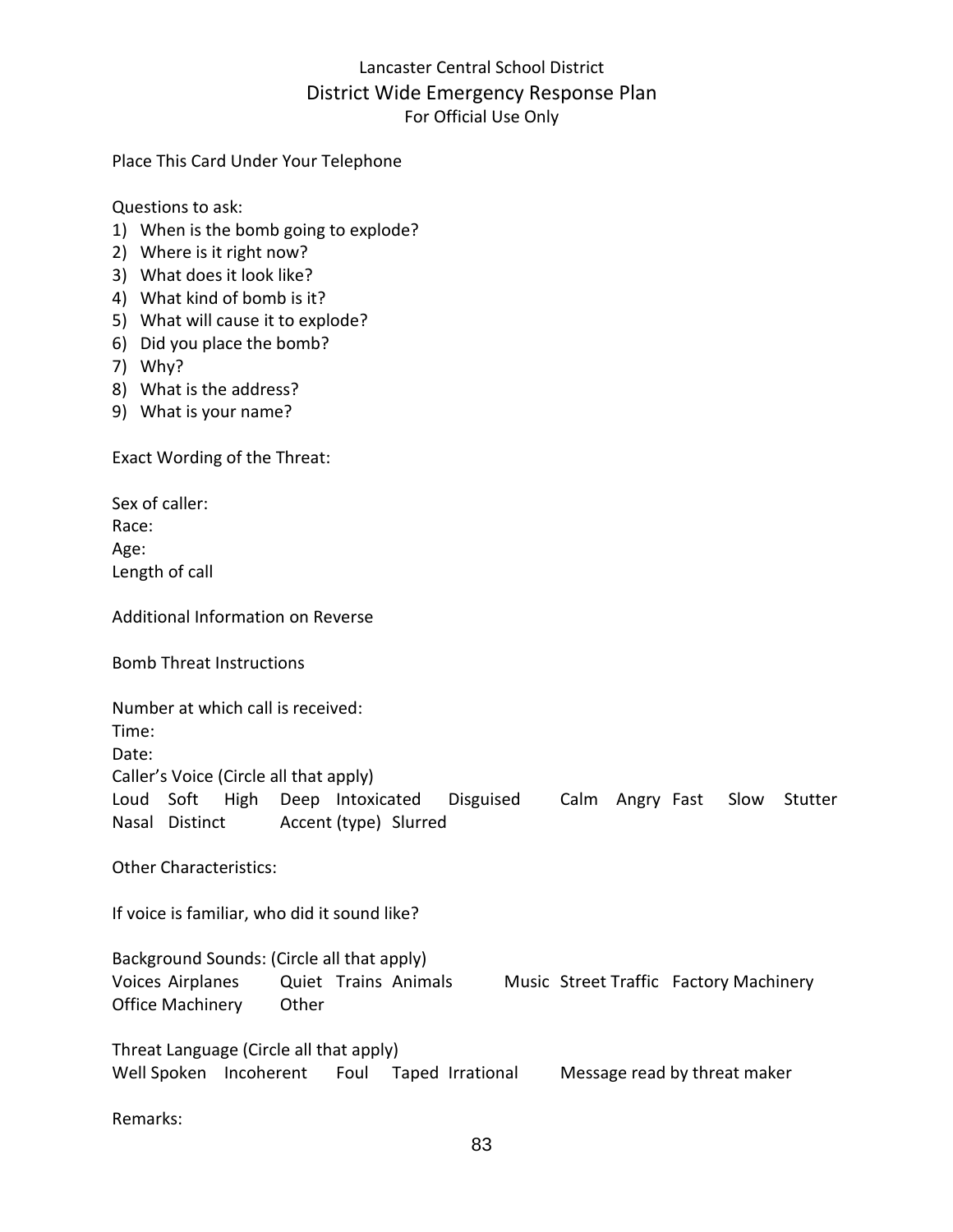Biological Release Threat by Telephone 3 1 4 1

Response Action:

Upon notification of a Biological Release by telephone:

- 1. The person receiving the call should gather as much information as possible by using the supplied "Telephone Threat Form." Person responsible is the first to contact
- 2. Upon completion of the telephone threat, the person receiving the call should attempt to immediately trace the call.

Person responsible is the first to contact

3. Contact the building principal, if this happens in Central Office contact the Superintendent by telephone.

Person responsible is the first to contact

4. Call 9 1 1. Be specific in reporting the incident, location, how many are affected and where to meet.

Person responsible is the Principal, Superintendent

- 5. Notify Buildings and Grounds to shut down the Heating, Ventilation, Air Conditioning units Person responsible is the Principal, Superintendent
- 6. Secure the building, do not allow entrance or exit from the building. Students and staff participating in outdoor activities should remain outdoors or take refuge in another building. Person responsible is the Principal, Superintendent, Teachers and Staff
- 7. Activate the Shelter in Place. Curtail the following until an assessment is made by police, fire and local disaster coordinator Free movement throughout the building Food preparation and distribution Let staff and students know of the situation and how often they will be updated Person responsible is the Principal, Superintendent, Teachers and Staff
- 8. Upon arrival of the police, fire and local disaster coordinator the incident will be assessed and further action could be taken upon assessment. Person responsible is the Police, Fire, Disaster Coordinator, Superintendent If the incident is ruled to be a false alarm, a note telling parents of the details could be processed and sent home for the parents to read. Person responsible is the Superintendent
- 10. If the incident escalates, arrangements should be made for the following: Staging area for parents/guardians coming to the building to pick up their child/children. Children will not be released until the incident is brought to closure, therefore, this area would be used to communicate with and calm parent/guardians. Staging area for the media. Timely reports given to avoid inaccurate information. Person responsible is the Superintendent
- 9. Implement appropriate plan Resume normal activity Early dismissal Person responsible is the Superintendent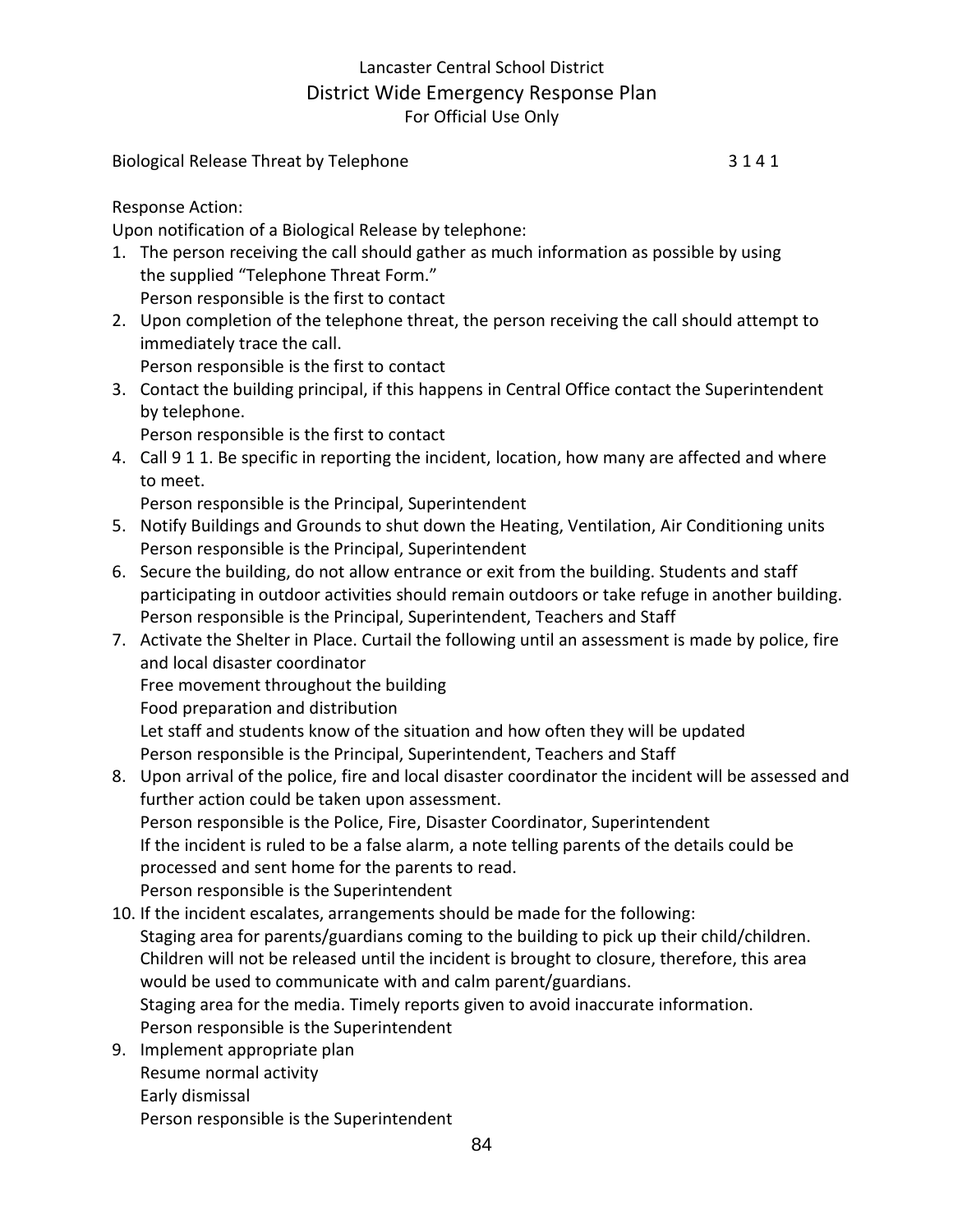#### 3 1 4 2

### TELEPHONE THREAT FORM

School Building:

Date:

Time:

Recall to best of knowledge exact words of caller:

Questions to be asked:

- 1. Where is the package located?
- 2. What does it look like?
- 3. What is in the package?
- 4. Why are you doing this?
- 5. What is your address?
- 6. What is your name?

| Voice: | Male                         | Child | Young       |  |  |
|--------|------------------------------|-------|-------------|--|--|
|        | Female                       | Old   | Middle Aged |  |  |
|        | Accent                       |       |             |  |  |
|        | Background noise?            |       |             |  |  |
|        | Have you heard voice before? |       |             |  |  |
|        | Person receiving call?       |       |             |  |  |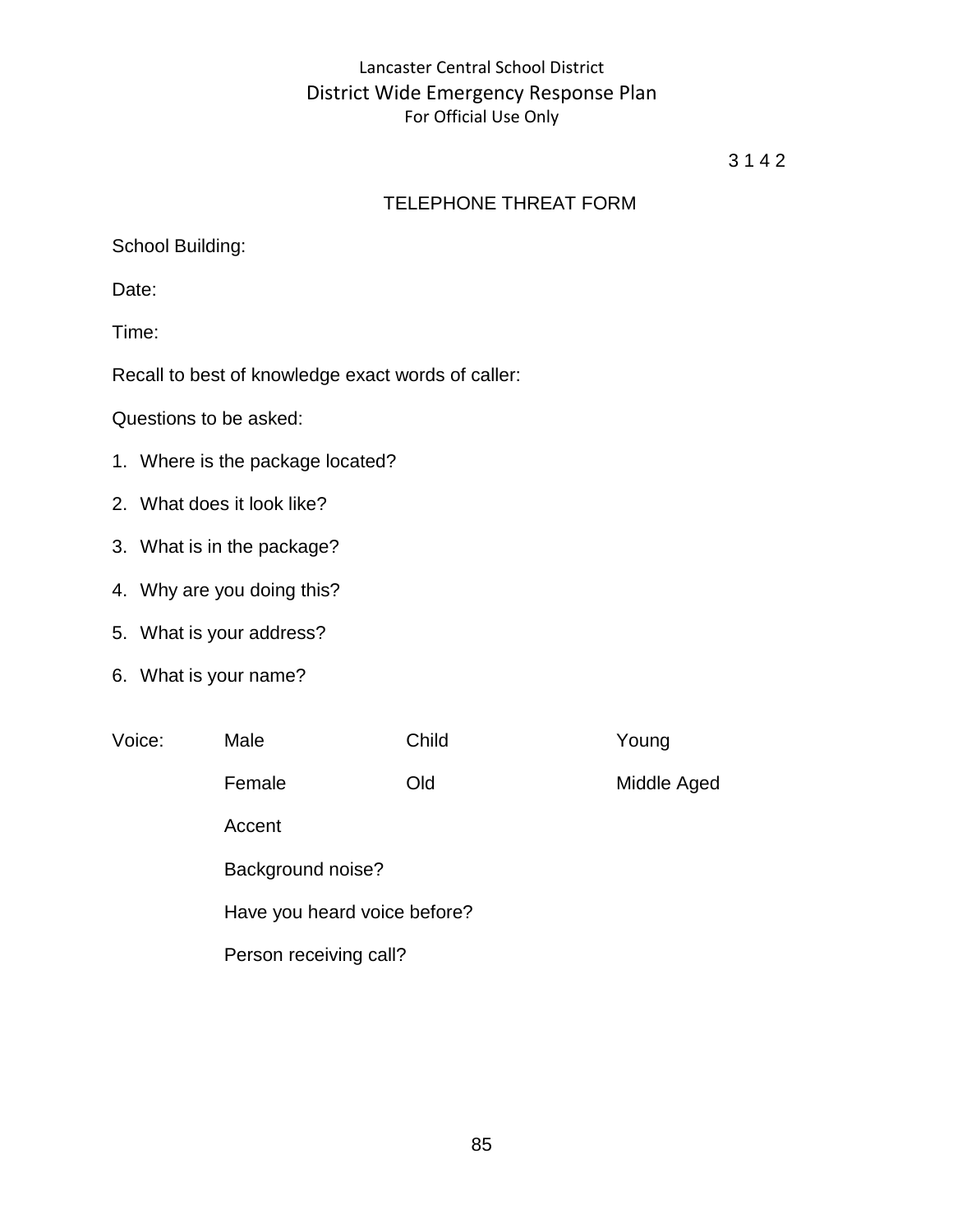Biological Release Threat by Letter/Package 3 1 4 3

#### Response Action:

Upon notification of a Biological Release by letter or package:

1 The person receiving the letter or package once opened do not handle or move it to another area. Using your "Good Samaritan" kit that was intended for blood and body fluid cleanup, use the towelette to wash your hands until you are cleared to leave the area.

Person responsible is the first to contact

- 2. Secure the area, do not leave or let anyone into the area. Person responsible is the first to contact
- 3. Contact the building principal, if this happens in Central Office contact the Superintendent by telephone.

Person responsible is the first to contact

4. Call 9 1 1. Be specific in reporting the incident, location, how many are affected and where to meet.

Person responsible is the Principal, Superintendent

- 5. Notify Buildings & Grounds to shut down the heating, ventilation and air conditioning. Person responsible is the Principal, Superintendent
- 6. Secure the building, do not allow entrance or exit from the building. Students and staff participating in outdoor activities should remain outdoors or take refuge in another building.

Person responsible is the Principal, Superintendent, Teachers, Staff

- 7. Activate the Shelter in Place plan. Curtail the following until an assessment is made by police, fire and local disaster coordinator:
	- a. Free movement throughout the building
	- b. Food preparation and distribution
	- c. Let staff and students know of the situation and how often they will be updated Person responsible is the Principal, Superintendent, Teachers, Staff
- 8. Upon arrival of the police, fire and local disaster coordinator the incident will be assessed and further action could be taken upon assessment. Person responsible is the Police, Fire Disaster Coordinator, Superintendent
- 9. If the incident is ruled to be a false alarm, a note telling parents of the details could be processed and sent home for the parents to read. Person responsible is the Superintendent

- 10.If the incident escalates, arrangements should be made for the following:
	- 1) Staging area for parents/guardians coming to the building to pick up their child/ children. Children will not be released until the incident is brought to closure, therefore, this area would be used to communicate with and calm parent/guardians.
	- 2) Staging area for the media. Timely reports given to avoid inaccurate information. Person responsible is the Superintendent
- 11.Implement appropriate plan
	- a) Resume normal activity
	- b) Early dismissal

Person responsible is the Superintendent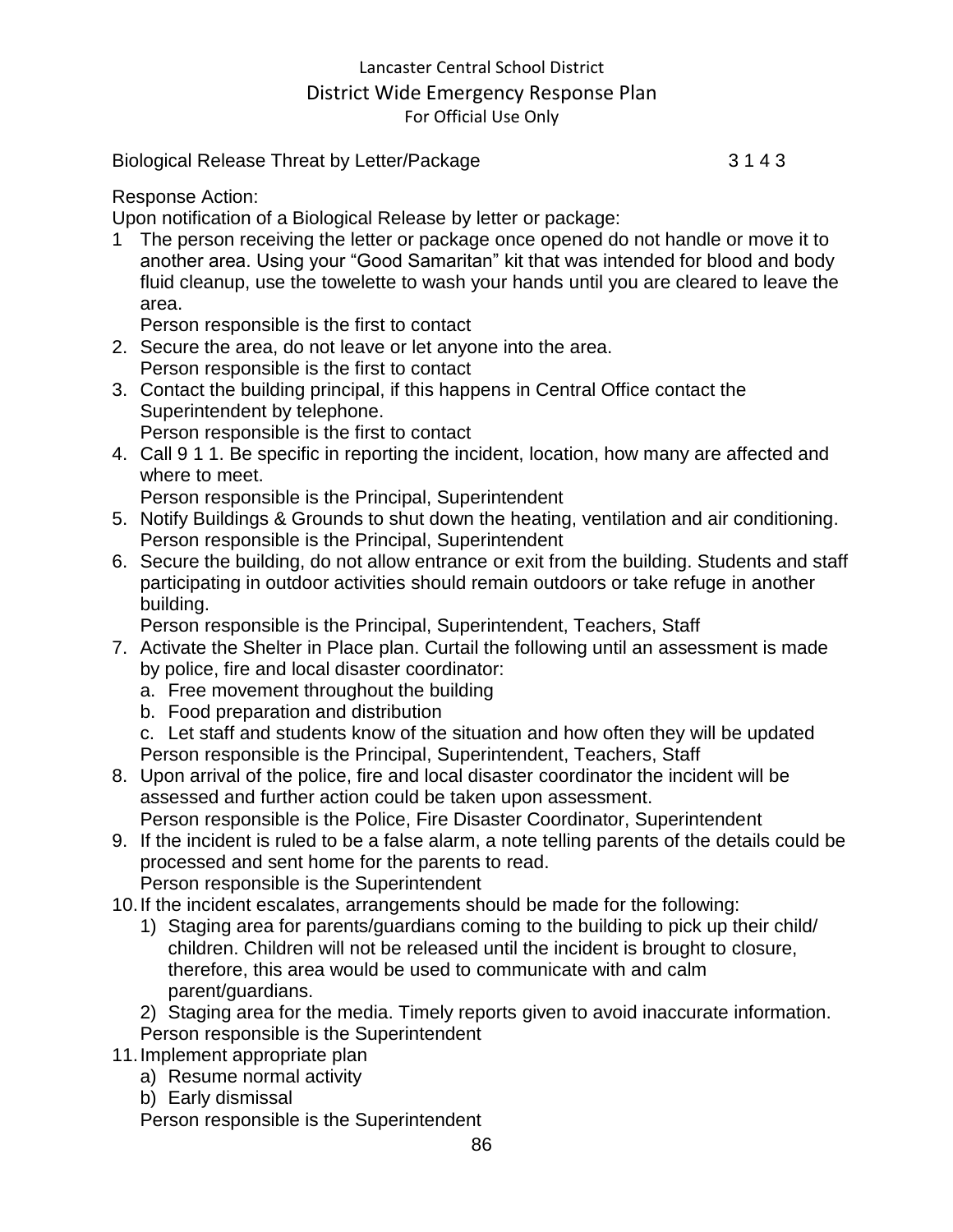#### Hostage/Kidnapping 3 1 4 4

Response Action:

- 1. Identify hostage situation Person responsible is the first person on scene
- 2. Notify Building Administrator Person responsible is the first person on scene
- 3. Activate Lockdown Plan Person responsible is the Principal
- 4. Notify the local police and follow their instructions. Person responsible is the Building Administrator
- 5. Notify Superintendent Person responsible is the Building Administrator
- 6. Notify parents or spouse of hostage/hostages Person responsible is the Superintendent
- 7. Termination of emergency Person responsible is the Police, Building Administrator
- 8. Make proper notifications Person responsible is the Superintendent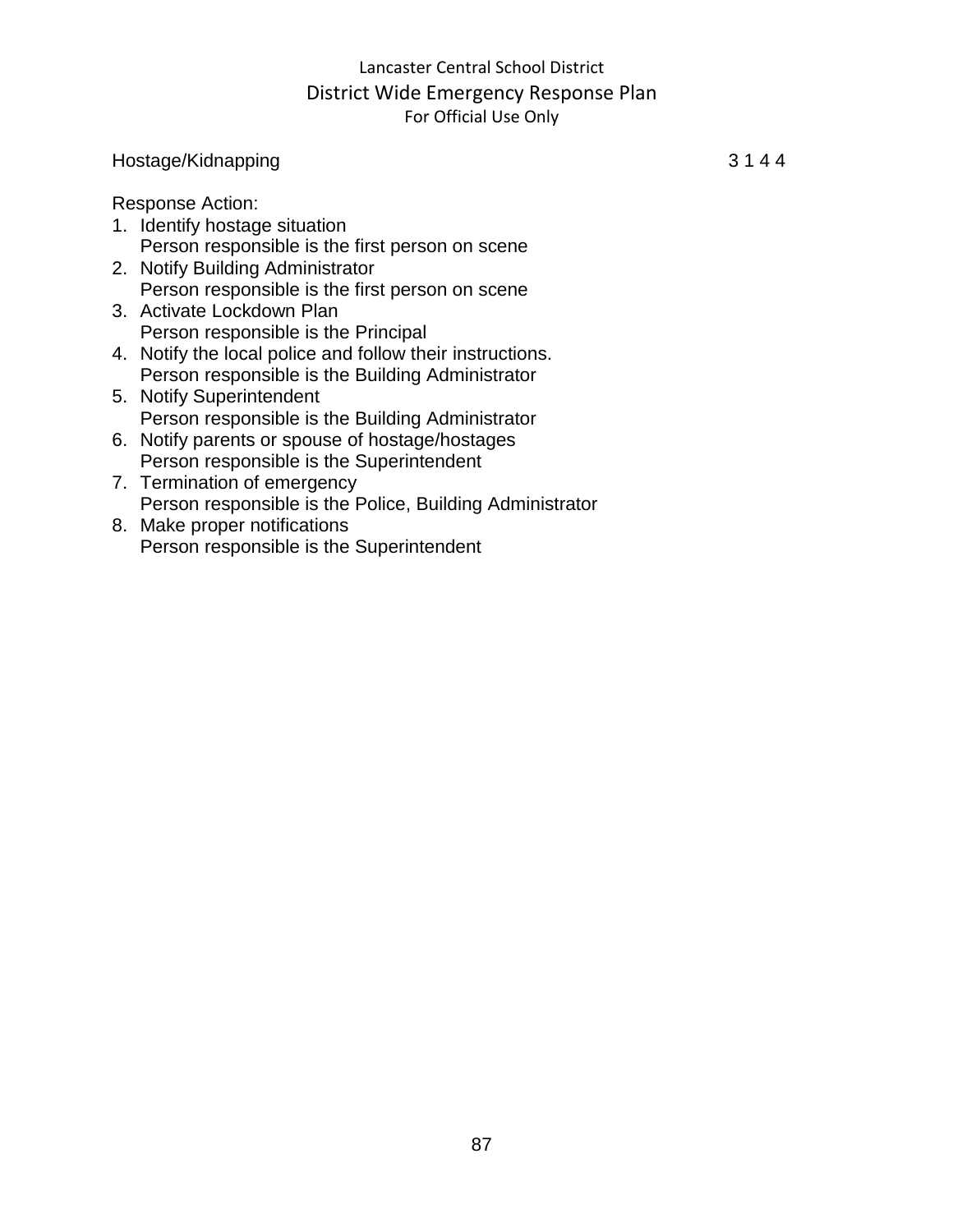#### Intruder 3 1 4 6

- Response Action:
- 1. Identify intruder Person responsible is the first person on scene
- 2. Notify Building Administrator Person responsible is the first person on scene
- 3. Activate the Lockdown Plan Person responsible is the Principal
- 4. Confront intruder, if prudent and wise Person responsible is the Building Administrator
- 5. Escort intruder out of the building. Record make, color and license plate number of vehicle Person responsible is the Building Administrator
- 6. If intruder refuses to leave, maintain surveillance. If the intruder does leave but circumstances lead you to expect trouble, summon the local police. Person responsible is the Building Administrator
- 7. Advise police of situation and follow their instructions Person responsible is the Building Administrator
- 8. Notify Superintendent Person responsible is the Building Administrator
- 9. Notify staff and students of incident Person responsible is the Building Administrator
- 10.Termination of Contingency Peron responsible is the Police, Building Administrator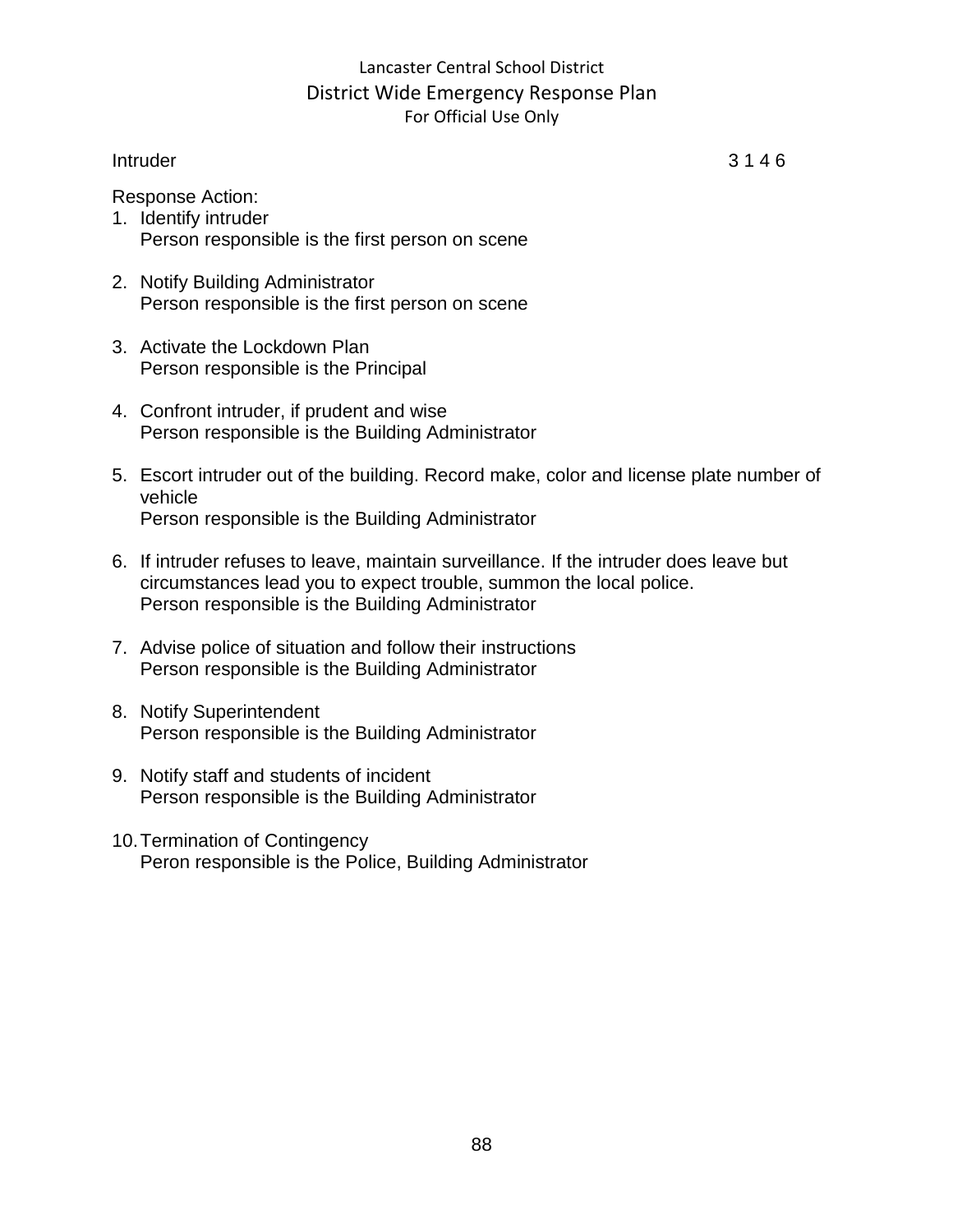#### Threats of Violence 3 1 4 7

Response Action:

- 1. Assemble Threat Assessment Team Person responsible is the Principal
- 2. Inform building principal of implied threat or direct threat Person responsible is the first person to scene
- 3. Determine level of threat in accordance with district threat inquiry process (Appendix B) Person responsible is the Principal/Designee

4. Contact appropriate law enforcement agency, if necessary Person responsible is the Building Administrator

5. Monitor situation, adjust response as appropriate Person responsible is the Building Administrator

Note: Refer to New York State Police Threat Assessment Model (2007) Treat Assessment Team (Refer to Appendix B-Threat Inquiry Process Form) Comments: Additional information on threat assessment is located in the New York State School Safety Guide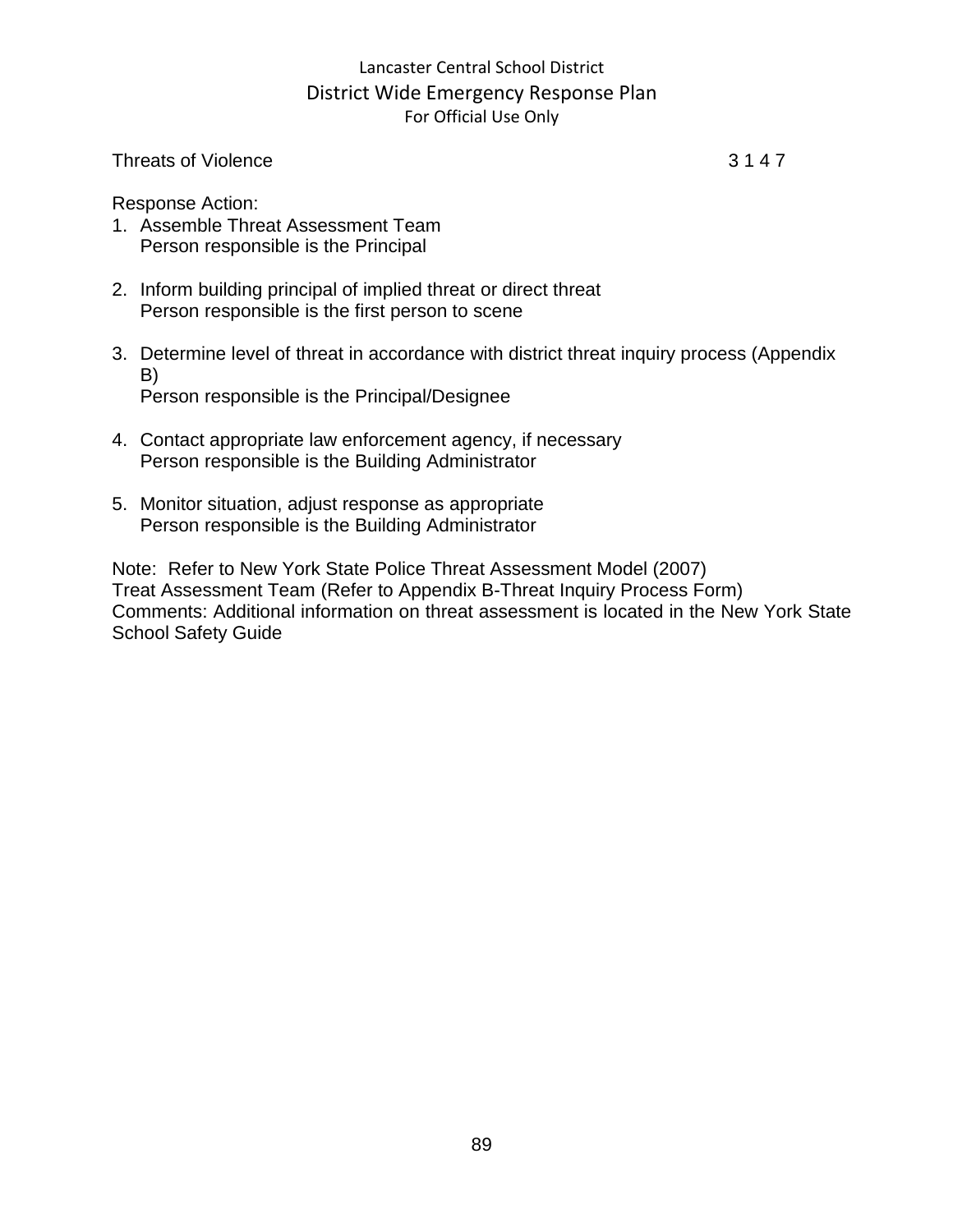#### Acts of Violence 3 1 4 8

Response Action:

- 1. Determine level of threat with Superintendent/Designee Person responsible is the Principal
- 2. If warranted, isolate the immediate area and evacuate if appropriate. Person responsible Is the first person on scene
- 3. Inform Superintendent Person responsible is the Principal/Designee
- 4. If necessary, initiate lockdown procedure and contact law enforcement agencies. Person responsible is the Building Administrator
- 5. Monitor situation, adjust response as appropriate. If necessary, initiate Early Dismissal, Sheltering or Evacuation Procedures. Person responsible is the Building Administrator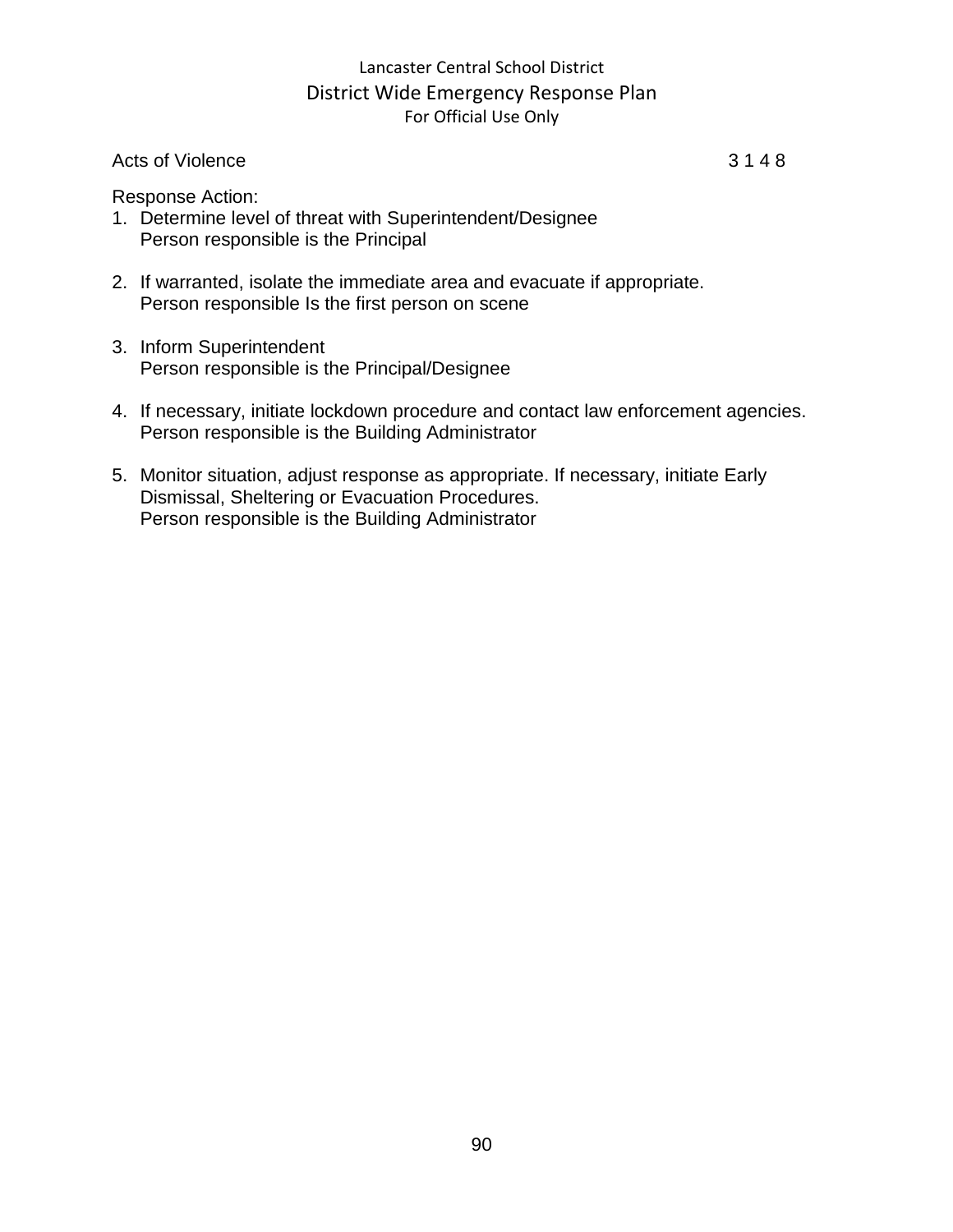#### Active Shooter 3 1 4 9

.

The purpose of this annex is to ensure that there are procedures in place to protect students/staff and school property in the event of an active shooter on school grounds or in the school building.

The annex outlines responsibilities and duties, as well as procedures for staff responding to an active shooter on school grounds or in the school building

An active shooter or armed assailant on school property involves one or more individuals acting with the intent to cause physical harm and/or death to students and staff. Such intruders may possess a gun, a knife, a bomb or other harmful device. An active shooter will result in law enforcement responding to the scene.

Once law enforcement arrives, it is critical to follow the instructions of and cooperate with law enforcement. The school is a crime scene and will require a thorough search and processing.

#### Core Functions

In the event of an active shooter, schools will contact law enforcement agencies for their assistance. Practiced procedures will be put into action to alert and protect students and staff.

Precautionary measures are outlined below to keep school personnel and students from undue exposure to danger. Efforts should be made to remain calm, to avoid provoking aggression and to keep students safe.

Functional Annexes That May Be Activated

Functional annexes that may be activated in the event of an active shooter on campus may include the following:

- Lockdown
- Evacuation
- Accounting for All Persons
- Reunification
- Communications
- Medical Emergency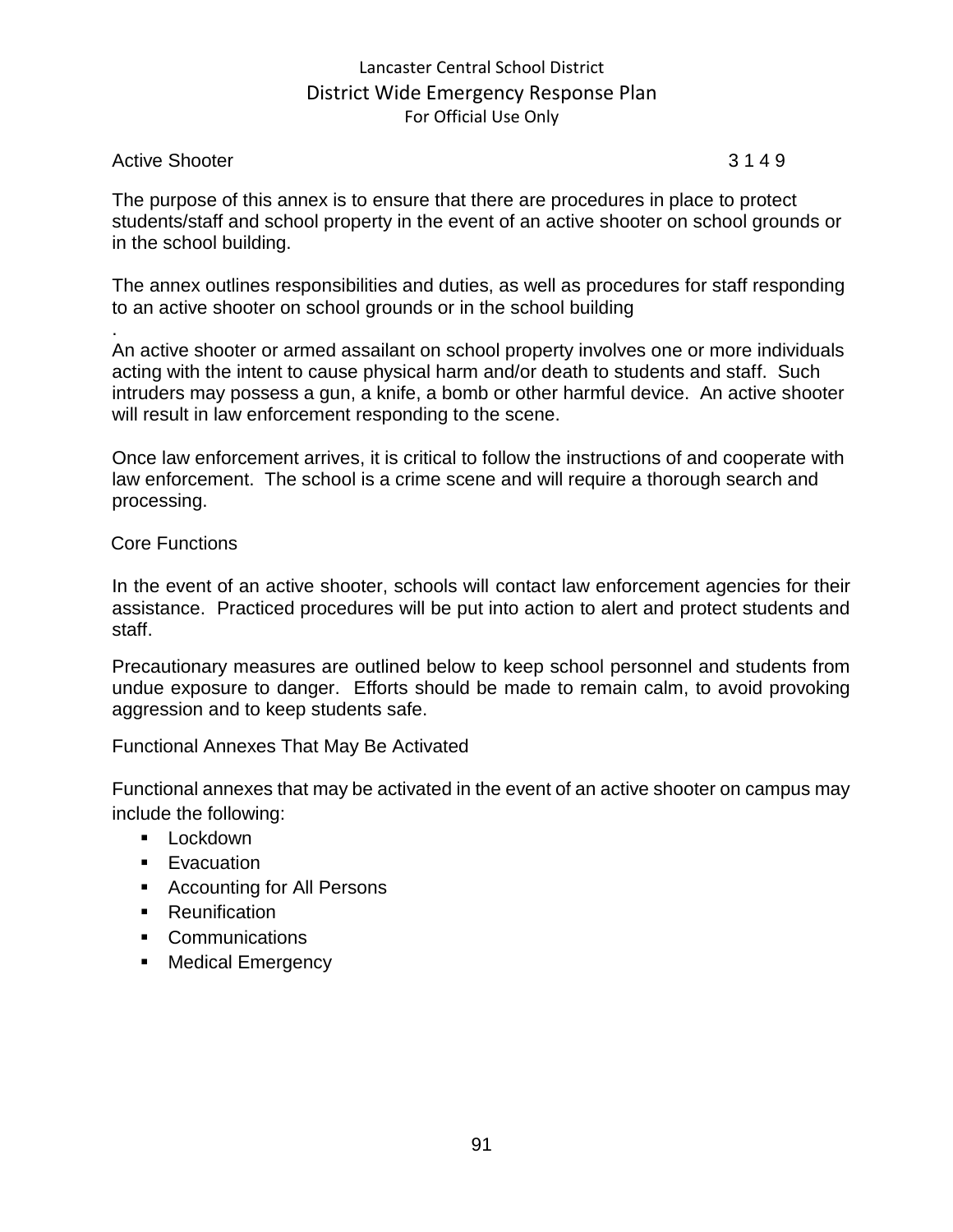#### Activating the Emergency Response Plan

The first individual/indiviuals to hear or witness shots fired or recognize the potential for an active shooter should activate the Emergency Response Plan immediately, taking the necessary response actions to keep everyone safe. Notifications to the main office and to 9 1 1 should be made if possible.

Appropriate announcements shall be made and the Incident Commander shall implement the procedures specified in this annex.

Incident Commander Actions

- Determine what procedures should be activated depending on the location and nature of the shooter.
- **EXEL ISSUE instructions, e.g. lockdown or evacuation depending on the situation.**
- Notify law enforcement, provide location and description of the shooter if possible.
- Notify schools buses to not enter the school grounds.
- Activate Communications Annex.
- Coordinate with emergency responders at the command post; provide site map and keys.
- Be available to deal with the media and bystanders and keep site clear of visitors.
- When it is safe to do so, implement Accounting for All Persons and Reunification Annexes.

#### Staff Actions

- Use Extreme Caution
- Implement the appropriate response procedure to keep students safe, including taking cover for protection from bullets.
- Make appropriate notifications, provide description and location of the shooter if possible.
- **•** When law enforcement arrives, ensure everyone puts items down, raises their hands and spreads their fingers, keeps hands visible at all times, avoids making quick movements and avoids pointing, screaming or yelling.
- When safe to do so and instructed by the Incident Commander implement Accounting for All Persons and Reunification Annexes.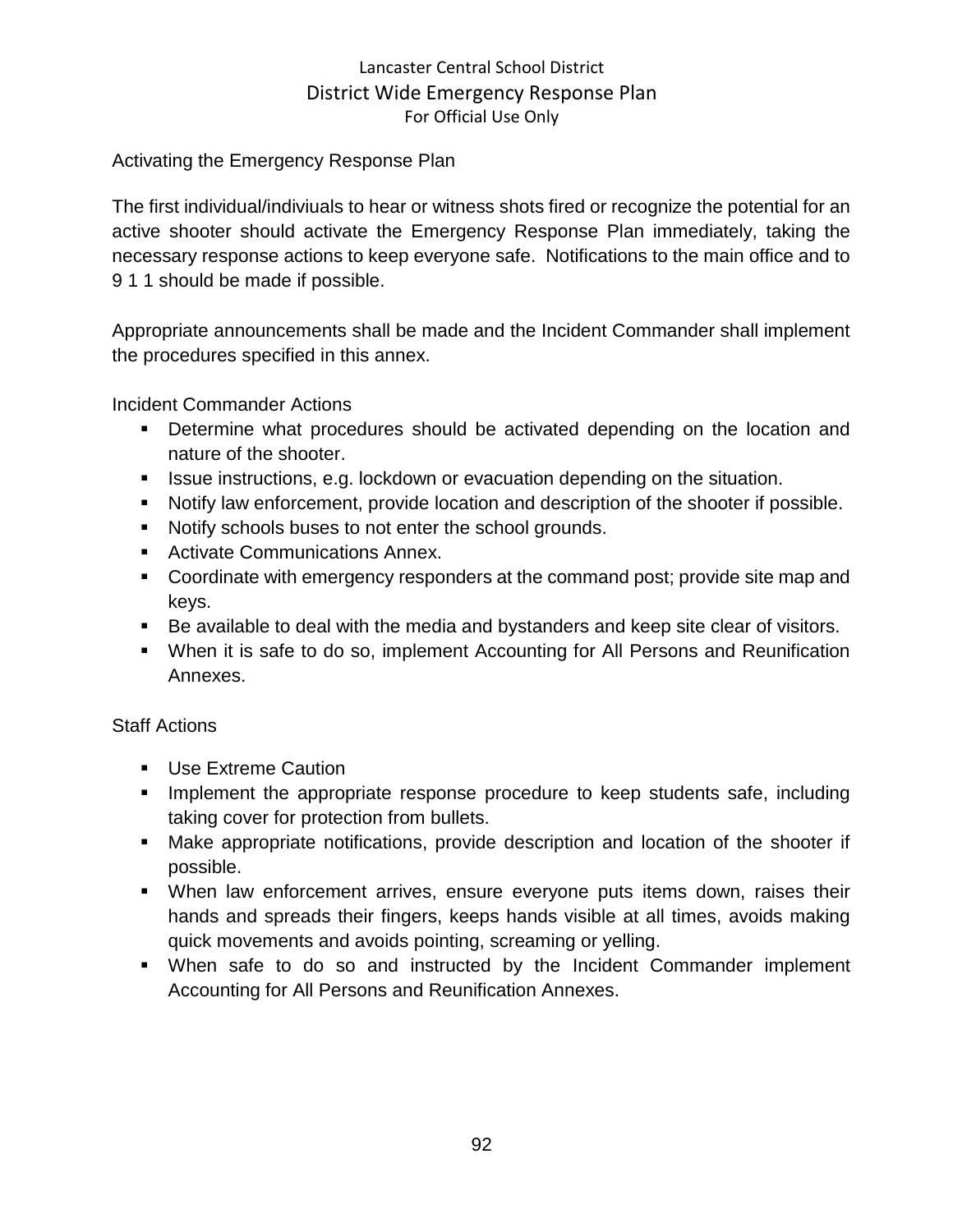#### General Guidelines for Medical Emergencies 3 1 5 0

Response Action:

- 1. Summon help or request someone call for help Person responsible is the first person on scene
- 2. Identify the stricken person Person responsible is the first person on scene, trained medical personnel
- 3. Protect the injured or ill person from further injury Person responsible is the first person on scene, trained medical personnel
- 4. Comfort the victim and administer first aid, if necessary Person responsible is trained medical personnel
- 5. Access the need for further medical attention Person responsible is trained medical personnel
- 6. Notify Building Administrator Person responsible is trained medical personnel
- 7. Notify parent or guardian Person responsible is the Building Administrator

#### Recommendations:

In each case, the guiding principles are to provide appropriate emergency care until competent medical or parental care is secured. Emergency care is not authorized beyond proper first aid. First aid is treatment such as will protect the life and comfort of the victim until authorized medical treatment is available or, in the case of a student, until the child is placed under the care of the parent or guardian.

Signed instructions for emergencies from parents, guardians and from school personnel should be on file in the school medical office and the school main office. These signed statements should include the name and age of the person (pupil or employee) name, address and telephone number where one or both parents may be reached at home and at work; name, address and telephone number of another person who has agreed to care for the child if the parent cannot be reached; name, address and telephone number of the family physician (or Christian Science practitioner), family dentist, and preferred hospital; written authorization from the parent for school personnel to call the physician or hospital in serious emergencies when the parent cannot be reached; religion of the victim; and any special condition which should require special handling.

A list of all students and staff having special medical problems such as hypersensitivity to allergens, diabetes, epilepsy and so forth.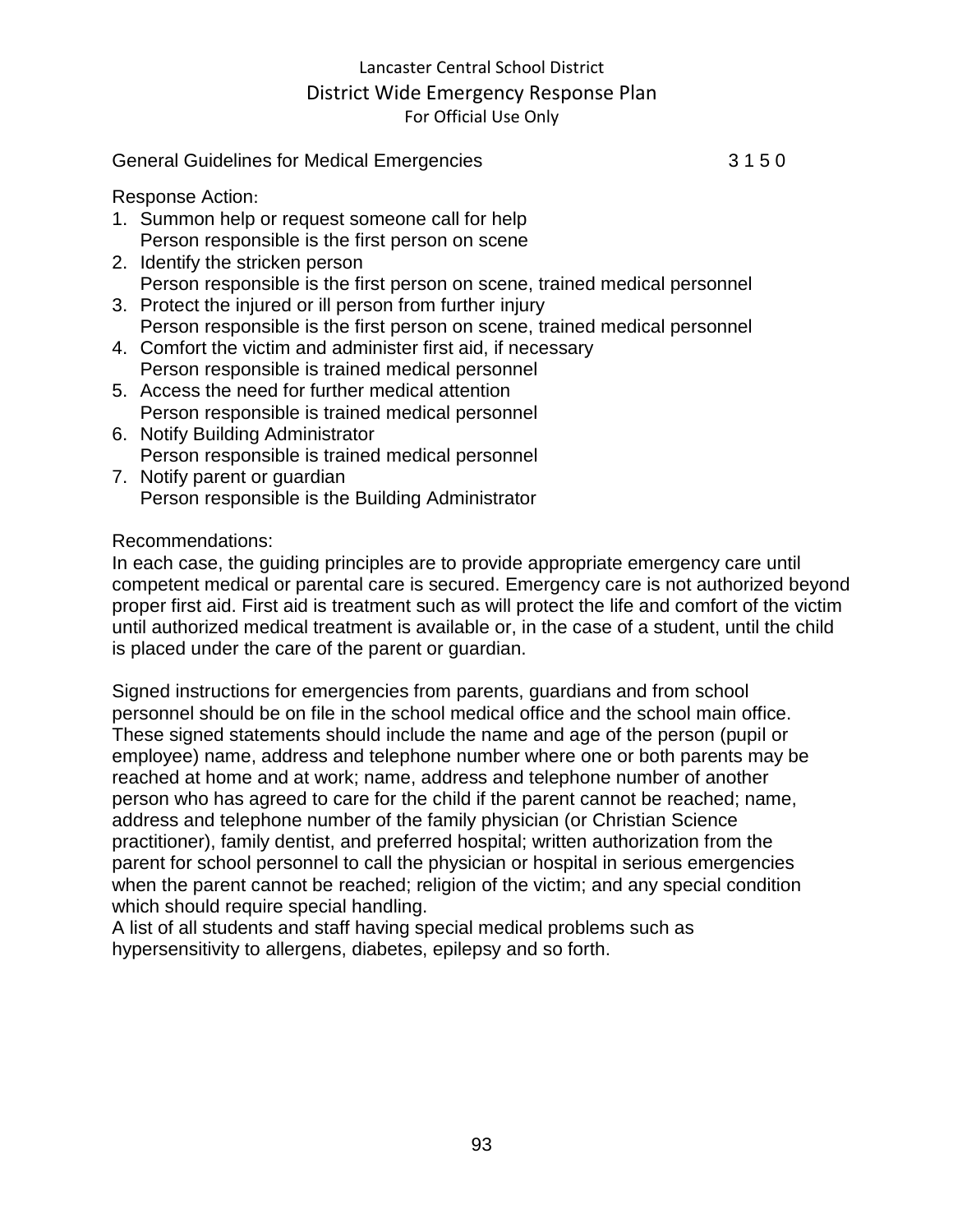School Bus Accident And/or Fire 3 1 5 1

Response Action:

- 1. Relocate pupils away from danger area Person responsible is the School Bus Driver, Students
- 2. Render first aid to injured persons Person responsible is a Qualified person on scene
- 3. If necessary, request emergency assistance, Ambulance, fire department and police Person responsible is a qualified person on scene
- 4. Notify Building Administrator, if needed. Request spare vehicle to transport uninjured pupils
- 5. Identify the victims and where they are being transported to Person responsible is a qualified person on scene
- 6. Notify parents or spouse of the victims Person responsible is the Building Administrator
- 7. Complete School District Accident Report Forms Person responsible is the School Nurse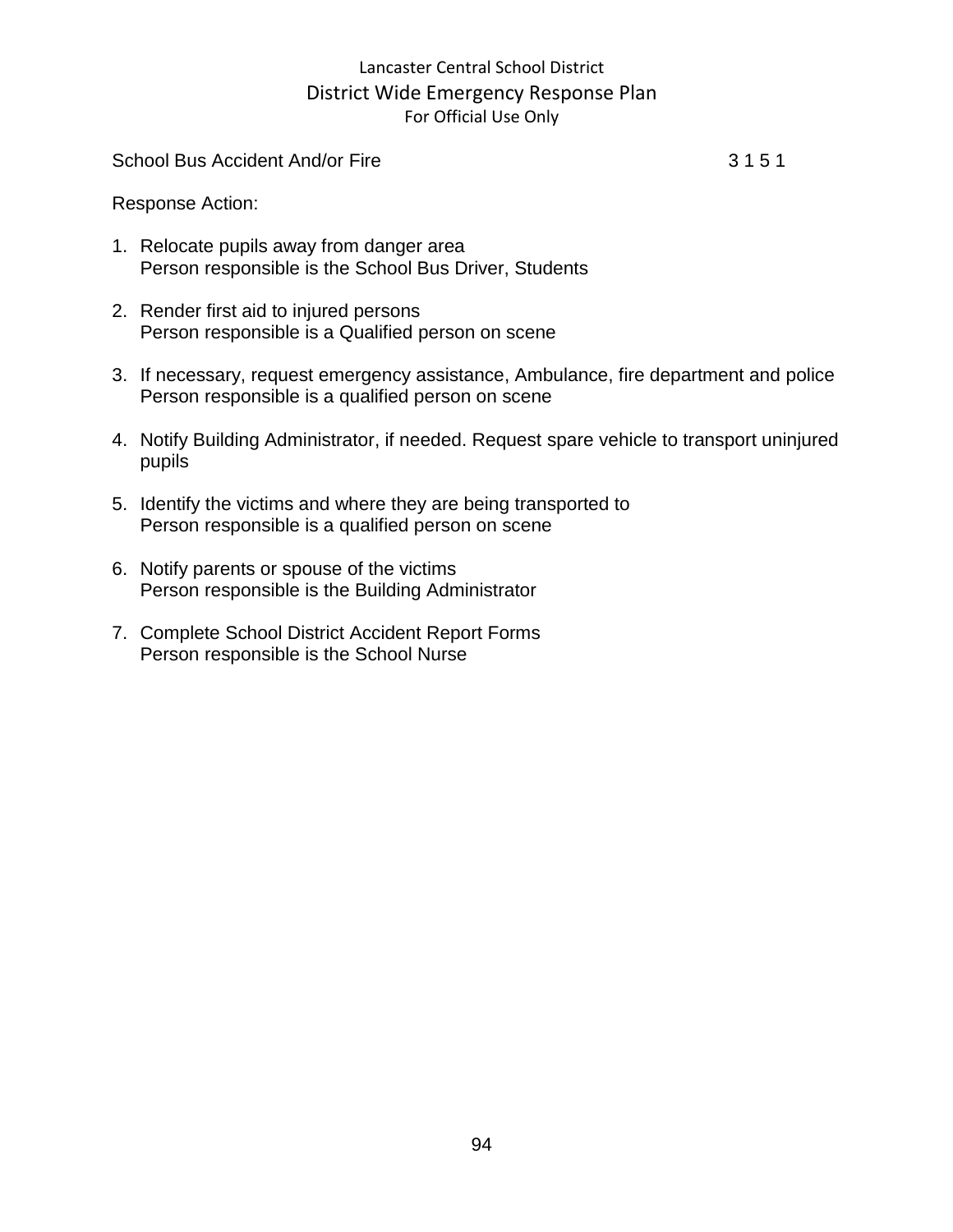3 2 0 0

# C.Parent/Spouse and Reception Center Notification Plan

Utilize district all-call system, email, district website, district social media, and/or television and radio media to notify parents and spouses of an emergency involving an occupied school facility. This may also be used in a situation where there was a known threat or potentially violent incident. The level of communication for any given incident or threat will be at the discretion of the building and district administration. Methods of notification will be determined based on the situation.

Designate a reception center at a location away from the incident. Provide this information during the notification process.

Several factors should be considered when selecting a reception center. They are as follows:

Physical Space: Select a site that will accommodate a large influx of people to include parents and/or spouses and district representatives.

Containment: Ensure that the site does not permit access by the media and is isolated from the Incident Command Post, Emergency Operation Center, and student body.

Necessary Accommodations Select a location that permits direct access to rest rooms

and telephones and allows for the serving of refreshments. Several rooms should be made available for grieving family members and counseling sessions. Support Personnel/Agencies If the situation warrants, station counselors, members of the clergy, medical personnel and Critical Incident Stress Debriefing Team at the reception center. A law enforcement/emergency services representative should be at the site also.

Dissemination of Information the Superintendent of Schools should assign, in advance, a staff member as the liaison/information specialist to work with the parents/spouses during a crisis. The individual assigned this duty must assume responsibility for arranging the details and providing accurate, up-to-date information regarding the incident.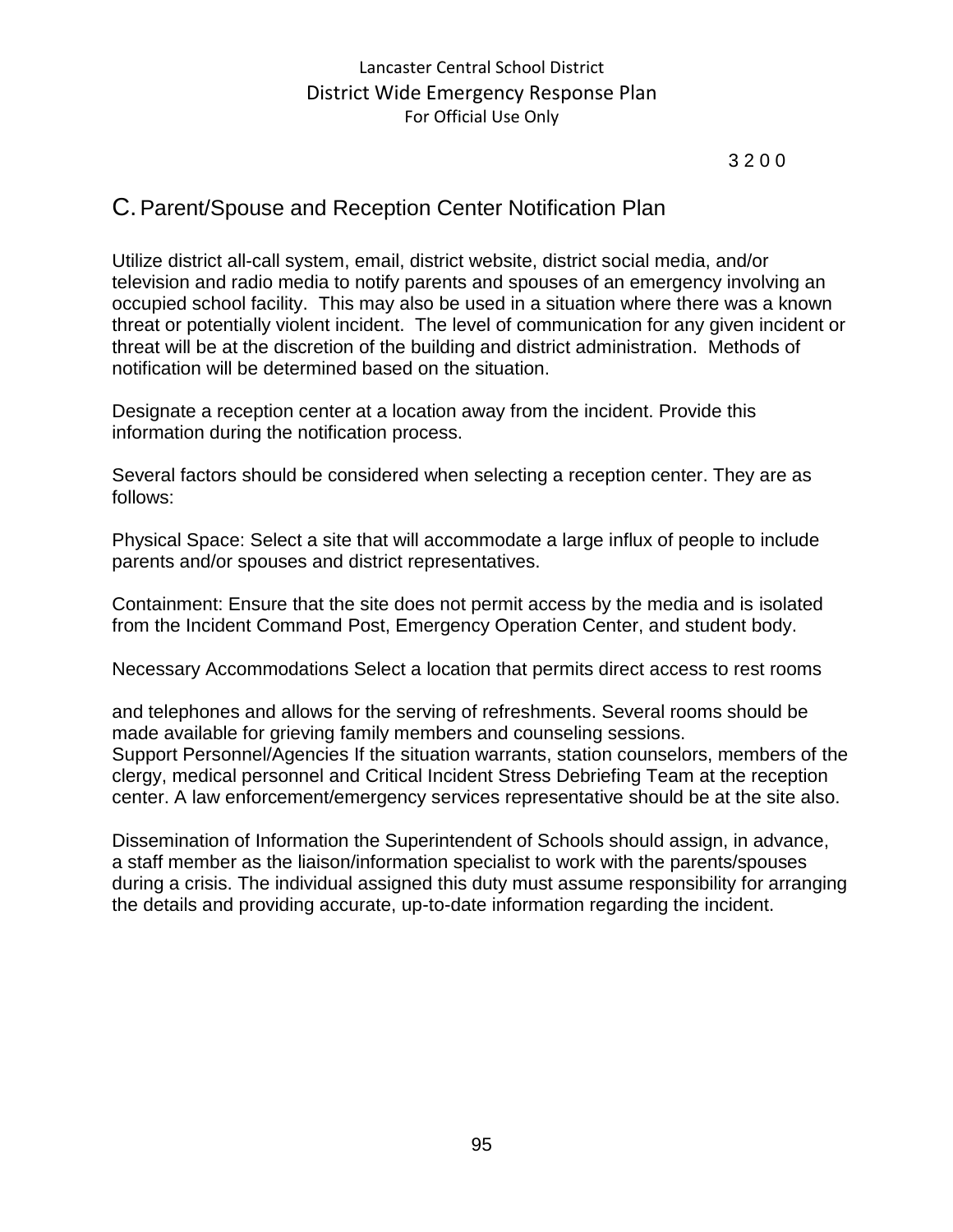# C. Sample

Threats of Violence in The School: Notification to Parent/Guardians

**Date** Dear Parents/Guardians:

Due to recent events which have occurred in schools throughout the country, our school district has placed renewed efforts and priority on helping to ensure a safe and secure school environment for our students and staff, and to implement measures to prevent school violence.

We are asking your cooperation in helping us address the issue of violence in our schools. It is only through cooperation with the home that the schools can be successful in implementing appropriate standards of student behavior.

Attached to this letter is a copy of our School District Policy addressing Threats of Violence in the School. We have also enclosed for your review a copy of a summary of the Code of Conduct for the Maintenance of Order on School Property which provides a list of sample proscribed activities (which is not intended to be exhaustive), as well as the range of disciplinary actions which may be taken. The complete Code of Conduct shall be available upon request.

Effective immediately, if your child threatens violence against others, whether staff and/or students, or makes threats involving the school or school buildings, he/she will face immediate disciplinary action as well as possible referral to local law enforcement agencies.

Additionally, the school district retains the right to seek restitution for any costs or damages incurred as a result of a student's actions and/or threats, such as the evacuation of the school building.

We are requesting that you discuss with your child the importance of his/her cooperation in reporting threats of violence against others, suicide threats, or threats involving the school building by calling the school hotline or reporting the threat to faculty members or the building principal.

Please discuss the attached Policy and Code of Conduct summary with your child, and sign and return the bottom portion of this form to the classroom teachers within the next seven days.

Sincerely,

Principal's signature

Please detach and have your child return to his/her classroom teacher.

My child, (fill in name) and I have read, discussed and understand the Policy addressing Threats of Violence in the School and the Code of Conduct summary.

Signature of Parent(s)/Guardian Date

3 2 0 5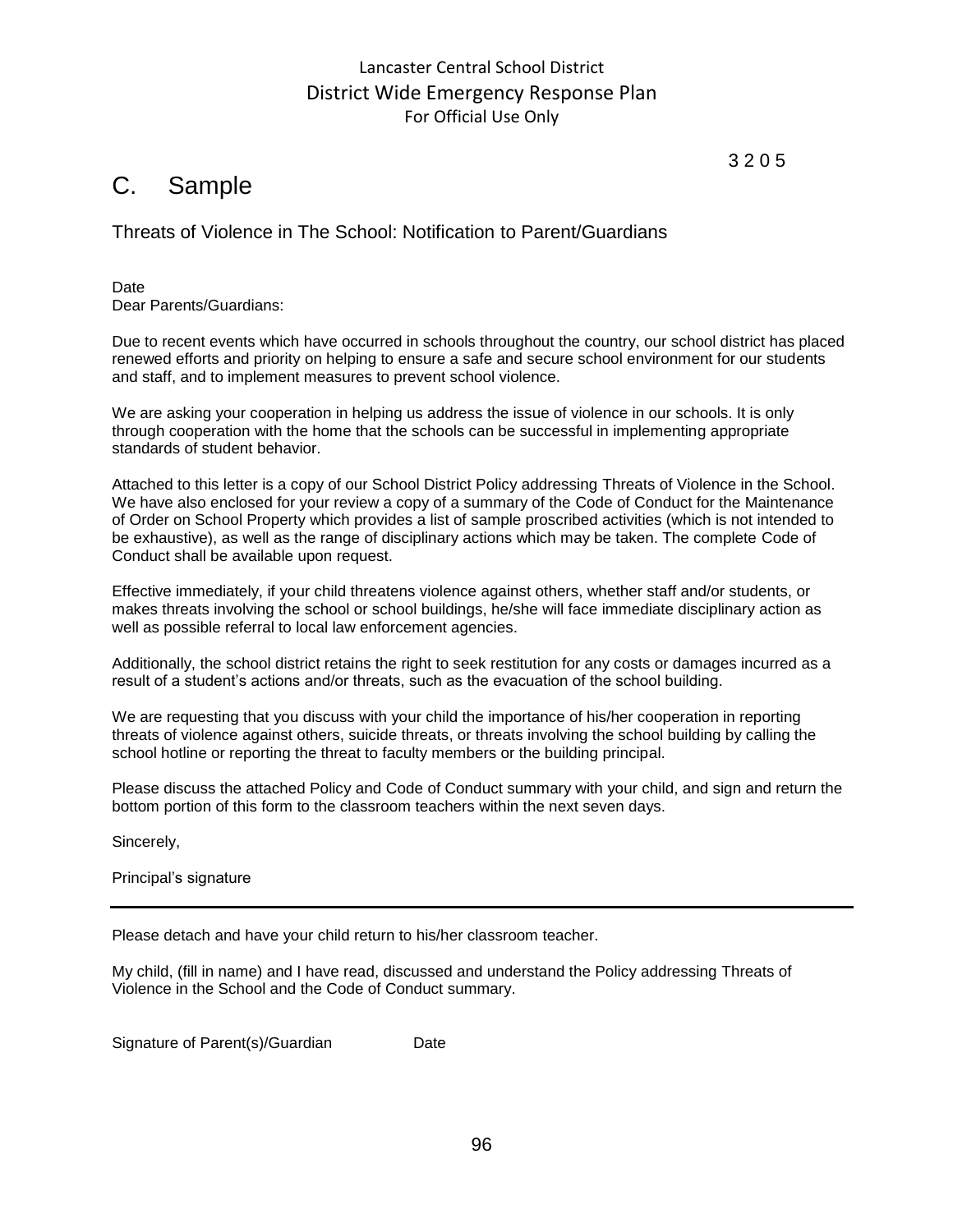#### 3 2 0 6

# D.Aftercare Services

The District will coordinate with Erie County Office of Mental Health, 716-858-8530, the New York State Office of Mental Health, 1-800-597-8481, and/or Substance Abuse and Mental Health Services Administration Disaster Distress 1-800-985-5990 as determined necessary for resources, programs, and direct support as needed after a mental health emergency, threat, incident, or traumatic event.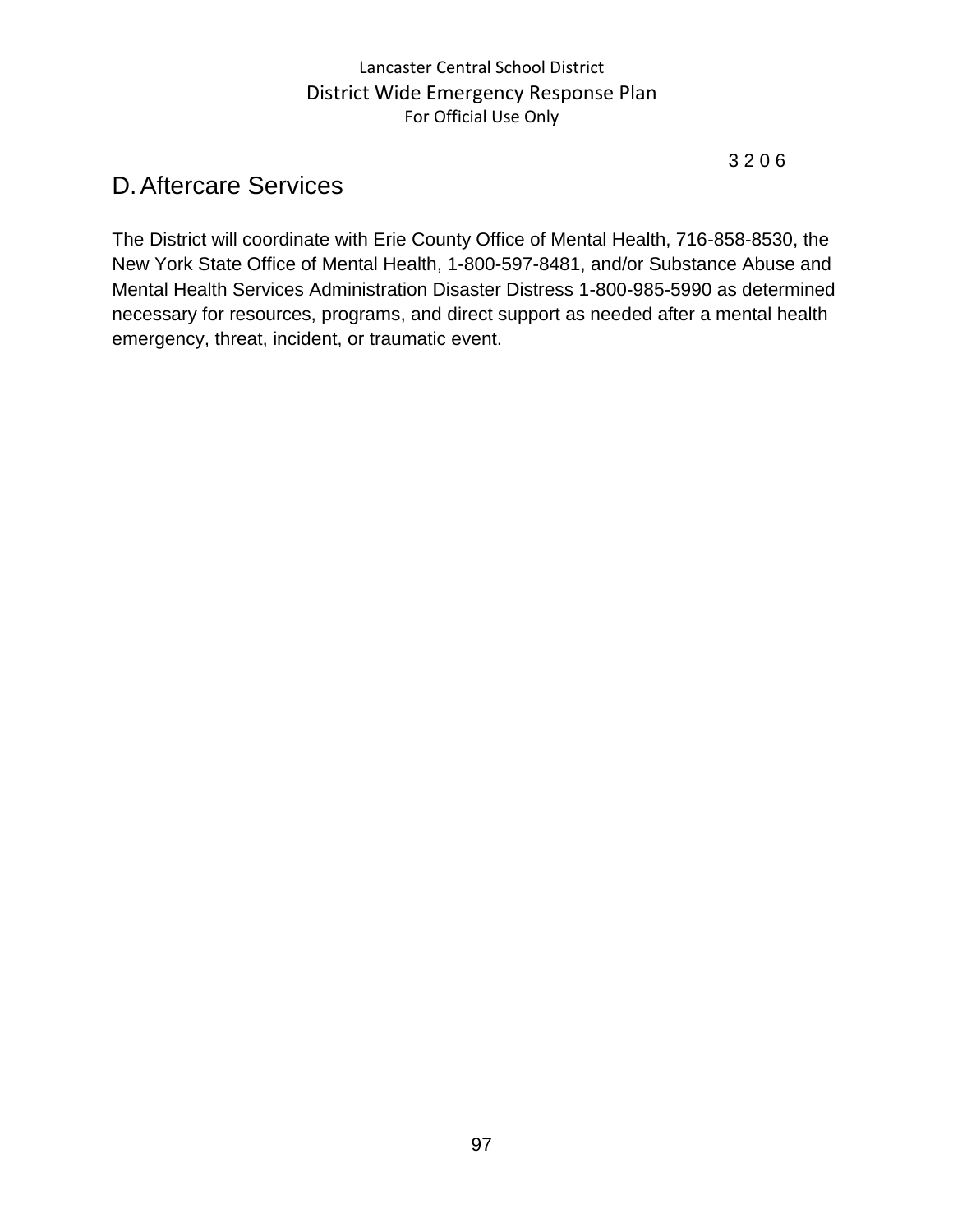3 2 1 0 1 of 3

# Emergency Closings

The superintendent is empowered to close the district schools, delay the opening, or to dismiss students early in the event of hazardous conditions, including weather, which threaten the safety of students.

In making the decision to close schools, either the superintendent or his/her designee shall consider many factors, including the following:

- 1) The availability of parent/guardian to receive the student at home in the event schools should be dismissed early.
- 2) The health and safety of students remaining in a school environment.
- 3) Weather conditions, both existing and predicted.
- 4) Driving and traffic conditions affecting public and private transportation facilities.
- 5) Continuance or discontinuance of the operations of business, commercial and professional people in the area.

Facts will be assembled from the appropriate agencies and organizations before any decisions are made. For example, the Highway Department, Police Department, Weather Bureau, transportation companies and other governmental agencies, as needed, will be called.

Following the decision, communications will begin for the total notification of the students and staff. Either the superintendent or his/her designee shall notify the public begin the notifications. In the event it is necessary to close school for the day due to inclement weather or other emergency reasons, announcement thereof shall be made through the district's all-call system, on the district's website and social media, and on local television and radio stations. Employees should expect information between 5:00 and 6:00 o'clock a.m. Any employee who is doubtful about reporting should contact his/her immediate supervisor.

#### Delayed School Plan

When it appears likely that weather and/or street conditions will improve later in the morning, a "delayed school opening" decision may be made. An announcement will be made with instructions on the schedule, transportation, and employee report times.

#### Early Dismissal School Plan

When a sudden, unanticipated emergency condition, including weather alert, arises after school has commenced, and it is deemed appropriate to close schools and offices, the following actions will be followed: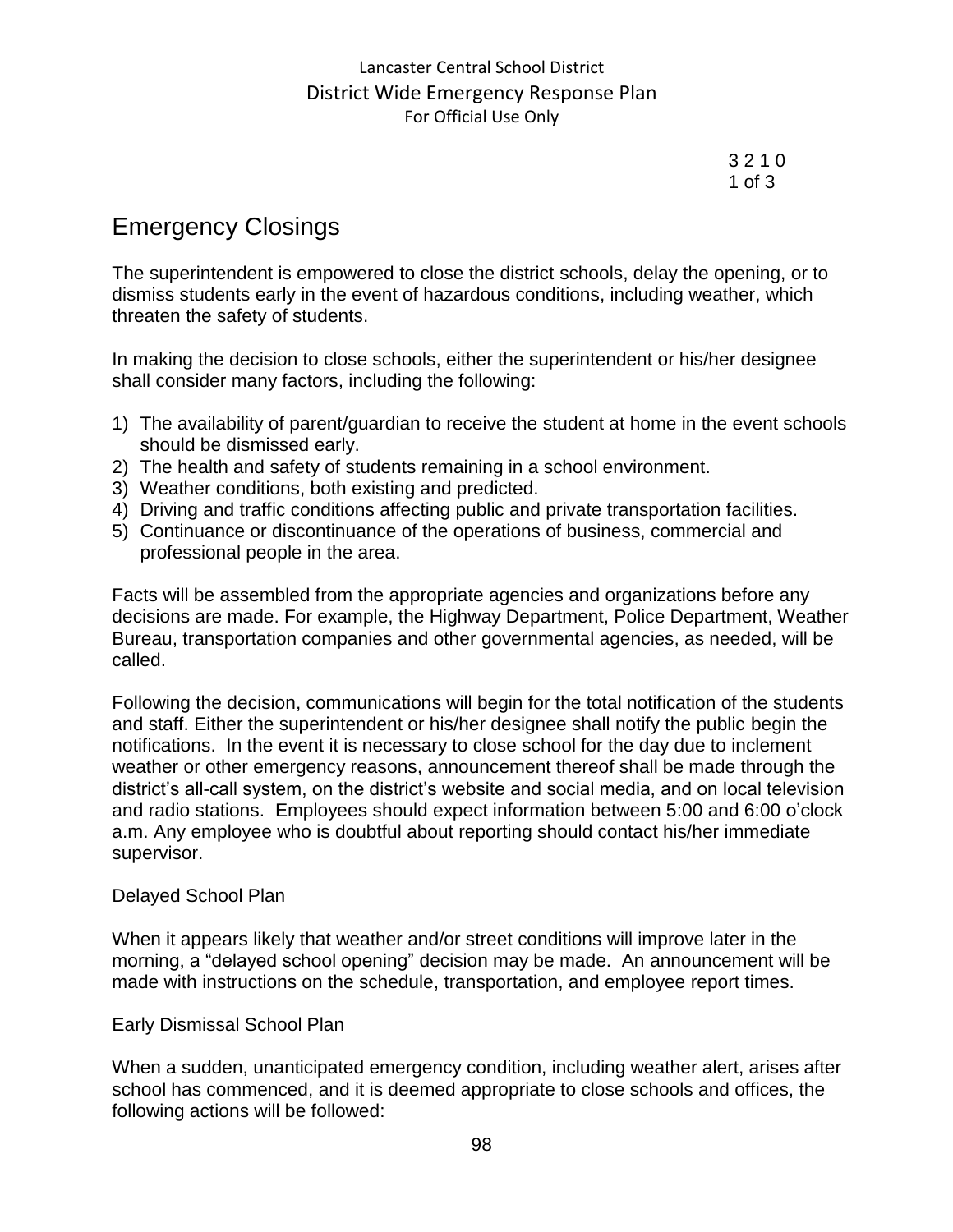3 2 1 0 2 of 3

# Emergency Closings - Continued

- 1) The transportation department will be contacted to arrange for bus drivers and buses.
- 2) The building level administration will be notified of the dismissal details.
- 3) Parents and local television and radio stations will be informed of the decision.
- 4) Schools will be dismissed with dismissal time arranged to parallel the arrival of buses. No staff member may leave his/her assignment until all students have left the building (unless authorized to do so by the principal).
- 5) Elementary students can be released to the custody of their parent/guardian or another designated adult.

#### Staff Assignments

The superintendent is responsible for the effective operation of the school district at all times. Under Education Law, Sections 1 7 1 1 and 3 0 1 2, the superintendent is empowered to require certain groups of employees to work while other employees are not required to work because the absence of students reduces the productivity of these employees.

When schools are officially closed for students due to inclement weather or other emergency conditions:

- 1) The attendance of personnel shall be governed by their respective contracts and/or upon designation by the Superintendent.
- 2) In general, school-based personnel will not report with the exception of the building plant operators, custodians, maintenance, and janitorial staff, as per negotiated agreement.
- 3) The Director of Facilities, the transportation supervisor and the superintendent will report to work, along with other designated employees.
- 4) Principals will remain responsible for security of their schools and for seeing that the building and grounds are made as ready as possible for school on the next scheduled day.

#### Parent/Guardian Notifications

Principals have the responsibility to urge parents/guardians to make plans for the emergency supervision of their children should an all-day closing, a delayed opening, or an early closing of school be necessary.

The district's all-call system, website, email, social media, and local television and radio stations may be used to notify students, parents, and faculty and staff members.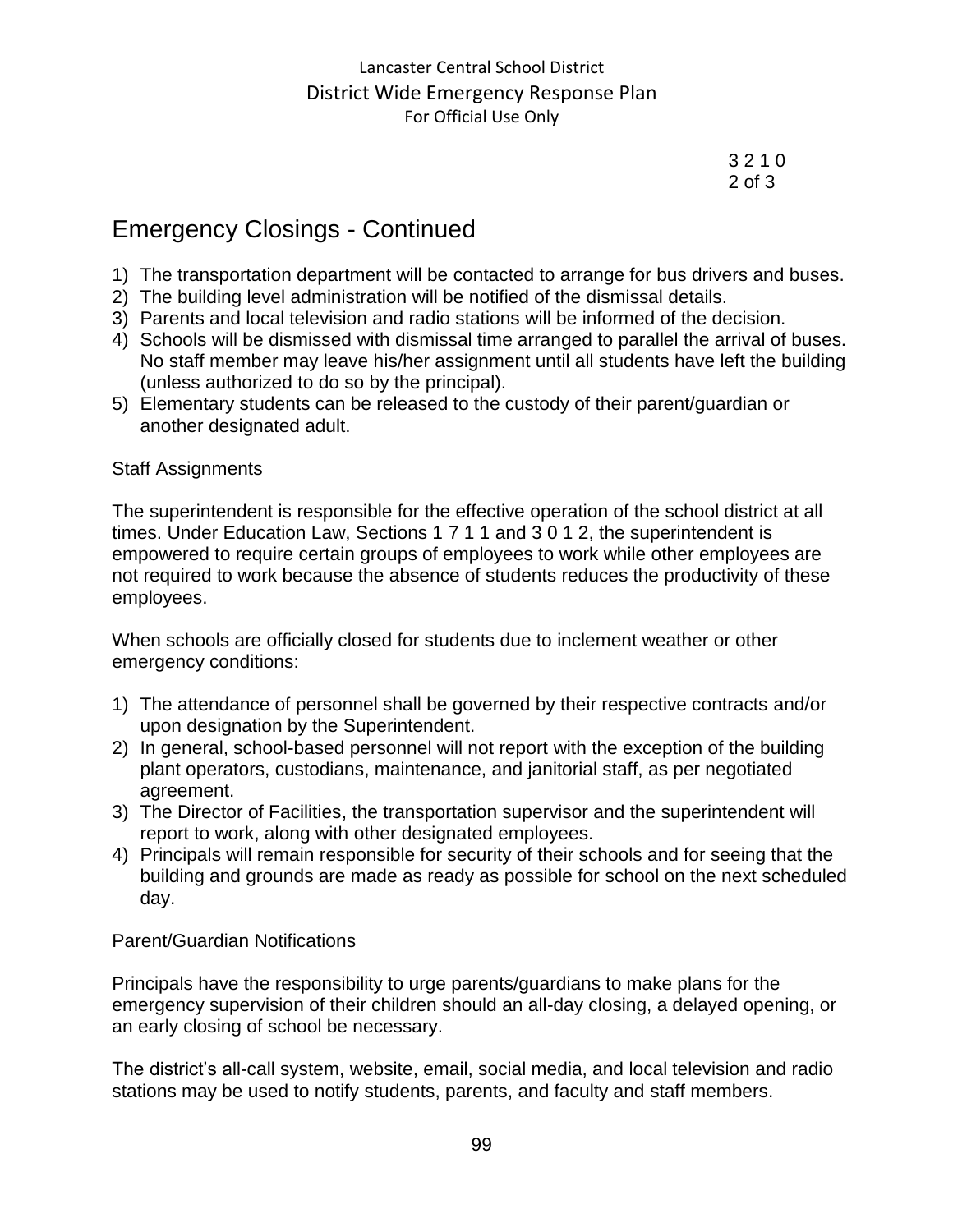3 2 1 0 3 of 3

# Emergency Closings - Continued

Responsibility Before School

Superintendent/Designee

- 1) Consults with highway officials or other agencies regarding road conditions and predicted weather patterns.
- 2) Makes decision as to closing.
- 3) If decision is to close, notifies:
	- Radio stations
	- Principals

Responsibility During School

Transportation Supervisor

- 1) Consults with highway officials or other agencies regarding road conditions and predicted weather patterns.
- 2) Informs superintendent of adverse conditions.

**Superintendent** 

3) Makes decision as to closing.

Superintendent/Designee

4) If decision is to close, notifies:

Transportation Supervisor Parents Radio and television stations **Principals** Staff and Students

Transportation Supervisor

- 5) Notifies drivers and substitutes where necessary.
- 6) Reschedules school pickups as soon as decision is made.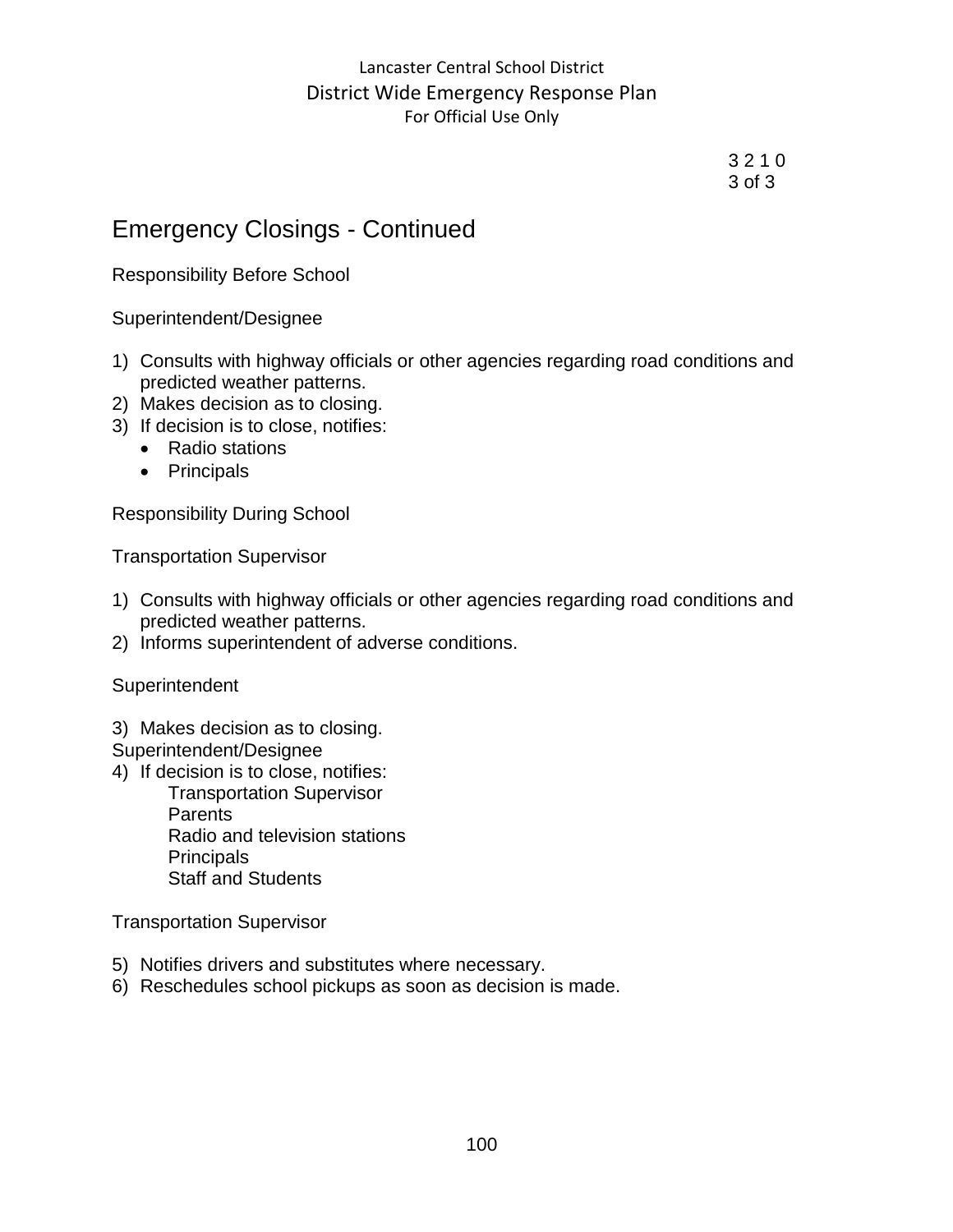# Section 4000: Communication with Others

- A. Description of the arrangements for obtaining assistance during emergencies from emergency services organizations and local government agencies
	- Step-by-Step Procedures .......................................................4 1 0 0
- B. Procedures for obtaining advice and assistance from local government officials including the county or city officials responsible for implementation of Article 2-B of the Executive Law.........................4 2 0 0
- C. A system for informing all educational agencies within a school district of a disaster.
	- Statement...............................................................................4 3 0 0

In the case of a school district, maintaining certain information about each educational agency located in the school district, including information on:

- School population,
- Number of staff,
- Transportation needs, and
- Business and home telephone numbers of key officials of each such educational agency. ............................4 3 0 5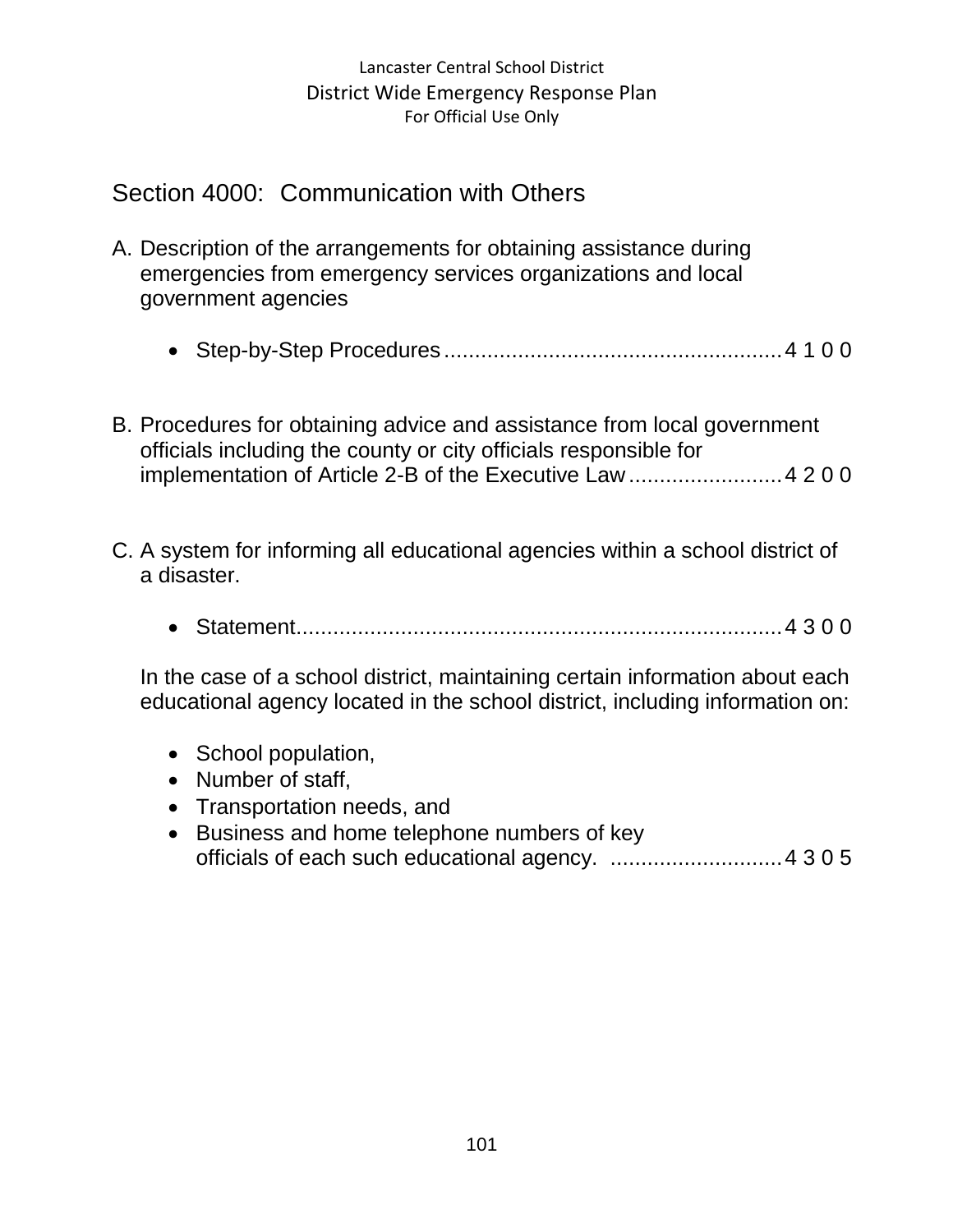#### 4 1 0 0

# A. In the Event of An Emergency or Violent Incident That Requires the Assistance of Emergency Response Agencies

Step 1 Call 9 1 1

Step 2 Give specific information to 9 1 1 dispatcher

- What type of emergency
- Where, address, room, what floor
- Who/how many are affected
- Directions to the scene

Step 3 Local agencies, such as police, fire, ambulance, highway or public works, disaster coordinator will respond first

Step 4 After assessing the emergency, local response agencies will contact count, state and federal agencies if additional assistance is necessary or if a disaster is declared which will invoke Article 2B (see page 4 2 0 0)

Step 5 Post incident response can be coordinated through local and county agencies. These could include the Red Cross, United Way agencies and other local, county, and state mental health resources.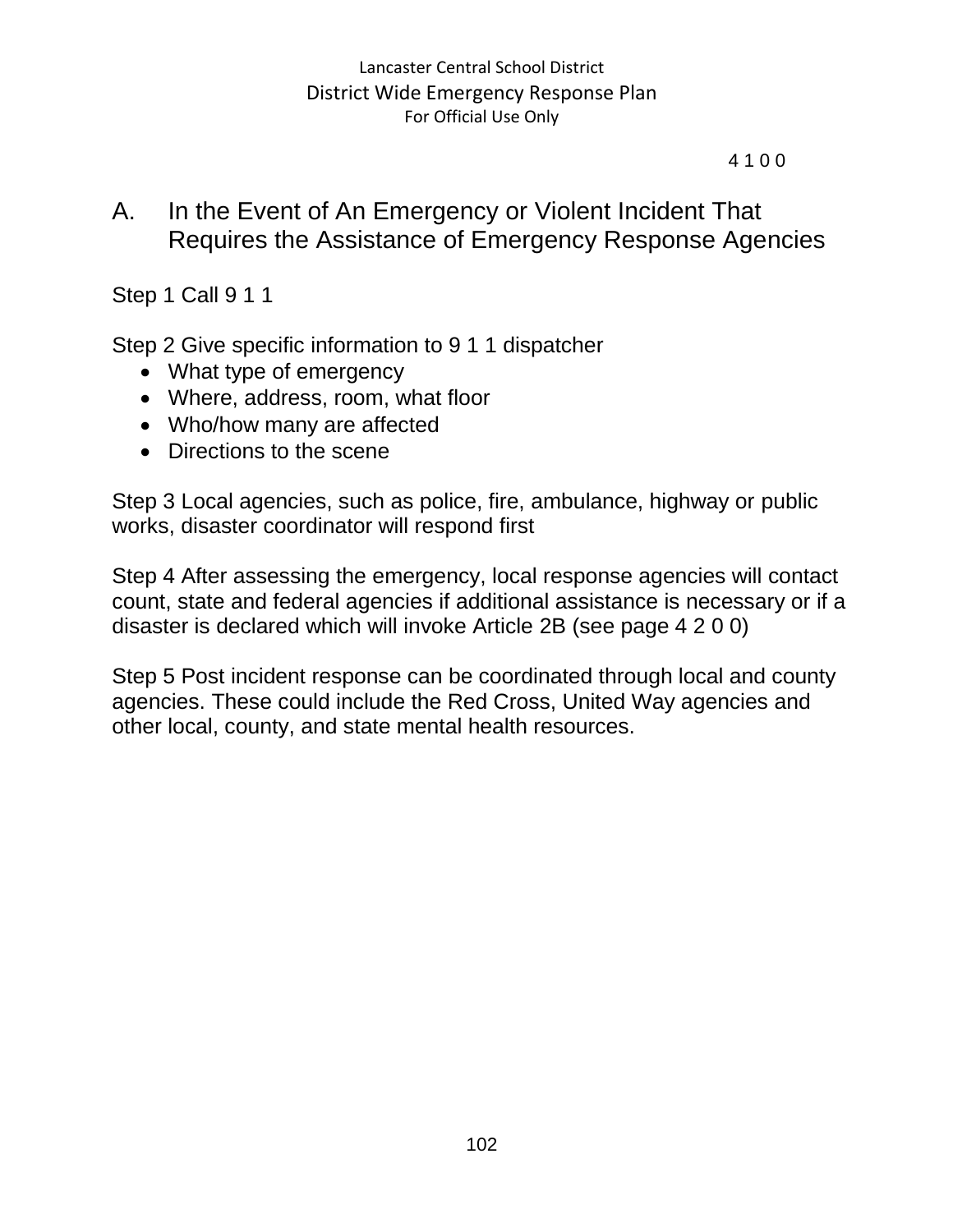# **B**. 4 2 0 0 Article 2B Executive Law  $320$

- 29-a. Suspension of other laws
- 29-b. Use of civil defense forces in disasters
- 29-c. Radiological preparedness
- 29-d. Reports

History:

Add, L 1978, ch 640,  $\frac{1}{2}$  3, effective Apr 1, 1979

Cross References:

This article referred to in  $\overline{3}$  20, 21; CLS Unconsol ch 131  $\overline{3}$  20.

20. Natural and man-made disasters; policy; definitions

- 1. It shall be the policy of the state that:
- a. local government and emergency service organizations continue their essential role as the first line of defense in times of disaster, and that the state provide appropriate supportive services to the extent necessary;
- b. local chief executives take an active and personal role in the development and implementation of disaster preparedness programs and be vested with authority and responsibility in order to insure the success of such programs;
- c. state and local natural disaster and emergency response functions be coordinated in order to bring the fullest protection and benefit to the people;
- d. state resources be organized and prepared for immediate effective response to disasters which are beyond the capability of local governments and emergency service organizations; and
- e. state and local plans, organizational arrangements, and response capability required to executive the provisions of this article shall at all times be the most effective that current circumstances and existing resources allow.
- 2. As used in this article the following terms shall have the following meanings:
- a. "disaster" means occurrence or imminent threat of wide spread or severe damage, injury, or loss of life or property resulting from any natural or man-made causes, including, but not limited to, fire, flood, earthquake, hurricane, tornado, high water, landslide, mudslide, wind, storm, wave action, volcanic activity, epidemic, air contamination, blight, drought, infestation, explosion, radiological accident or water contamination.
- b. "state disaster emergency" means a period beginning with a declaration by the governor that a disaster exists and ending upon the termination thereof.
- c. "municipality" means a public corporation as defined in subdivision one of section sixty-six of the general construction law and a special district as defined in subdivision sixteen of section one hundred two of the real property tax law.
- d. "commission" means the disaster preparedness commission created pursuant to section twentyone of this article.
- e. "emergency services organization" means a public or private agency, organization or group organized and functioning for the purpose of providing fire, medical, ambulance, rescue, housing, food or other services directed toward relieving human suffering, injury or loss of life or damage to property as a result of an emergency, including non-profit and governmentally-supported organizations, but excluding governmental agencies.
- f. "chief executive" means:
	- (1) a county executive or manager of a county;
	- (2) in a county not having a county executive or manager, the chairman or other presiding officer of the county legislative body;
	- (3) a mayor of a city or village, except where a city or village has a manager, it shall mean such manager; and
	- (4) a supervisor of a town, except where a town has a manager, it shall mean such manager.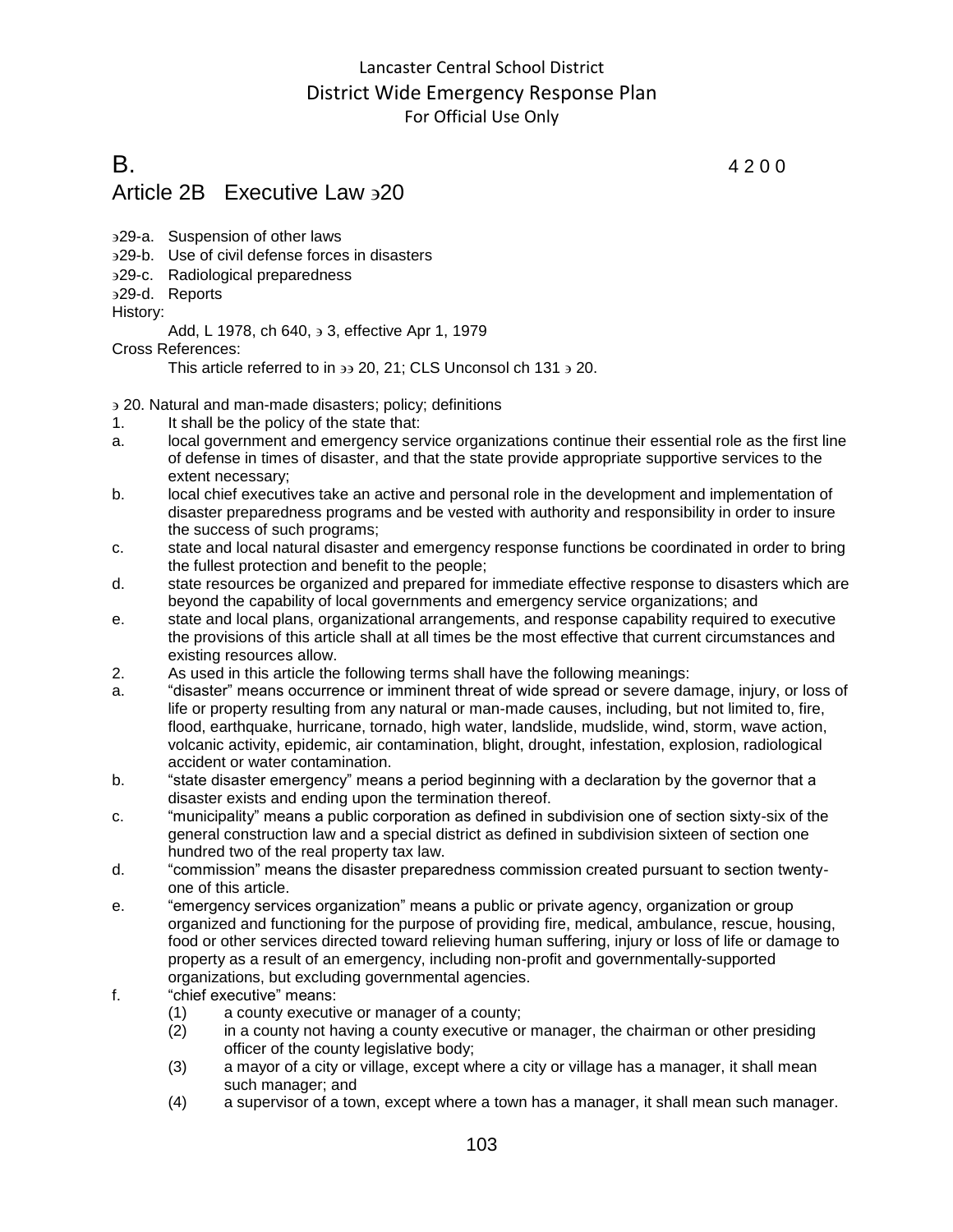4300

- C. In The Event Of An Emergency Within The Supervisory District Territorial Limits, The Superintendent, Or Designee, Of The Lancaster Central School District Will:
	- 1) Act as the chief communication liaison for the non-public Educational agencies listed on the following pages
	- 2) Contact the Erie 1 BOCES District Superintendent
	- 3) Offer resources that are available.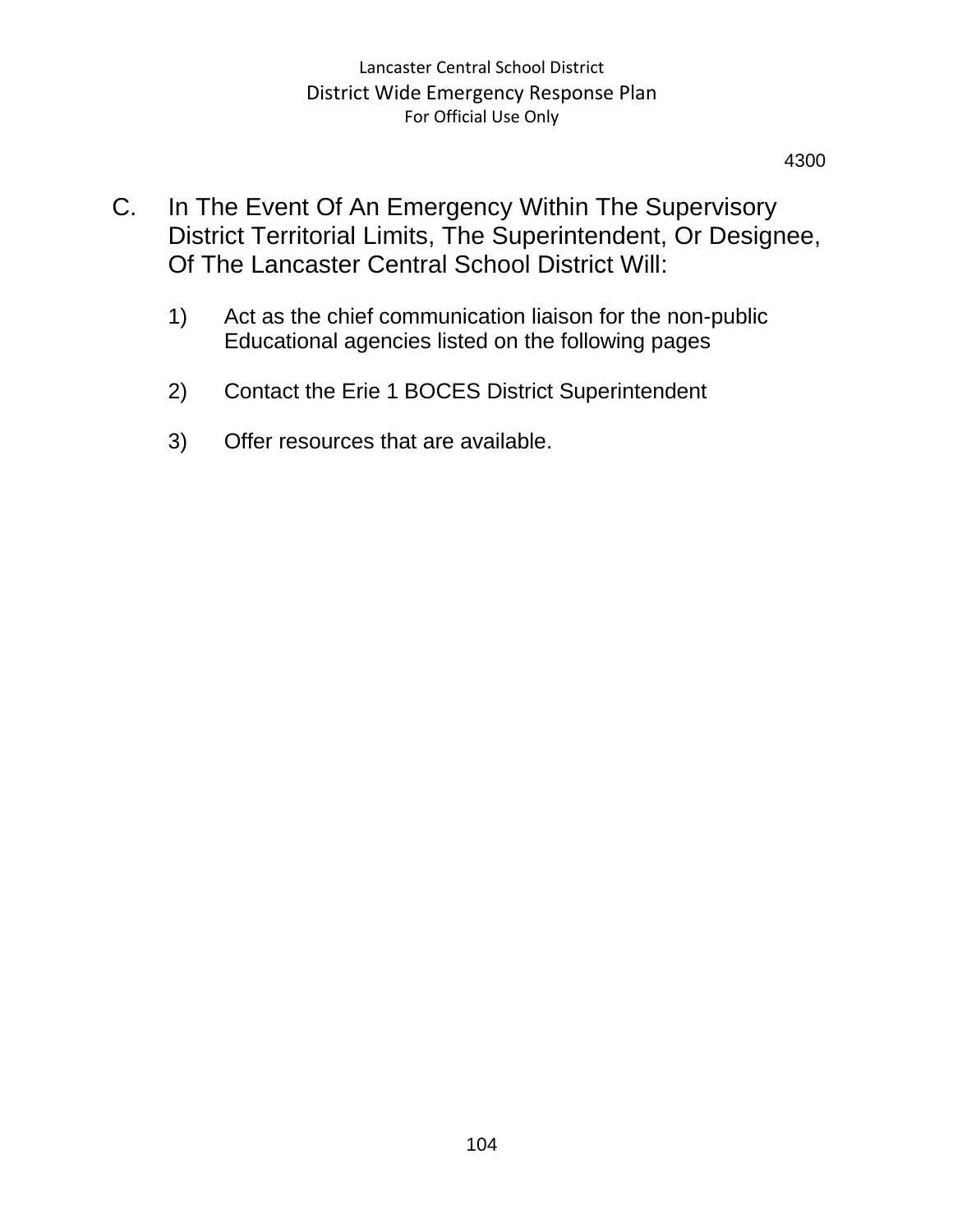#### 4 3 0 5 1 of 3

# C. Personnel for Non-Public Schools

| <b>Facility Name</b><br><b>Facility Address</b> | Saint Mary's Elementary School<br>2 Saint Mary's Hill<br>Lancaster, New York 14086 |
|-------------------------------------------------|------------------------------------------------------------------------------------|
| <b>Facility Phone Number</b>                    | 683-2112                                                                           |
| Principal                                       | Ms. Kim Kwitowski                                                                  |
| <b>Others</b>                                   | Ms. Kuhn, Secretary                                                                |
| Grades                                          | Pre-kindergarten through 8                                                         |
| <b>Number of Students</b>                       | Not applicable                                                                     |
| <b>Hours of School</b>                          | $8:10$ am $- 2:20$ pm                                                              |
| Transportation                                  | Local school districts                                                             |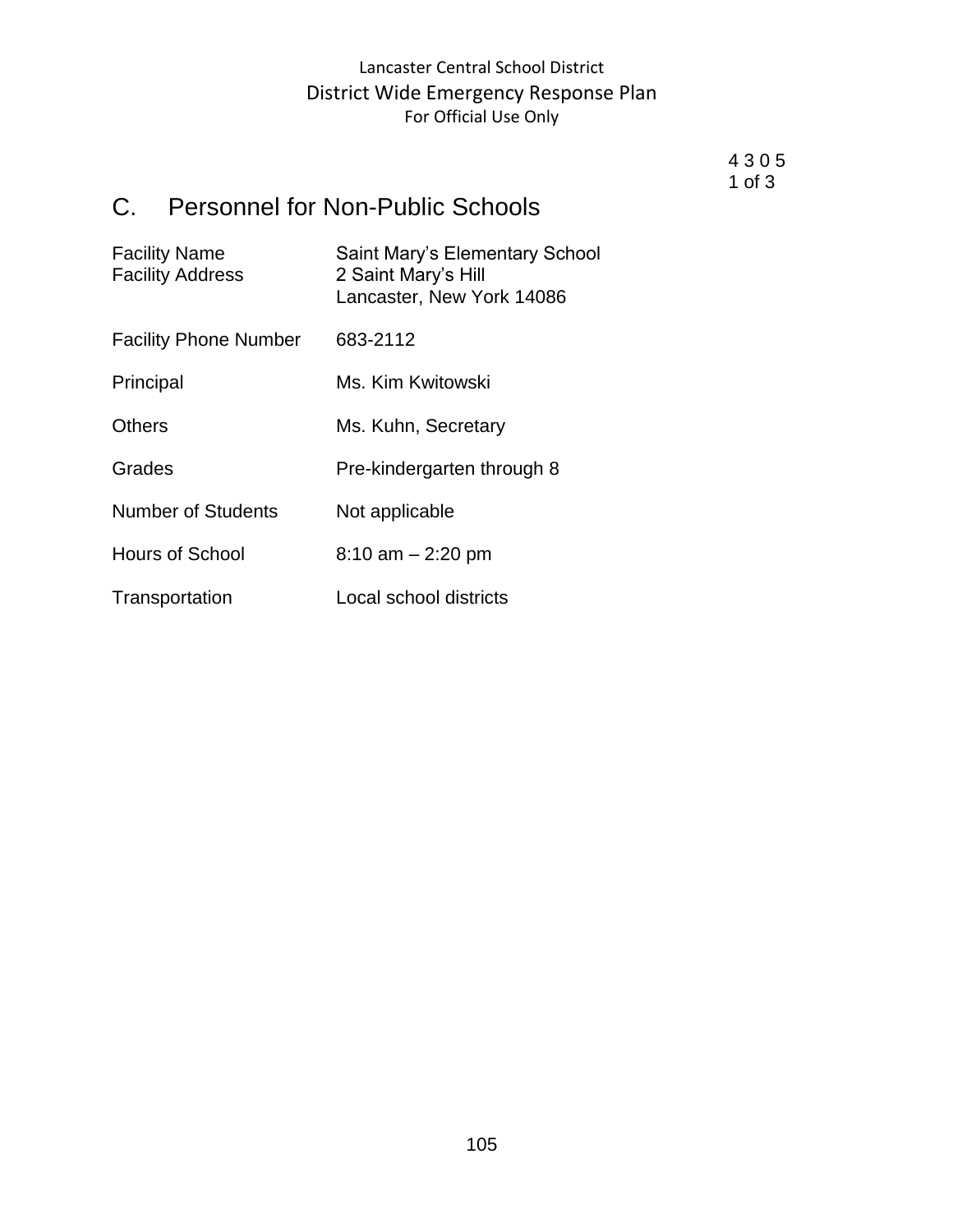4 3 0 5 2 of 3

# C. Personnel for Non-Public Schools

| <b>Facility Name</b>         | Saint Mary's High School                                       |
|------------------------------|----------------------------------------------------------------|
| <b>Facility Address</b>      | 142 Laverack Avenue<br>Lancaster, New York 14086               |
| <b>Facility Phone Number</b> | 683-4824                                                       |
| Principal                    | Kevin Kelleher                                                 |
| <b>Administrative Team</b>   | Rob Cavallari<br>Andrea Drabik<br>Beck O'Connor<br>Keith Junik |
| <b>Others</b>                | Claudia Fiume, Secretary                                       |
| Grades                       | $9 - 12$                                                       |
| <b>Number of Students</b>    | Not applicable                                                 |
| <b>Hours of Schools</b>      | 7:53 am $-$ 2:19 pm                                            |
| Transportation               | Local school districts                                         |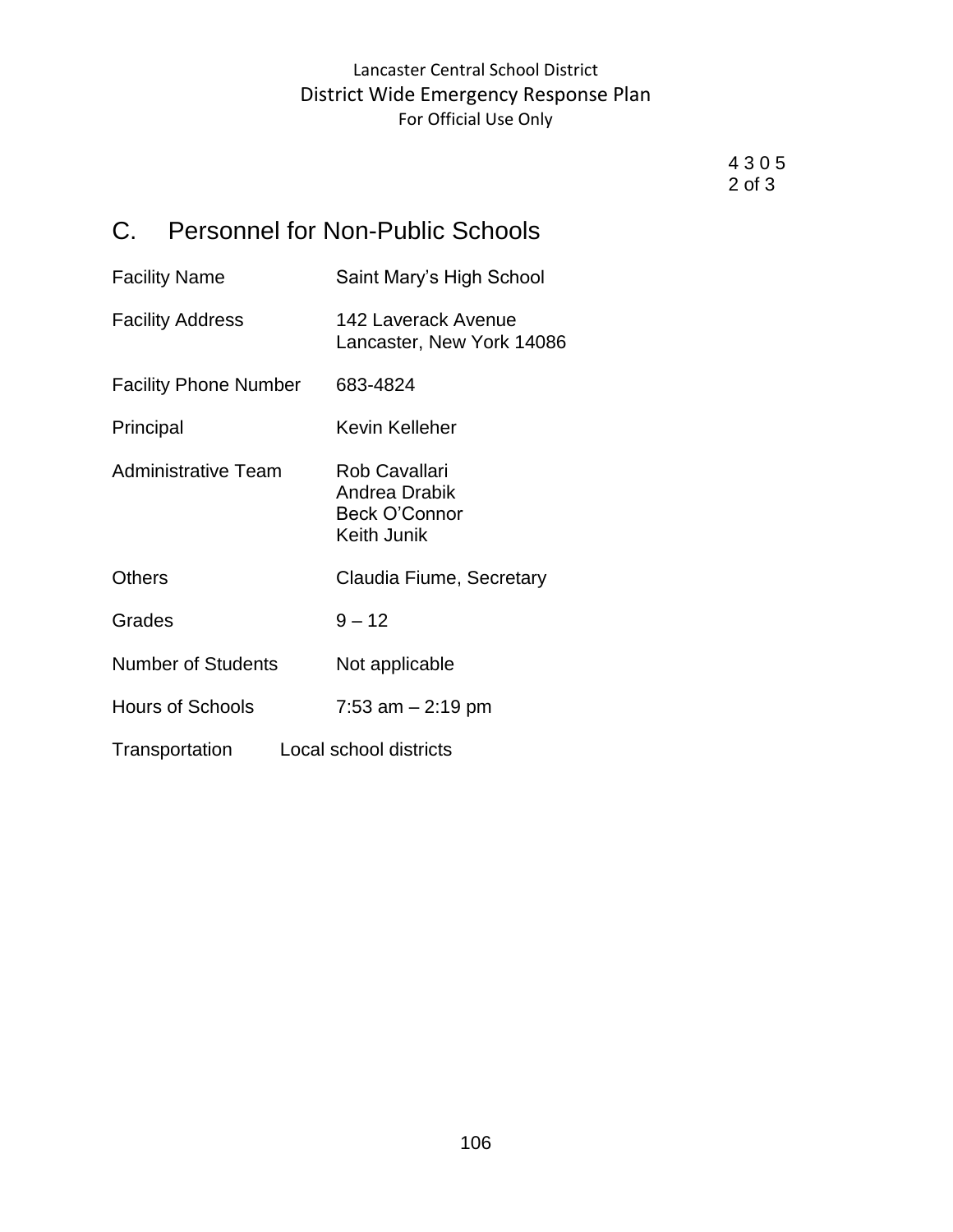4 3 0 5 3 of 3

# C. Personnel for Non-Public Schools

| <b>Facility Name</b>         | Our Lady of the Blesses Sacrament                     |
|------------------------------|-------------------------------------------------------|
| <b>Facility Address</b>      | 20 French Road<br>Depew, New York 14043               |
| <b>Facility Phone Number</b> | 685-2544                                              |
| Principal                    | Ms. Debbie Szczepanski                                |
| <b>Assistant Principal</b>   | <b>Karol Cassel</b>                                   |
| <b>Others</b>                | Lynn Schiffhauser, Secretary<br>Una Hansen, Secretary |
| Grades                       | Kindergarten through 8                                |
| <b>Number of Students</b>    | Not applicable                                        |
| Hours of School              | 7:50 am $-$ 2:05 pm                                   |
| Transportation               | Local school districts                                |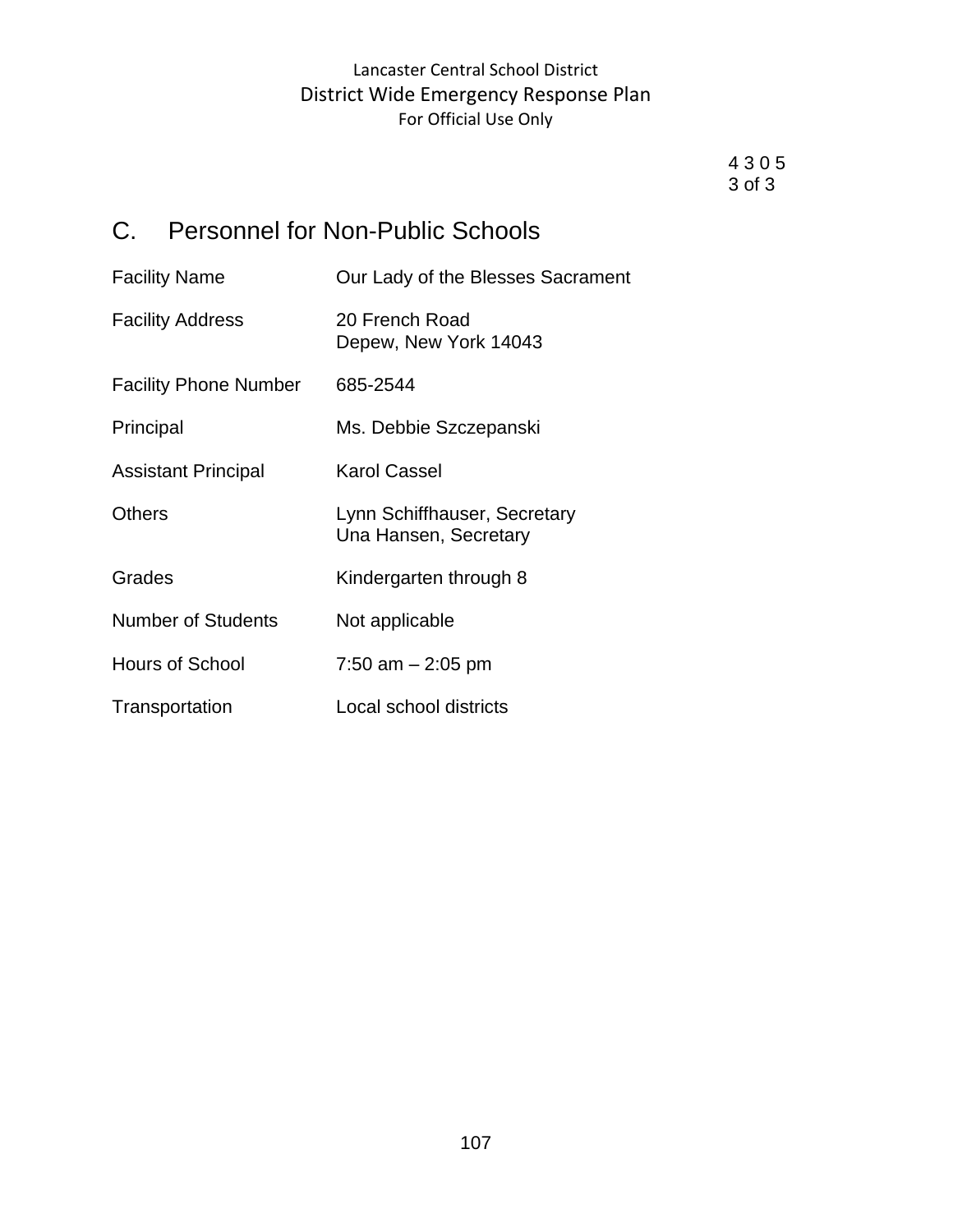# Section 5000: Prevention and Intervention Strategies

- A. Policies and procedures related to school building security, including, where appropriate, the use of school safety officers and/or security devices or procedures
	- Safety/Security 5 0 0 0
- B. Procedures for the dissemination of informative materials regarding the early detection of potentially violent behaviors, including, but not limited to:
	- Distribution of the Checklist of Early Warning Signs 5 1 0 0
- C. Appropriate prevention and intervention strategies such as:
	- Collaborative agreements with local law enforcement officials (Memorandum)
	- Non-violent conflict resolution training program: 5 2 0 0
- D. Strategies for improving communication among students and between students and staff and reporting of potentially violent incidents, such as the establishment of:
	- Youth-run programs,
	- Peer mediation, 5 3 0 0
- E. Description of duties, hiring and screening process, and required training of hall monitors and other school safety personnel. The same state of  $5400$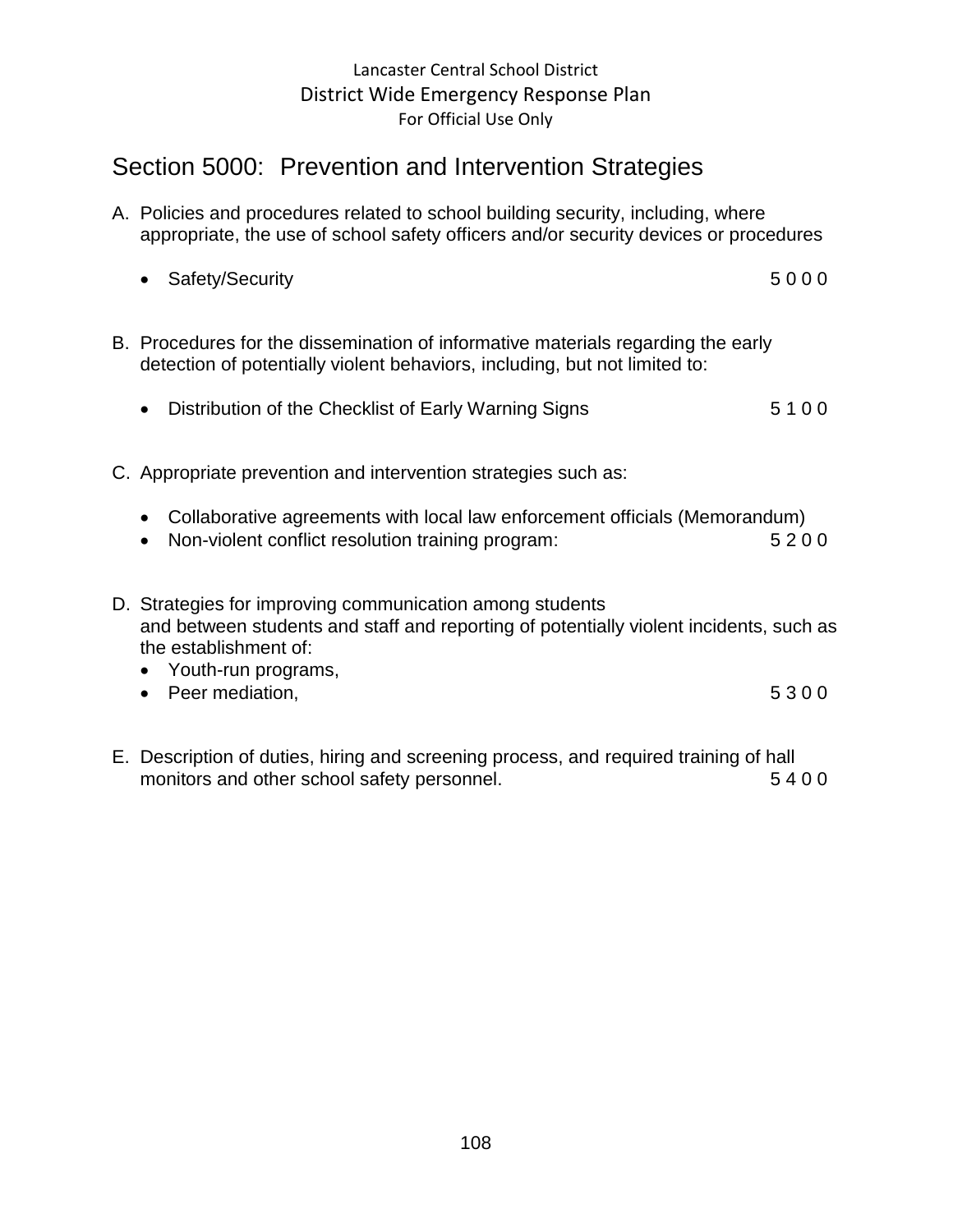# Security 5 0 0 0

Lancaster Central School Security Measures

All student occupied facilities have taken the following security measures:

Access Control System

All visitors must enter through the main door of each building. Access is gained after visitor identifies self through speaker directed to main office personnel. Main office personnel are able to view visitor through security cameras. Access is gained when main office personnel trigger the door unlock mechanism which allows main door to unlock allowing visitor entrance into the main office. Once in the main office, the visitor is required to show identification.

Visitors must show identification, sign in at main office, and record time of visit. Each visitor receives visitor tag and is instructed to wear tags while visiting. Each visitor must sign out.

School Resource Officers

School resource officers (Lancaster Police Department Officers) are utilized in the following school buildings: High School Middle School Kindergarten-6 Floating

School Resource Officer and Lancaster Police involvement is governed by Lancaster Central School District Policy #7 3 3 0, Searches and Interrogations of Students.

Hall Monitors (see also p. 5 4 0 0)

Hall monitors are utilized in the following school buildings: High School Middle School

#### Other Personnel

The district also has additional personnel that are essential to the security of all students and staff such as registered nurses, school psychologists, social workers, safety risk specialist, and guidance counselors. In addition, the District's Safety Committee deals with safety issues. This committee includes representatives from all major sectors of the district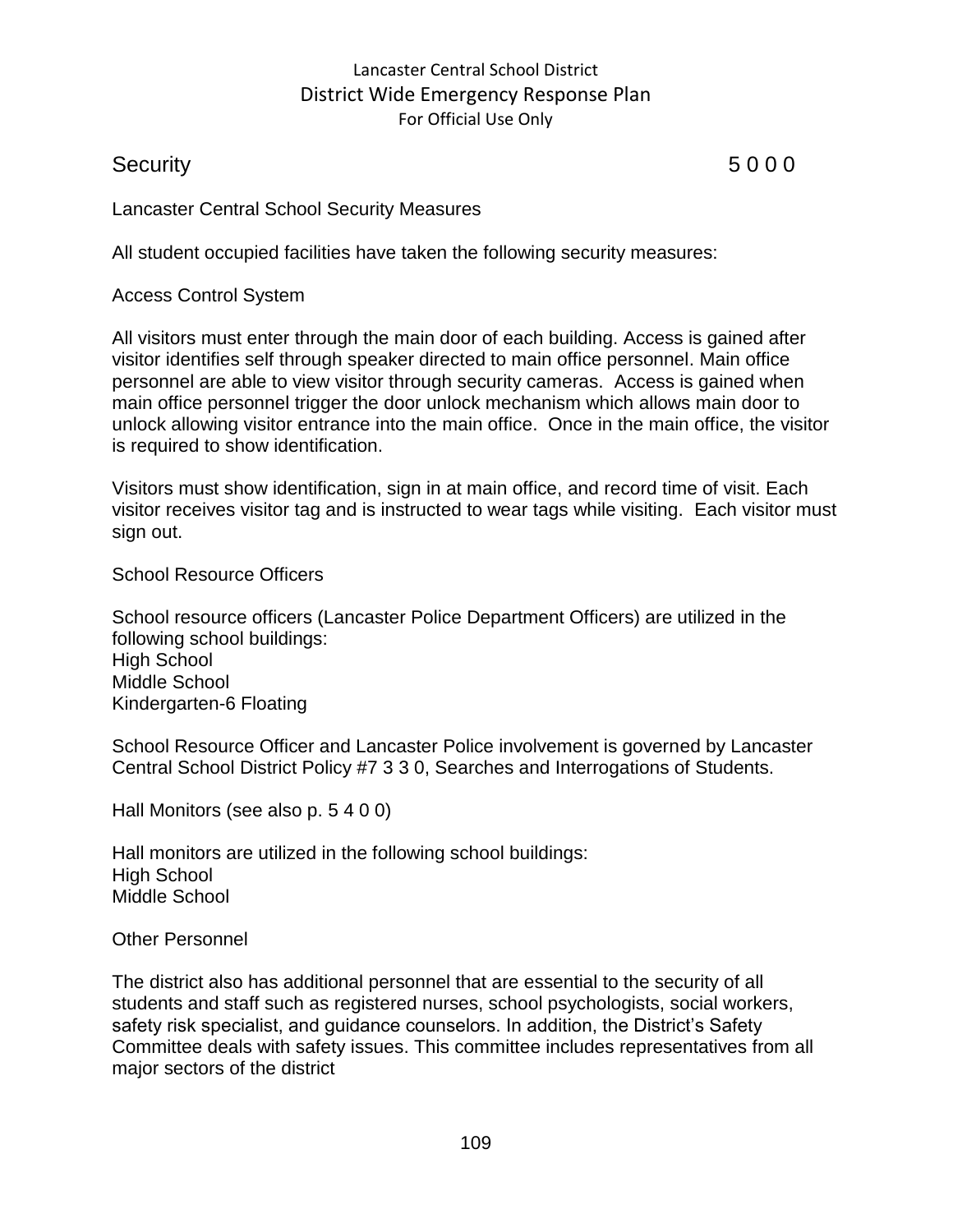#### 5 1 0 0

The Lancaster Central School District recognizes the importance of disseminating informative materials regarding the early detection of potentially violent behaviors to all faculty and staff. A checklist of "Early Warning Signs" for violent acting out behavior will be distributed via district email with extra copies being available in the Guidance Offices, Main Offices and the Administration Building.

The Lancaster Central School District includes nonviolent conflict resolution, peer mediation, and mental health awareness and reporting into its curriculum.

The Lancaster Central School District works directly with the Lancaster Youth Bureau's Youth Court Program. Youth Court is a voluntary alternative to the criminal justice system for young people who have committed a crime or an offense. Youth Court strives to promote feelings of self-esteem and a desire for self-improvement, and to foster a healthy attitude toward rules and authority. Youth Court also offers a law-related education program for young people who seek to become members of the court. Cases are generally referred by the police, probation deptartment., local courts and schools. Youth Court proceedings involve an offender, jurors and members in the roles of judge, prosecutor, defender, clerk/bailiff, and jury foreperson. Each of these individuals is a student attending Lancaster or Depew High School, or area private high schools. An adult serves as Coordinator to oversee the operation of the court.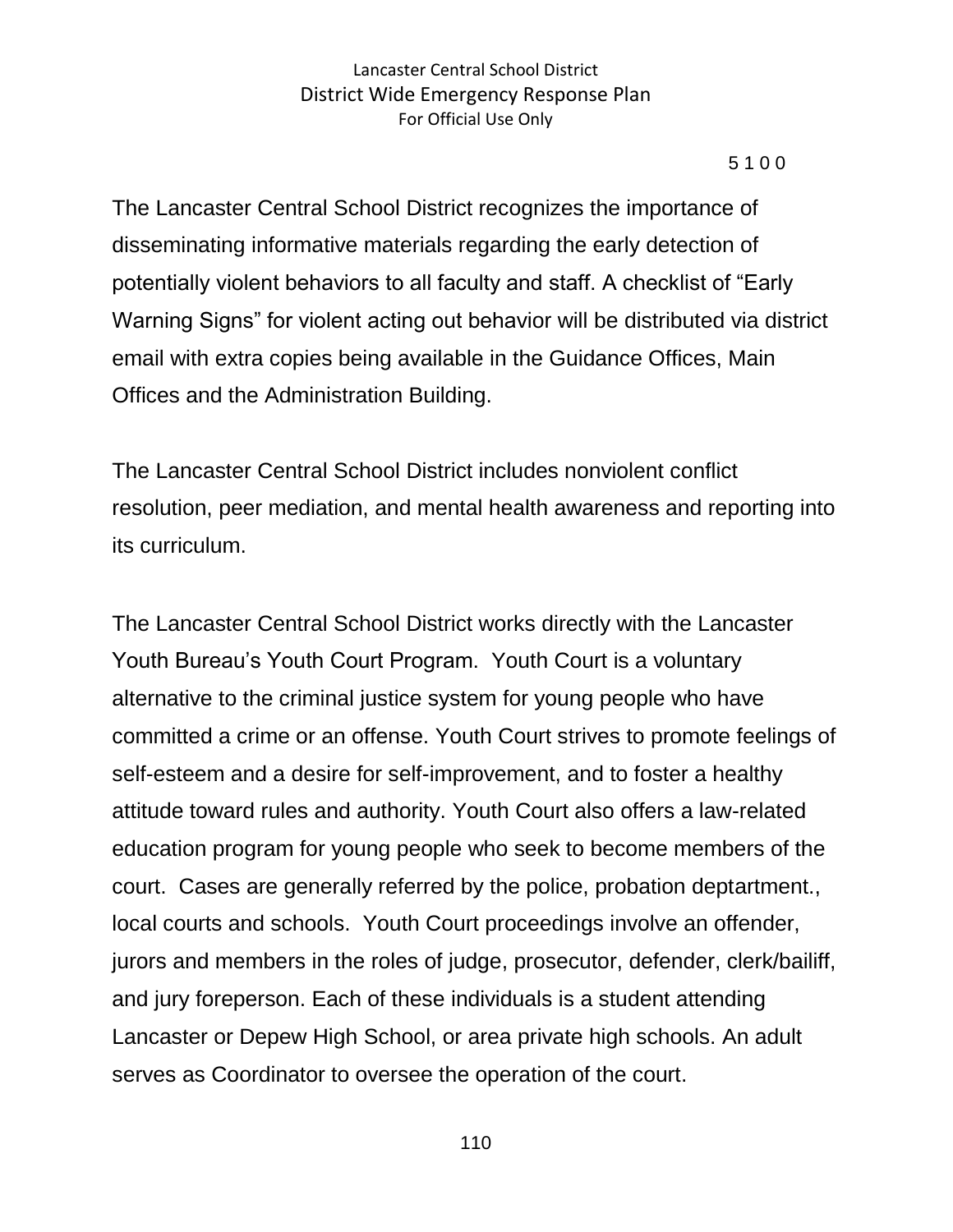# Memorandum of Understanding

#### Between The Town of Lancaster And The Lancaster Central School District Regarding School Resource Officer Agreement Dated February 11, 2019

This document is to provide further understanding and clarification regarding an agreement between the Town of Lancaster, New York ("Town") and the Lancaster Central School District ("District") in regards to the roles and responsibilities of the School Resource Officers placed within the District regarding amendments to Education Law S 2 8 0 1-a.

WHEREAS, the Lancaster Central School District ("District") and the Town of Lancaster ("Town") entered an agreement in dated February 11, 2019 regarding the placement of three (3) police officers as School Resource Officers (S R O) within District Schools.

WHEREAS, the New York State enacted budget included amendments to Education Law S 2 8 0 1-a to add section 10 with respect to school district safety plans and the Regulations of the Commissioner of Education incorporates the requirements to the school district safety plan to define the roles and responsibilities of the School Resource Officers placed within the District as it pertains to student misconduct that violates the District Code of Conduct.

NOW THEREFORE, the District and the Town agree to the following regarding the roles and responsibilities of SROs placed within the District:

# 1. Scope of Services

a. The School Resource Officer Program is designed to provide education, law enforcement, and mentoring to District students, and is an attempt to deter criminal behavior through positive interactions with students during school hours. School Resource Officers are responsible for preventing crime and ensuring safety in primary and secondary schools. School Resource Officers work with school administrators to preserve a safe learning environment for students, teachers, and staff.

b. The security and law enforcement services provided by the School Resource Officer to the District pursuant to this Agreement shall be at the discretion of the District Superintendent, in consultation with the Chief of Police, as appropriate, and shall generally be as follows:

> i. The School Resource Officers primary duty is to work in conjunction with District administration to protect the District's schools' safe environment and to maintain an atmosphere where students, teachers and staff feel safe that is conducive to learning, instruction and educational services.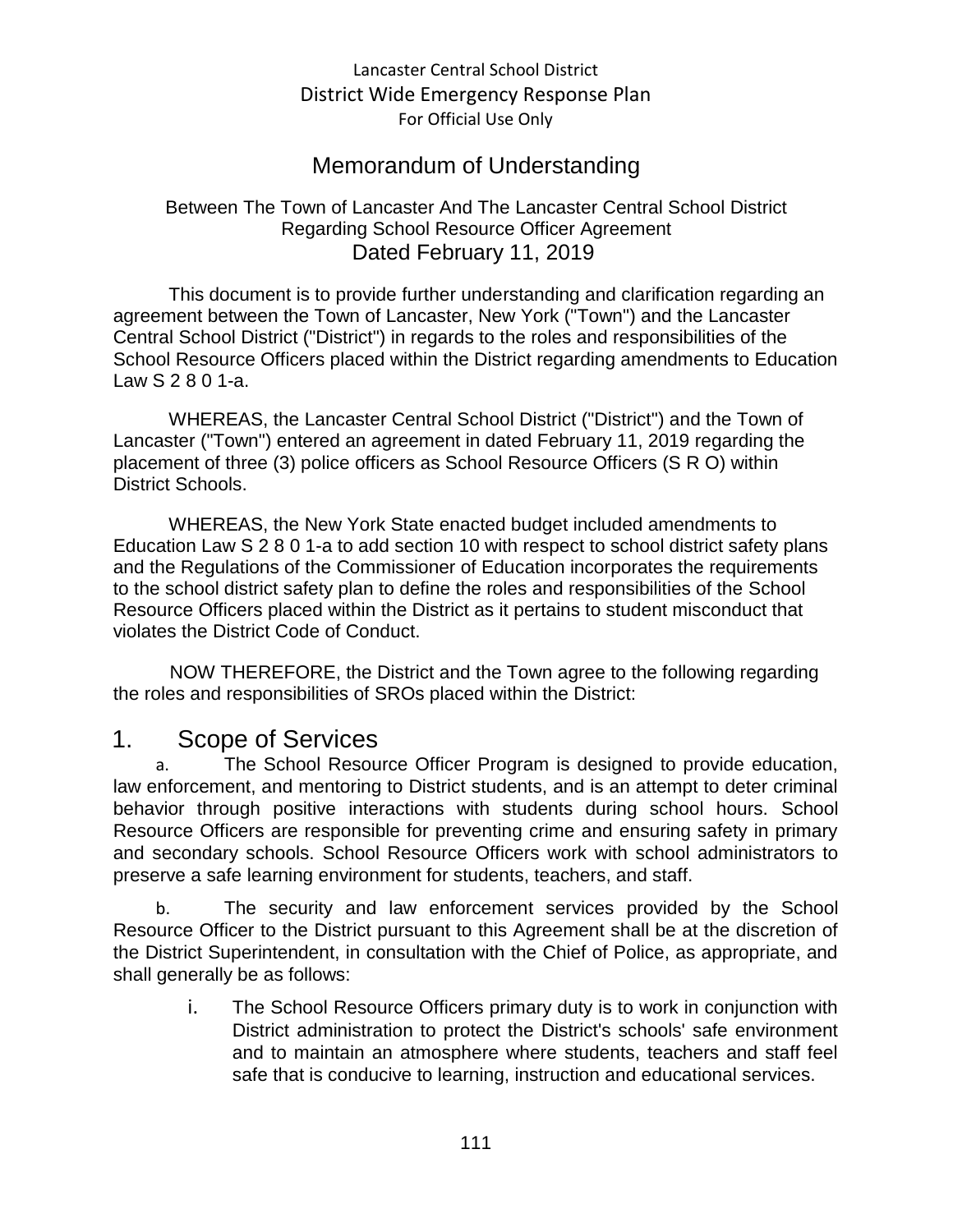- ii. The School Resource Officer shall have a visible presence on school grounds and be available to the students, faculty, and administration.
- iii. The School Resource Officer shall serve to improve relationships and act as a liaison between students, law enforcement, and the community.
- iv. The School Resource Officer shall serve as an educator, law enforcer, mentor and role model.
- v. The School Resource Officer shall work in concert with District and school building administration, and attend meetings on a regular and/or requested basis.
- vi. The School Resource Officer shall attend sporting events and extracurricular activities when requested by the District's Superintendent or his/her designee.
- vii. The School Resource Officer may investigate and/or assist in the investigation of suspected criminal activity occurring on District property and/or related to the District. This assistance shall be provided in consultation with District/school administrators, in accordance with New York State Law and District policy.
- viii. As an educator and consultant, the School Resource Officer shall work with classroom teachers and other District personnel. The School Resource Officer may present information and answer questions on a variety of topics, such as, but not limited to, the law, drugs, safety, crime prevention, violence prevention, concepts of safety, traffic laws, general law, and crime prevention techniques. The goal of the presentations is to increase the awareness and understanding of laws and personal safety for students, staff, and the community.
- ix. The School Resource Officer shall assist in maintaining order and enforcing school policies on school property.
- x. The School Resource Officer shall refer students and/or their families to the appropriate resources and/or agencies for assistance when need is determined.
- xi. The School Resource Officer shall not act as a school disciplinarian in response to student misconduct. Rather the respective teacher and/or administrator shall enforce and address any disciplinary incident in accordance with the District's Code of Conduct. District/building administration is responsible for student discipline. The relationship between the District and students, visitors, law enforcement, and public or private security personnel, as well as law enforcement and security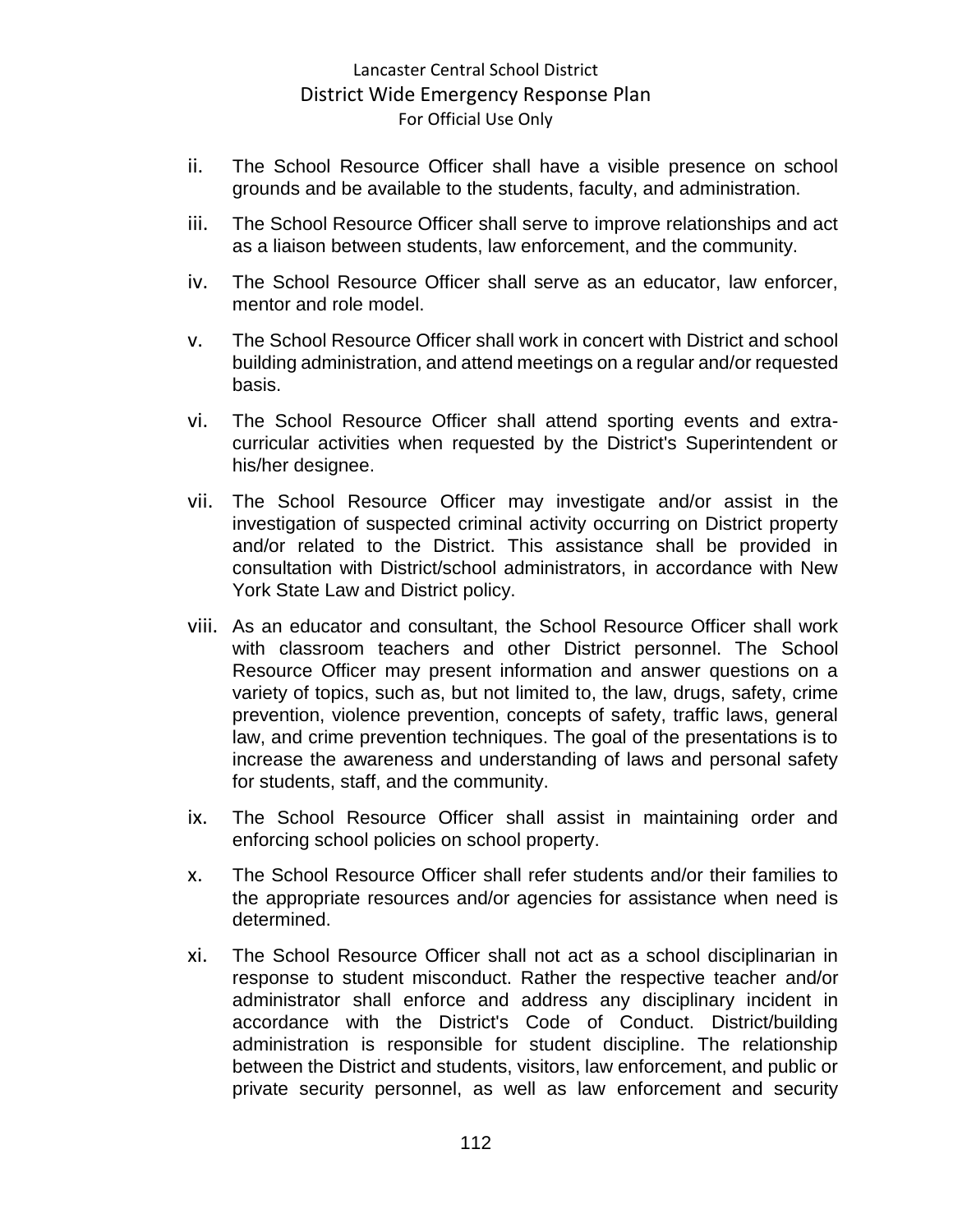personnel's roles, responsibilities and involvement with regard to student infractions and misconduct, shall be as set forth in the District's Code of **Conduct** 

https://www.lancasterschools.org/cms/lib/NY19000266/Centricity(\_Domai n/12/C ode%200f%20Conduct%20Adopted%20010818ADA.pdf, incorporated by reference herein. This paragraph is included in this Agreement in good faith toward the goal of compliance with Education Law Section 2801-a and regulations of the Commissioner of Education and will be updated as may be necessary as further guidance is provided by New York State regarding such requirements.

- xii. The School Resource Officer shall perform such other security and/or law enforcement services as may be reasonably assigned by the District Superintendent or his/her designee, in consultation with the Chief of Police or his/her designee, as appropriate.
- xiii. School Resource Officers may be subject to the same restrictions as school officials with respect to (a.) detaining or interrogating students, and (b.) maintaining the privacy of student education records and information. School Resource Officers may only use student Personally Identifiable Information for the legitimate educational purpose for which the information was sought, which is to promote school safety and the physical security of students. A School Resource Officer who is acting as a school official under Federal Educational Rights and Privacy Act may not redisclose, without appropriate consent, Personal identifiable information from education records to outside parties, including other employees of his or her police department, who are not acting as school officials, unless such re-disclosure falls into a narrow Federal Educational Rights and Privacy Act exemption. A School Resource Officer may not request to access educational records to determine a student's immigration status. A School Resource Officer who managed to obtain such student information is not authorized to re-disclose that information. The School Resource Officer may not detain students or otherwise interrogate them for the purpose of determining the students' (or their families') immigration status, as such status is irrelevant to the school safety objectives a School Resource Officer is tasked with ensuring. School Resource Officers shall consult with district administration when requesting to disclose any Personal Identifiable Information to first ensure the request and use is in compliance with the Family Educational Rights and Privacy Act.

c. The School Resource Officer's activities will typically be located at the District's buildings and property with certain exceptions, such as follow-up home visits when needed as a result of school-related student problems; District related off-campus activities when officer participation is requested by District administration; response to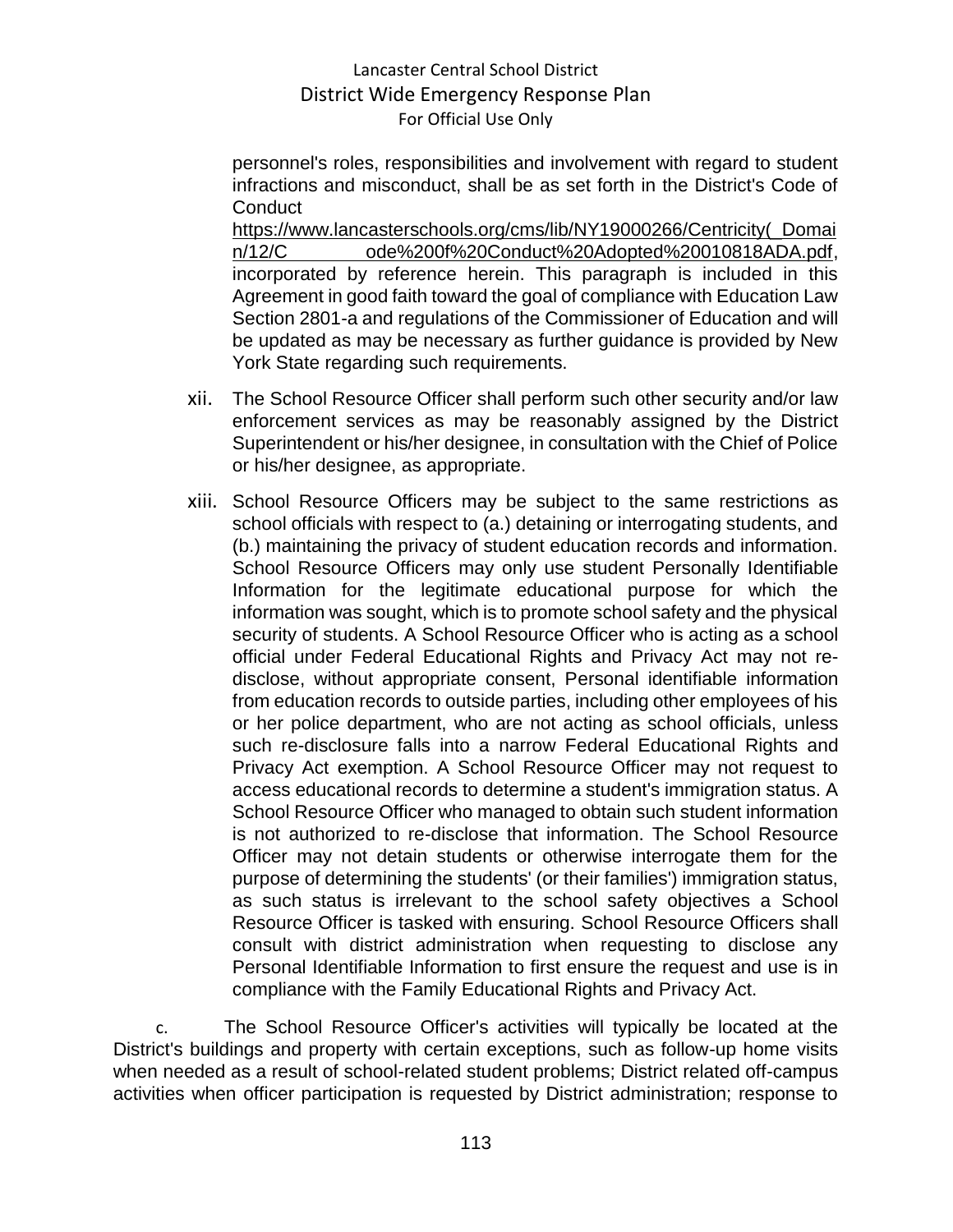off-campus, school-related criminal activity; response to emergency law enforcement activities or court appearances; and Police Department training in the interest of public safety as deemed necessary by the Chief of Police or his designee. The Town will provide a vehicle for the School Resource Officer to use for School Resource Officer -related business.

2. Except as hereby set forth, amended, expressed and modified by this Memorandum of Understanding, the School Resource Officer Agreement dated February 11, 2019 between the Parties shall in all other respects and aspects continue in full force and effect according to its terms. The Memorandum of Understanding will follow the terms and termination clauses of the February 11, 2019 agreement.

In Witness Whereof: the parties hereto have executed this Agreement on the date hereof, pursuant to resolutions adopted by the Town Board of Lancaster and by the Board of Education of the Lancaster Central School District.

TOWN OF LANCASTER

By

Johanna M. Coleman

**Supervisor** 

 $9/25/198$ Date:

LANCASTER CENTRAL SCHOOL DISTRICT By:

Dr. Michael J. Vallely Superintendent of Schools

Date:  $9/19/19$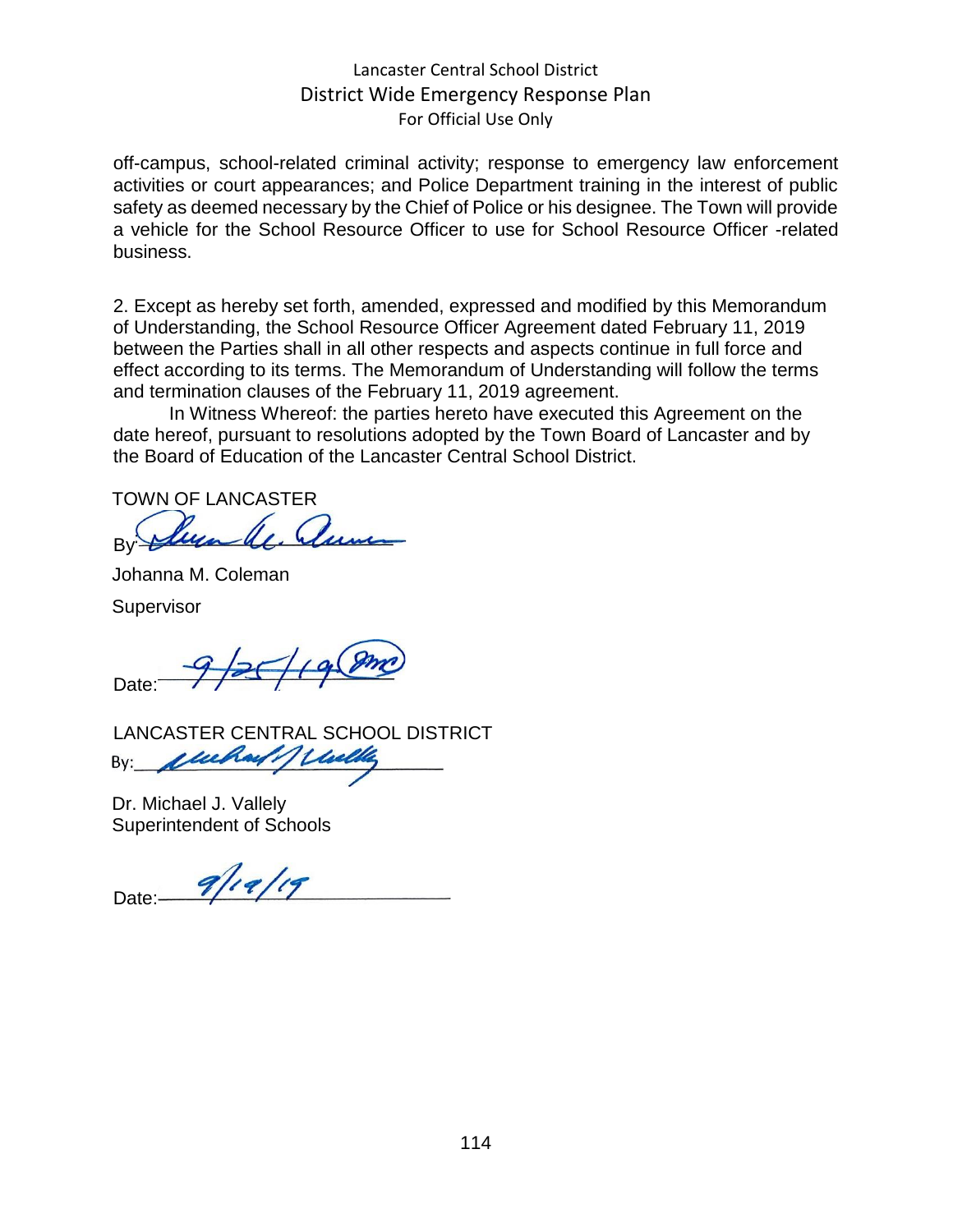The Lancaster Central School District recognizes that students, faculty, and staff need to be challenged to become the first line of defense against school violence. It is hoped that through intervention training students will be provided with the courage, motivation and leadership skills necessary to aid in preventing school violence by reacting to conflict appropriately and by breaking the "conspiracy of silence."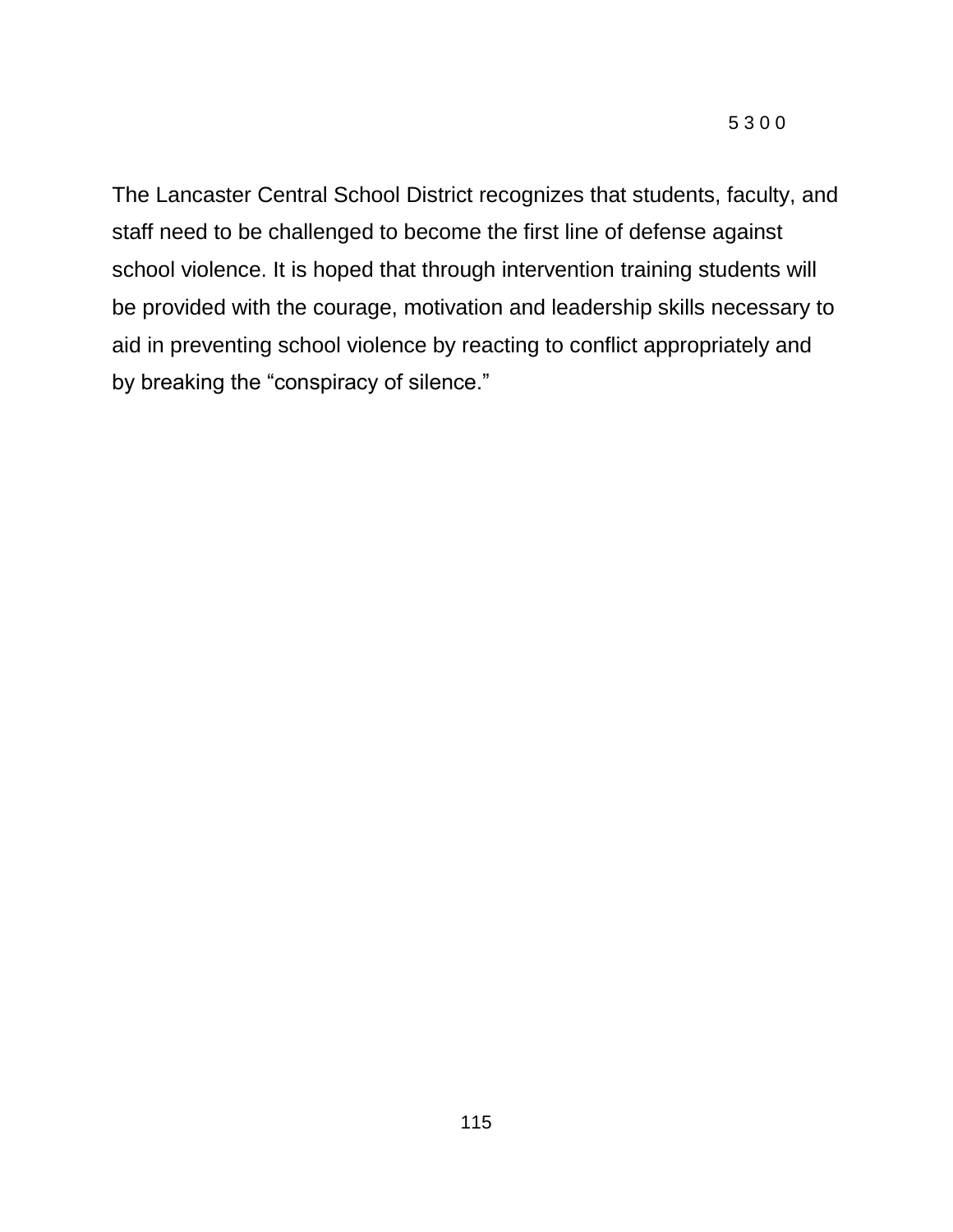E. Description of Duties, Hiring and Screening Process, Required Training of Hall Monitors and Other School Safety Personnel.

The process of establishing the duties for hall monitors and other school safety personnel shall rely on past practice, or be completed by civil service with consultation of the Lancaster Central School District, or shall be determined by the Lancaster Central School District pursuant to applicable Federal, State, County and Municipal guidance. (Potential duties of a hall monitor and other school safety personnel are detailed in this section)

The Lancaster Central School District is an equal opportunity employer. The Civil Rights Act 1964 prohibits discrimination in employment because of race, sex or national origin. Public Law 9 0-2 0 2 prohibits discrimination because of age. Section 5 0 4 of the rehabilitation Act of 1973 prohibits discrimination on the basis of handicap.

The process of hiring hall monitors and/or school safety personnel will follow applicable Federal, State, County and Municipal laws and Guidelines. The qualifications for such positions will be established by civil service when applicable or by the Board of Education. On or after July 1<sup>st</sup>, 2001, all newly hired school personnel will be required to submit two sets of fingerprints for the purpose of background checks, consistent with the Schools Against Violence in Education Legislation of 2000.

If the Lancaster Central School District uses the service of a contractual security company, the district should verify with the Department of State's License Bureau to ensure that the prospective contractor is an authorized employer in good standing.

If the Lancaster Central School District, a public (exempt) entity, employs at least one security guard, then the district is subject to the Security Guard Act of 1992 (General Business Law § 89-f (5), (7)). Any public entity employing a security guard must ensure that the security guard is registered with the NYS Department of State. The Department of State will only register applicants who have satisfied the requirements established by the Secretary. Registration for a security guard is effective two years. No school district shall knowingly employ a person as a security guard unless: the school district has verified with the Department (State) that such person possesses a valid registration card which has not expired or been revoked; or Such school district has filed with the Department (State) in a manner prescribed by rules and regulations promulgated by the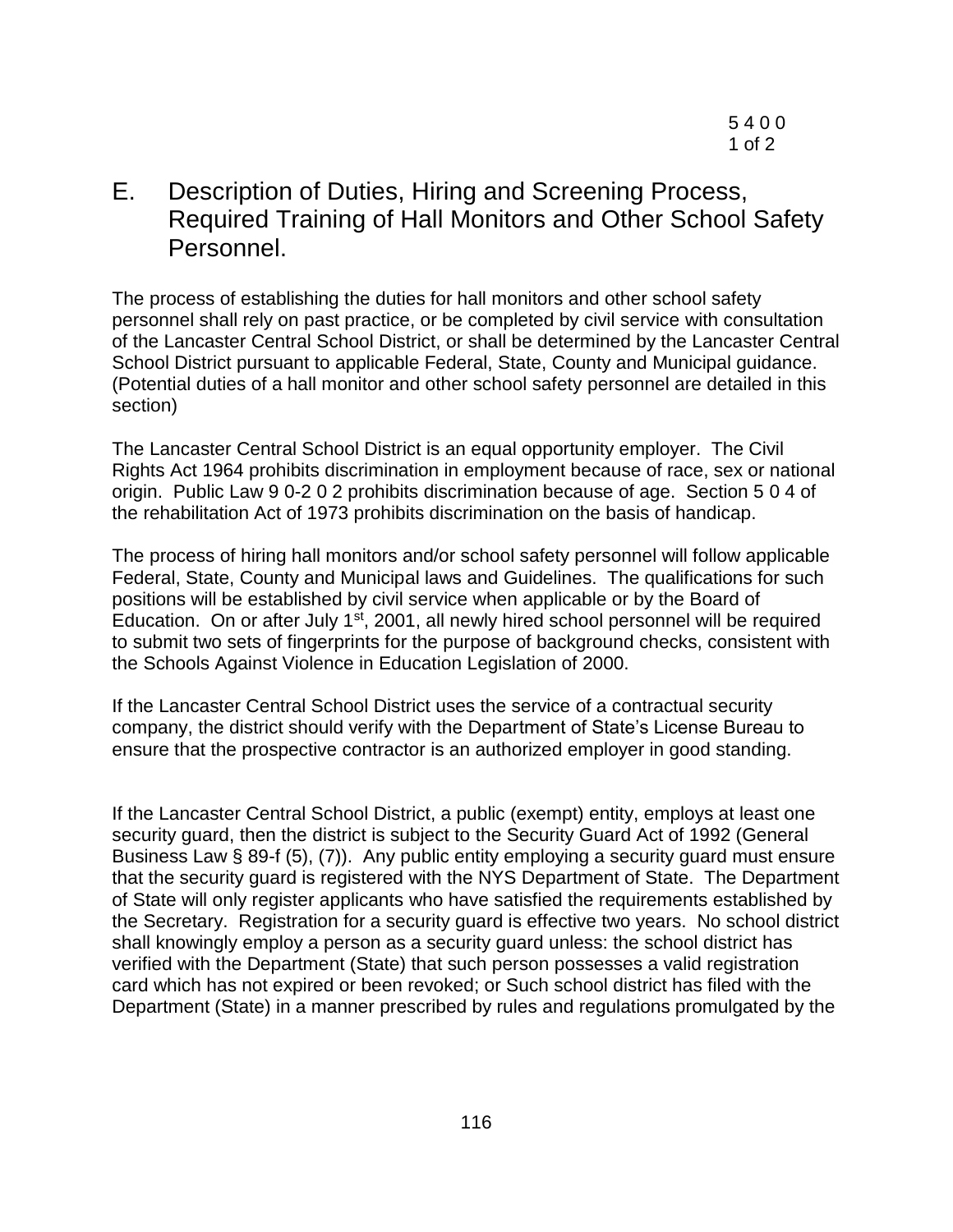5 4 0 0 2 of 2

Department. (Potential duties of a security guard and requirements and of a New York State Security Guard License are detailed in this section). A district employing a security guard must provide proof of self insurance or liability insurance coverage to the Department of State in the Amount of \$100,000 per occurrence and \$300,000 in the aggregate (General Business Law § 89-g (6)). A licensed security guard in New York State must undergo an Investigation. Within five business days after the receipt of an application the department (state) shall transmit to the division Department of Criminal Justice Services two sets of fingerprints and the fee required pursuant to paragraph (b) of subdivision ten of section eighty-nine-h of General Business Law and cause to be conducted a search of state files to ascertain whether the applicant has been charged with or convicted of a serious offense and may cause to be conducted an investigation to verify the information contained in the application provided. Under section 89-o of the General Business Law, the secretary of state is empowered to adopt rules and regulation implementing the provisions of this article. Such rules and regulations shall include criteria for determining whether a person is a security guard or whether a particular function is a security guard function as defined by subdivision six of section eighty-nine –f of this article.

A memorandum of understanding dictating the roles and responsibilities of the school resource officers assigned to the district through the Town of Lancaster/Lancaster Police Department is included.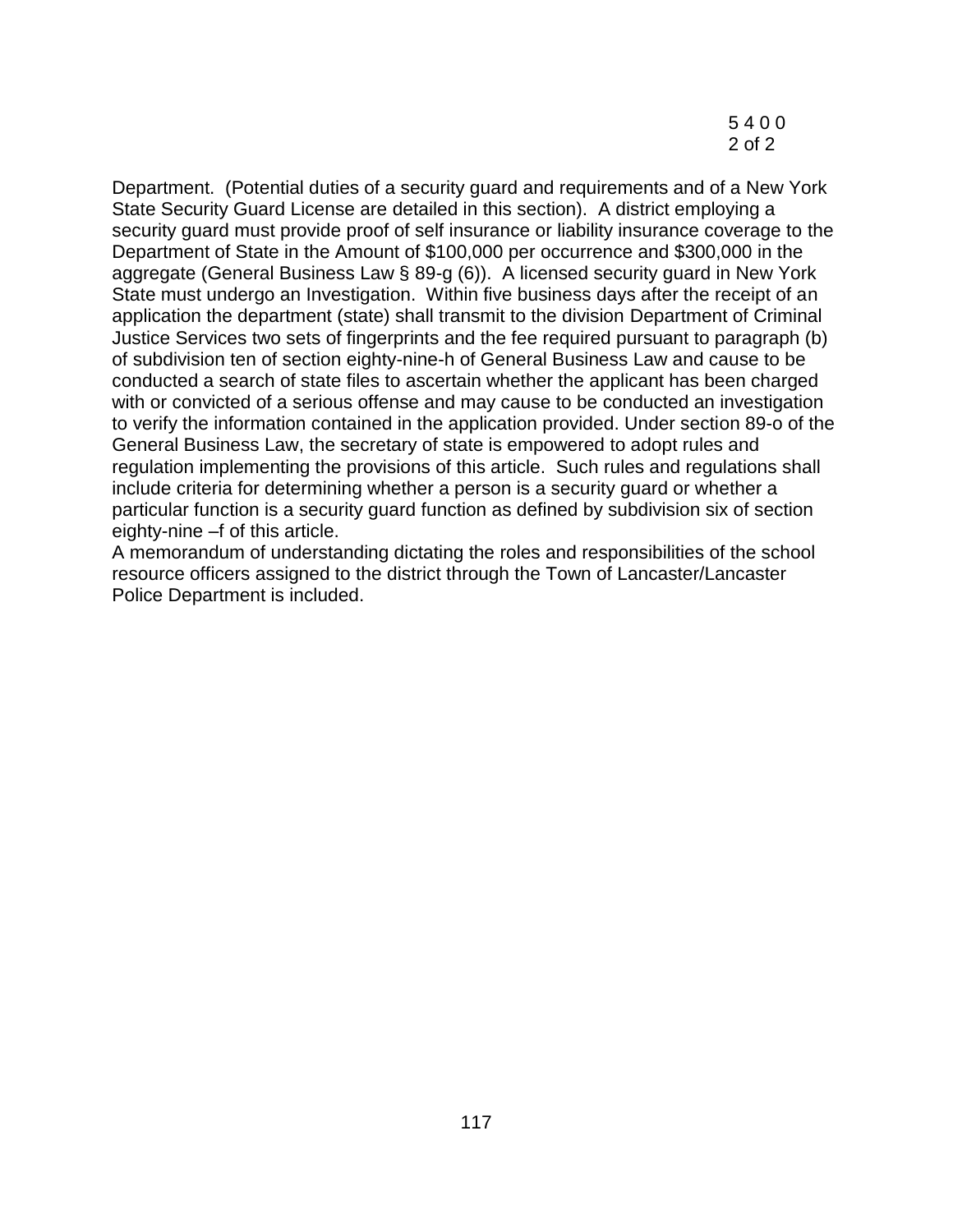5 4 0 5 1 OF 2

Job Description – Monitor Provided by Erie County Civil Service School Monitor Schools Erie County **Schools District** 

Distinguishing Features of The Class: The work involves performing non-teaching duties in overseeing student activities during regular school session and after hours in a suburban school district. This work of ordinary difficulty, involving responsibility of assisting teachers and administrators by performing assigned routine tasks, including the supervision and care of children. The incumbent must be firm, but courteous and congenial in exercising their influence on students. Since there are definite limits in the type and complexities of assignments, the class of school monitor differs in that respect from teacher aide, which usually involves duties of greater difficulty, generally requiring specific skills or abilities. Work is performed under the direct supervision of a principal, teacher or school administrator. Does related work as required.

Typical Work Activities:

Assists in supervising recreation and lunch periods and study halls;

Guides children safety across streets and intersections;

Maintains order in gymnasiums, locker rooms, swimming pools, and assigned areas before and after school; Oversees students passing between classes and in locker rooms and on premises before and after school;

Issues athletic supplies and equipment when required;

Helps children in lower grades with wearing apparel;

May assist in arraigning and ordering films, projectors, VCR. and other learning aides as required;

May be assigned to assist bus drivers with pupils boarding, riding and leaving school busses.

# Full Performance Knowledges, Skills, Abilities and Personal

Characteristics:

Ability to establish good relationships and get along well with children, and command their respect; ability to maintain order and to enforce school regulations with firmness; ability to get along with teachers, administrators, and others; ability to understand and follow oral and written instructions; good power of observation; dependability; neat personal appearance; tact; courtesy; good judgement; physical condition commensurate with the demands of the position.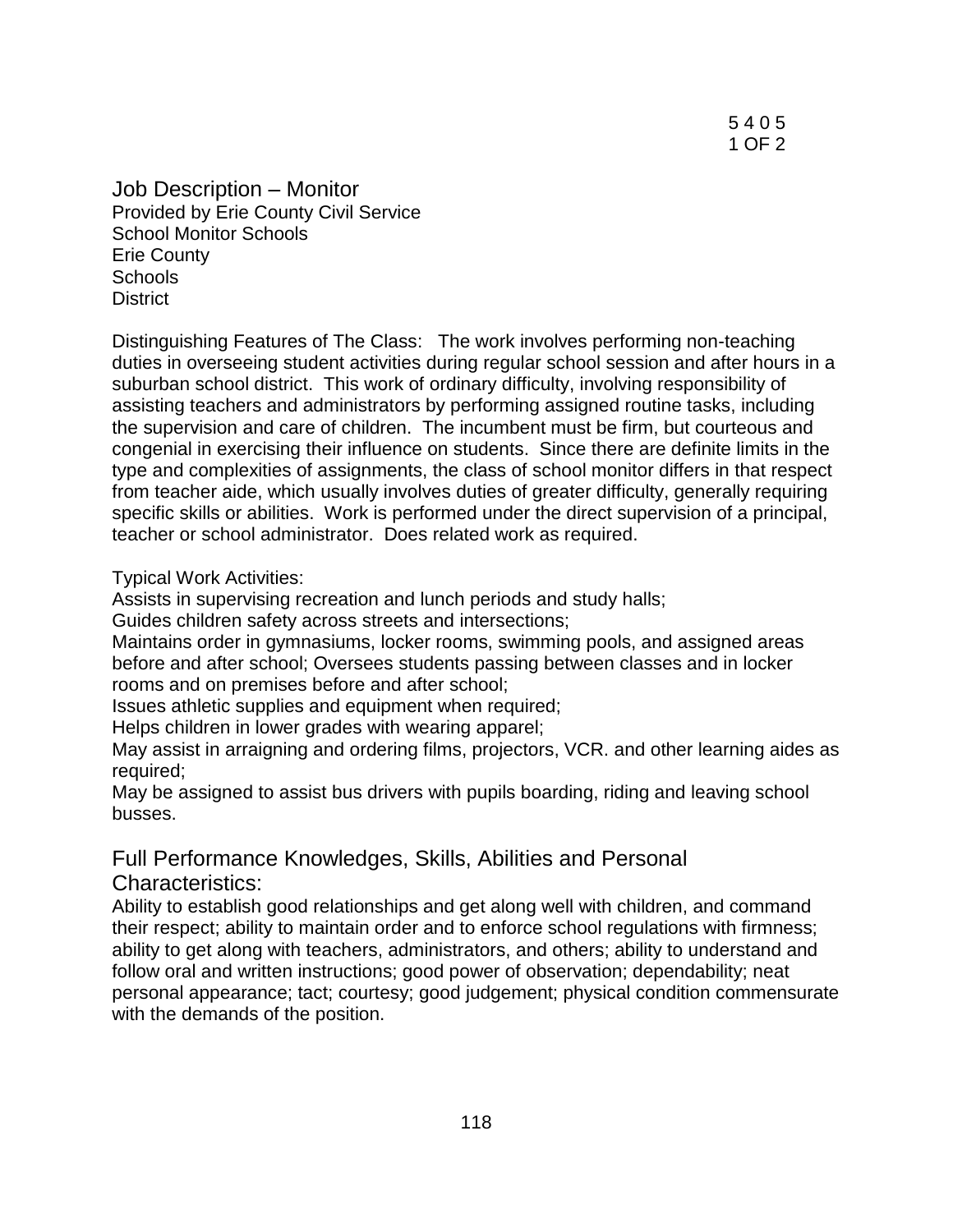Job Description – Monitor - Continued

Minimum Qualifications:

- A. Graduation from high school or possession of a high school equivalency diploma; or four (4) years experience in the care and supervision of children; or
- B. An equivalent combination of training and experience as defined by the limits of (A.) and (B.)
- Note: Verifiable part-time and or volunteer experience will be pro-rated toward meeting full-time experience requirements
- Note: A person assigned to this position does not have the authority to direct traffic. This is the function of a police officer only.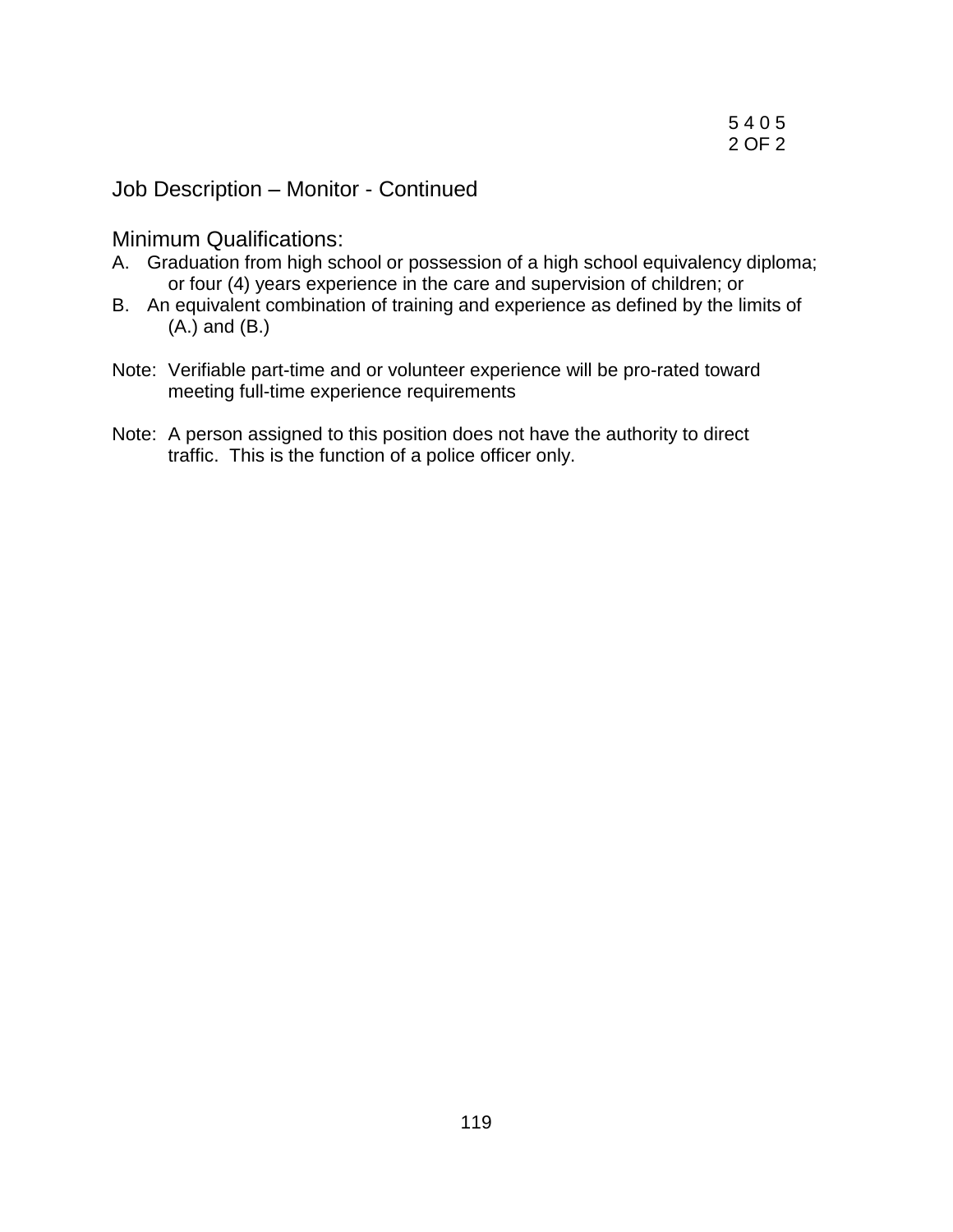#### Job Description – Security Guard Provided by the New York State Department of State

#### **Description**

A security guard is defined as a person employed within New York State, other than active police officers and federally regulated personnel, to principally perform one or more of the following duties without performing the functions of a private investigator.

Protection of individuals and/or property from harm, theft or other unlawful activity;

Deterrence, observation, detection and/or reporting of incidents in order to prevent any unlawful or unauthorized activity including but not limited to unlawful or unauthorized intrusion or entry, larceny, vandalism, abuse, arson or trespass on property;

Street patrol service;

Response to but not installation or service of a security system alarm installed and/or used to prevent or detect unauthorized intrusion, robbery, burglary, theft, pilferage and other losses and/or to maintain security of protected premises.

#### Registration Requirements

An applicant must file an application with the New York State Department of State's Division of Licensing Services in order to become registered as a security guard. In addition, the applicant must meet the following requirements:

Complete a minimum of 8 hours of pre-assignment training Not have been convicted of a serious offense Be of good moral character and fitness Not have been discharged from a correctional/law enforcement agency for incompetence or misconduct

Individuals that meet these qualifications, and those indicated below will be issued a photographic Identification card signifying that they are authorized to perform security guard functions. Since these Identification cards are made by the Department of Motor Vehicles using the image on file in their office from the individual's New York State Driver's License or Non-Driver Identification card, applicants must provide their 9-digit Department of Motor Vehicles Identification number where requested on their Security Guard application. Once their Security Guard application is approved for registration, the applicant's name and Department of Motor Vehicles number are sent to Department of Motor Vehicles to have an Identification card made. The Department of Motor Vehicles will mail the Identification card to the applicant's residence address on file with the Department of State.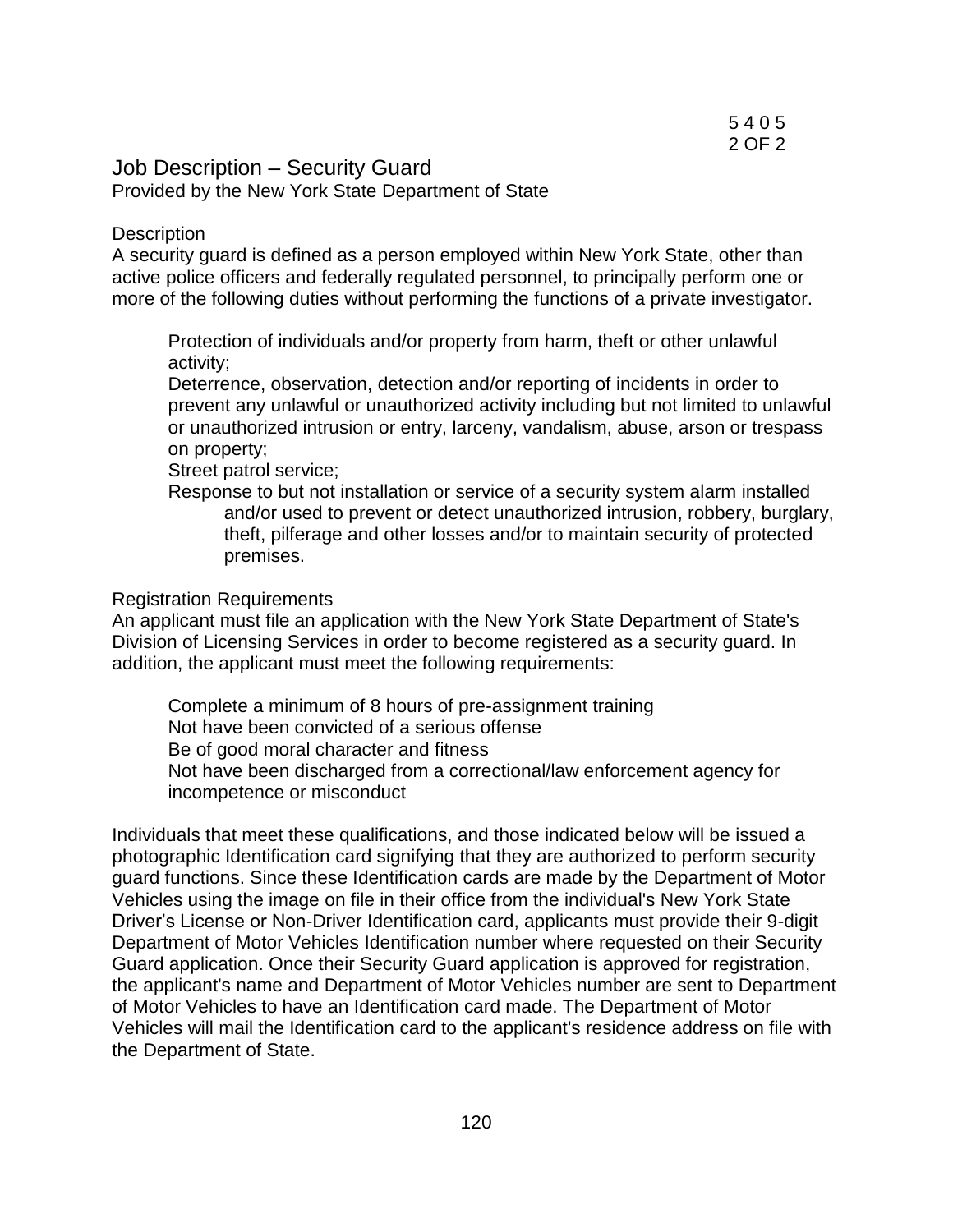# Job Description – Security Guard - Continued

#### Age

Must be at least 18 years of age.

#### **Training**

Security guards are required to complete training programs administered by the Division of Criminal Justice Services, Bureau for Municipal Police. Those courses are:

8 hours pre-assignment training 16-hour on the job training (must be completed within 90 days of employment) 8 hours of annual in service 47-hour firearms course for security guards who carry a firearm Holders of a special armed guard registration card must complete an additional 8-hour in service training course annually.

#### Fees

\$36 - 2-year registration \$50 - Fingerprint fee payable to Division of Criminal Justice Services with original application \$25 - Renewal fee, every 2 years

Licensing Authority

New York State Department of State Division of Licensing Services 84 Holland Avenue Albany, New York 12208-3490 Phone: (518) 473-2739

Fax: (518) 473-2730/1

Occupational Reference Codes

3 3-9 0 3 2 - Security Guards - Dictionary of Standard Occupational Classifications October 2000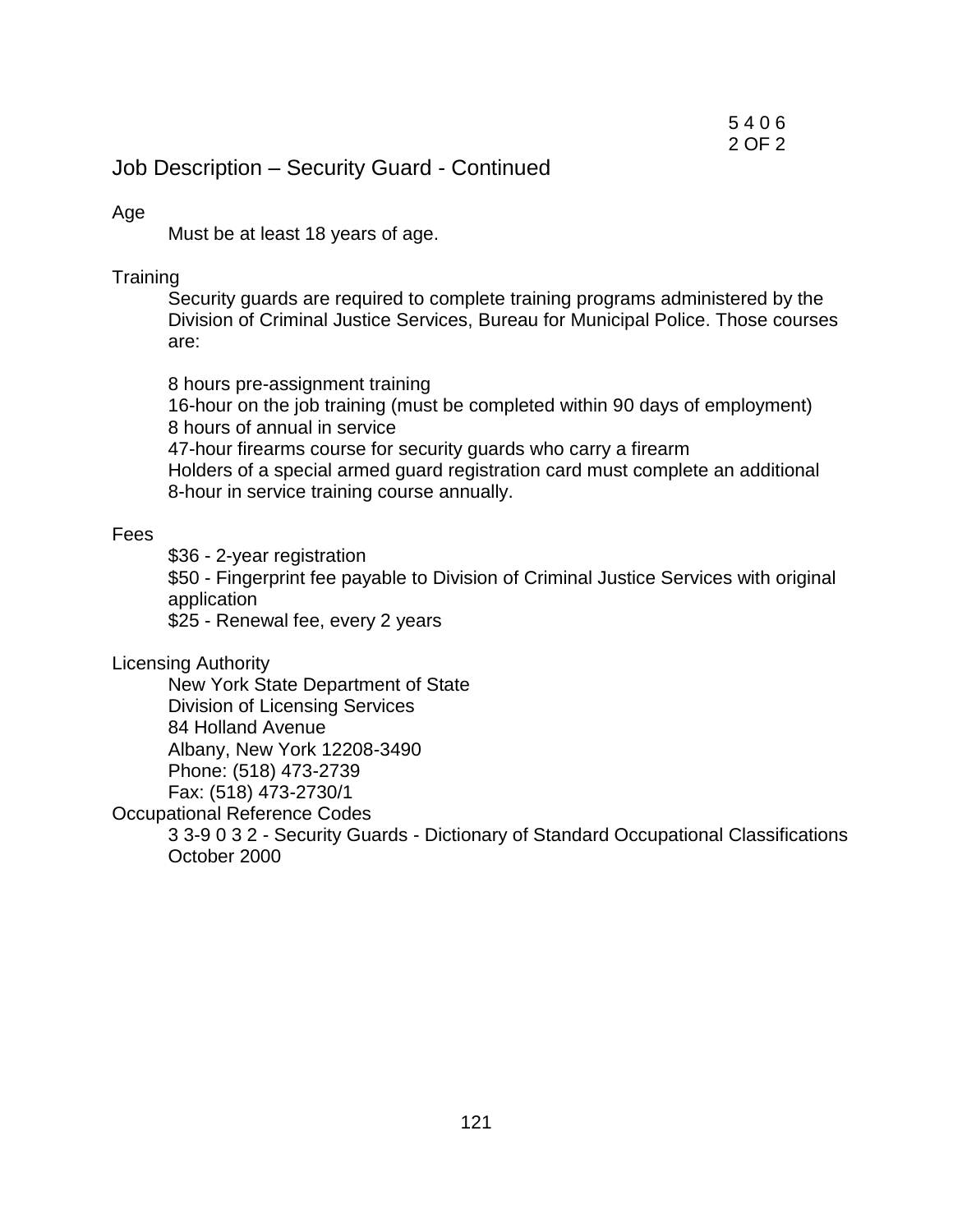# Appendices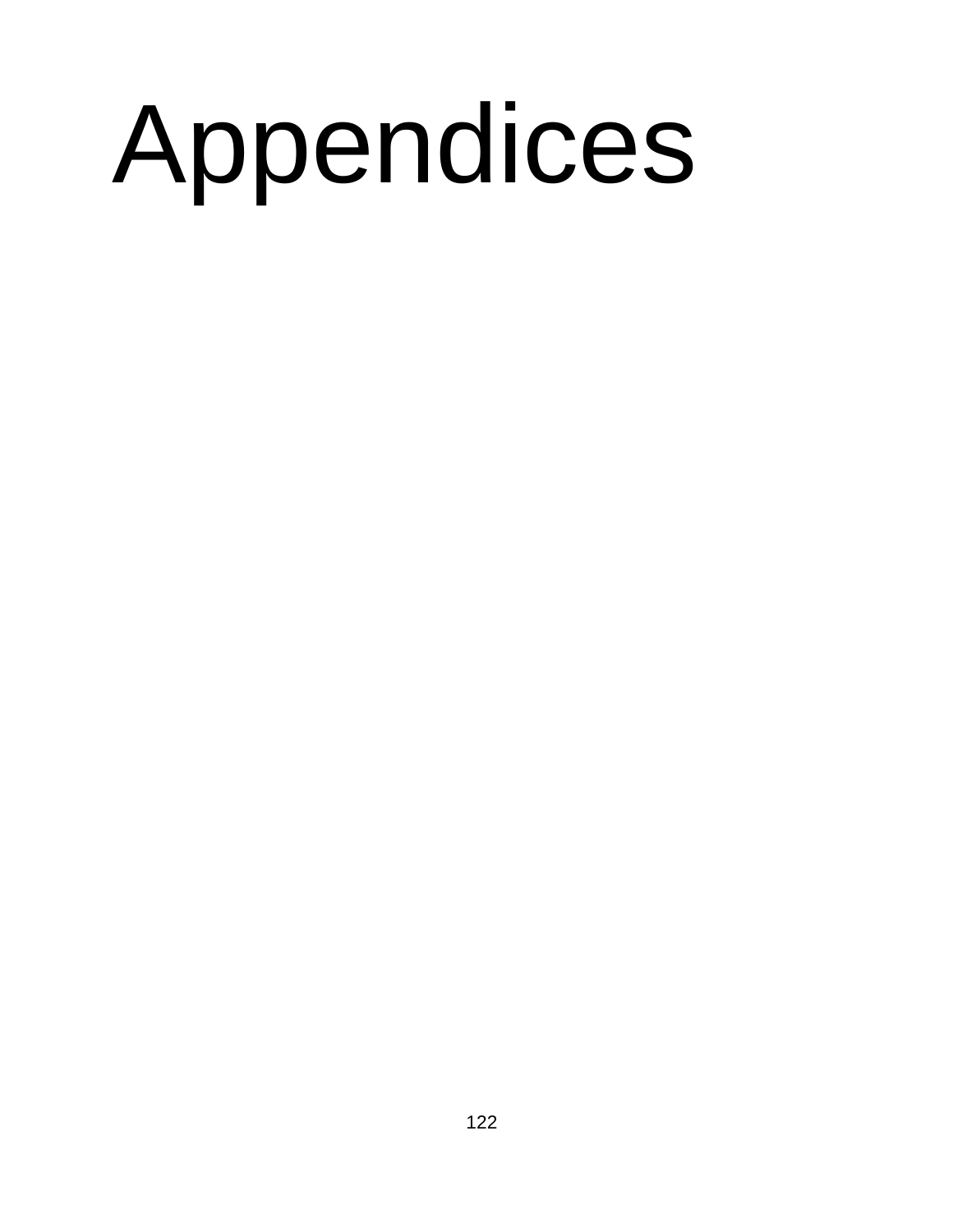# Appendix A

Buildings covered by the district-wide plan:

#### Elementary Buildings

John A. Sciole Elementary School 86 Alys Drive East Depew, New York 14043 Principal - Carrie Greene Phone 686-3285 Fax 686-3302

Central Avenue Elementary 149 Central Avenue Lancaster, New York 14086 Phone 686-3230 Fax 686-3302

Como Park Elementary 1985 Como Park Boulevard Lancaster, New York 14086 Principal – Mary Marcinelli Phone 686-3235 Fax 686-3303

Court Street Elementary School 91 Court Street Lancaster, New York 14086 Principal – Jacqueline Clinard Phone 686-3204 Fax – 686-3284

Hillview Elementary School 11 Pleasantview Drive Lancaster, New York 14086 Principal – Amy Moeller Phone 686-3280 Fax 686-3307

Williams Street School 5201 William Street Lancaster, New York 14086 Principal – Jacqueline Bull Assistant Principal – Stacy Conti Assistant Principal – Gregory Heer Phone Number 686-3800 Fax – 686-3316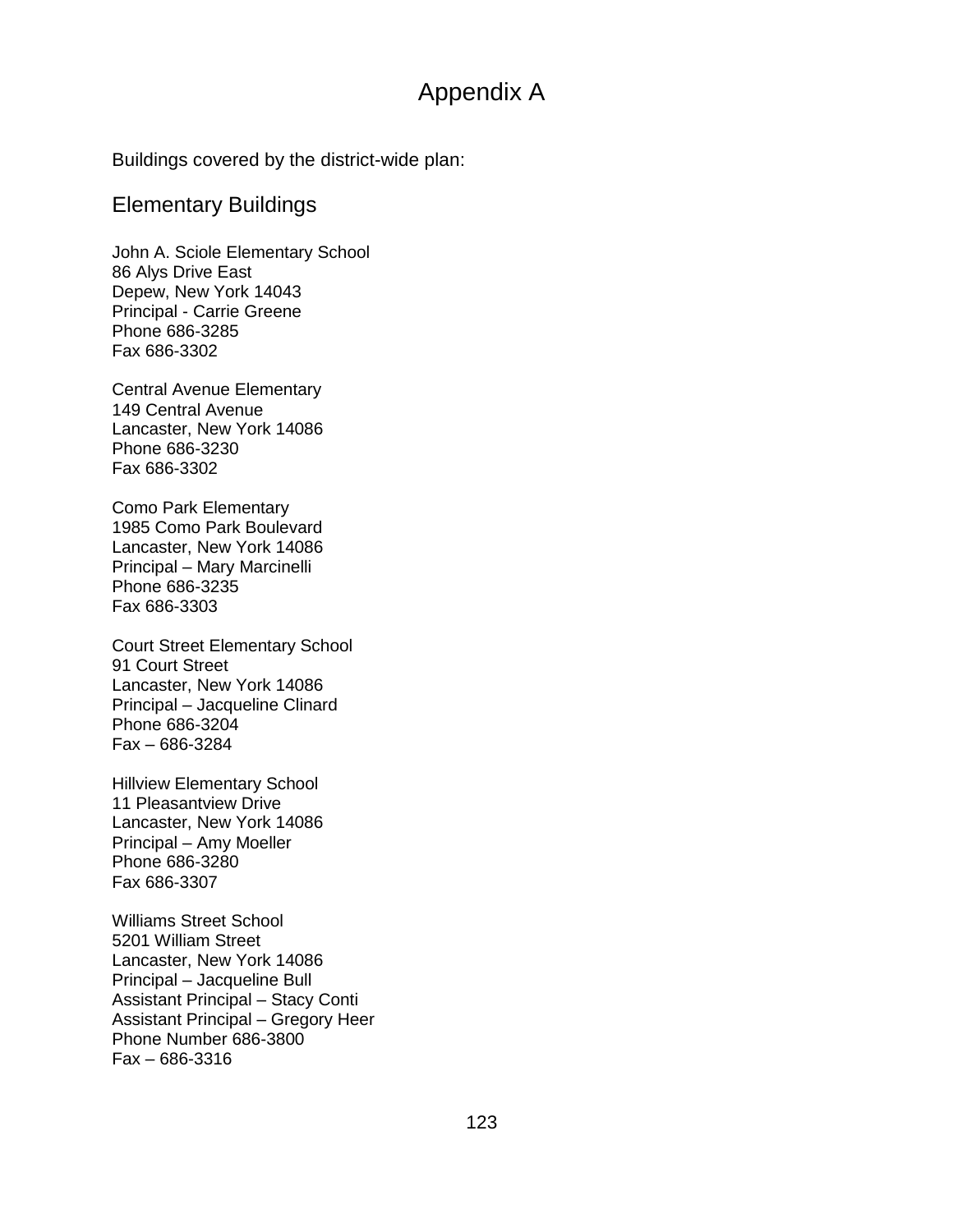# Secondary Buildings

Lancaster Middle 148 Aurora Street Lancaster, New York 14086 Principal – Stephanie Lackie Assistant Principal – John Tresmond Phone 686-3220 Fax 686-3223

Lancaster High School One Forton Drive Lancaster, New York 14086 Principal – Cesar Marchioli Phone 686-3255 Assistant Principal – Theresa Adamec Phone 686-3250 Assistant Principal – Jamie Pernick Phone 676-3295 Assistant Principal – Michael Candella Phone 686-3254 Fax Main Office 686-3347 Fax Media Center 686-3378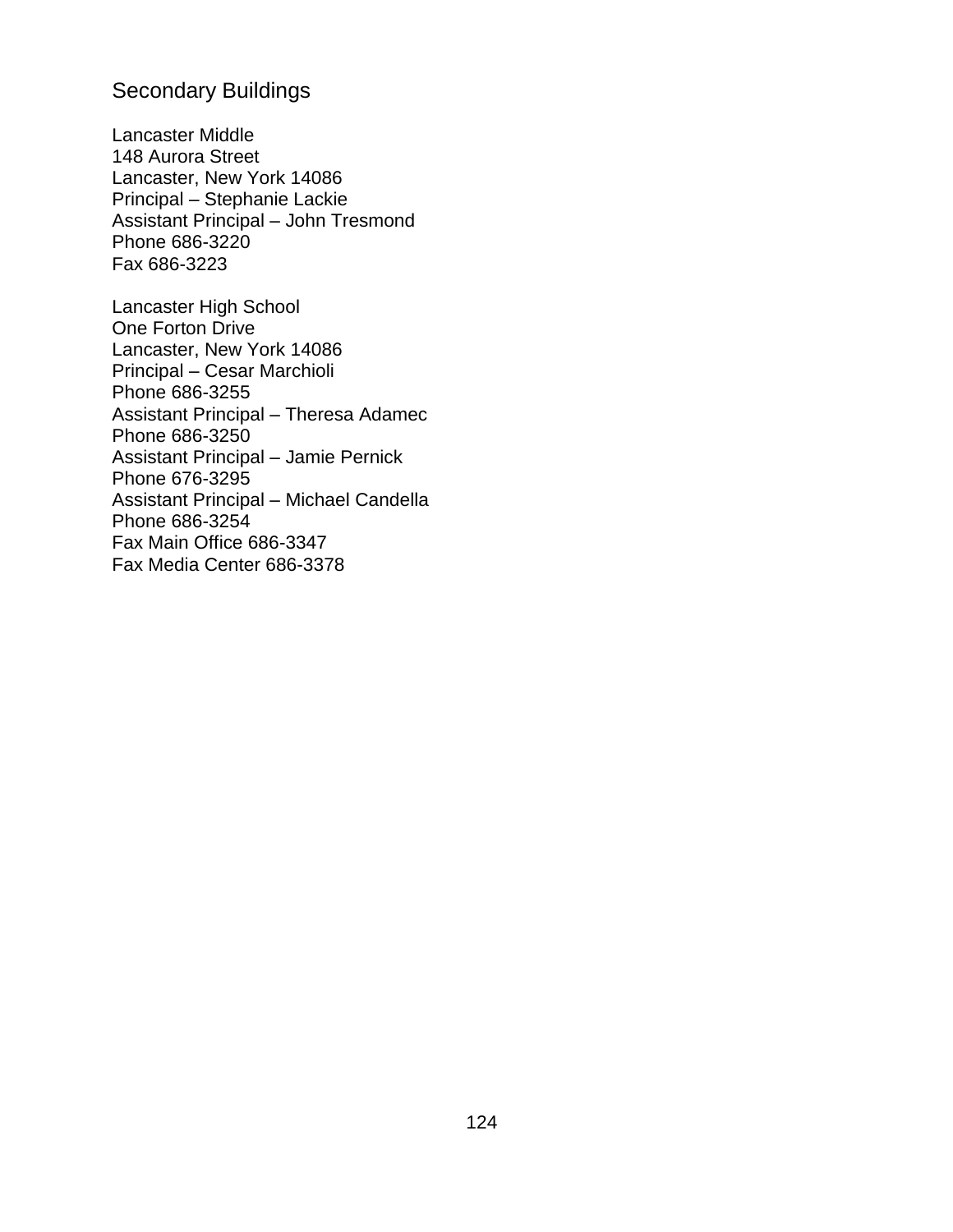# Appendix B

# Threat Inquiry Process Form

A threat is an expression of intent to do harm or act out violently against someone or something. A threat can be spoken, written, or symbolic—for example, motioning with one's hands as though shooting another person.

A threat assessment inquiry should always be completed by a team, not just one individual.

A threat is reported/suspected.

- 1. Administrator activates the threat assessment team. The team should include an administrator, a school social worker, the school psychologist, the School Resource Officer and the respective school counselor. It may include the respective teacher or teachers.
- 2. A determination is made as to whether immediate action is required to safeguard lives, if so, law enforcement is notified immediately.
- 3. If not, the team begins to gather data (facts) from multiple sources (includes 4 pronged approach; personality characteristics, family dynamics, school dynamics, social dynamics)

Collect General Information (eschool, including identifying information and discipline cumulative folder; confidential folder) person assigned Conduct Interviews

- 1.Threat Maker person assigned
- 2. Witness, witness(s) completes incident form person assigned

3.Parent/guardian person assigned

Student history form person assigned

4. Data collection is shared by the team (a representative from outside the building may participate) and a determination is made of low, medium or high risk.

High Level of Threat Threat is direct, specific and very plausible Concrete steps have been taken toward carrying out the threat Developed a specific plan Sought/recruited accomplices Feels justified and/or obligated to carry out the plan Created a hit list Does not have a trusting relationship with at least one responsible adult Has engaged in attack related behaviors Strong history of conflict and previous violent behaviors Sees violence as an acceptable way to solve problems Those close to the student are deeply concerned about his/her potential for violence

The student is lacking positive, protective factors